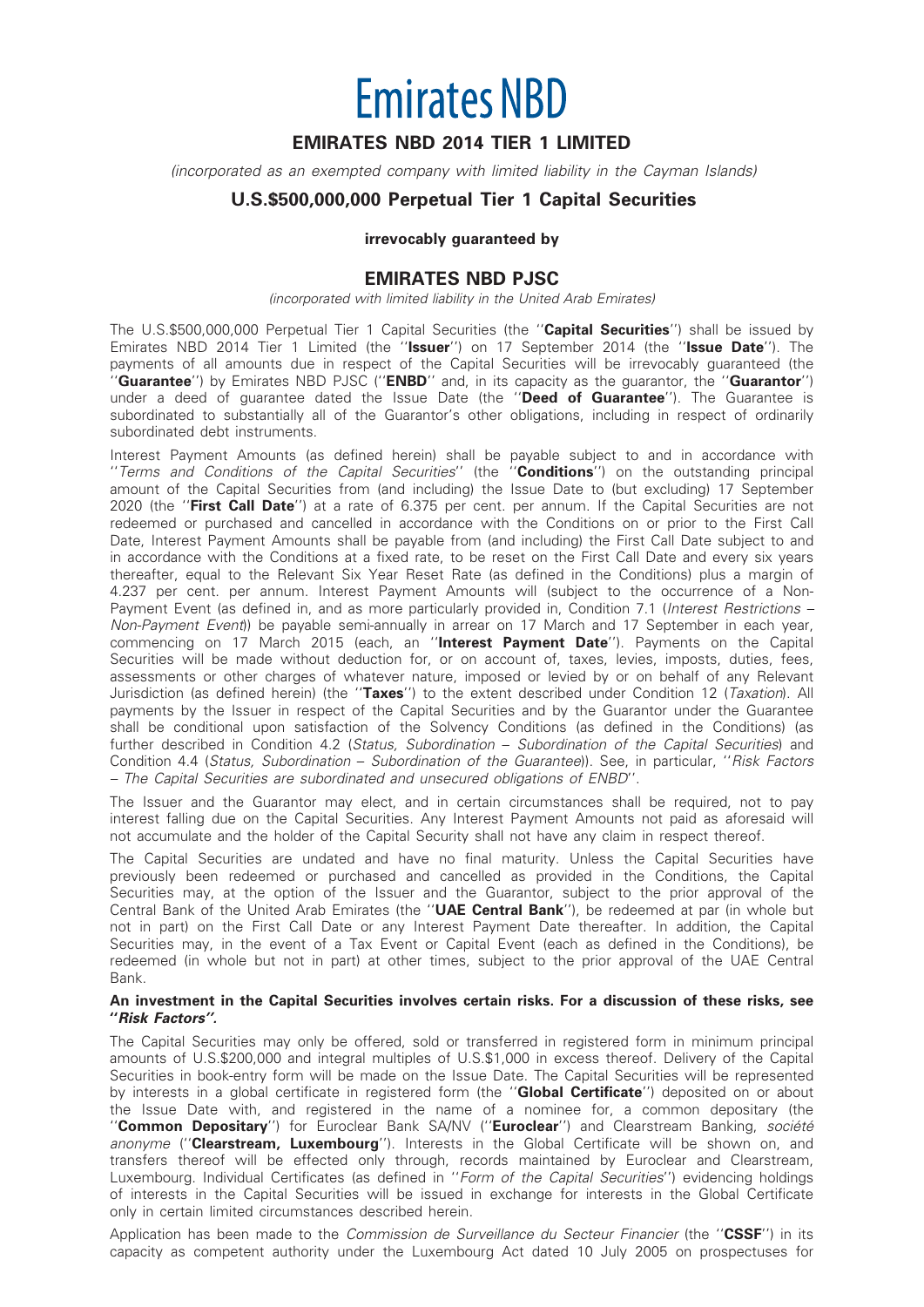securities (the "Luxembourg Law") to approve this document (this "Prospectus") as a prospectus. The CSSF assumes no responsibility as to the economic and financial soundness of the Capital Securities or in respect of the quality or solvency of the Issuer or ENBD pursuant to Article 7(7) of the Luxembourg Law. Application has also been made to the Luxembourg Stock Exchange for the Capital Securities to be admitted to trading on the Luxembourg Stock Exchange's regulated market (the "Regulated Market") and to be listed on the official list (the "Official List") of the Luxembourg Stock Exchange.

This Prospectus has been approved by the Dubai Financial Services Authority (the "**DFSA**") under the DFSA's Markets Rule 2.6 and is therefore an Approved Prospectus for the purposes of Article 14 of the DFSA's Markets Law 2012. Application has also been made to the DFSA for the Capital Securities to be admitted to the official list of securities (the "DFSA Official List") maintained by the DFSA and to NASDAQ Dubai for such Capital Securities to be admitted to trading on NASDAQ Dubai.

References in this Prospectus to Capital Securities being "listed" (and all related references) shall mean that: (i) the Capital Securities have been admitted to listing on the Official List and admitted to trading on the Regulated Market which is a regulated market for the purposes of Directive 2004/39/EC (the "Markets in Financial Instruments Directive"); and/or (ii) the Capital Securities have been admitted to trading on NASDAQ Dubai and have been admitted to the Official List of securities maintained by the DFSA.

The DFSA does not accept any responsibility for the content of the information included in this Prospectus, including the accuracy or completeness of such information. The liability for the content of this Prospectus lies with each of ENBD and the Issuer. The DFSA has also not assessed the suitability of the Capital Securities to which this Prospectus relates to any particular investor or type of investor. If you do not understand the contents of this Prospectus or are unsure whether the Capital Securities to which this Prospectus relates are suitable for your individual investment objectives and circumstances, you should consult an authorised financial advisor.

ENBD has a long term rating of A+ and a short term rating of F1 from Fitch Ratings Ltd. ("**Fitch**"); and a long term rating of Baa1 and a short term rating of P-2 by Moody's Investors Service Ltd. (''Moody's''). The United Arab Emirates has been assigned a credit rating of Aa2 by Moody's Investors Service Singapore Pte. Ltd. ("**Moody's Singapore**"), which has been endorsed by Moody's in accordance with Regulation (EC) No. 1060/2009, as amended (the ''CRA Regulation'').

Moody's Singapore is not established in the European Union and has not applied for registration under the CRA Regulation. Each of Fitch and Moody's is established in the European Union and is registered under the CRA Regulation. Each of Fitch and Moody's appears on the latest update of the list of registered credit rating agencies on the European Securities and Markets Authority ("ESMA") website at http://www.esma.europa.eu/page/List-registered-and-certified-CRAs.

#### A rating is not a recommendation to buy, sell or hold securities and may be subject to suspension, reduction or withdrawal at any time by the assigning rating agency.

Neither the Capital Securities nor the Guarantee have been, nor will be, registered under the United States Securities Act of 1933, as amended (the "Securities Act") or with any securities regulatory authority of any state or other jurisdiction of the United States and may not be offered, sold or delivered within the United States or to, or for the account or benefit of, U.S. Persons (as defined in Regulation S under the Securities Act ("**Regulation S**")) except pursuant to an exemption from, or in a transaction not subject to, the registration requirements of the Securities Act and applicable state securities laws. Accordingly, the Capital Securities may be offered or sold solely to persons who are not U.S. Persons outside the United States in reliance on Regulation S. Each purchaser of the Capital Securities is hereby notified that the offer and sale of Capital Securities to it is being made in reliance on the exemption from the registration requirements of the Securities Act provided by Regulation S.

Joint Global Coordinators and Structuring Banks

#### Morgan Stanley **Standard Chartered Bank**

Joint Lead Managers

Citigroup Commerzbank Deutsche Bank Deutsche Bank Emirates NBD Capital **Morgan Stanley** Standard Chartered Bank

The date of this Prospectus is 16 September 2014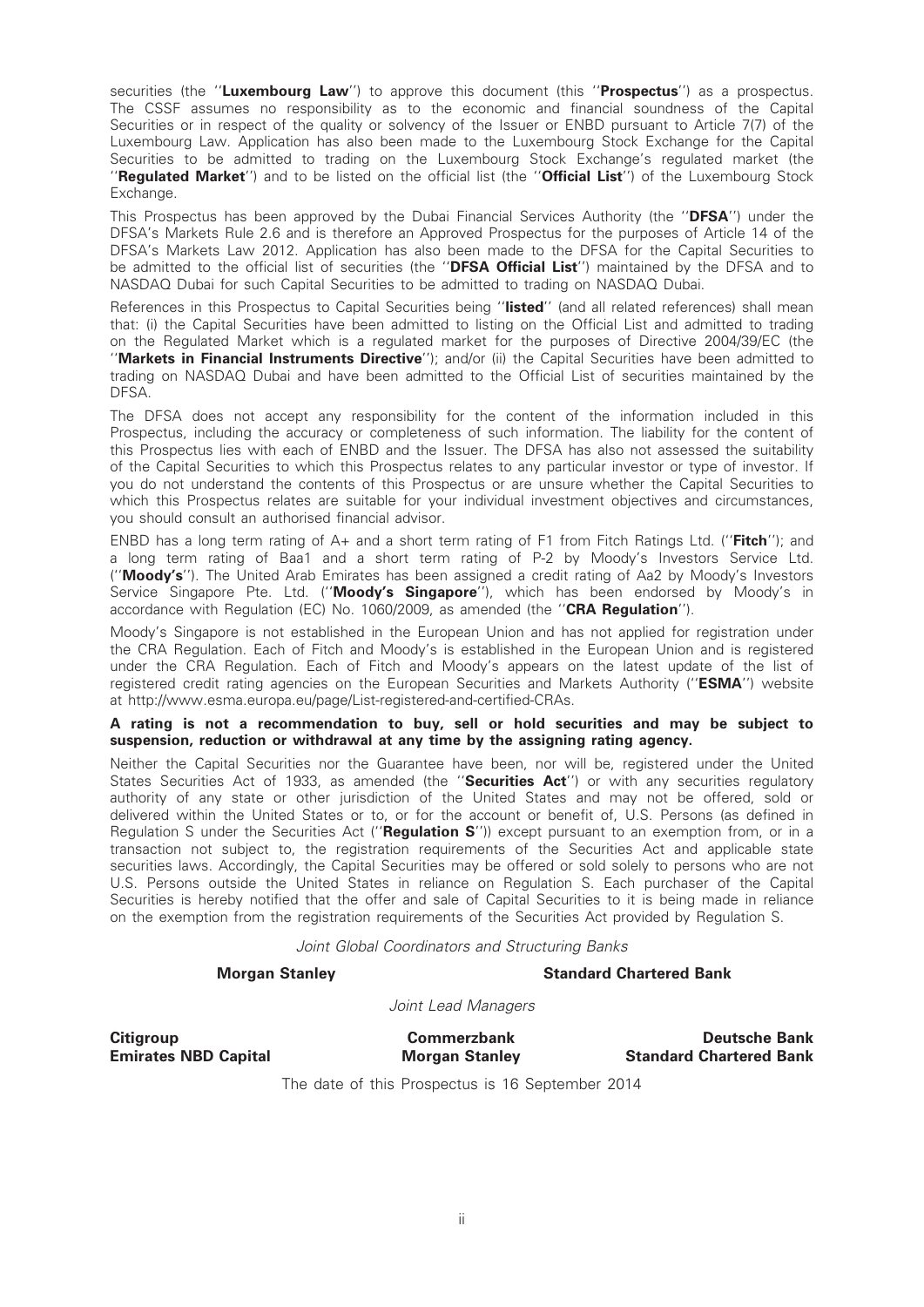# IMPORTANT NOTICE

This Prospectus complies with the requirements in Part 2 of the Markets Law (DIFC Law No. 1 of 2012) and Chapter 2 of the Markets Rules and comprises a prospectus for the purposes of Article 5.3 of Directive 2003/71/EC as amended (which includes the amendment made by Directive 2010/ 73/EU (the "2010 Amending Directive") to the extent that such amendments have been implemented in a Relevant Member State of the European Economic Area) (the "Prospectus **Directive''**) and for the purpose of giving information with regard to the Issuer, the Guarantor and the Capital Securities which, according to the particular nature of the Issuer and the Guarantor is necessary to enable investors to make an informed assessment of the assets, liabilities, financial position, profit, loss and prospects of the Issuer and the Guarantor.

Each of the Issuer and ENBD accepts responsibility for the information contained in this Prospectus. To the best of the knowledge of each of the Issuer and ENBD (each having taken all reasonable care to ensure that such is the case) the information contained in this Prospectus is in accordance with the facts and does not omit anything likely to affect the import of such information.

This Prospectus must be read and construed together with any supplements hereto and with any information incorporated by reference herein (see ''Documents Incorporated by Reference'').

Certain information contained in ''Risk Factors'', ''Description of Emirates NBD PJSC – ENBD's Competition'', ''Overview of the UAE and the Emirate of Dubai'' and ''The United Arab Emirates Banking and Financial Services System'' (as indicated therein) has been extracted from independent, third party sources. Each of the Issuer and ENBD confirms that all third party information contained in this Prospectus has been accurately reproduced and that, as far as it is aware and is able to ascertain from information published by the relevant, third party sources, no facts have been omitted which would render the reproduced information inaccurate or misleading. The source of any third party information contained in this Prospectus is stated where such information appears in this Prospectus.

The Joint Lead Managers have not independently verified the information contained herein. Accordingly, no representation, warranty or undertaking, express or implied, is made and no responsibility or liability is accepted by the Joint Lead Managers as to the accuracy or completeness of the information contained or incorporated in this Prospectus or any other information provided by any of the Issuer or ENBD in connection with the issuance of the Capital Securities. No Joint Lead Manager accepts any liability in relation to the information contained or incorporated by reference in this Prospectus or any other information provided by any of the Issuer or ENBD in connection with the issuance of the Capital Securities.

No person is or has been authorised by the Issuer or ENBD to give any information or to make any representation not contained in or not consistent with this Prospectus or any other information supplied in connection with the issuance of the Capital Securities and, if given or made, such information or representation must not be relied upon as having been authorised by the Issuer or ENBD or any of the Joint Lead Managers.

Neither this Prospectus nor any other information supplied in connection with the issuance of the Capital Securities: (i) is intended to provide the basis of any credit or other evaluation; or (ii) should be considered as a recommendation by the Issuer, ENBD or any of the Joint Lead Managers that any recipient of this Prospectus or any other information supplied in connection with the issuance of the Capital Securities should purchase any Capital Securities. Each investor contemplating purchasing any Capital Securities should make its own independent investigation of the financial condition and affairs, and its own appraisal of the creditworthiness, of the Issuer and ENBD. Neither this Prospectus nor any other information supplied in connection with the issuance of the Capital Securities constitutes an offer or invitation by or on behalf of the Issuer or ENBD or any of the Joint Lead Managers to any person to subscribe for or to purchase any Capital Securities.

Neither the delivery of this Prospectus nor the offering, sale or delivery of any Capital Securities shall in any circumstances imply that the information contained herein concerning the Issuer or ENBD is correct at any time subsequent to the date hereof or that any other information supplied in connection with the issuance of the Capital Securities is correct as of any time subsequent to the date indicated in the document containing the same. The Joint Lead Managers expressly do not undertake to review the financial condition or affairs of any of the Issuer or ENBD during the life of the issuance or to advise any investor in the Capital Securities of any information coming to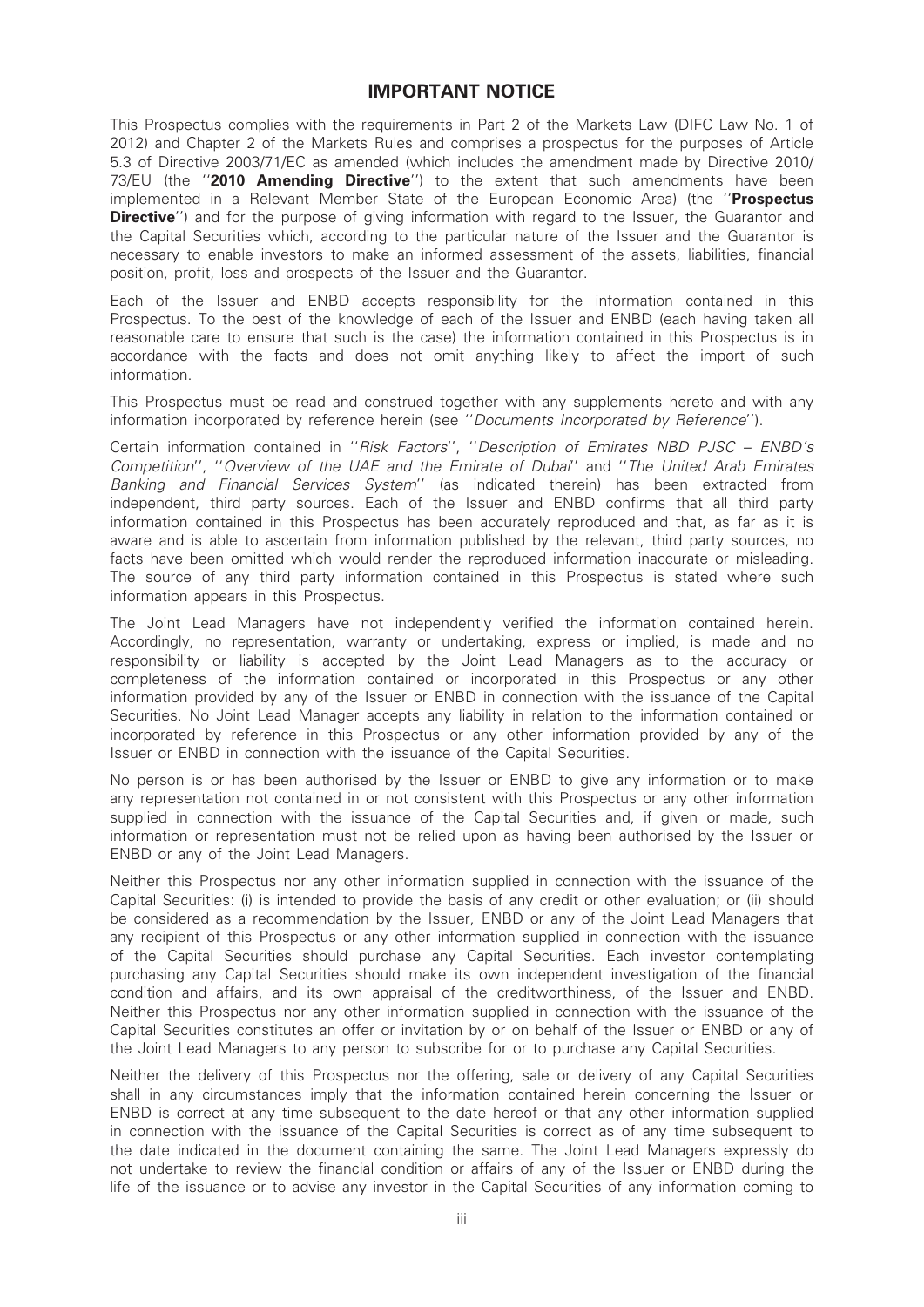their attention. Investors should review, inter alia, the most recently published documents incorporated by reference into this Prospectus when deciding whether or not to purchase any Capital Securities.

The Capital Securities have not been and will not be registered under the Securities Act and are subject to U.S. tax law requirements. Subject to certain exceptions, Capital Securities may not be offered, sold or delivered within the United States or to, or for the account or benefit of, U.S. Persons (see ''Subscription and Sale'').

This Prospectus does not constitute an offer to sell or the solicitation of an offer to buy any Capital Securities in any jurisdiction to any person to whom it is unlawful to make the offer or solicitation in such jurisdiction. The distribution of this Prospectus and the offer or sale of Capital Securities may be restricted by law in certain jurisdictions. The Issuer, ENBD and the Joint Lead Managers do not represent that this Prospectus may be lawfully distributed, or that any Capital Securities may be lawfully offered, in compliance with any applicable registration or other requirements in any such jurisdiction, or pursuant to an exemption available thereunder, or assume any responsibility for facilitating any such distribution or offering. In particular, no action has been taken by the Issuer, ENBD or the Joint Lead Managers which is intended to permit a public offering of any Capital Securities or distribution of this Prospectus in any jurisdiction where action for that purpose is required. Accordingly, no Capital Securities may be offered or sold, directly or indirectly, and neither this Prospectus nor any advertisement or other offering material may be distributed or published in any jurisdiction, except under circumstances that will result in compliance with any applicable laws and regulations. Persons into whose possession this Prospectus or any Capital Securities may come must inform themselves about, and observe, any such restrictions on the distribution of this Prospectus and the offering and sale of Capital Securities. In particular, there are restrictions on the distribution of this Prospectus and the offer or sale of Capital Securities in Hong Kong, the United States, the United Kingdom, Japan, the United Arab Emirates (excluding the Dubai International Financial Centre), the Dubai International Financial Centre, the Kingdom of Saudi Arabia, the Kingdom of Bahrain, the State of Qatar (excluding the Qatar Financial Centre) and the Cayman Islands (see ''Subscription and Sale'').

This Prospectus has not been submitted for clearance to the Autorité des marchés financiers in France.

Certain figures and percentages included in this Prospectus have been subject to rounding adjustments. Accordingly, figures shown in the same category presented in different tables may vary slightly and figures shown as totals in certain tables may not be an arithmetic aggregation of the figures which precede them.

All references in this document to "U.S. dollars", "U.S.\$ " and "\$" refer to United States dollars, to "Dirham" and "AED" refer to United Arab Emirates Dirham and all references to "euro" and " $E'$  refer to the currency introduced at the start of the third stage of European economic and monetary union pursuant to the Treaty establishing the European Community, as amended. In addition, all references in this Prospectus to "UAE" are to the United Arab Emirates and all references to "Emirate" are to an Emirate of the UAE.

This Prospectus includes forward-looking statements. All statements other than statements of historical facts included in this Prospectus may constitute forward-looking statements. Forwardlooking statements generally can be identified by the use of forward-looking terminology, such as ''may'', ''will'', ''expect'', ''intend'', ''estimate'', ''anticipate'', ''believe'', ''continue'' or similar terminology. Although the Issuer and ENBD believe that the expectations reflected in their forward-looking statements are reasonable at this time, there can be no assurance that these expectations will prove to be correct.

The Capital Securities may not be a suitable investment for all investors. Each potential investor in the Capital Securities must determine the suitability of that investment in light of its own circumstances. In particular, each potential investor should:

- (a) have sufficient knowledge and experience to make a meaningful evaluation of the Capital Securities, the merits and risks of investing in the Capital Securities and the information contained or incorporated by reference in this Prospectus or any applicable supplement;
- (b) have access to, and knowledge of, appropriate analytical tools to evaluate, in the context of its particular financial situation, an investment in the Capital Securities and the impact the Capital Securities will have on its overall investment portfolio;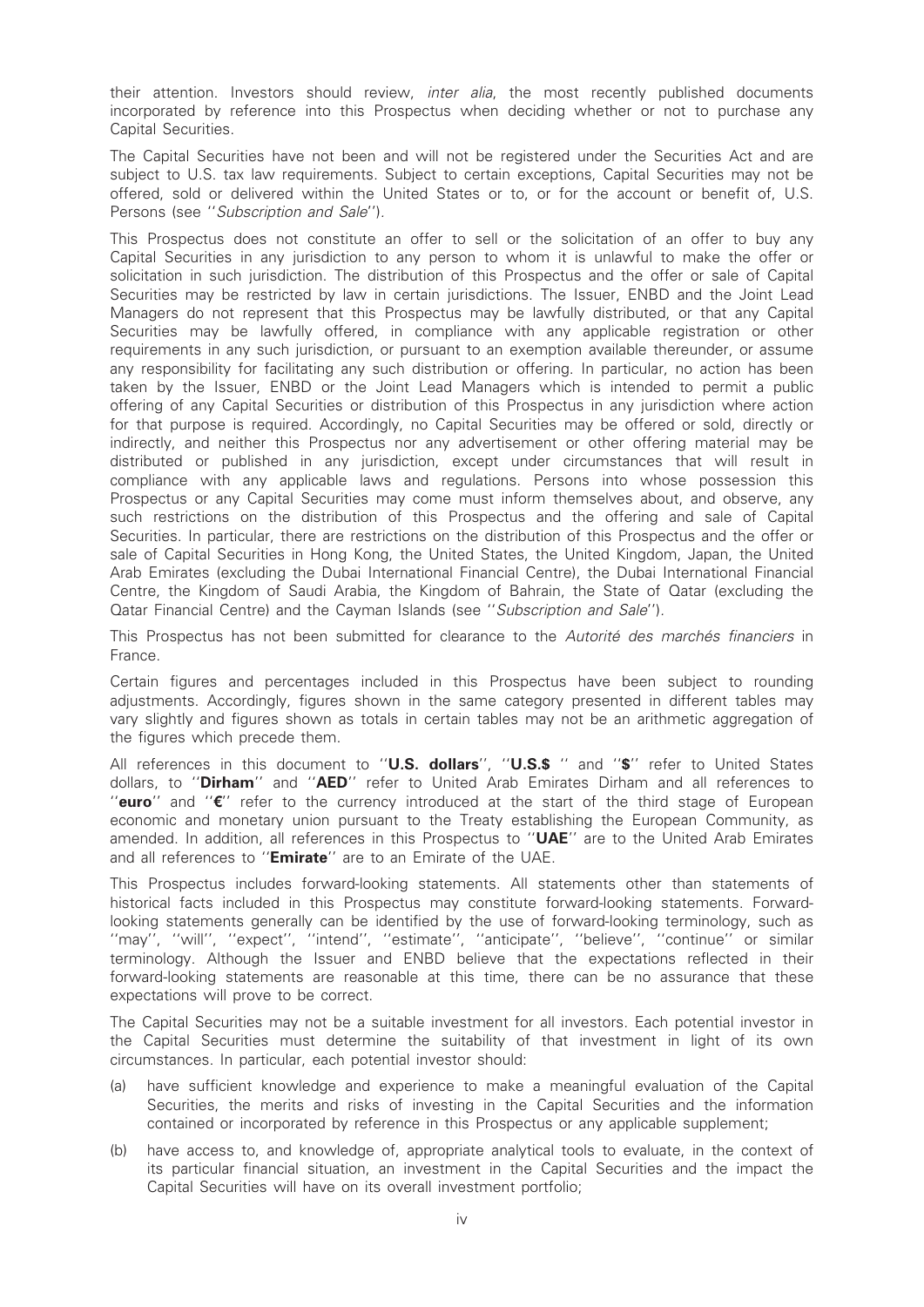- (c) have sufficient financial resources and liquidity to bear all of the risks of an investment in the Capital Securities, including Capital Securities with principal or interest payable in one or more currencies, or where the currency for principal or interest payments is different from the potential investor's currency;
- (d) understand thoroughly the terms of the Capital Securities and be familiar with the behaviour of any relevant indices and financial markets; and
- (e) be able to evaluate (either alone or with the help of a financial adviser) possible scenarios for economic, interest rate and other factors that may affect its investment and its ability to bear the applicable risks.

The Capital Securities are complex financial instruments. Sophisticated institutional investors generally do not purchase complex financial instruments as stand-alone investments. They purchase complex financial instruments as a way to reduce risk or enhance yield with an understood, measured, appropriate addition of risk to their overall portfolios. A potential investor should not invest in the Capital Securities unless it has the expertise (either alone or with a financial adviser) to evaluate how the Capital Securities will perform under changing conditions, the resulting effects on the value of the Capital Securities and the impact this investment will have on the potential investor's overall investment portfolio.

Legal investment considerations may restrict certain investments. The investment activities of certain investors are subject to legal investment laws and regulations, or review or regulation by certain authorities. Each potential investor should consult its legal advisers to determine whether and to what extent: (a) the Capital Securities are legal investments for it; (b) the Capital Securities can be used as collateral for various types of borrowing; and (c) other restrictions apply to its purchase or pledge of any Capital Securities. Financial institutions should consult their legal advisers or the appropriate regulators to determine the appropriate treatment of Capital Securities under any applicable risk based capital or similar rules.

#### **STABILISATION**

In connection with the issue of the Capital Securities, Standard Chartered Bank (the "Stabilisation Manager'') (or persons acting on behalf of the Stabilisation Manager) may over-allot Capital Securities or effect transactions with a view to supporting the market price of the Capital Securities at a level higher than that which might otherwise prevail. However, there is no assurance that the Stabilisation Manager (or persons acting on behalf of a Stabilisation Manager) will undertake stabilisation action. Any stabilisation action or over-allotment may begin on or after the date on which adequate public disclosure of the terms of the offer of the Capital Securities is made and, if begun, may be ended at any time, but it must end no later than the earlier of thirty (30) days after the issue date of the Capital Securities and sixty (60) days after the date of the allotment of the Capital Securities. Any stabilisation action or over-allotment must be conducted by the Stabilisation Manager (or persons acting on behalf of any Stabilisation Manager) in accordance with all applicable laws and rules.

#### KINGDOM OF SAUDI ARABIA NOTICE

This Prospectus may not be distributed in the Kingdom of Saudi Arabia except to such persons as are permitted under the Offers of Securities Regulations issued by the Capital Market Authority of the Kingdom of Saudi Arabia (the "Capital Market Authority").

The Capital Market Authority does not make any representations as to the accuracy or completeness of this Prospectus, and expressly disclaims any liability whatsoever for any loss arising from, or incurred in reliance upon, any part of this Prospectus. Prospective purchasers of the Capital Securities should conduct their own due diligence on the accuracy of the information relating to the Capital Securities. If a prospective purchaser does not understand the contents of this Prospectus they should consult an authorised financial adviser.

#### CAYMAN ISLANDS NOTICE

No invitation may be made to any member of the public of the Cayman Islands to subscribe for the Capital Securities.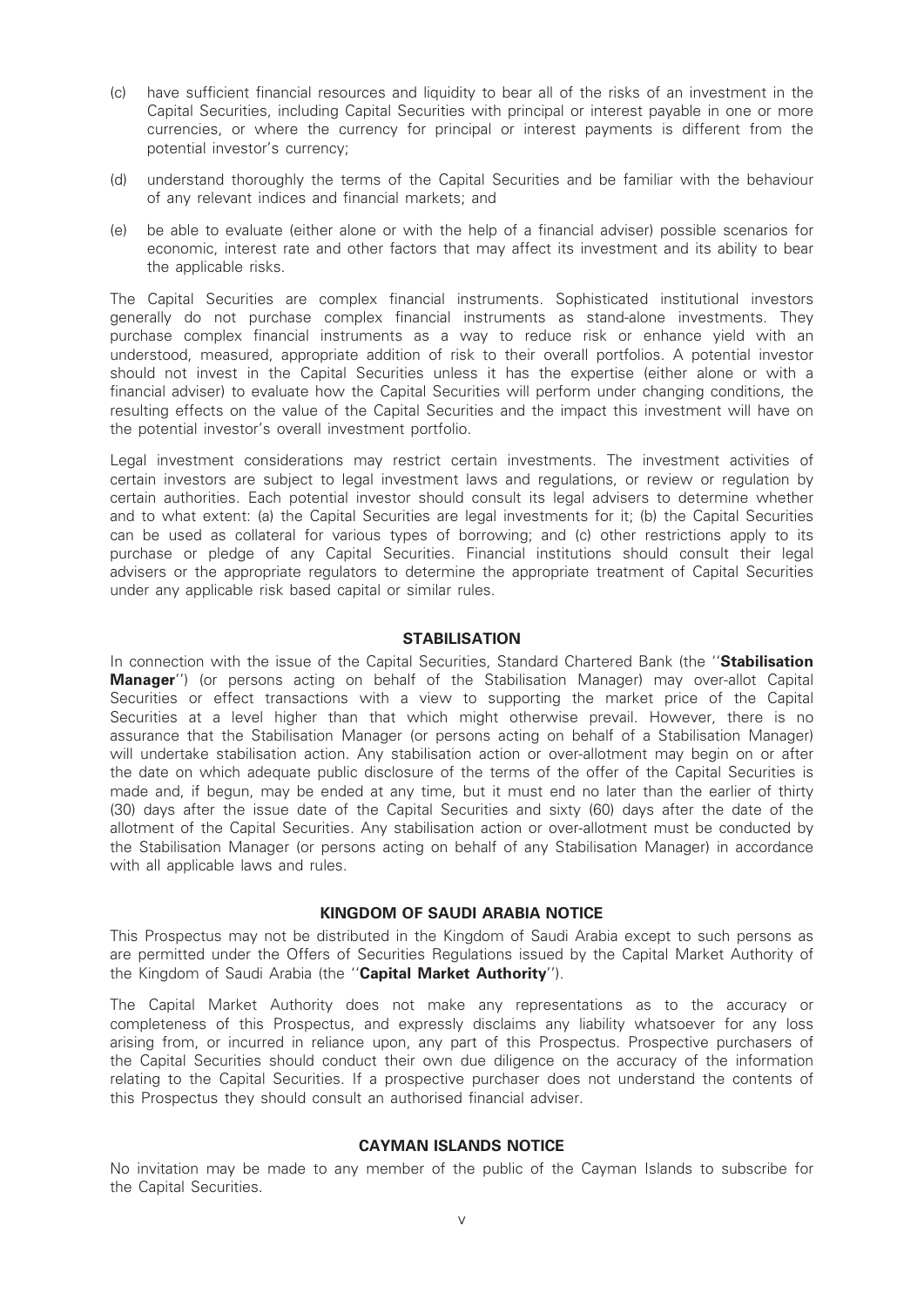#### NOTICE TO RESIDENTS OF THE KINGDOM OF BAHRAIN

In relation to investors in the Kingdom of Bahrain, securities issued in connection with this Prospectus and related offering documents may only be offered in registered form to existing account holders and accredited investors as defined by the Central Bank of Bahrain ("CBB") in the Kingdom of Bahrain where such investors make a minimum investment of at least U.S.\$100,000 or any equivalent amount in other currency or such other amount as the CBB may determine.

This Prospectus does not constitute an offer of securities in the Kingdom of Bahrain in terms of Article (81) of the Central Bank and Financial Institutions Law 2006 (decree Law No. 64 of 2006). This Prospectus and related offering documents have not been and will not be registered as a prospectus with the CBB. Accordingly, no securities may be offered, sold or made the subject of an invitation for subscription or purchase nor will this Prospectus or any other related document or material be used in connection with any offer, sale or invitation to subscribe or purchase securities, whether directly or indirectly, to persons in the Kingdom of Bahrain, other than to accredited investors for an offer outside the Kingdom of Bahrain.

The CBB has not reviewed, approved or registered this Prospectus or related offering documents and it has not in any way considered the merits of the securities to be offered for investment, whether in or outside the Kingdom of Bahrain. Therefore, the CBB assumes no responsibility for the accuracy and completeness of the statements and information contained in this Prospectus and expressly disclaims any liability whatsoever for any loss howsoever arising from reliance upon the whole or any part of the content of this Prospectus. No offer of securities will be made to the public in the Kingdom of Bahrain and this Prospectus must be read by the addressee only and must not be issued, passed to, or made available to the public generally.

#### NOTICE TO RESIDENTS OF THE STATE OF QATAR

This Prospectus does not and is not intended to constitute an offer, sale or delivery of the Capital Securities under the laws of the State of Qatar and has not been and will not be reviewed or approved by or registered with the Qatar Financial Markets Authority, the Qatar Financial Centre Regulatory Authority, the Qatar Central Bank or the Qatar Exchange. The Capital Securities are not and will not be traded on the Qatar Exchange.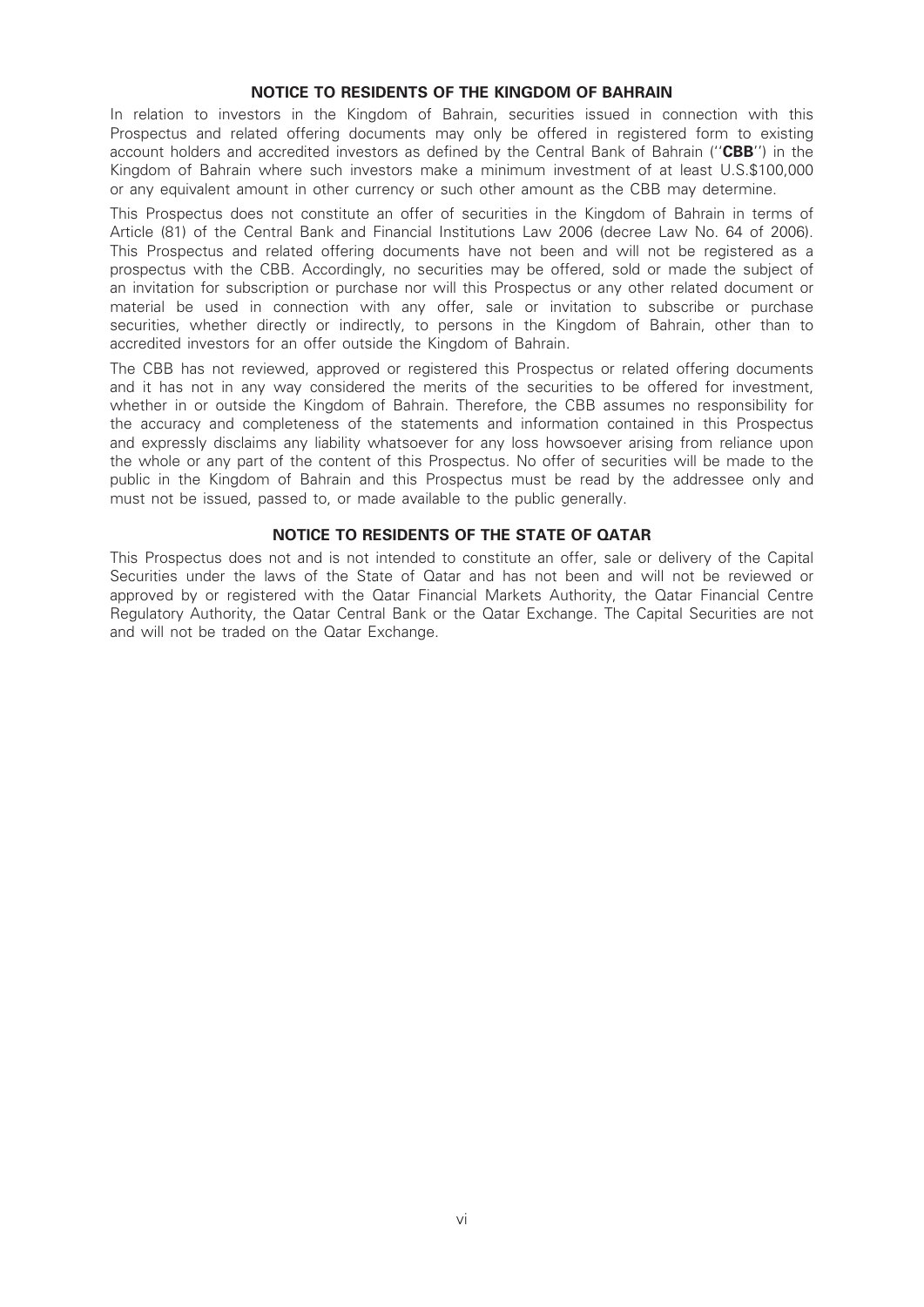# **CONTENTS**

|                                                                | Page         |
|----------------------------------------------------------------|--------------|
|                                                                | $\mathbf{1}$ |
|                                                                | 17           |
|                                                                | 18           |
|                                                                | 22           |
|                                                                | 25           |
|                                                                | 45           |
|                                                                | 52           |
|                                                                | 53           |
|                                                                | 77           |
|                                                                | 83           |
|                                                                | 84           |
| THE UNITED ARAB EMIRATES BANKING AND FINANCIAL SERVICES SYSTEM | 98           |
|                                                                | 107          |
|                                                                | 112          |
|                                                                | 115          |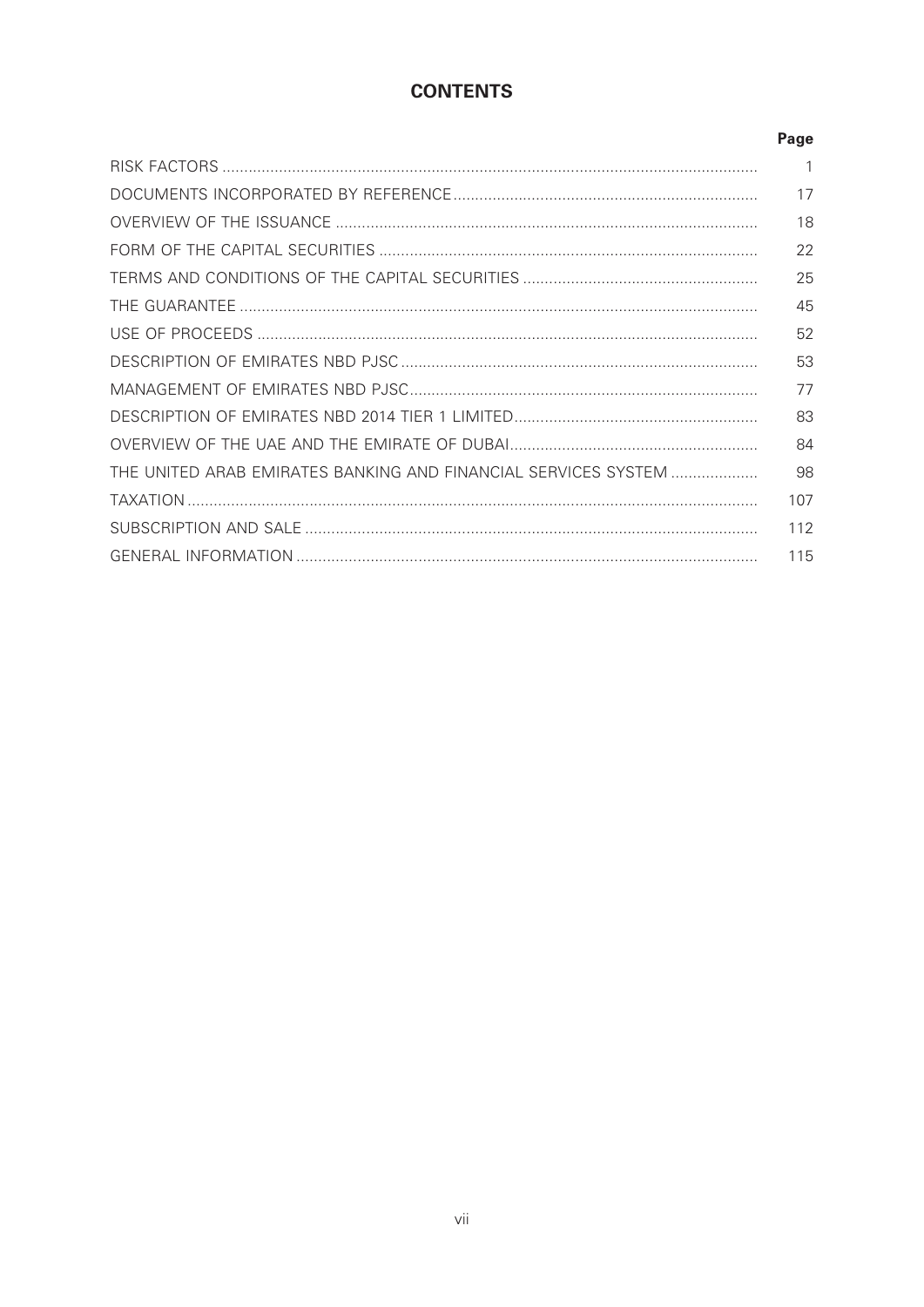# RISK FACTORS

Each of the Issuer and ENBD believes that the following factors may affect their ability to fulfil their obligations under the Capital Securities or under the Guarantee, respectively. All of these factors are contingencies which may or may not occur and neither the Issuer nor ENBD is in a position to express a view on the likelihood of any such contingency occurring.

In addition, factors which are material for the purpose of assessing the market risks associated with the Capital Securities are also described below.

If any of the risks described below actually materialise, the Issuer's and/or ENBD's business, results of operations, financial condition or prospects could be materially and adversely affected. If that were to occur, the trading price of the Capital Securities could decline and investors could lose all or part of their investment.

Each of the Issuer and ENBD believes that the factors described below represent all the material risks inherent in investing in the Capital Securities, but the inability of either the Issuer or ENBD to pay interest, principal or other amounts on or in connection with any Capital Securities or to pay any amount in respect of the Guarantee, respectively, may occur for other reasons which may not be considered significant risks by the Issuer and/or ENBD based on information currently available to them or which they may not currently be able to anticipate and neither the Issuer nor ENBD represents that the statements below regarding the risks of holding any Capital Securities are exhaustive. Prospective investors should also read the detailed information set out elsewhere in this Prospectus and reach their own views prior to making any investment decision.

Words and expressions defined in ''Form of the Capital Securities'' and ''Terms and Conditions of the Capital Securities'' shall have the same meanings in this section.

#### Factors that may affect the Issuer's ability to fulfil its obligations under the Capital Securities The Issuer has a limited operating history and no material assets

At the date of this Prospectus, the Issuer is an exempted company with limited liability, incorporated under the laws of the Cayman Islands on 7 May 2014 and has a limited operating history. The Issuer will not engage in any business activity other than the issuance of the Capital Securities, the issuance of shares in its capital and other activities incidental or related to the foregoing. The Issuer is not expected to have any income except payments received from ENBD, which will be the only material sources of funds available to meet the claims of the holders of the Capital Securities. As a result, the Issuer is subject to all of the risks to which ENBD is subject, to the extent that such risk could limit ENBD's ability to satisfy in full and on a timely basis its obligations to the Issuer under the Guarantee.

As the Issuer is a Cayman Islands company, it may not be possible for holders of the Capital Securities to effect service of process outside of the Cayman Islands.

#### Factors that may affect ENBD's ability, in its capacity as Guarantor, to fulfil its obligations under the Capital Securities and/or the Guarantee

#### Principal shareholder and governmental interests

As at the date of this Prospectus, the Government of Dubai (the "Government") indirectly holds 55.6 per cent. of the total issued share capital of ENBD. Investment Corporation of Dubai ("ICD"), which is wholly-owned by the Government, holds shares in ENBD directly. However, the Government does not explicitly or implicitly guarantee the financial obligations of ENBD (including in respect of the Capital Securities and the Guarantee) nor does it, like any other shareholder (acting through ICD), have any legal obligation to provide any support or additional funding for any of ENBD's future operations.

Investors should also be aware that in June 2009, Emirates Bank International PJSC issued AED 4 billion of Tier 1 securities to ICD in order to help satisfy the requirements of the UAE Central Bank. Following the amalgamation of EBI and National Bank of Dubai PJSC ("NBD") with ENBD. described further at "Description of Emirates NBD PJSC" below. ENBD is now considered to be the issuer of the securities.

However, notwithstanding the Tier 1 securities issued to ICD described in the previous paragraph, the funding support received from the UAE Federal Government during the difficult period of the global financial crisis that occurred from late 2008 to early 2009 and the conversion of AED 12.6 billion of deposits from the UAE Federal Government with ENBD into Tier 2 capital in March 2009, of which AED 7.8 billion has been repaid in 2013 (see ''– Capital Adequacy'' under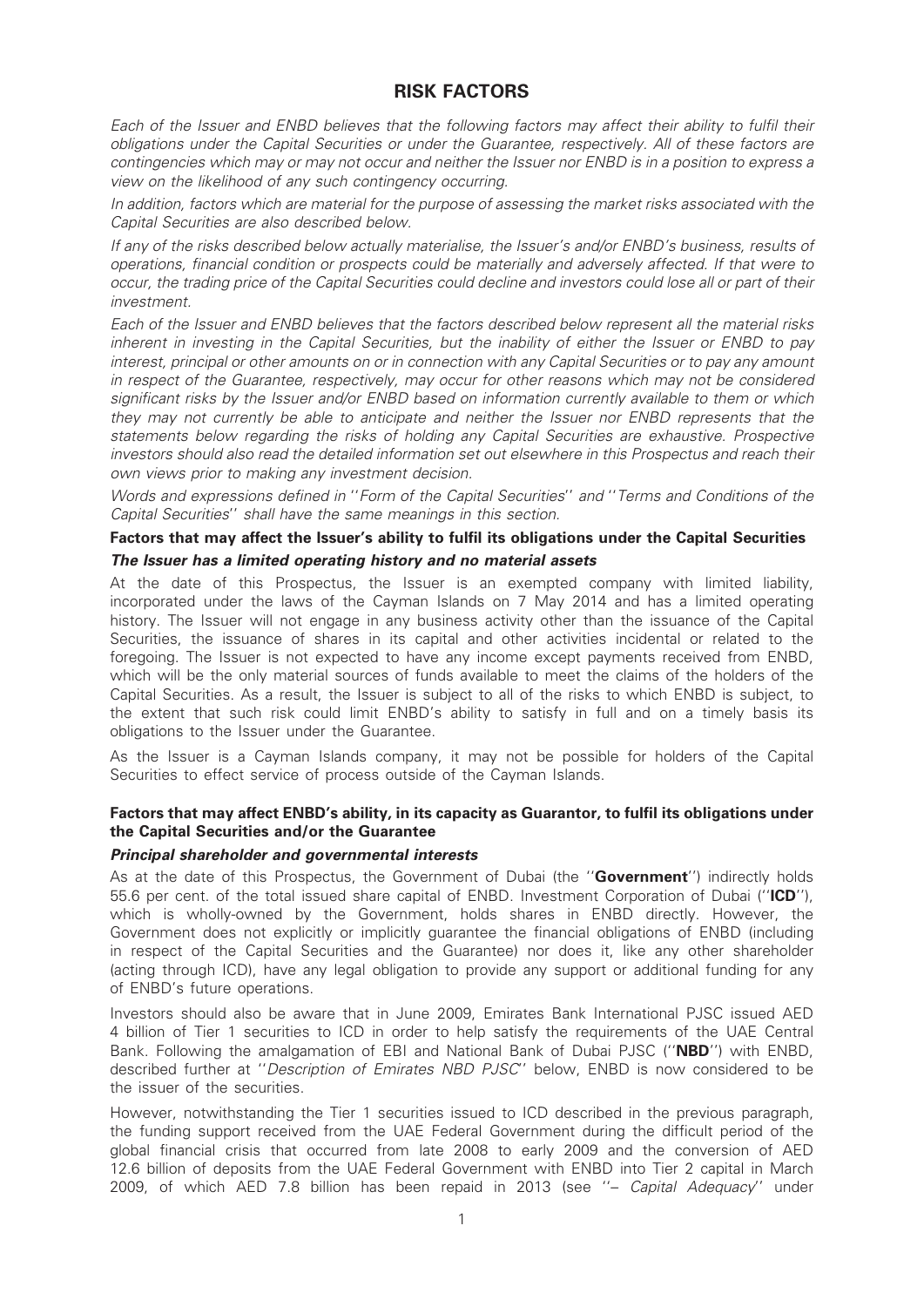''Description of Emirates NBD PJSC'' below), neither the Government nor the UAE Federal Government are under any obligation to continue to invest in, make deposits with, do business with or otherwise support ENBD. The Government and the UAE Federal Government may, whether directly or through government-owned entities, at any time and for any reason, dispose of its investments in, withdraw its deposits from, cease to do business with or otherwise cease to support ENBD. The reduction or elimination of governmental support could have a material adverse effect on the business, results of operations, financial condition and prospects of ENBD.

#### **Competition**

ENBD faces high levels of competition for all products and services. ENBD competes primarily with a large number of other domestic banks in the UAE, some of which are also owned, directly or indirectly, by the governments of the relevant Emirates, government-related entities or members of the ruling families of the relevant Emirates. As at the date of this Prospectus, there were a total of 51 banks registered in the UAE (source: the UAE Central Bank). ENBD's main domestic competitors in terms of size of banking franchise and product and customer segments are the Abu Dhabi Commercial Bank PJSC, National Bank of Abu Dhabi, First Gulf Bank, Dubai Islamic Bank, Mashreqbank, Union National Bank, Abu Dhabi Islamic Bank and HSBC. Among banks in the UAE market, as at 31 December 2013, ENBD ranked first by total assets (Source: Bank Financial Statements and Press Releases for FY 2013, Bloomberg). However, there can be no assurance that ENBD will be able to maintain this ranking in the future.

In addition to the local commercial banks in the UAE, ENBD competes with a number of international banks in investment advisory, investment banking, corporate advisory, finance and other services. In the large corporate and government client segments, ENBD faces competition from international banks and such competition is expected to increase in the UAE over time. Although ENBD seeks to cooperate with some of the top-tier international banks, especially in securities underwriting and distribution, it will also compete with them in other areas, particularly in corporate advisory and treasury operations in which these banks have a long history of successful operations in other regions.

Further, although the UAE could be viewed as an over-banked market, even by regional standards, there has traditionally been little impetus for consolidation (see ''The United Arab Emirates Banking and Financial Services System – Principal Banks in Dubai – Characteristics of the Banking System'').

In addition, the UAE's membership of the World Trade Organisation will require greater economic liberalisation, which may lead to increased competition for ENBD in the future. If ENBD is unable to compete successfully, it could adversely impact ENBD's business, results of operations, financial condition and prospects.

#### Foreign exchange movements may adversely affect the profitability of ENBD

ENBD maintains its accounts and reports its results in AED. The UAE dirham has been pegged at a fixed exchange rate to the U.S. dollar since 22 November 1980. ENBD is exposed to the potential impact of any alteration to or abolition of this foreign exchange peg.

#### Majority of business in the UAE

ENBD has the majority of its operations and assets in the UAE and accordingly its business may be affected by the financial, political and general economic conditions prevailing from time to time in the UAE and/or the Middle East generally.

These markets are subject to greater risks than more developed markets, including in some cases significant legal, economic and political risks. Accordingly, investors should exercise particular care in evaluating the risks involved and must decide for themselves whether, in the light of those risks, their investment is appropriate. Generally, investment is only suitable for sophisticated investors who fully appreciate the significance of the risks involved (see also ''– Risk factors relating to the UAE and the Middle East – Political, economic and related considerations'' below).

#### Importance of key personnel

ENBD's ability to maintain and grow its business will depend, in part, on its ability to continue to recruit and retain qualified and experienced banking and management personnel. ENBD may face challenges in recruiting and retaining qualified personnel to manage its business from time to time and, if it is to continue to grow, will need to continue to increase its employee numbers.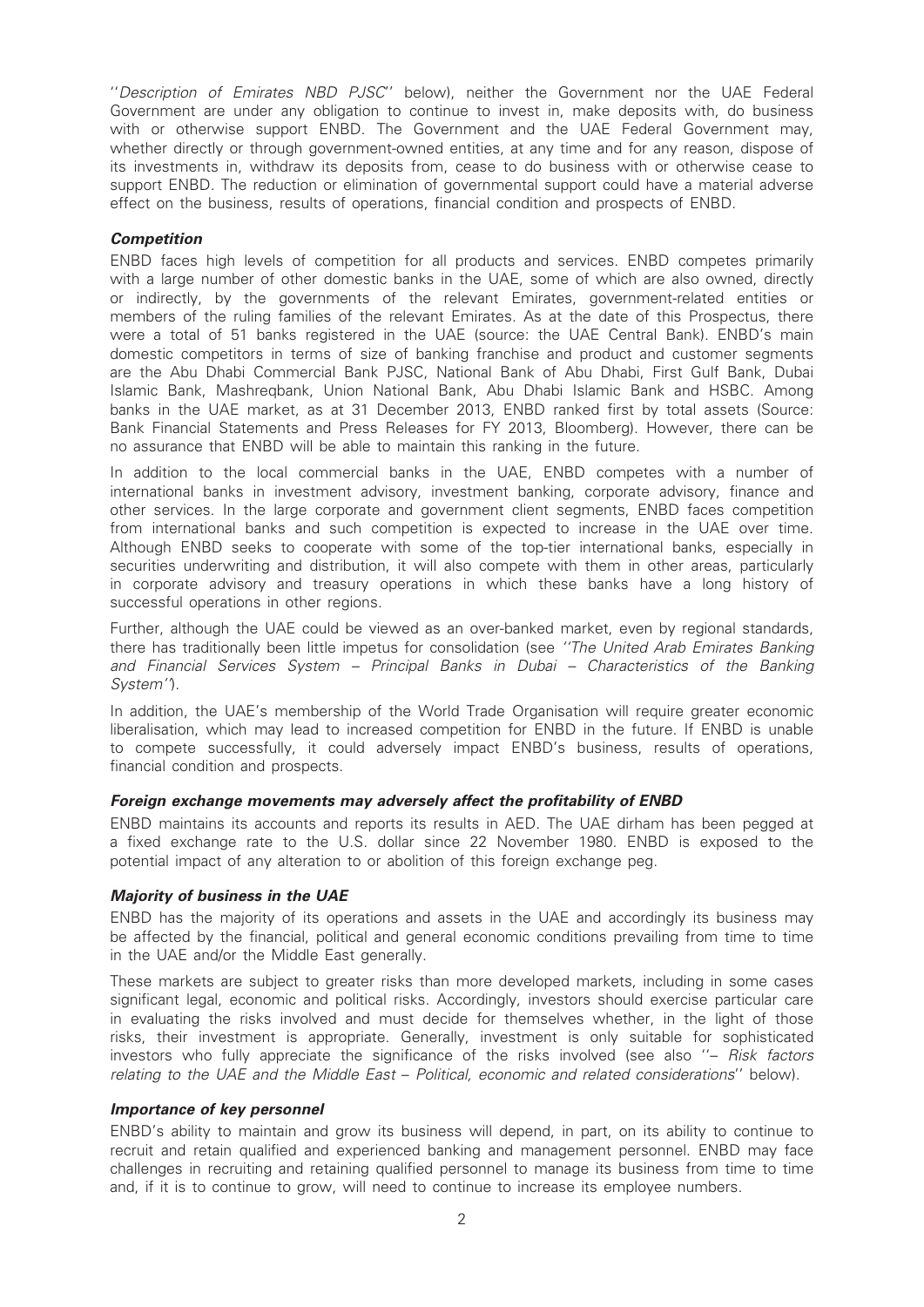Additionally, the UAE Federal Government has a recommended policy that companies operating in the UAE recruit UAE nationals representing at least 4 per cent. of their total employees each year. In common with other banks in the UAE, ENBD experiences a shortage of, and competition to recruit and retain, qualified UAE national employees. If ENBD is unable to meet or exceed the UAE Federal Government's recommended policy for recruiting UAE nationals, it may be subject to legal penalties including with respect to its current licences, and may be prevented from obtaining additional licences necessary in order to allow it to expand its business. Due to UAE federal labour laws, ENBD may also face difficulties that could delay or prevent dismissal of underperforming UAE national employees.

While ENBD currently meets the UAE Federal Government's ''Emiratisation'' requirements (in particular, see "Management of Emirates NBD PJSC - Emiratisation") and believes that it has effective staff recruitment, training and incentive programmes in place, if it was unable to retain key members of its senior management and/or remove underperforming staff and/or hire new qualified personnel in a timely manner, this could have a material adverse effect on its business, results of operations, financial condition and prospects.

#### Risks relating to the business of ENBD

In the course of its business activities, ENBD is exposed to a variety of risks, the most significant of which are market risks, liquidity risks, credit risks and operational risks.

In the last five years in particular, difficult macro-economic and financial market conditions have affected and could continue to materially adversely affect ENBD's business.

#### Market risks

Since the second half of 2007, disruptions in global capital and credit markets, coupled with the re-pricing of credit risk and the deterioration of the real estate markets in the United States, Europe, the UAE, the other countries of the GCC and elsewhere, have created difficult conditions in the financial markets. These conditions have resulted in historically high levels of volatility across many markets (including capital markets) and the failures of a number of financial institutions in the United States and Europe. Further market disruption may be caused by certain European countries experiencing debt servicing problems.

The countries of the GCC were affected by the global financial crisis in the second half of 2007; however, the most significant adverse effects only impacted the region in the second half of 2008. Since then, there has been a significant slowdown or reversal of the high growth rates that had been experienced by many countries within the GCC and the UAE, especially in Dubai (as described further in the next paragraph). Consequently, certain sectors of the GCC economy that had benefited from the high rate of growth, such as real estate, construction and financial institutions, have been materially adversely affected by the crisis.

During the second half of 2008 and into 2009, world oil prices fell by approximately 70 per cent. with the OPEC Reference Basket price falling from its peak level of U.S.\$140 per barrel in July 2008 to around U.S.\$43 per barrel in February 2009, before returning to above U.S.\$108 in December 2012. According to the OPEC website, the price of the OPEC Reference Basket had a year-end figure in 2008 of U.S.\$94.45 per barrel, a year-end figure in 2009 of U.S.\$61.06 per barrel, a year-end figure in 2010 of U.S.\$77.45 per barrel, a year-end figure in 2011 of U.S.\$107.46 per barrel, a year-end figure in 2012 of U.S.\$109.45 per barrel and a year-end figure in 2013 of U.S.\$105.87 per barrel. Oil prices remain volatile and have the potential to adversely affect the UAE economy in the future. In addition, the credit crisis in the global financial markets, which was particularly acute in 2008 and 2009, and the resultant deterioration in the global economic outlook led to a general reduction in liquidity and available financing and generally increased financing costs. These events affected Dubai and the UAE in a number of ways. First, gross domestic product (''GDP'') was adversely affected in 2009 reflecting the significant contributions of the oil and gas sector to the UAE's GDP and, in the case of Dubai, through the impact of these events on the construction and real estate sectors. Second, the UAE's trade surplus declined in 2009 reflecting the reduced value of hydrocarbon exports and its current account balance was additionally impacted as a result of declining services receipts and lower investment income. Third, certain ''government related entities'' wholly or substantially owned by the Government have suffered from asset value deterioration and limited cash flow. Although Dubai enjoys a relatively diverse economy, with the oil sector accounting for less than 1.5 per cent. of Dubai's GDP in 2012, any significant impact on international oil prices may have a negative impact on regional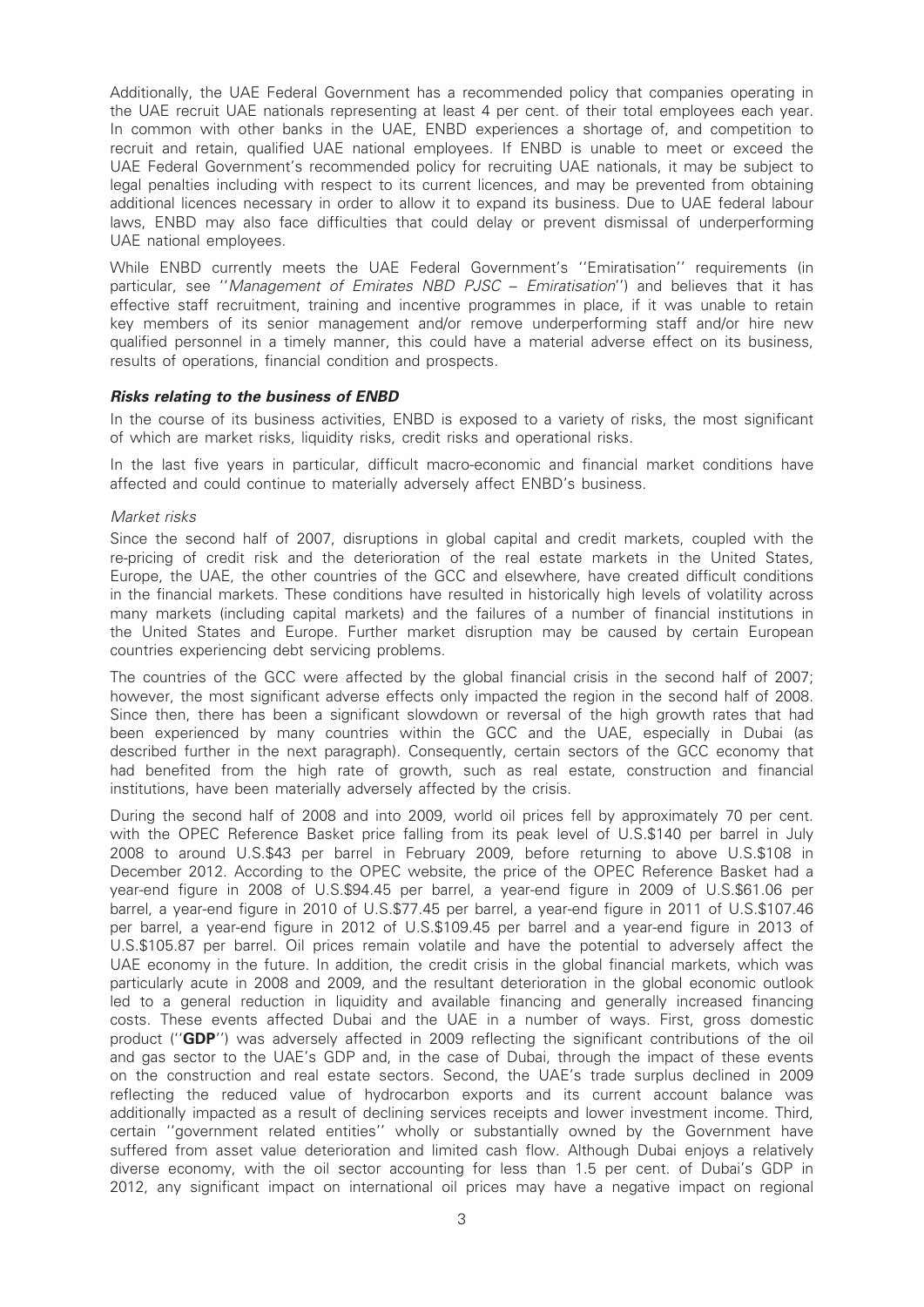spending and liquidity and consequently is likely to affect Dubai's economy indirectly through its impact on the trade, construction, real estate, tourism and banking sectors in particular, given also the openness of the economy with no capital or exchange controls.

In response to the global financial crisis, governments and regulators in the UAE, Europe, the United States and other jurisdictions enacted legislation and took measures intended to help stabilise the financial system and increase the flow of credit to their economies. These measures included recapitalisation through the purchase of securities issued by financial institutions (including ordinary shares, preferred shares, or other quasi-equity instruments), guarantees by governments outside of the UAE of debt issued by financial institutions, and government-sponsored mergers and acquisitions of and divestments by financial institutions. There can be no assurance that any or all of these measures will continue to positively affect volatility and credit availability or that governments will continue to support recovery in this way.

Whilst ENBD believes that it has implemented the appropriate policies, systems and processes to control and mitigate these risks (please see ''Description of Emirates NBD PJSC – Risk Management''), investors should note that a worsening of current financial market conditions could lead to further decreases in investor and consumer confidence, further market volatility, further economic disruption and, as a result, could have an adverse effect on the business, results of operations, financial condition and prospects of each of the Issuer and ENBD irrespective of steps currently taken to adequately control these risks.

#### Liquidity risks

Liquidity risks could arise from the inability of ENBD to anticipate and provide for unforeseen decreases or changes in funding sources which could have adverse consequences on the ability of ENBD to meet its obligations when they fall due.

In the second half of 2008, a liquidity crisis arose in the global credit markets which was initially caused by a large number of borrower defaults in the sub-prime mortgage loan market in the United States of America, but which has expanded to affect all levels of the international economy.

In particular, and in part reflecting the effects of the global economic crisis, the UAE financial markets experienced comparatively reduced levels of liquidity from the third quarter of 2008 and through 2009. Liquidity is essential to the performance of the banking sector and the business of ENBD, and during this period, a number of measures were taken in an attempt to improve the liquidity levels in the UAE by the UAE Ministry of Finance and the UAE Central Bank, including, but not limited to, regular contact and intervention with respect to UAE banks to provide liquidity to the market (UAE Ministry of Finance deposits and UAE Central Bank funding support). While the liquidity situation began to improve in 2010, and continues to improve to date, and whilst ENBD and other UAE banks generally currently enjoy healthy levels of liquidity, there is no guarantee that this will persist or that such improvement will continue in the future and any future shortage of liquidity in the UAE and Dubai financial markets could have an adverse effect on the businesses, financial condition, results of operations and prospects of ENBD.

#### Credit risks

Credit risks arising from adverse changes in the credit quality and recoverability of loans/financing receivables, advances and amounts due from counterparties are inherent in the business of ENBD. Credit risks could arise from a deterioration in the credit quality of specific counterparties of ENBD, from a general deterioration in local or global economic conditions or from systemic risks with the financial systems, all of which could affect the recoverability and value of the assets of ENBD and which could cause an increase in the provisions for the impairment of its assets and other credit exposures.

As mentioned above under "- Risks relating to the business of ENBD", the UAE economy was negatively impacted by the global economic downturn, which has affected some of the UAE's key economic sectors including trade, tourism, real estate and commerce. As a result of these adverse market conditions, certain of the customers to which ENBD directly extends credit and counterparties of ENBD have experienced, and may continue to experience, decreased revenues, financial losses, insolvency, difficulty in obtaining access to financing, increased funding costs and problems servicing their debt obligations or other expenses as they become due. Accordingly, ENBD may experience a higher level of credit defaults (including impaired loans and consequential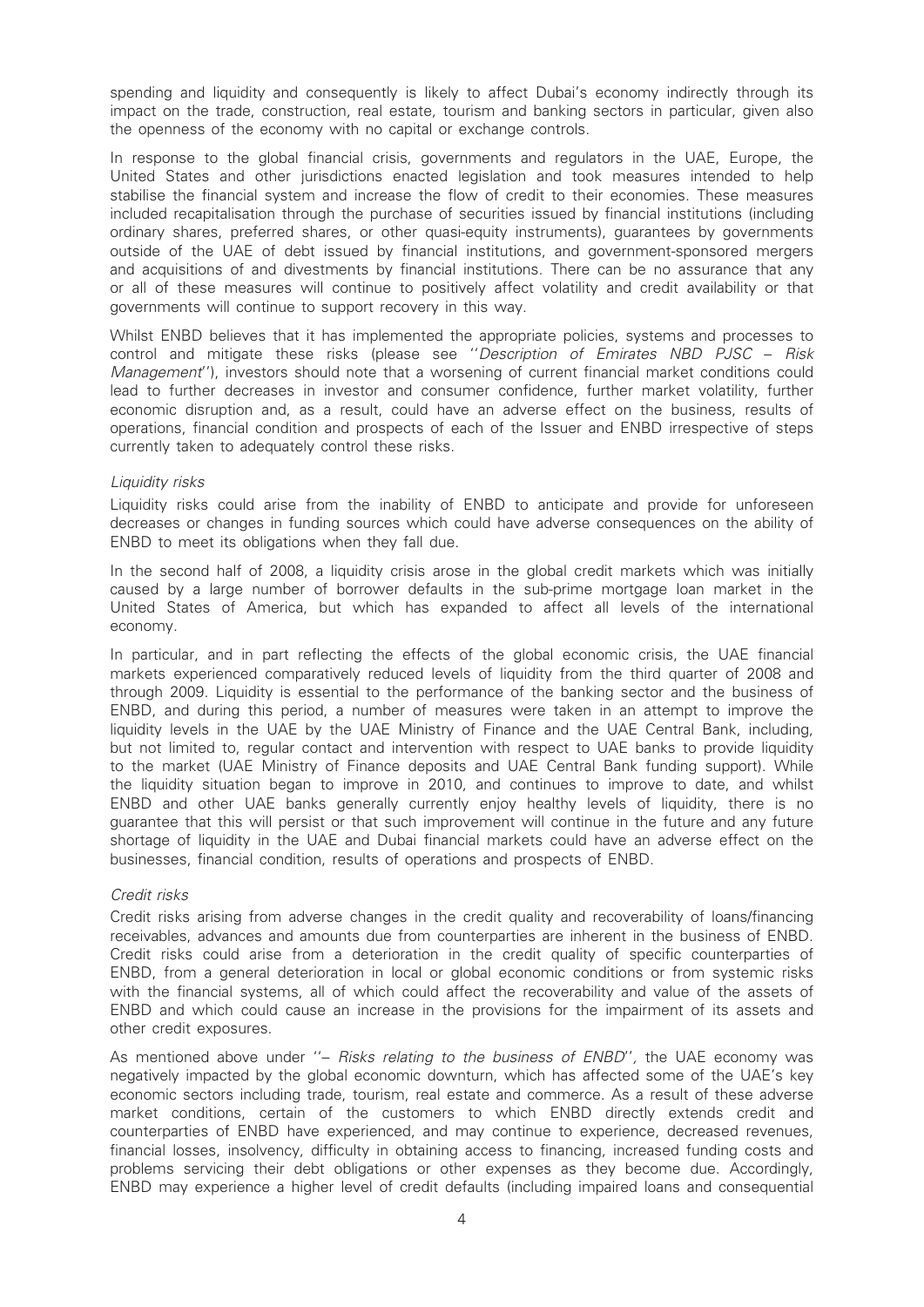increases in impairment allowances for doubtful loans and advances) in the immediate future, which could have a material adverse effect on its financial condition and results of operations.

#### Operational risks

Operational risks and losses can result from fraud, error by employees, failure to document transactions properly or to obtain proper internal authorisation, failure to comply with regulatory requirements and conduct of business rules, the failure of internal systems, equipment and external systems and occurrence of natural disasters. Although ENBD has implemented risk controls and loss mitigation strategies and substantial resources are devoted to developing efficient procedures, it is not possible to eliminate any of the operational risks entirely, which could have a material adverse effect on its financial condition and results of operations.

Notwithstanding anything in this operational risks risk factor, this risk factor should not be taken as implying that ENBD will be unable to comply with its obligations as a company with securities: (i) admitted to the Official List and its obligations as a supervised firm regulated by the CSSF; and/or (ii) admitted to the DFSA's Official List of securities and consequent obligations.

#### Concentration risk

Concentrations in the loan/financing receivable and deposit portfolio of ENBD subject it to risks from default by its larger borrowers, from exposure to particular sectors of the UAE economy and from withdrawal of large deposits. The loans and receivables/finance receivables portfolio of ENBD shows industry and borrower concentration.

The ten largest funded private sector borrowers (which excludes those borrowers which are either wholly or majority owned by the Government or the Ruler of Dubai, H.H. Sheikh Mohammed bin Rashid Al Maktoum) of ENBD and its subsidiaries (together with ENBD, the "Group") represented 3.2 per cent. of its total loans and receivables as at 31 December 2013. As at 31 December 2013, ENBD's largest funded exposure to a private sector borrower was AED 2.5 billion, which constitutes 1.0 per cent. of its total loans and receivables (as at 31 December 2013) and 5.6 per cent. of its total regulatory capital (total regulatory capital being AED 44.6 billion as at 31 December 2013).

In terms of the industry concentration of the Group's total credit risk portfolio, as at 31 December 2013, banks and financial institutions accounted for 19.1 per cent., construction and real estate combined accounted for 17.1 per cent., trade and manufacturing accounted for 6.4 per cent., government accounted for 31.5 per cent., personal finance accounted for 16.6 per cent. and other sectors accounted for 9.3 per cent.

As at 31 December 2013, the Group's wholesale banking customers represented 35.9 per cent. of its combined total deposits. Although ENBD considers that it has adequate access to sources of funding, the withdrawal of a significant portion of these large deposits may have an adverse effect on ENBD's financial condition or results of operations as well as its ability to meet the UAE Central Bank target stable resources ratio of 100 per cent. A downturn in the fortunes of any of ENBD's depositors, or in the sectors in which they operate, could have a material adverse effect on the financial condition or results of operations of ENBD.

#### Real estate exposure

As at 31 December 2013, exposures to real estate and construction constituted 14.7 per cent. and 2.4 per cent. respectively, of the Group's total credit risk portfolio. The Group's total funded real estate and construction exposure stood at AED 51.6 billion.

Between late 2008 and the second quarter of 2009, a real estate correction took place in Dubai's real estate market such that according to the Colliers International House Price Index ("The **Colliers Index''**), the average price of residential property in Dubai decreased by 50.5 per cent. between the third quarter of 2008 and the second quarter of 2009. From the second quarter of 2009 to the end of 2012, the average price of residential property in Dubai remained relatively constant, such that, according to The Colliers Index, the price of residential property in the fourth quarter of 2012 had only increased marginally from the prices recorded in the second quarter of 2009. Further, according to a report entitled ''Dubai Real Estate Market Overview'' published by Jones Lang LaSalle, covering the fourth quarter of 2012, the average prime rentals price for commercial office property in Dubai remained stable from the fourth quarter of 2010 to the fourth quarter of 2012.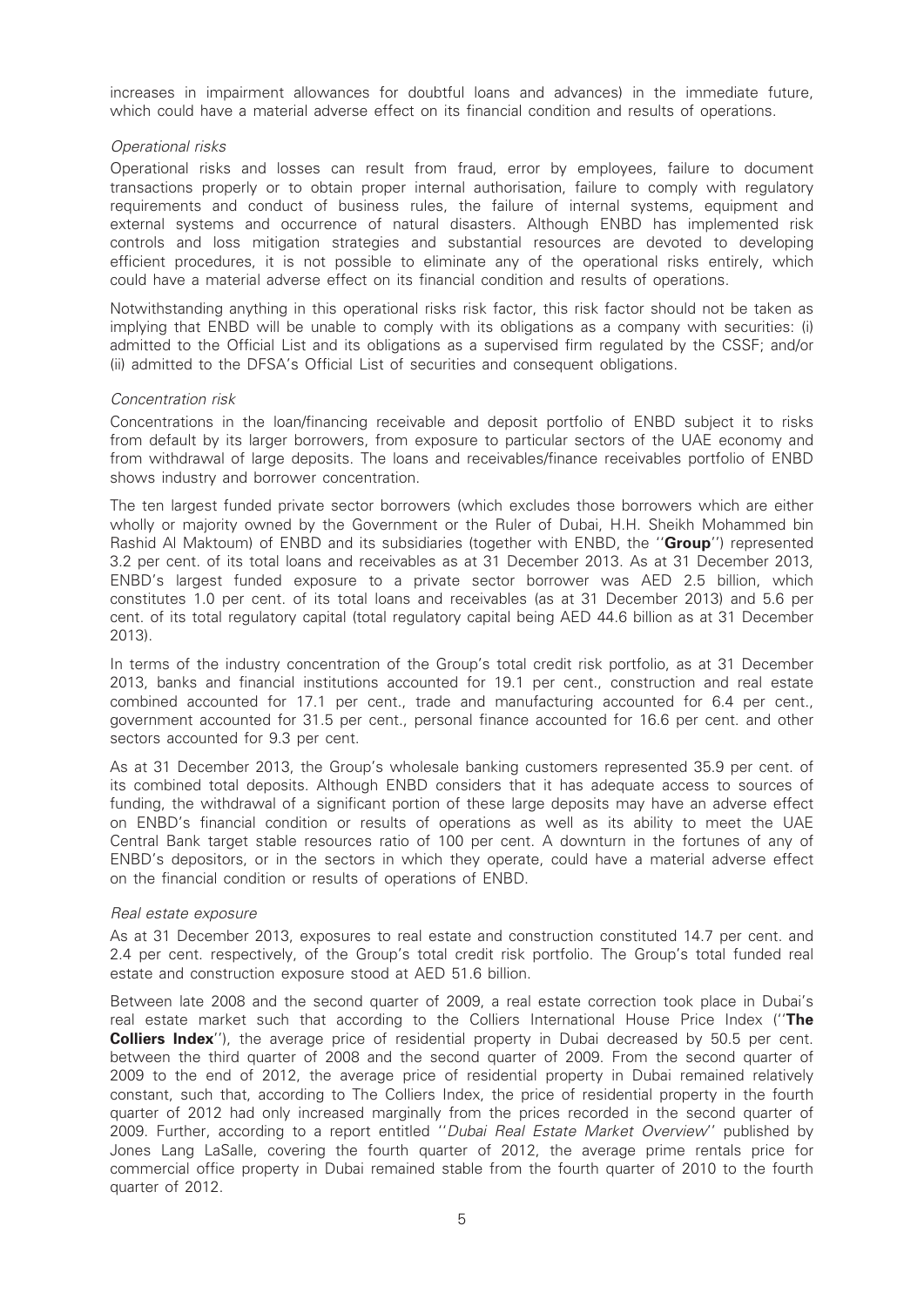However Dubai has witnessed healthy activity across all segments of the real estate market in 2013 on the back of a favourable rebalancing of the underlying demand/supply dynamics and improved investor interest. With supply set to expand in the 2013-2014 period, the positive trend in the residential segment is likely to continue in the medium term. Dubai's successful Expo 2020 bid is anticipated to encourage a further positive trend in real estate prices.

Nevertheless, a further real estate correction or default of ENBD's main real estate-related clients in the future could have a material adverse effect on the financial condition and results of operation of ENBD.

#### Changes in Accounting Policies

Potential future changes to accounting policies or reclassifications could have a material adverse effect on the financial condition or results of operation of ENBD.

#### Risk factors relating to the UAE and the Middle East

#### Political, economic and related considerations

While the UAE has historically enjoyed significant economic growth and relative political stability, there can be no assurance that such growth or stability will continue. Investors should note that ENBD's businesses and financial performance may be affected by the financial, political and general economic conditions prevailing from time to time in the UAE and the Middle East. This is particularly so in light of significant adverse financial and economic conditions experienced worldwide commencing in early 2008. Since that time, there has been a slowdown or reversal of the high rates of growth that had been experienced by many countries within the GCC and the UAE, especially in Dubai. Consequently, certain sectors of the GCC economy such as financial institutions that had benefited from such high growth rates could be adversely affected by any future crisis.

No assurance can be given that the UAE Government will not implement regulations or fiscal or monetary policies, including policies, regulations, or new legal interpretations of existing regulations, relating to or affecting taxation, interest rates or exchange controls, or otherwise take actions which could have an adverse effect on ENBD's business, financial condition, results of operations, prospects or ability to perform its obligations under the Guarantee, or which could adversely affect the market price and liquidity of the Capital Securities.

The UAE is seen as a relatively stable political environment with generally healthy international relations. However, as a country located in the Middle East and North Africa ("**MENA**") region, there is a risk that regional geopolitical instability could impact the UAE and it should be noted that in the first half of 2011 there was significant political and social unrest, including violent protests and armed conflict, in a number of countries in the MENA region, with armed conflict in Syria ongoing as at the date of this Prospectus. The situation has caused significant disruption to the economies of affected countries and has had a destabilising effect on oil and gas prices. Continued instability affecting the countries in the MENA region could adversely impact the UAE, although to date the impact on Dubai and the UAE has not been significant.

Dubai is also dependent on expatriate labour and has made significant efforts in recent years to attract high volumes of foreign businesses and tourists to the Emirate (see "Overview of the UAE and the Emirate of Dubai – Population''). These steps make it potentially more vulnerable should regional instability increase.

A general downturn, political instability or instability in certain sectors of the UAE or the regional economy could have an adverse effect on ENBD's businesses, financial condition, results of operations and prospects.

#### Impact of regulatory changes

ENBD is subject to a number of prudential and regulatory controls designed to maintain the safety and soundness of banks, ensure its compliance with economic, social and other objectives and limit their exposure to risk. These regulations include UAE federal laws and regulations (particularly those of the UAE Federal Government and the UAE Central Bank), as well as the laws and regulations of the other countries in which ENBD operates – in particular, see ''The United Arab Emirates Banking and Financial Services System – Response to the Global Financial Crisis – Capital'' and ''The United Arab Emirates Banking and Financial Services System – Response to the Global Financial Crisis – Recent Trends in Banking''. Such regulations may limit ENBD's ability to increase its loan/financing receivable portfolios or raise capital or may increase its cost of doing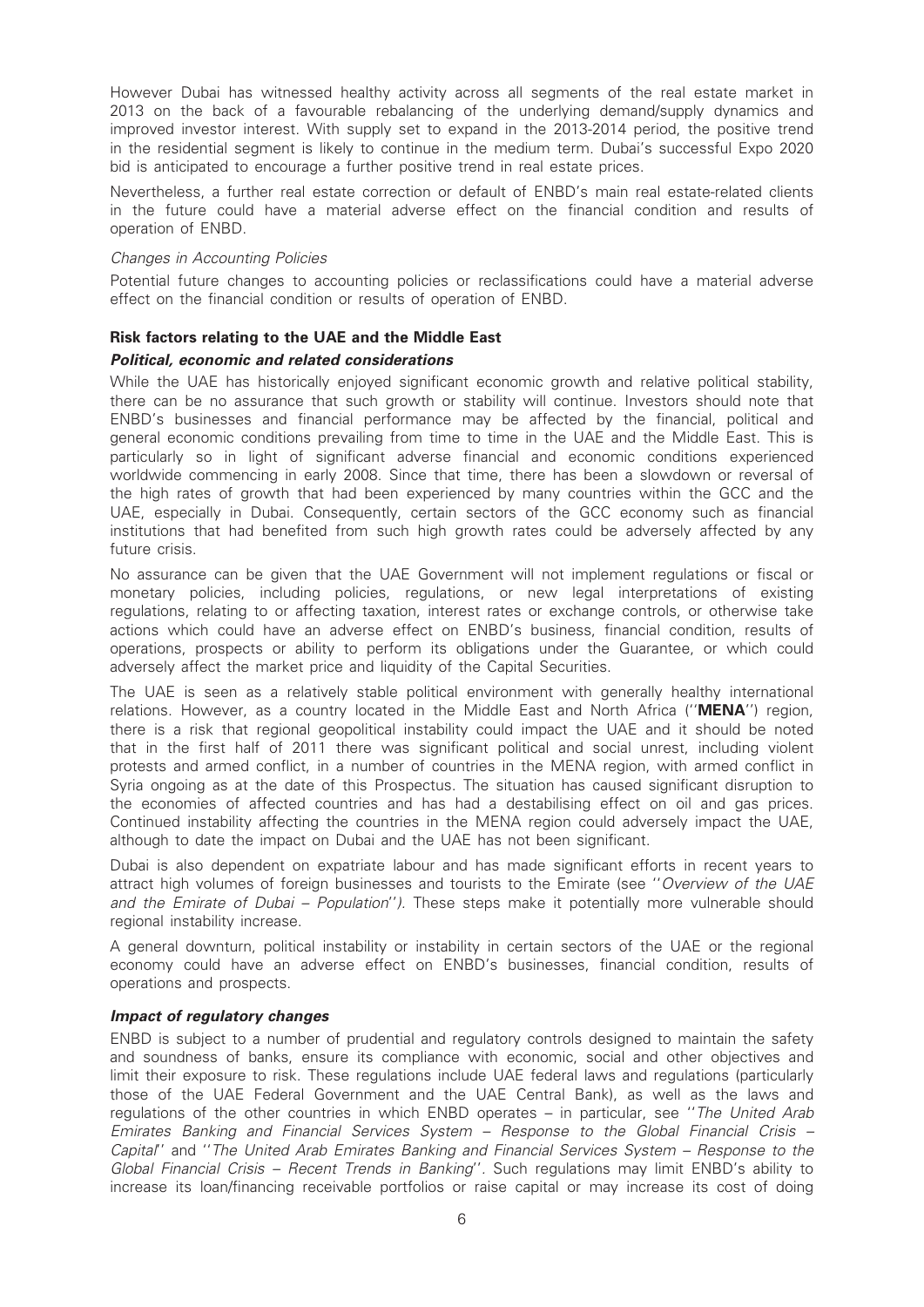business. In addition, as a result of the recent financial crisis, the regulations currently governing UAE commercial banks are being reviewed, which may lead to the establishment of more stringent regulations in the future. Any changes in such laws and regulations and/or the manner in which they are interpreted or enforced may have a material adverse effect on ENBD's business, results of operations, financial condition and prospects. In particular, changes in UAE Central Bank regulations or policy may affect ENBD's reserves, provisions, impairment allowances and other applicable ratios. Furthermore, non-compliance with regulatory guidelines could expose ENBD to potential liabilities and fines. Although ENBD works closely with its regulators and continually monitors the situation, future changes in regulation, fiscal or other policies cannot be predicted and are beyond its control.

#### The GCC may enter into a monetary union

There is the possibility that the Kingdom of Bahrain, the State of Kuwait, the Kingdom of Saudi Arabia and the State of Qatar may each abandon their respective national currencies in favour of a single GCC currency within the next few years. If a single GCC currency is adopted, the necessary convergence of laws, policies and procedure will bring significant changes to the economic and political infrastructure in each of the GCC states. As yet there has been no announcement of an official timetable for the progression of monetary union and there are currently no details of new legislation or policies. Investors should, however, be aware that new legislation and any resulting shift in policy and procedure in the UAE could affect the ability of ENBD to perform its obligations in respect of the Guarantee.

#### Enforcement risks

#### UAE bankruptcy law

In the event of the insolvency of ENBD, UAE bankruptcy law may adversely affect its ability to perform its obligations under the Guarantee. There is little precedent to predict how any claims by holders of the Capital Securities against ENBD would be resolved in the case of the insolvency of ENBD and therefore there can be no assurance that holders of the Capital Securities will receive payment of their claims in full or at all in these circumstances.

#### Enforcing foreign arbitration awards and foreign judgments in Dubai

The payments under the Capital Securities are dependent upon the Issuer (failing which, the Guarantor) making payments to investors in the manner contemplated under the Capital Securities or the Guarantee, as the case may be. If the Issuer and subsequently the Guarantor fails to do so, it may be necessary to bring an action against the Issuer or the Guarantor, as appropriate, to enforce its obligations and/or to claim damages which could be both time-consuming and costly.

Each of the Issuer and ENBD has irrevocably agreed to the Capital Securities, the Agency Agreement (as defined in the Conditions), the Deed of Covenant (as defined in the Conditions), the Subscription Agreement (as defined in "Subscription and Sale") and/or the Guarantee (as applicable) being governed by English law. Unresolved disputes in relation to the Capital Securities, the Agency Agreement, the Deed of Covenant, the Subscription Agreement and/or the Guarantee (as applicable) will, unless the option to litigate set out therein is exercised, be referred to arbitration under the LCIA Arbitration Rules with the seat of arbitration in Paris. In the event that such option to litigate set out therein is exercised, ENBD has irrevocably agreed to the courts of England having exclusive jurisdiction to settle disputes. Notwithstanding that a judgment may be obtained in an English court there is no assurance that ENBD has or would at the relevant time have assets in the United Kingdom against which such a judgment could be enforced. ENBD is a UAE company and is incorporated in and has its operations and the majority of its assets located in the UAE. To the extent that the enforcement of remedies must be pursued in the UAE, it should be borne in mind that there is limited scope for self help remedies under UAE law and that generally enforcement of remedies in the UAE must be pursued through the courts.

Under current Dubai law, the Dubai courts are unlikely to enforce an English court judgment without re-examining the merits of the claim and may not observe the choice by the parties of English law as the governing law of the transaction. In the UAE, foreign law is required to be established as a question of fact and the interpretation of English law, by a court in the UAE, may not accord with the perception of an English court. In principle, courts in the UAE recognise the choice of foreign law if they are satisfied that an appropriate connection exists between the relevant transaction agreement and the foreign law which has been chosen. They will not,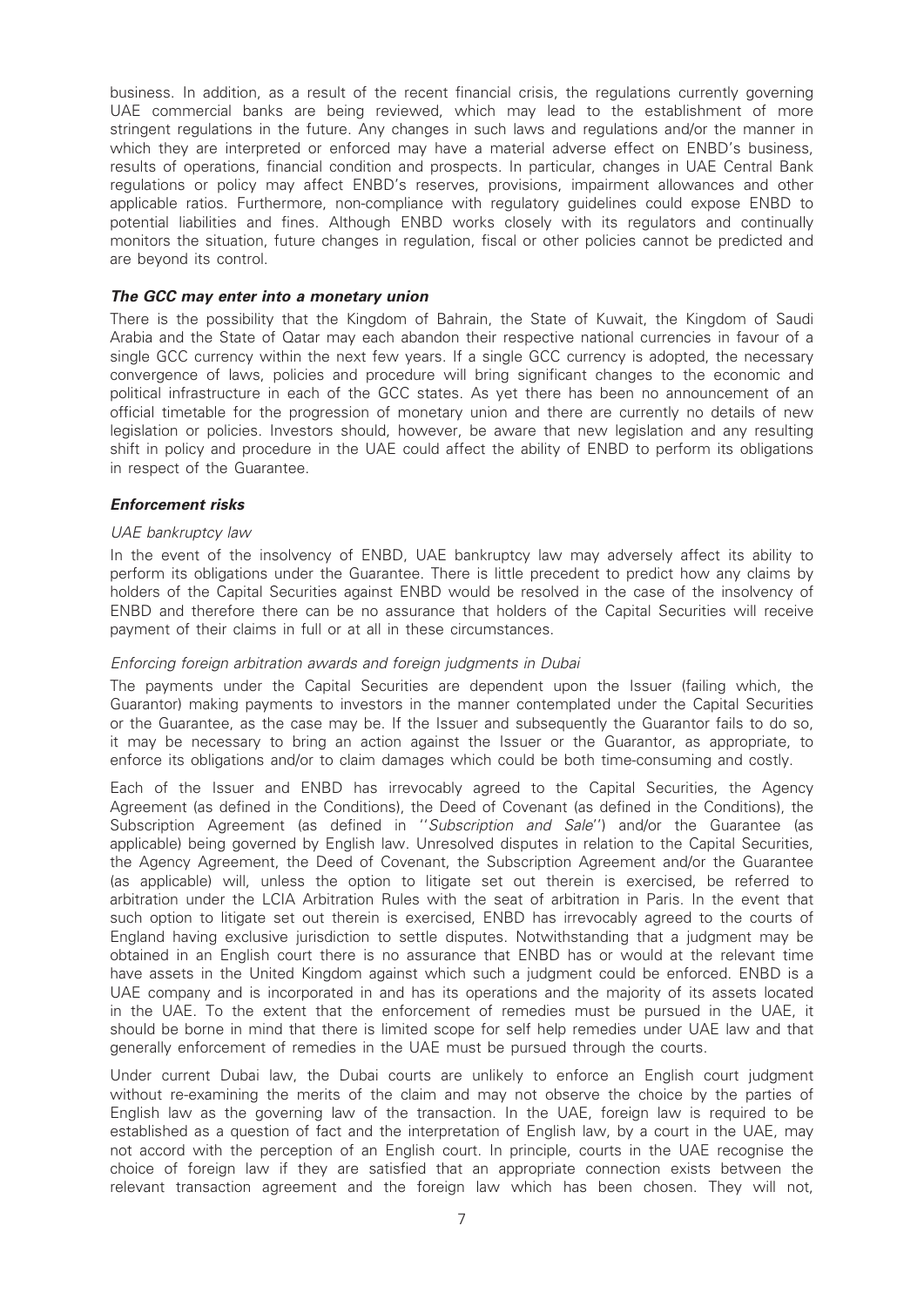however, honour any provision of foreign law which is contrary to public policy, order or morals in the UAE, or to any mandatory law of, or applicable in, the UAE.

The UAE is a civil law jurisdiction and judicial precedents in Dubai have no binding effect on subsequent decisions. In addition, court decisions in Dubai are generally not recorded. These factors create greater judicial uncertainty.

The New York Convention on the Recognition and Enforcement of Foreign Arbitral Awards 1958 (the ''New York Convention'') entered into force in the UAE on 19 November 2006. Any arbitration award rendered in Paris should therefore be enforceable in Dubai in accordance with the terms of the New York Convention. Under the New York Convention, the UAE has an obligation to recognise and enforce foreign arbitration awards, unless the party opposing enforcement can prove one of the grounds under Article V of the New York Convention to refuse enforcement, or the Dubai courts find that the subject matter of the dispute is not capable of settlement by arbitration or enforcement would be contrary to the public policy of the UAE. How the Dubai courts will interpret and apply the New York Convention remains uncertain and this is reinforced by the lack of a system of binding judicial precedent in the UAE and the independent existence of different Emirates within the UAE, some with their own court systems, whose rulings may have no more than persuasive force cross border. Although there are examples of foreign arbitral awards being enforced in the UAE under the New York Convention, there are other cases where the enforcement of foreign arbitral awards have been refused, with, for example, a decision where the requirements for the enforcement of domestic awards being applied instead of the requirements for the enforcement of foreign awards under the UAE Federal Law No. 1 of 1992 as amended, or not applying the provisions of Article 238 of the Civil Procedure Law. Article 238 provides that Articles 235 to 237 (which deal with enforcement of foreign judgments, orders and instruments and which contain onerous requirements which must be satisfied before enforcement will be considered by the Dubai courts) apply only in the absence of multilateral or bilateral conventions such as the New York Convention. Therefore, there remains a risk that when faced with an action for enforcement of a foreign arbitration award under the New York Convention the Dubai courts might not apply Article 238 of the Civil Procedure Law and instead apply Articles 235 to 237. If Article 238 is not applied, there is a risk that a foreign arbitration award will be refused enforcement by the Courts.

#### Claims for specific enforcement

In the event that ENBD fails to perform its obligations under the Guarantee, the potential remedies available to the holders of the Capital Securities include obtaining an order for specific enforcement of the relevant obligations or a claim for damages. An order for specific enforcement is at the discretion of the court and there is no assurance that a court will provide such an order.

The amount of damages which a court may award in respect of a breach will depend upon a number of possible factors including an obligation on the holders of the Capital Securities to mitigate any loss arising as a result of the breach. No assurance is provided on the level of damages which a court may award in the event of a failure by ENBD to perform its obligations as set out in the Guarantee.

#### Enforceability of ENBD's obligations under the Guarantee

Under UAE law, the obligations of a guarantor are incidental to the obligations of the principal debtor, and the obligations of the guarantor will only be valid to the extent of the continuing obligations of the principal debtor. In addition, in order to enforce a guarantee under UAE law, the underlying debt obligation for which such guarantee has been granted may need to be proved before the UAE courts.

The obligations of ENBD under the Guarantee are, therefore, incidental obligations and dependent on the validity and the enforceability of the Issuer's obligations under the Capital Securities. Accordingly the Issuer's obligations under the Capital Securities may, therefore, need to be proved before the courts of the UAE in order for the obligations of ENBD under the Guarantee to be enforceable.

#### Sovereign immunity

Under the Capital Securities and/or the Guarantee (as applicable) each of the Issuer and ENBD has waived its rights in relation to sovereign immunity in respect of such documents. However, there can be no assurance as to whether such waivers of immunity from suit, execution or attachment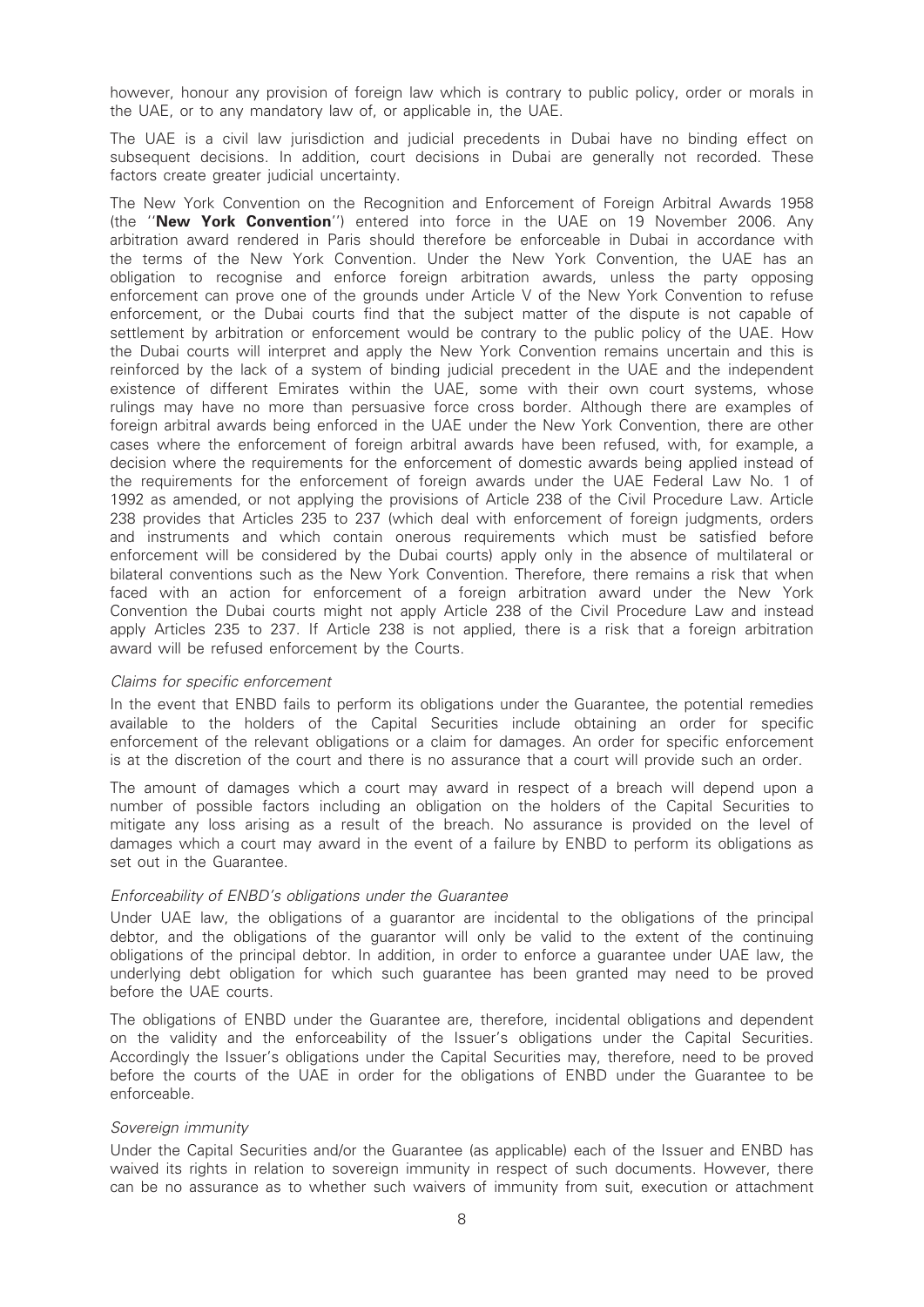or other legal process by each of the Issuer and ENBD under the Capital Securities and/or the Guarantee (as applicable) are valid and binding under the laws of the UAE and applicable in Dubai.

#### Change of law

The Conditions are based on English law in effect as at the date of this Prospectus. However, no assurance can be given as to the impact of any possible judicial decision or change to English law or administrative practices after the date of this Prospectus, nor can any assurance be given as to whether any such change could adversely affect the ability of the Issuer to make payments under the Capital Securities to be issued under the issuance or of the Guarantor, as the case may be, to comply with its obligations under the Guarantee.

#### Factors which are material for the purpose of assessing the risks associated with the Capital **Securities**

#### The Capital Securities are subordinated and unsecured obligations of ENBD

Prospective investors should note that the payment obligations of ENBD under the Guarantee are subordinated to the claims of the Guarantor Senior Creditors (as defined in the Conditions) and rank pari passu with the Guarantor Pari Passu Obligations (as defined in the Conditions). Potential investors should note that payment of all amounts by ENBD under the Guarantee (and consequently, the corresponding payments by the Issuer under the Conditions) are conditional upon:

- (a) ENBD being Solvent at all times from (and including) the first day of the relevant Interest Period (as defined in the Conditions) (or the Issue Date in the case of the first Interest Period) to (and including) the time of payment of the Guarantor Obligations (as defined in the Conditions);
- (b) ENBD being capable of making payment of the Guarantor Obligations and any other payment required to be made on the relevant date to a creditor in respect of all Guarantor Senior Obligations and all Guarantor Pari Passu Obligations (each as defined in the Conditions) and still be Solvent immediately thereafter; and
- (c) the total share capital of ENBD being greater than zero at all times from (and including) the first day of the relevant Interest Period (or the Issue Date in the case of the first Interest Period) to (and including) the time of payment of the Guarantor Obligations.

Further, the payment obligations of ENBD under the Guarantee are unsecured and no collateral is or will be given by ENBD in relation thereto (see Condition 4.4 (Status, Subordination – Subordination of the Guarantee)).

A holder of the Capital Securities may exercise its enforcement rights in relation to the Capital Securities only in the manner provided in Condition 11 (*Enforcement Events*). If ENBD were wound up, liquidated or dissolved, ENBD's liquidator would apply the assets of ENBD to satisfy all claims of the Guarantor Senior Creditors. In such a situation, and if the conditions as to solvency set out above are not satisfied, the holders of the Capital Securities shall not be entitled to receive any amounts under the Capital Securities.

#### No limitation on issuing senior securities; subordination

Other than the limitations in relation to the issue of further Tier 1 Capital (as defined in the Conditions) by ENBD as set out in Condition 4.5 (Status, Subordination – Other Issues) which limits the circumstances in which Tier 1 Capital of ENBD can be issued that ranks senior to the Capital Securities, there is no restriction on ENBD (in its capacity as the Guarantor or otherwise) incurring additional indebtedness or on issuing securities or creating any guarantee or contractual support arrangement which would rank senior to, or pari passu with, the Capital Securities and the obligations of ENBD under the Guarantee (defined in the Conditions as Guarantor Senior Obligations). The issue of or the creation of any such Guarantor Senior Obligations may reduce the amount recoverable by holders of the Capital Securities on a winding-up of ENBD. Accordingly, in the winding-up of ENBD and after payment of the claims of the Guarantor Senior Creditors, there may not be a sufficient amount to satisfy the amounts owing to the holders of the Capital Securities. See also "- The Capital Securities are subordinated and unsecured obligations of ENBD''.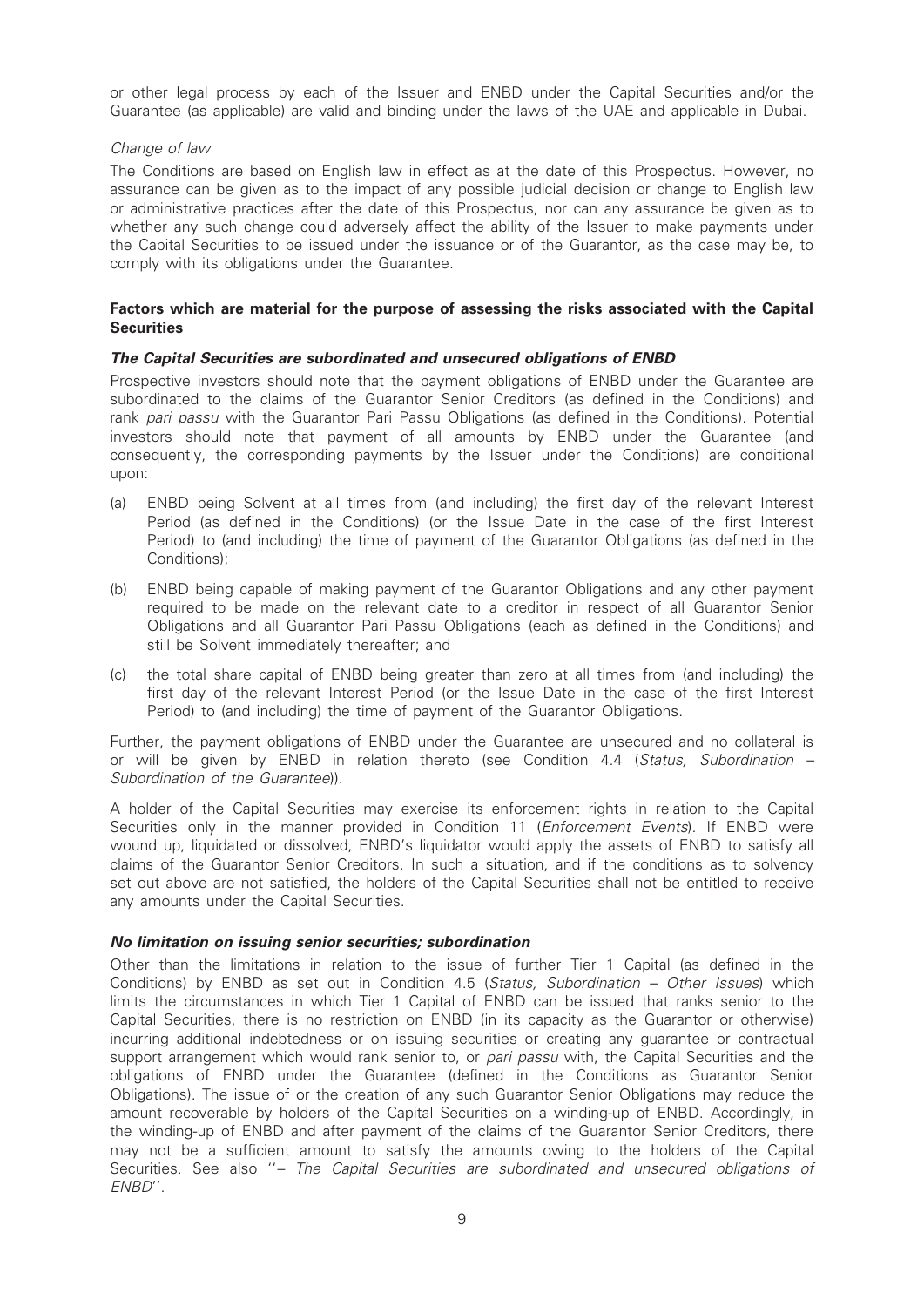#### Payments of Interest Payment Amounts are conditional upon certain events and may be cancelled and are non-cumulative

No Interest Payment Amounts are payable if a Non-Payment Event (as defined in, and as more particularly provided in, Condition 7.1 (Interest Restrictions – Non-Payment Event)) occurs.

In each of the following events (each, a "Non-Payment Event"), interest shall not be paid on any Interest Payment Date:

- (a) the Interest Payment Amount payable, when aggregated with any distributions or amounts payable by ENBD on any Guarantor Senior Obligations or Guarantor Pari Passu Obligations having the same dates in respect of payment of such distributions or amounts as the dates for payment of interest under the Capital Securities, exceeds, on the relevant date for payment of interest, Distributable Profits (as defined in the Conditions);
- (b) ENBD is, on that Interest Payment Date, in breach of the Applicable Regulatory Capital Requirements (including any capital buffers imposed on ENBD by the Regulator) or payment of the relevant Interest Payment Amount would cause it to be in breach thereof;
- (c) the Regulator requires that the Interest Payment Amount due on that Interest Payment Date shall not be paid as a result of ENBD declaring a net loss during the relevant financial period, or for any other reason as the Regulator may deem necessary;
- (d) the Solvency Conditions are not satisfied; or
- (e) the Issuer, in its sole discretion, has elected that Interest Payment Amounts shall not be paid to holders of the Capital Securities on any Interest Payment Date (other than in respect of any amounts due on any date on which the Capital Securities are to be redeemed in full, in respect of which this sub-paragraph (e) does not apply).

In the event of a Non-Payment Event, certain restrictions on declaration of dividends and redemption of certain securities by ENBD will be made in accordance with Condition 7.3 (Interest Restrictions – Dividend and Redemption Restrictions). However, the holders of the Capital Securities shall have no claim in respect of any Interest Payment Amount not paid as a result of a Non-Payment Event and the consequential non-payment of any Interest Payment Amount in such a circumstance shall not constitute an Enforcement Event. ENBD shall not have any obligation to make any subsequent payment in respect of any such unpaid amount.

In such case, the holders of the Capital Securities will not receive Interest Payment Amounts on their investment in the Capital Securities and shall not have any claim in respect thereof.

#### Perpetual Securities

The Capital Securities are perpetual securities which have no scheduled repayment date. Holders of the Capital Securities have no ability to require the Issuer to redeem their Capital Securities unless an Enforcement Event occurs (see Condition 11 (Events of Default). The Guarantor has the option to redeem the Capital Securities in certain circumstances as more particularly described in Condition 10 (Redemption and Variation), although there is no assurance that it will do so.

This means that the holders of the Capital Securities have no ability to cash in their investment, except:

- (a) if the Guarantor exercises its rights to redeem the Capital Securities in accordance with Condition 10 (Redemption and Variation);
- (b) upon the occurrence of an Enforcement Event; or
- (c) by selling their Capital Securities.

There can be no assurance that holders of the Capital Securities will be able to reinvest the amount received upon redemption at a rate that will provide the same rate of return as their investment in the Capital Securities.

#### Basel regulatory framework as implemented in the UAE may have an effect on the Capital **Securities**

The Basel Committee on Banking Supervision (the "Basel Committee") has put forward a number of fundamental reforms to the regulatory capital framework for internationally active banks. On 16 December 2010, 13 January 2011 and 1 June 2011, the Basel Committee issued guidance on the eligibility criteria for Tier 1 and Tier 2 capital instruments as part of a package of new capital and liquidity requirements intended to reinforce capital standards and to establish minimum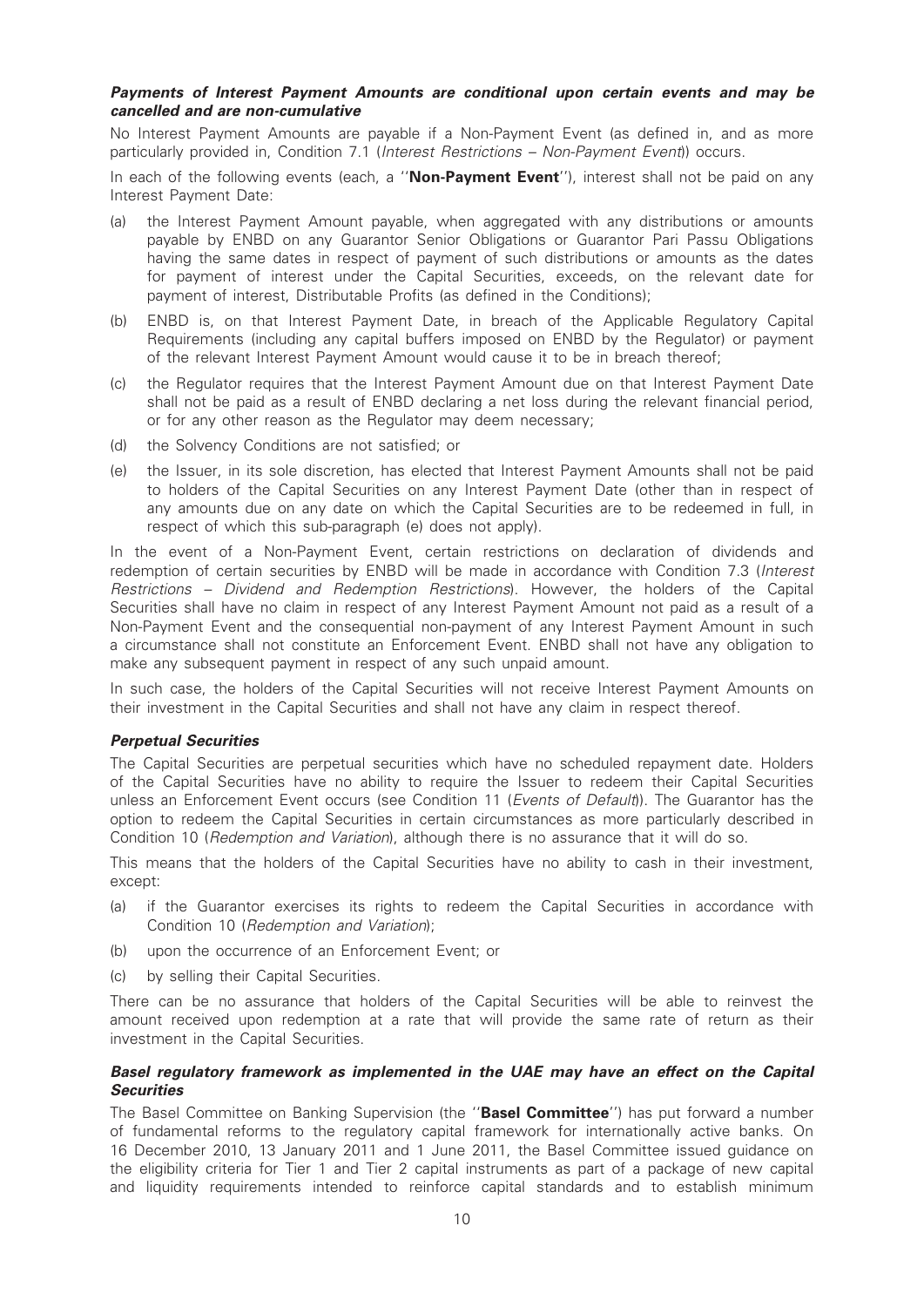liquidity standards for credit institutions ("Basel III"). The international implementation of the Basel III reforms began on 1 January 2013; however, the requirements are subject to a series of transitional arrangements that will be phased in over a period of time and are expected to be fully effective by 2019. The Basel Committee's press release dated 13 January 2011 entitled ''Minimum requirements to ensure loss absorbency at the point of non-viability'' (the ''January 2011 Press Release") included an additional qualification requirement for Tier 1 and Tier 2 capital instruments under Basel III.

This requirement (the "Non-Viability Requirement") requires contractual or legislative terms providing for, at the option of the relevant authority, the writing-off of the principal amount of Tier 1 instruments or the conversion of such Tier 1 instruments into ordinary shares upon the occurrence of the earlier of: (a) a decision that a write-off, without which the relevant bank would become non-viable, is necessary; and (b) the decision to make a public sector injection of capital, without which the relevant bank would become non-viable, in each case as determined by the relevant authority (a "Non-Viability Event"). This definition is for illustrative purposes only and may not necessarily reflect the meaning ascribed to the term ''Non-Viability Event'' (or any term equivalent thereto) pursuant to any law or regulation implementing the Basel III framework in the UAE.

The January 2011 Press Release states that instruments issued after 1 January 2013 must meet the Non-Viability Requirement in order to be recognised as Tier 1 or Tier 2 instruments for regulatory capital purposes. As at the date of this Prospectus, a first draft of the Basel III implementation text has not been published in the UAE and there has been no official proposal for a legislative implementation of the Non-Viability Requirement in the UAE. Investors should note that the Conditions do not include contractual provisions reflecting such Non-Viability Requirement (a ''Contractual Non-Viability Clause'').

Although it is expected that the UAE Central Bank will issue specific guidelines regarding Basel III requirements, it is not possible to predict the timing or substance of the legislative and rulemaking process. If the implementation by the UAE of the Basel III reforms or any other relevant laws, rules or guidelines in the future imposes the inclusion of a Contractual Non-Viability Clause in Tier 1 instruments, the Capital Securities may be fully or partially disqualified from the Tier 1 capital of ENBD. This may give rise to a Capital Event in respect of the Capital Securities, allowing the Capital Securities to be redeemed, subject to the prior approval of the Regulator.

To the extent that the UAE introduces a statutory resolution regime to implement loss absorbency upon the occurrence of a Non-Viability Event, either through the writing-off of the principal amount of the instruments or the conversion of such instruments into ordinary shares, it is unclear how such a regime will apply to banks in the UAE or how it may be interpreted within the UAE and whether and to what extent it will affect the Capital Securities.

#### Due to the deeply subordinated nature of the obligations arising under the Capital Securities, the Conditions contain limited Enforcement Events and remedies

The Capital Securities are perpetual instruments with no fixed redemption date and there is no obligation on the Issuer to repay the principal amount of the Capital Securities other than in accordance with the exercise of a call option in accordance with Condition 10.1(b) (*Issuer's Call* Option) or following the occurrence of an Enforcement Event in accordance with Condition 11 (Enforcement Events). In addition, the Issuer may be prohibited from making, or instructed by ENBD not to make, payments of Interest Payment Amounts on the Capital Securities in accordance with Condition 7 (Interest Restrictions) and Interest Payment Amounts will not therefore be due other than in the limited circumstances described in the Conditions.

The Enforcement Events in the Conditions are limited to: (i) a default by the Issuer or Guarantor for a period of seven days or more in the payment of any principal and fourteen days or more in the case of interest; (ii) a final determination is made by a court or other official body that the Issuer or Guarantor is insolvent or bankrupt or unable to pay its debts; (iii) an administrator is appointed, an order is made by a court of competent jurisdiction or an effective resolution is passed for the winding-up or dissolution or administration of the Issuer or the Guarantor or the Issuer of the Guarantor (as the case may be) applies or petitions for a winding-up or administration order in respect of itself or ceases, or through an official action of its board of directors threatens to cease, to carry on all or substantially all of its business or operations, except, in each case: (a) for the purpose of and followed by a reconstruction, amalgamation, reorganisation, merger or consolidation on terms approved by an Extraordinary Resolution of the holders of the Capital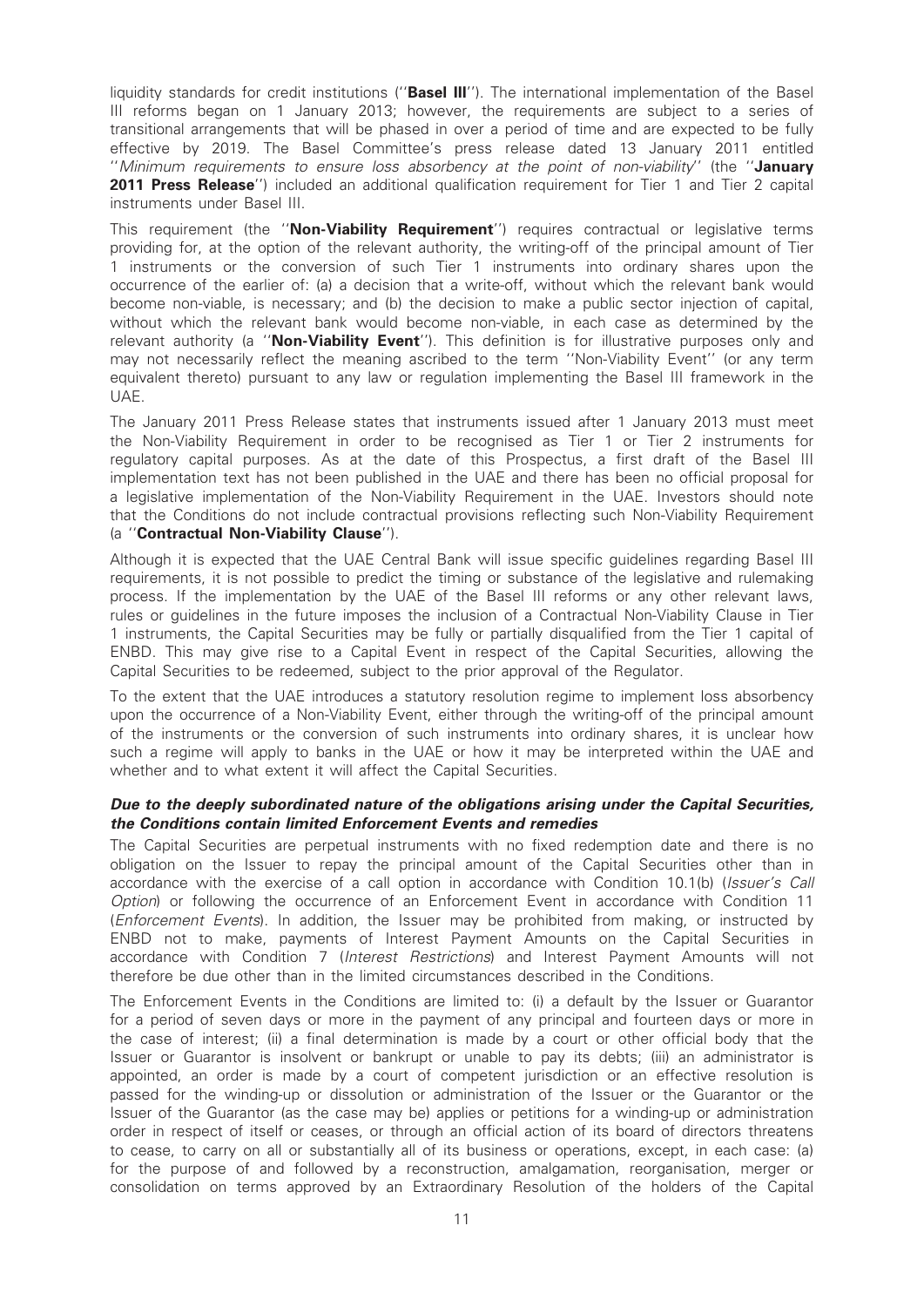Securities; or (b) for any step or procedure which is part of a solvent reconstruction or amalgamation approved by any court of competent jurisdiction or other competent authority; or (iv) any event occurs which under the laws of the United Arab Emirates has an analogous effect to those described above.

Furthermore, the claims in relation to Guarantor Senior Obligations will first have to be satisfied in any winding-up, liquidation or analogous proceedings before the holders of Capital Securities may expect to obtain any amounts in respect of their Capital Securities and prior thereto holders of Capital Securities will have only limited (if any) ability to influence the conduct of such winding-up, liquidation or analogous proceedings.

#### Resettable fixed rate instruments have a market risk

A holder of an instrument with a fixed interest rate that will be reset during the term of the instrument (as will be the case for the Capital Securities with effect from each Reset Date if not previously redeemed and/or purchased and cancelled) is exposed to the risk of fluctuating interest rate levels and an uncertain interest rate. While the expected interest rate on the Capital Securities is fixed until the First Call Date (with a reset of the Initial Interest Rate on the First Call Date as set out in the Conditions and every sixth anniversary thereafter), the current investment return rate in the capital markets (the "market return rate") typically changes on a daily basis. As the market return rate changes, the market value of the Capital Securities may also change, but in the opposite direction. If the market rectum rate increases, the market value of the Capital Securities would typically decrease. If the market return rate falls, the market value of the Capital Securities would typically increase. The holders of Capital Securities should be aware that movements in these market return rates can adversely affect the market value of the Capital Securities and can lead to losses for the holders of Capital Securities if they sell the Capital Securities.

#### Variation upon the occurrence of a Capital Event or a Tax Event

Upon the occurrence and continuation of a Capital Event or a Tax Event, the Issuer shall (but only upon the instructions of ENBD (acting in its sole discretion)), subject as provided in Condition 10.1(c) (Redemption and Variation – Redemption or Variation due to Taxation) or 10.1(d) (Redemption and Variation – Redemption or Variation for Capital Event) (as the case may be) and without the need for any consent of the holders of the Capital Securities, either redeem or vary the terms of the Capital Securities such that they become or remain (as appropriate) Qualifying Tier 1 Instruments (as defined in the Conditions) and, as the case may be, so that no Tax Event is continuing.

A Capital Event will arise if ENBD is notified by the Regulator that the Capital Securities will cease or have ceased to qualify for inclusion in the consolidated Tier 1 Capital of ENBD such that the outstanding principal amount would be fully excluded from the consolidated Tier 1 Capital of ENBD. A Tax Event will arise if ENBD or the Issuer (as the case may be) would, as a result of any change in, or amendment to or interpretation of, the laws, published practice or regulations of a Tax Jurisdiction, or any change in the application or interpretation of such laws or regulations, in making any payments under the Capital Securities and/or the Guarantee (as the case may be) on the next due date for such payment, be required to pay Additional Amounts (and such requirement cannot be avoided by ENBD or the Issuer (as the case may be)). A Capital Event and a Tax Event are each more fully described in Condition 1 (Interpretation).

The tax and stamp duty consequences of holding the Capital Securities following variation as contemplated in Condition 10.1 (Redemption and Variation) could be different for certain holders of the Capital Securities from the tax and stamp duty consequences for them of holding the Capital Securities prior to such variation and neither the Issuer nor ENBD shall be responsible to any holder of the Capital Securities for any such consequences in connection therewith. Further, while the Conditions stipulate that the variation (as contemplated by the Conditions) must not be materially less favourable to the holders of the Capital Securities, no assurance can be given as to whether any of these changes will negatively affect any particular holder of the Capital Securities.

#### The Capital Securities may be subject to early redemption; redemptions conditional

Upon the occurrence of a Tax Event or a Capital Event, the Issuer shall (but only upon the instructions of ENBD (acting in its sole discretion)), at any time, having given not less than 20 nor more than 30 days' prior notice to the holders of the Capital Securities in accordance with Condition 15 (Notices) (which notice shall be irrevocable) redeem in accordance with the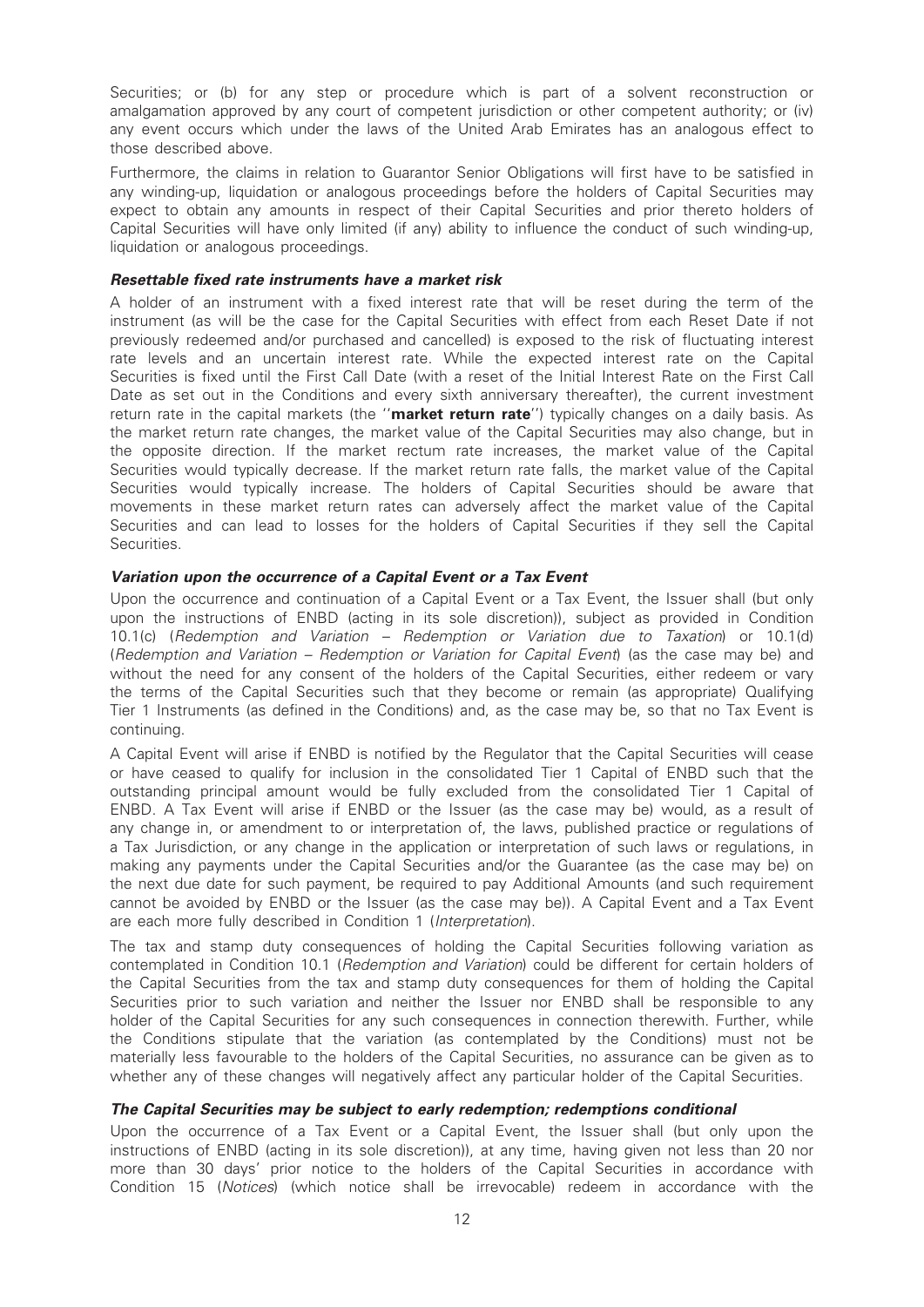Conditions, all, but not some only, of the Capital Securities together with any accrued but unpaid Interest Payment Amounts (as more particularly described in Condition 10.1(c) (Redemption and Variation – Redemption or Variation due to Taxation) in relation to a Tax Event, and Condition 10.1(d) (Redemption and Variation – Redemption or Variation for Capital Event) in relation to a Capital Event).

Any redemption of the Capital Securities is subject to the requirements in Condition 10.1(a) (Redemption and Variation – No Fixed Redemption Date and Conditions for Redemption and Variation), including obtaining the prior written consent of the Regulator. There can be no guarantee that the consent of the Regulator will be received on time or at all.

There is no assurance that the holders of the Capital Securities will be able to reinvest the amount received upon redemption at a rate that will provide the same rate of return as their investment in the Capital Securities. During any period when ENBD may instruct the Issuer to redeem the Capital Securities, the market value of the Capital Securities generally will not rise substantially above the Tax Redemption Amount or the Capital Event Redemption Amount (each as defined in the Conditions) payable, as the case may be. Potential investors should consider re-investment risk in light of other investments available at that time.

#### Modification

The Conditions contain provisions for calling meetings of holders of the Capital Securities to consider matters affecting their interests generally. These provisions permit defined majorities to bind all holders of the Capital Securities including holders of the Capital Securities who did not attend and vote at the relevant meeting and holders of the Capital Securities who voted in a manner contrary to the majority.

The Conditions also provide that the Fiscal Agent and the Issuer may agree, without the consent of holders of the Capital Securities, to any modification of any Capital Securities, in the circumstances specified in Condition 17 (Meetings of holders of the Capital Securities and Modification).

The Conditions also provide that the Issuer may, without the consent or approval of the holders of the Capital Securities, vary the Conditions so that they become or, as appropriate, remain, Qualifying Tier 1 Instruments and, as the case may be, so that no Tax Event is continuing, as provided in Condition 10.1(c) (Redemption and Variation – Redemption or Variation due to Taxation) and Condition 10.1(d) (Redemption and Variation – Redemption or Variation for Capital Event).

#### No third-party guarantees

Investors should be aware that no guarantee is given in relation to the Capital Securities by the Government (see also ''– Principal shareholder and governmental interests'' above) or any other third parties other than ENBD.

#### EU Savings Directive

Under EC Council Directive 2003/48/EC (the "Savings Directive") on the taxation of savings income, Member States are required to provide to the tax authorities of another Member State details of payments of interest (or other similar income) paid by a person within its jurisdiction to, or collected by such person for, an individual resident in that other Member State or to certain limited types of entity established in that other Member State. However, for a transitional period, Austria and Luxembourg may instead apply (unless during that period they elect otherwise) a withholding system in relation to such payments, deducting tax at a rate of 35.0 per cent. The transitional period is to terminate at the end of the first full fiscal year following agreement by certain non-EU countries to the exchange of information relating to such payments. Luxembourg has announced that it will no longer apply the withholding tax system as from 1 January 2015 and will provide details of payments of interest (or similar income) as from this date.

A number of non-EU countries and certain dependent or associated territories of certain Member States, including Switzerland, have adopted similar measures (either provision of information or transitional withholding) in relation to payments made by a person within its jurisdiction to, or collected by such a person for, an individual resident or certain limited types of entity established in a Member State. In addition, the Member States have entered into provision of information or transitional withholding arrangements with certain of those dependent or associated territories in relation to payments made by a person in a Member State to, or collected by such a person for, an individual resident or certain limited types of entity established in one of those territories.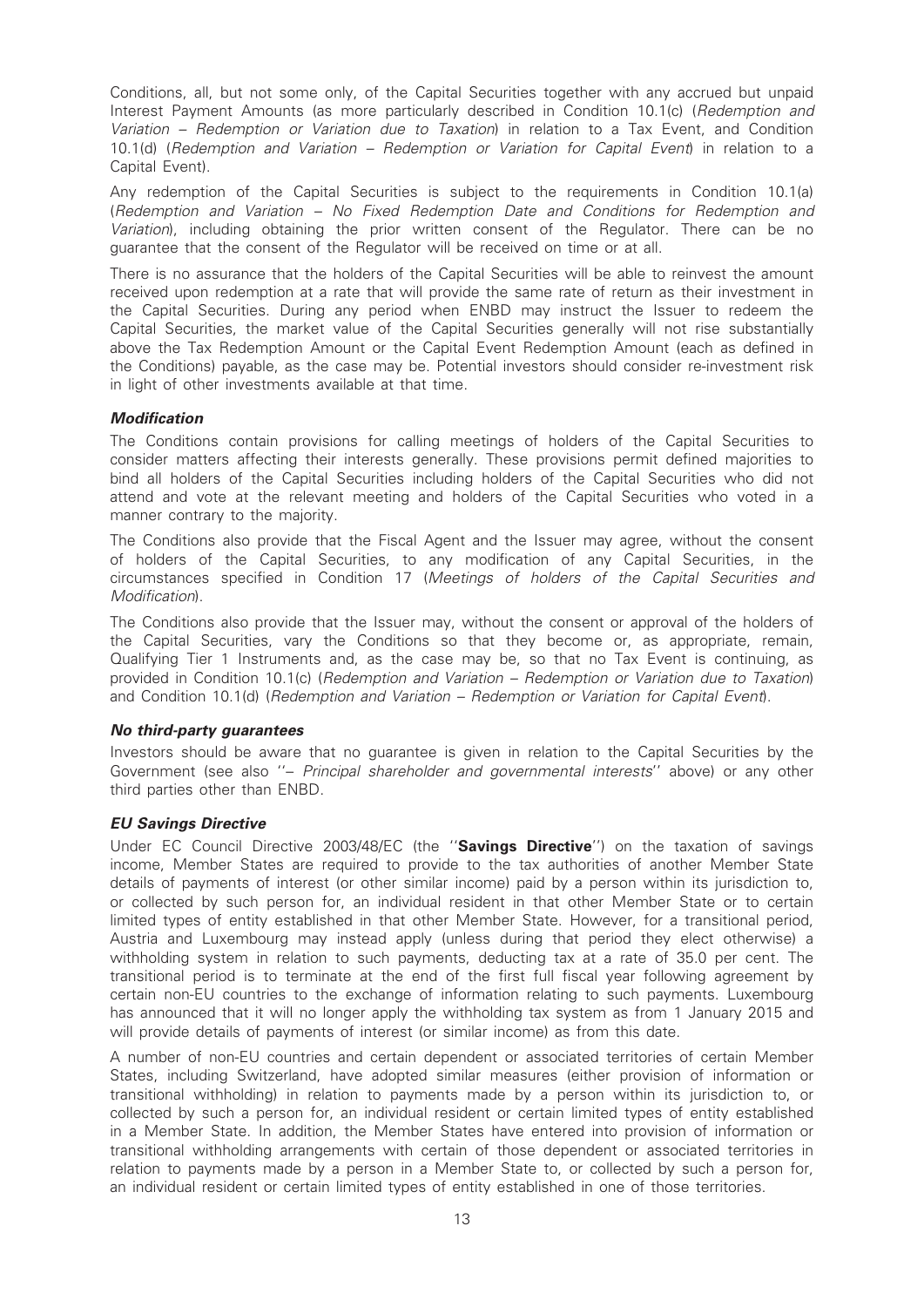The Council of the European Union formally adopted a Council Directive amending the Savings Directive on 24 March 2014 (the "Amending Directive"). The Amending Directive broadens the scope of the requirements described above. Member States are required to apply the new requirements from 1 January 2017. The changes made under the Amending Directive include extending the scope of the Savings Directive to payments made to, or secured for, certain other entities and legal arrangements. They also broaden the definition of ''interest payment'' to cover additional types of income payable on securities.

If a payment were to be made or collected through a Member State which has opted for a withholding system and an amount of, or an amount in respect of, tax were to be withheld from that payment, none of the Issuer, the Guarantor nor any Paying Agent nor any other person would be obliged to pay additional amounts with respect to any Capital Security as a result of the imposition of such withholding tax. If a withholding tax is imposed on payment made by a Paying Agent, the Issuer and the Guarantor will be required to maintain a Paying Agent in a Member State that will not be obliged to withhold or deduct tax pursuant to the Savings Directive.

#### Foreign Account Tax Compliance withholding may affect payments on the Capital Securities

Sections 1471 through 1474 of the U.S. Internal Revenue Code of 1986 ("**FATCA**") impose a new reporting regime and, potentially, a 30 per cent. withholding tax with respect to (i) certain payments from sources within the United States, (ii) "foreign passthru payments" made to certain non-U.S. financial institutions that do not comply with this new reporting regime, and (iii) payments to certain investors that do not provide identification information with respect to interests issued by a participating non-U.S. financial institution. Whilst the Capital Securities are in global form and held within the clearing systems, in all but the most remote circumstances, it is not expected that FATCA will affect the amount of any payment received by the clearing systems. However, FATCA may affect payments made to custodians or intermediaries in the subsequent payment chain leading to the ultimate investor if any such custodian or intermediary generally is unable to receive payments free of FATCA withholding. It also may affect payment to any ultimate investor that is a financial institution that is not entitled to receive payments free of withholding under FATCA, or an ultimate investor that fails to provide its broker (or other custodian or intermediary from which it receives payment) with any information, forms, other documentation or consents that may be necessary for the payments to be made free of FATCA withholding. Investors should choose the custodians or intermediaries with care (to ensure each is compliant with FATCA or other laws or agreements related to FATCA) and provide each custodian or intermediary with any information, forms, other documentation or consents that may be necessary for such custodian or intermediary to make a payment free of FATCA withholding. The Issuer's obligations under the Capital Securities are discharged once it has paid the clearing systems, and the Issuer has therefore no responsibility for any amount thereafter transmitted through the clearing systems and custodians or intermediaries. Prospective investors should refer to the section "Taxation - Foreign Account Tax Compliance Act''.

#### Trading in the clearing systems

As the Capital Securities have a denomination consisting of the minimum Authorised Denomination (as defined in the Conditions and further described in Condition 2.1 (Form, Denomination and Title – Form and Denomination)) plus one or more higher integral multiples of another smaller amount, it is possible that such Capital Securities may be traded in amounts that are not integral multiples of such minimum Authorised Denomination. In such a case a holder who, as a result of trading such amounts, holds an amount which is less than the minimum Authorised Denomination in his account with the relevant clearing system at the relevant time may not receive an Individual Certificate in respect of such holding (should Individual Certificates be printed) and would need to purchase a principal amount of Capital Securities such that its holding amounts to an Authorised Denomination.

If a holder of the Capital Securities holds an amount which is less than the minimum Authorised Denomination in his account with the relevant clearing system at the relevant time, such holder of the Capital Securities may not receive an Individual Certificate in respect of such holding (should Individual Certificates be printed) and would need to purchase a principal amount of Capital Securities such that its holding amounts to at least an Authorised Denomination in order to be eligible to receive an Individual Certificate.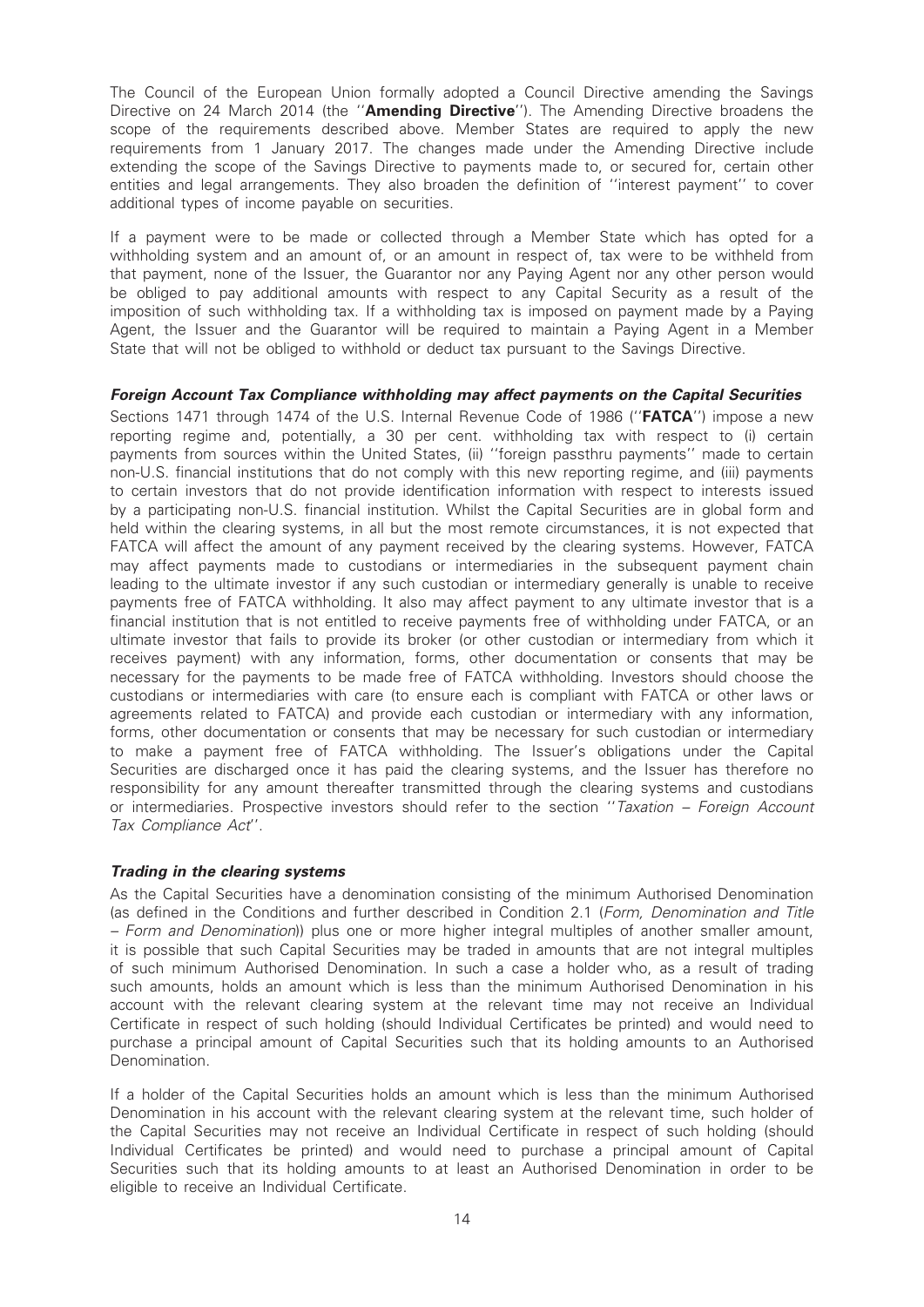If Individual Certificates are issued, holders should be aware that Individual Certificates which have a denomination that is not an integral multiple of the minimum Authorised Denomination may be illiquid and difficult to trade.

#### Reliance on Euroclear and Clearstream, Luxembourg procedures

The Capital Securities will be represented on issue by a Global Certificate that will be deposited with a common depositary for Euroclear and Clearsteam, Luxembourg. Except in the circumstances described in the Global Certificate, investors will not be entitled to receive Individual Certificates. Euroclear and Clearstream, Luxembourg and their respective direct and indirect participants will maintain records of the beneficial interests in the Global Certificate. While the Capital Securities are represented by a Global Certificate, investors will be able to trade their beneficial interests only through Euroclear and Clearstream, Luxembourg and their respective participants. While Capital Securities are represented by a Global Certificate, the Issuer will discharge its payment obligation under such Capital Security by making payments through the relevant clearing systems. A holder of a beneficial interest in a Global Certificate must rely on the procedures of the relevant clearing system and its participants to receive payments under the relevant Capital Securities. The Issuer has no responsibility or liability for the records relating to, or payments made in respect of, beneficial interests in any Global Certificate.

Holders of beneficial interests in a Global Certificate will not have a direct right to vote in respect of the Capital Securities so represented. Instead, such holders will be permitted to act only to the extent that they are enabled by the relevant clearing system and its participants to appoint appropriate proxies.

#### Factors related to market risks generally

Set out below is a brief description of the principal market risks, including liquidity risk, exchange rate risk and credit risk:

#### Absence of secondary market/limited liquidity

There is no assurance that a secondary market for the Capital Securities will develop or, if it does develop, that it will provide the holders of the Capital Securities with liquidity of investment or that it will continue for the life of the Capital Securities. The Capital Securities generally may have a more limited secondary market liquidity and may be subject to greater price volatility than conventional debt securities as they are perpetual securities (see "- Perpetual Securities"), are subordinated (see "- The Capital Securities are subordinated and unsecured obligations") and payments of Interest Payment Amounts may be restricted in certain circumstances (see ''– Payments of Interest Payment Amounts are conditional upon certain events and may be cancelled and are non-cumulative'').

Application has been made for the Capital Securities to be admitted to the Official List of the Luxembourg Stock Exchange and for such Capital Securities to be admitted to trading on the Luxembourg Stock Exchange's Regulated Market. Application has also been made for the Capital Securities to be admitted to the official list of securities maintained by the DFSA and to be admitted to trading on NASDAQ Dubai. However, there can be no assurance that any such listing will occur or will enhance the liquidity of the Capital Securities.

Illiquidity may have an adverse effect on the market value of the Capital Securities. Accordingly, a holder of the Capital Securities may not be able to find a buyer to buy its Capital Securities readily or at prices that will enable the holder of the Capital Securities to realise a desired yield. The market value of the Capital Securities may fluctuate and a lack of liquidity, in particular, can have a material adverse effect on the market value of the Capital Securities. Accordingly, the purchase of Capital Securities is suitable only for investors who can bear the risks associated with a lack of liquidity in the Capital Securities and the financial and other risks associated with an investment in the Capital Securities.

#### Exchange rate risks and exchange controls

The Issuer will pay principal and interest on the Capital Securities and the Guarantor will make any payments under the Guarantee in U.S. dollars. This presents certain risks relating to currency conversions if an investor's financial activities are denominated principally in a currency or currency unit (the "Investor's Currency") other than U.S. dollars. These include the risk that exchange rates may significantly change (including changes due to devaluation of U.S. dollars or revaluation of the Investor's Currency) and the risk that authorities with jurisdiction over the Investor's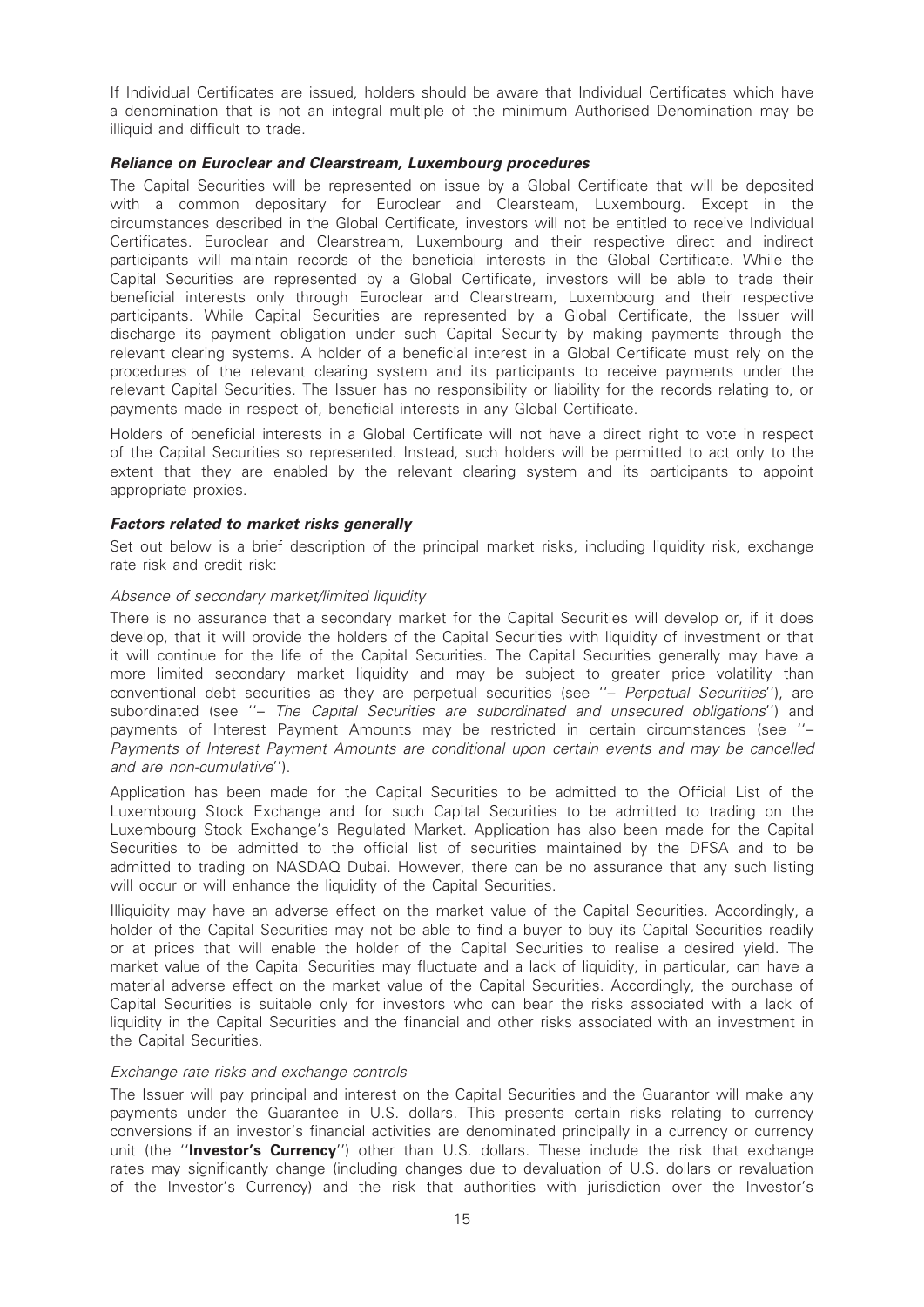Currency may impose or modify exchange controls. An appreciation in the value of the Investor's Currency relative to U.S. dollars would decrease: (a) the Investor's Currency-equivalent yield on the Capital Securities; (b) the Investor's Currency-equivalent value of the principal payable on the Capital Securities; and (c) the Investor's Currency-equivalent market value of the Capital Securities.

Government and monetary authorities may impose (as some have done in the past) exchange controls that could adversely affect an applicable exchange rate. As a result, investors may receive less interest or principal than expected, or no interest or principal.

#### Emerging markets

Investors in emerging markets should be aware that these markets are subject to greater risks than more developed markets, including, in some cases, significant legal, economic and political risks. Accordingly, investors should exercise particular care in evaluating the risks involved and must decide for themselves whether, in light of those risks, their investment is appropriate. Generally, investment in emerging markets is only suitable for sophisticated investors who fully appreciate the significance of the risk involved.

#### Taxation risks on payments

Payments made by the Issuer and the Guarantor in respect of the Capital Securities and the Guarantee, respectively, could become subject to taxation. Condition 12 (Taxation) requires the Issuer or Guarantor to pay additional amounts in certain circumstances in the event that any withholding or deduction is imposed by the Cayman Islands and/or the UAE in respect of payments under the Capital Securities or the Guarantee, as the case may be, such that net amounts received by the holders of the Capital Securities after such withholding or deduction shall equal the respective amounts of principal and interest which would otherwise have been receivable in respect of the Capital Securities in the absence of such withholding or deduction.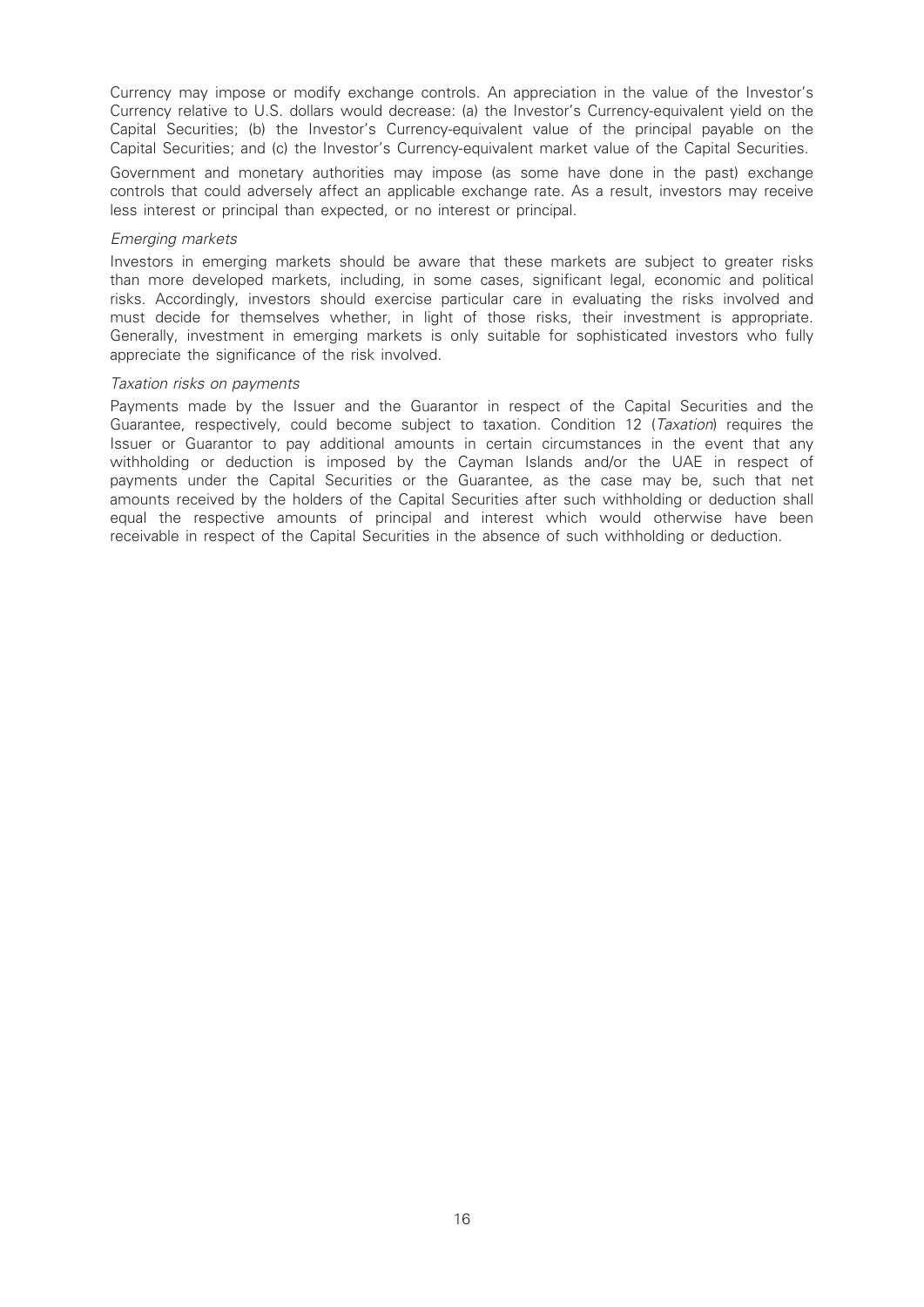# DOCUMENTS INCORPORATED BY REFERENCE

The following documents which have previously been published or are published simultaneously with this Prospectus and have been filed with the CSSF shall be incorporated by reference in, and form part of, this Prospectus:

- (a) the unaudited condensed consolidated interim financial statements of ENBD for the six months ended 30 June 2014, including:
	- (i) interim statement of financial position (page 2);
	- (ii) interim income statement (page 3);
	- (iii) interim statement of comprehensive income (page 4);
	- (iv) interim statement of cash flows (pages 5-6);
	- (v) interim statement of changes in equity (page 7);
	- (vi) accounting policies and explanatory notes (pages 8-34); and
	- (vii) auditors' review report (page 1);
- (b) the audited consolidated annual financial statements of ENBD for the year ended 31 December 2013 including:
	- (i) statement of financial position (page 3);
	- (ii) income statement (page 4);
	- (iii) statement of comprehensive income (page 5);
	- (iv) statement of cash flows (pages 6-7);
	- (v) statement of changes in equity (pages 8-9);
	- (vi) accounting policies and explanatory notes (pages 10-117); and
	- (vii) auditors' report (pages 1-2); and
- (c) the audited consolidated annual financial statements of ENBD for the year ended 31 December 2012 including:
	- (i) statement of financial position (page 2);
	- (ii) income statement (page 3);
	- (iii) statement of comprehensive income (page 4);
	- (iv) statement of cash flows (pages 5-6);
	- (v) statement of changes in equity (pages 7-8);
	- (vi) accounting policies and explanatory notes (pages 9-119); and
	- (vii) auditors' report (page 1).

Each of the Issuer and ENBD will, in the event of any significant new factor, material mistake or inaccuracy relating to information included in this Prospectus which is capable of affecting the assessment of the Capital Securities, prepare a supplement to this Prospectus.

Following the publication of this Prospectus a supplement may be prepared by the Issuer and ENBD and approved by the CSSF in accordance with Article 16 of the Prospectus Directive. Statements contained in any such supplement (or contained in any document incorporated by reference therein) shall, to the extent applicable (whether expressly, by implication or otherwise), be deemed to modify or supersede statements contained in this Prospectus or in a document which is incorporated by reference in this Prospectus. Any statement so modified or superseded shall not, except as so modified or superseded, constitute a part of this Prospectus.

Copies of documents incorporated by reference in this Prospectus can be obtained from the Luxembourg Stock Exchange's website at www.bourse.lu and, upon request, free of charge, from the registered office of ENBD and from the specified offices of the Paying Agents for the time being in London and Luxembourg.

The information incorporated by reference in this Prospectus that is not included in (a) to (c) (inclusive) above is to be considered as additional information and is not required by the relevant schedules of Regulation (EC) No. 809/2004 of 29 April 2004 implementing the Prospectus Directive.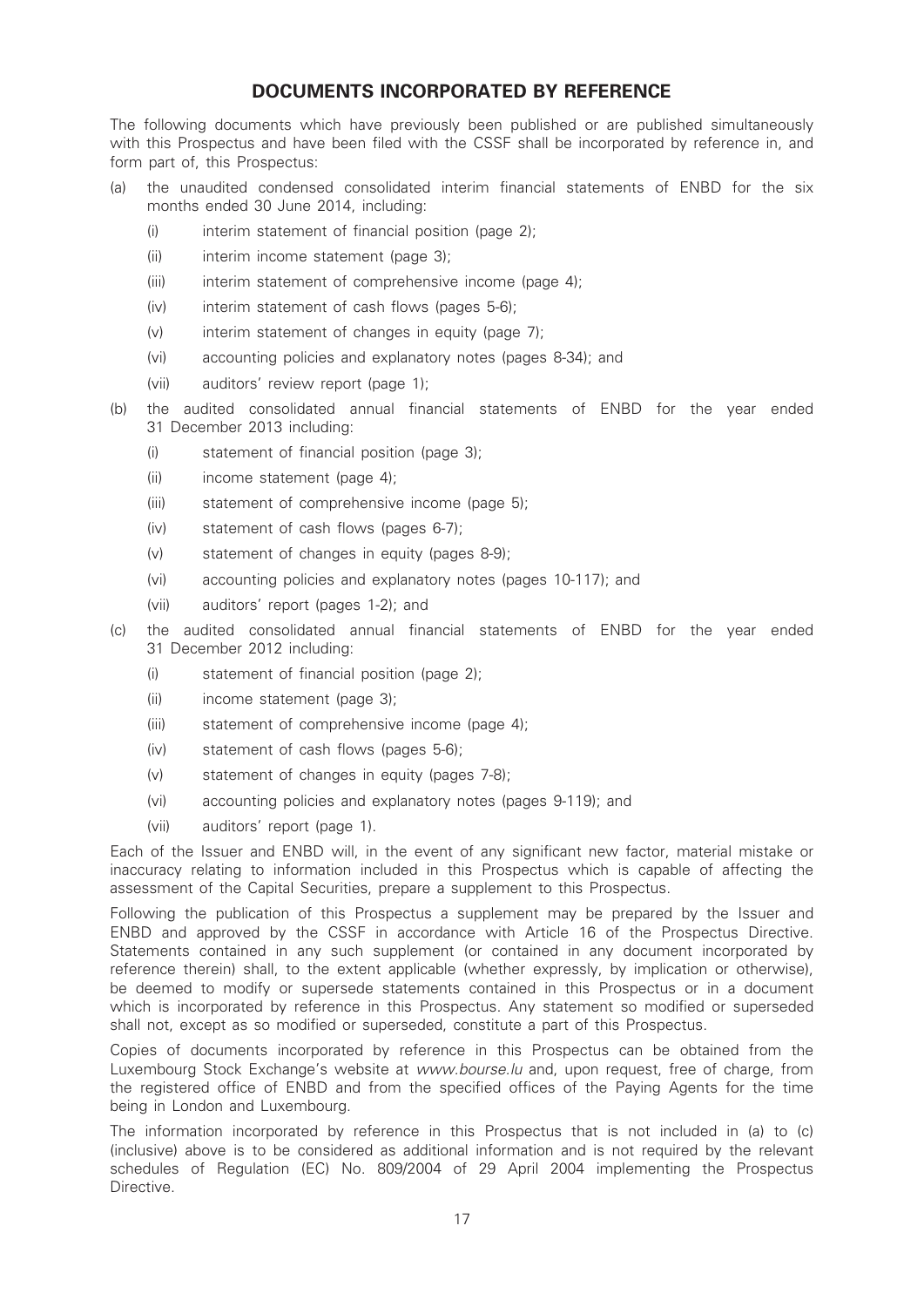# OVERVIEW OF THE ISSUANCE

The following description does not purport to be complete and is taken from, and is qualified in its entirety by, the remainder of this Prospectus.

Words and expressions defined in ''Form of the Capital Securities'' and ''Terms and Conditions of the Capital Securities'' shall have the same meanings in the following description.

| <b>Issuer:</b>                                                    | Emirates NBD 2014 Tier 1 Limited                                                                                                                                                                                                                                                                                                                                                                                                                                                                                                                                                                                                                                                                                                                                                                                                                                                                                                                                                                                                                      |
|-------------------------------------------------------------------|-------------------------------------------------------------------------------------------------------------------------------------------------------------------------------------------------------------------------------------------------------------------------------------------------------------------------------------------------------------------------------------------------------------------------------------------------------------------------------------------------------------------------------------------------------------------------------------------------------------------------------------------------------------------------------------------------------------------------------------------------------------------------------------------------------------------------------------------------------------------------------------------------------------------------------------------------------------------------------------------------------------------------------------------------------|
| <b>Guarantor:</b>                                                 | Emirates NBD PJSC                                                                                                                                                                                                                                                                                                                                                                                                                                                                                                                                                                                                                                                                                                                                                                                                                                                                                                                                                                                                                                     |
| <b>Description:</b>                                               | U.S.\$500,000,000 Perpetual Tier 1 Capital Securities                                                                                                                                                                                                                                                                                                                                                                                                                                                                                                                                                                                                                                                                                                                                                                                                                                                                                                                                                                                                 |
| <b>Joint Global Coordinators and</b><br><b>Structuring Banks:</b> | Morgan Stanley & Co. International plc and Standard Chartered<br><b>Bank</b>                                                                                                                                                                                                                                                                                                                                                                                                                                                                                                                                                                                                                                                                                                                                                                                                                                                                                                                                                                          |
| <b>Joint Lead Managers:</b>                                       | Citigroup<br>Global<br>Limited,<br>Commerzbank<br>Markets<br>Aktiengesellschaft, Deutsche Bank AG,<br>London Branch,<br>Emirates NBD Capital Limited, Morgan<br>Stanley<br>& Co.<br>International plc and Standard Chartered Bank                                                                                                                                                                                                                                                                                                                                                                                                                                                                                                                                                                                                                                                                                                                                                                                                                     |
| <b>Fiscal Agent and Calculation</b><br>Agent:                     | Deutsche Bank AG, London Branch                                                                                                                                                                                                                                                                                                                                                                                                                                                                                                                                                                                                                                                                                                                                                                                                                                                                                                                                                                                                                       |
| <b>Registrar and Transfer Agent:</b>                              | Deutsche Bank AG Luxembourg S.A.                                                                                                                                                                                                                                                                                                                                                                                                                                                                                                                                                                                                                                                                                                                                                                                                                                                                                                                                                                                                                      |
| <b>Issue Date:</b>                                                | 17 September 2014                                                                                                                                                                                                                                                                                                                                                                                                                                                                                                                                                                                                                                                                                                                                                                                                                                                                                                                                                                                                                                     |
| <b>Issue Price:</b>                                               | 100 per cent.                                                                                                                                                                                                                                                                                                                                                                                                                                                                                                                                                                                                                                                                                                                                                                                                                                                                                                                                                                                                                                         |
| <b>Interest Payment Dates:</b>                                    | 17 March and 17 September every year, commencing on 17<br>March 2015                                                                                                                                                                                                                                                                                                                                                                                                                                                                                                                                                                                                                                                                                                                                                                                                                                                                                                                                                                                  |
| <b>Interest Payment Amounts:</b>                                  | Subject to Condition 7 (Interest Restrictions), interest shall be<br>payable on the Capital Securities semi-annually in arrear to (but<br>excluding) the First Call Date at a rate of 6.375 per cent. per<br>annum (the "Initial Interest Rate") on the outstanding principal<br>amount of the Capital Securities (being the aggregate of an initial<br>margin of 4.237 per cent. per annum and the Relevant Six Year<br>Reset Rate) from (and including) the Issue Date. The Interest<br>Payment Amount payable on each Interest Payment Date during<br>the Initial Period shall be U.S.\$31.875 per U.S.\$1,000 in principal<br>amount of the Capital Securities. For the purpose of calculating<br>payments of interest on and from the First Call Date, the Interest<br>Rate will be reset on each Reset Date on the basis of the<br>aggregate of a margin of 4.237 per cent. per annum and the<br>Relevant Six Year Reset Rate on the relevant Determination<br>Date, as determined by the Calculation Agent (see Condition 6<br>$(Interest)$ ). |
|                                                                   | If a Non-Payment Event occurs, the Issuer shall not pay the<br>corresponding Interest Payment Amounts and neither ENBD nor<br>the Issuer shall have any obligation to make any subsequent<br>payment in respect of any unpaid Interest Payment Amount as<br>more particularly described in Condition 7 (Interest Restrictions).<br>In such circumstances, interest will not be cumulative and any<br>interest which is not paid will not accumulate or compound and<br>holders of the Capital Securities will have no right to receive such<br>interest at any time, even if interest is paid in the future.                                                                                                                                                                                                                                                                                                                                                                                                                                          |
| <b>Form of Capital Securities:</b>                                | The Capital Securities will be issued in registered form as<br>described in "Form of the Capital Securities". The Capital<br>Securities will be represented on issue by ownership interests<br>in a Global Certificate which will be deposited with, and<br>registered in the name of a nominee of, a common depositary<br>for Euroclear and Clearstream, Luxembourg. Ownership interests<br>in the Global Certificate will be shown on, and transfers thereof<br>will only be effected through, records maintained by each                                                                                                                                                                                                                                                                                                                                                                                                                                                                                                                           |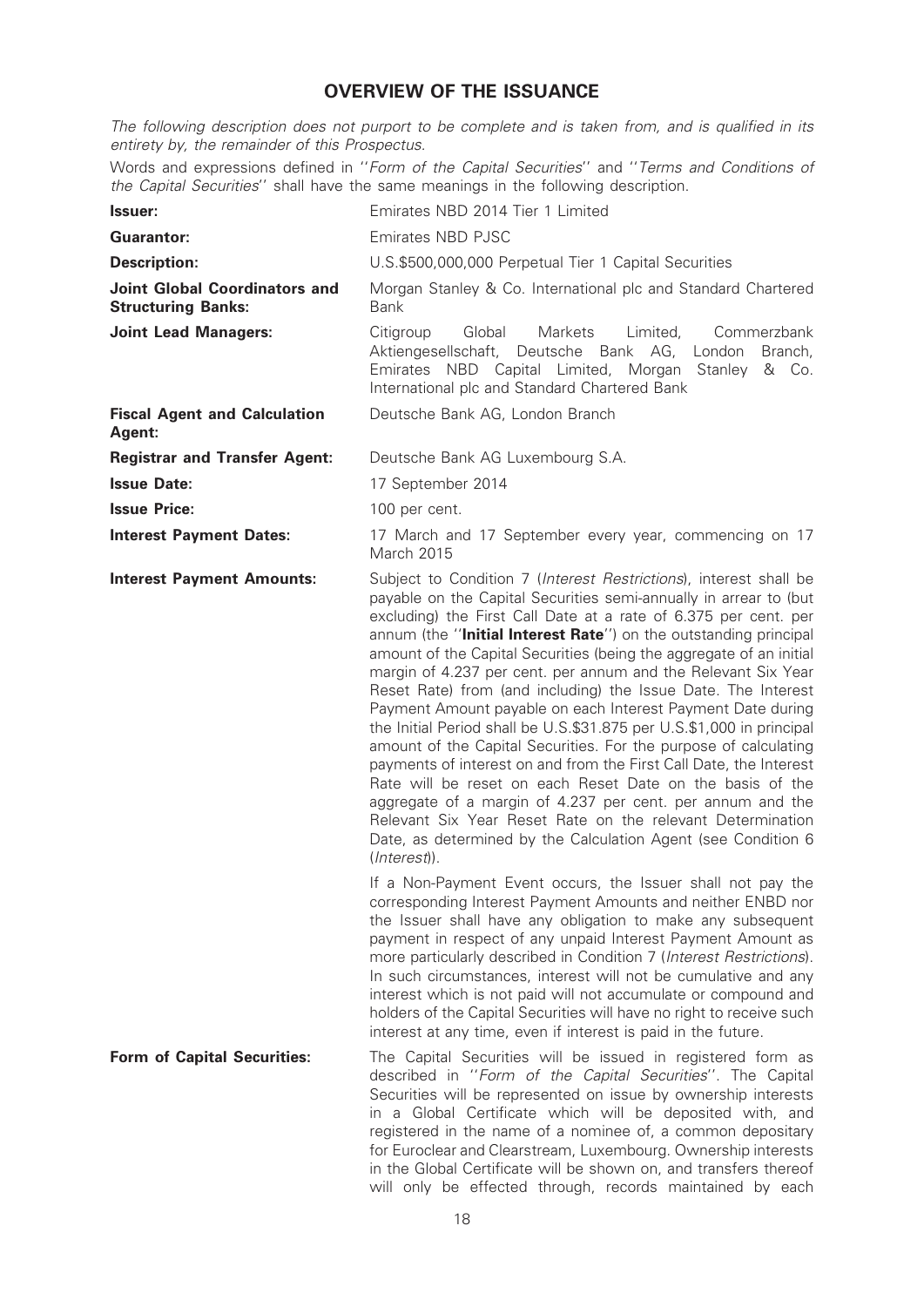relevant clearing system and its participants. Individual Certificates evidencing holding of Capital Securities will be issued in exchange for interests in the Global Certificate only in limited circumstances.

**Clearance and Settlement:** Holders of the Capital Securities must hold their interest in the Global Certificate in book-entry form through Euroclear or Clearstream, Luxembourg. Transfers within and between Euroclear and Clearstream, Luxembourg will be in accordance with the usual rules and operating procedures of the relevant clearing systems.

**Denomination:** The Capital Securities will be issued in registered form in principal amounts of U.S.\$200,000 and integral multiples of U.S.\$1,000 in excess thereof.

Status of the Capital Securities: The payment obligations of the Issuer under the Capital Securities will: (a) constitute direct, unsecured, conditional (as described below) and subordinated obligations of the Issuer; (b) rank junior to all Issuer Senior Obligations; (c) rank pari passu with all Issuer Pari Passu Obligations; and (d) rank in priority only to all Issuer Junior Obligations.

> To the extent that any of the Solvency Conditions (as defined below) are not satisfied, all claims of the holders of the Capital Securities under the Capital Securities will be extinguished and the Capital Securities will be cancelled without any further payment to be made by the Issuer under the Capital Securities.

**Status of the Guarantee:** The payment obligations of the Guarantor under the Guarantee will: (a) constitute Tier 1 Capital of the Guarantor; (b) constitute direct, unsecured, conditional (as described below) and subordinated obligations of the Guarantor: (c) rank junior to all Guarantor Senior Obligations; (d) rank pari passu with all Guarantor Pari Passu Obligations; and (e) rank in priority only to all Guarantor Junior Obligations.

> To the extent that any of the Solvency Conditions are not satisfied, all claims of the holders of the Capital Securities under the Guarantee will be extinguished without any further payment to be made by the Guarantor under the Guarantee.

**Solvency Conditions:** Payments in respect of the Issuer Obligations by the Issuer and the Guarantor Obligations by the Guarantor are conditional upon the following (together, the "Solvency Conditions"):

> (i) the Guarantor being Solvent at all times from (and including) the first day of the relevant Interest Period (or the Issue Date in the case of the first Interest Period) to (and including) the time of payment of the Guarantor Obligations;

> (ii) the Guarantor being capable of making payment of the Guarantor Obligations and any other payment required to be made on the relevant date to a creditor in respect of all Guarantor Senior Obligations and all Guarantor Pari Passu Obligations and still be Solvent immediately thereafter; and

> (iii) the total share capital of the Guarantor being greater than zero at all times from (and including) the first day of the relevant Interest Period (or the Issue Date in the case of the first Interest Period) to (and including) the time of payment of the Guarantor Obligations.

**Redemption and Variation:** The Capital Securities are perpetual securities in respect of which there is no fixed or final redemption date. The Capital Securities may be redeemed in whole but not in part, or the terms thereof may be varied by the Issuer (but only upon the instructions of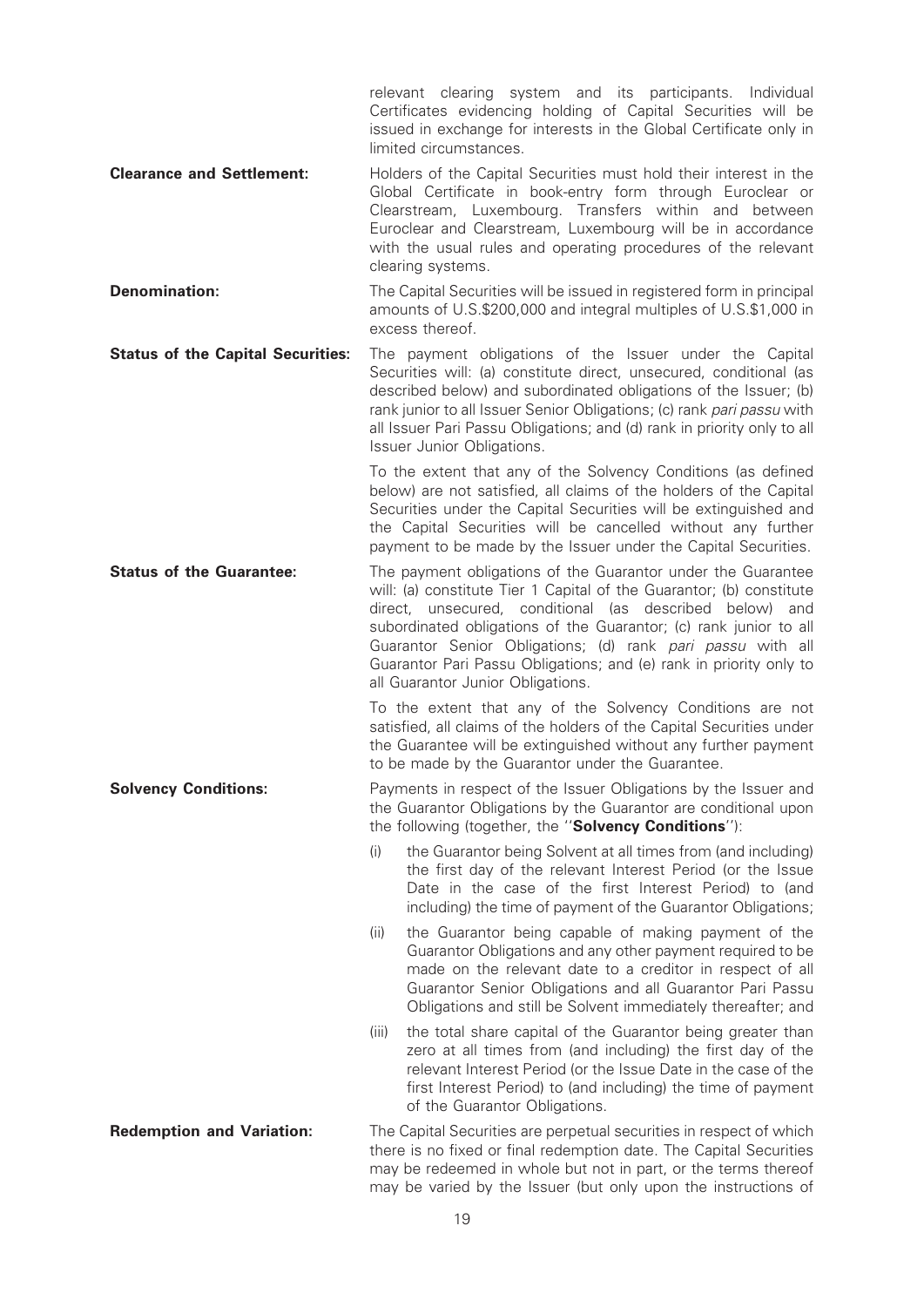ENBD (acting in its sole discretion)) only in accordance with the provisions of Condition 10 (Redemption and Variation). Pursuant to Condition 10.1(b) (Redemption and Variation – Issuer's Call Option), the Issuer shall (but only upon the instructions of ENBD (acting in its sole discretion)), on the First Call Date or on any Call Date (as defined in the Conditions) thereafter, redeem all, but not some only, of the Capital Securities at the Early Redemption Amount. In addition (on any date on or after the Issue Date, whether or not an Interest Payment Date), upon the occurrence of a Tax Event or a Capital Event, all but not some only, of the Capital Securities may be redeemed or the terms of the Capital Securities may be varied, in each case in accordance with Conditions 10.1(c) (Redemption and Variation – Redemption or Variation due to Taxation) and 10.1(d) (Redemption and Variation – Redemption or Variation for Capital Event). Any redemption of the Capital Securities is subject to the conditions described in Condition 10.1 (Redemption and Variation – Redemption and Variation). **Enforcement Events:** Upon the occurrence of an Enforcement Event, any holder of the Capital Securities may give written notice to the Issuer at the specified office of the Fiscal Agent, effective upon the date of receipt thereof by the Fiscal Agent, that such Capital Security is due and payable, whereupon the same shall, subject to Condition 10.1 (Redemption and Variation), become forthwith due and payable at its Early Redemption Amount, together with accrued interest (if any) to the date of repayment without presentation, demand, protest or other notice of any kind. **Withholding Tax:** All payments in respect of the Capital Securities will be made without deduction for or on account of withholding taxes imposed by the relevant Tax Jurisdiction, subject as provided in Condition 12 (Taxation). In the event that any such deduction is made, the Issuer or the Guarantor will, save in certain limited circumstances provided in Condition 12 (Taxation), be required to pay additional amounts to cover the amounts so deducted. **Issuer Covenants:** The Issuer has agreed to certain restrictive covenants as set out in Condition 5 (Issuer Covenants). **Ratings:** ENBD has a long term rating of A+ and a short term rating of F1 from Fitch and a long term rating of Baa1 and a short term rating of P-2 by Moody's. The Capital Securities will not be rated by any rating organisation upon their issue. A rating is not a recommendation to buy, sell or hold securities and may be subject to suspension, reduction or withdrawal at any time by the assigning rating agency. In general, European regulated investors are restricted from using a rating for regulatory purposes if such rating is not issued or endorsed by a credit rating agency established in the European Union and registered under the CRA Regulation (or is endorsed and published or distributed by subscription by such a credit rating agency in accordance with the CRA Regulation). Approval of the Prospectus: Application has been made to the CSSF to approve this Prospectus as a prospectus. The CSSF assumes no responsibility as to the economic and financial soundness of the Capital Securities or in respect of the quality or solvency of the Issuer or ENBD pursuant to Article 7(7) of the Luxembourg Law.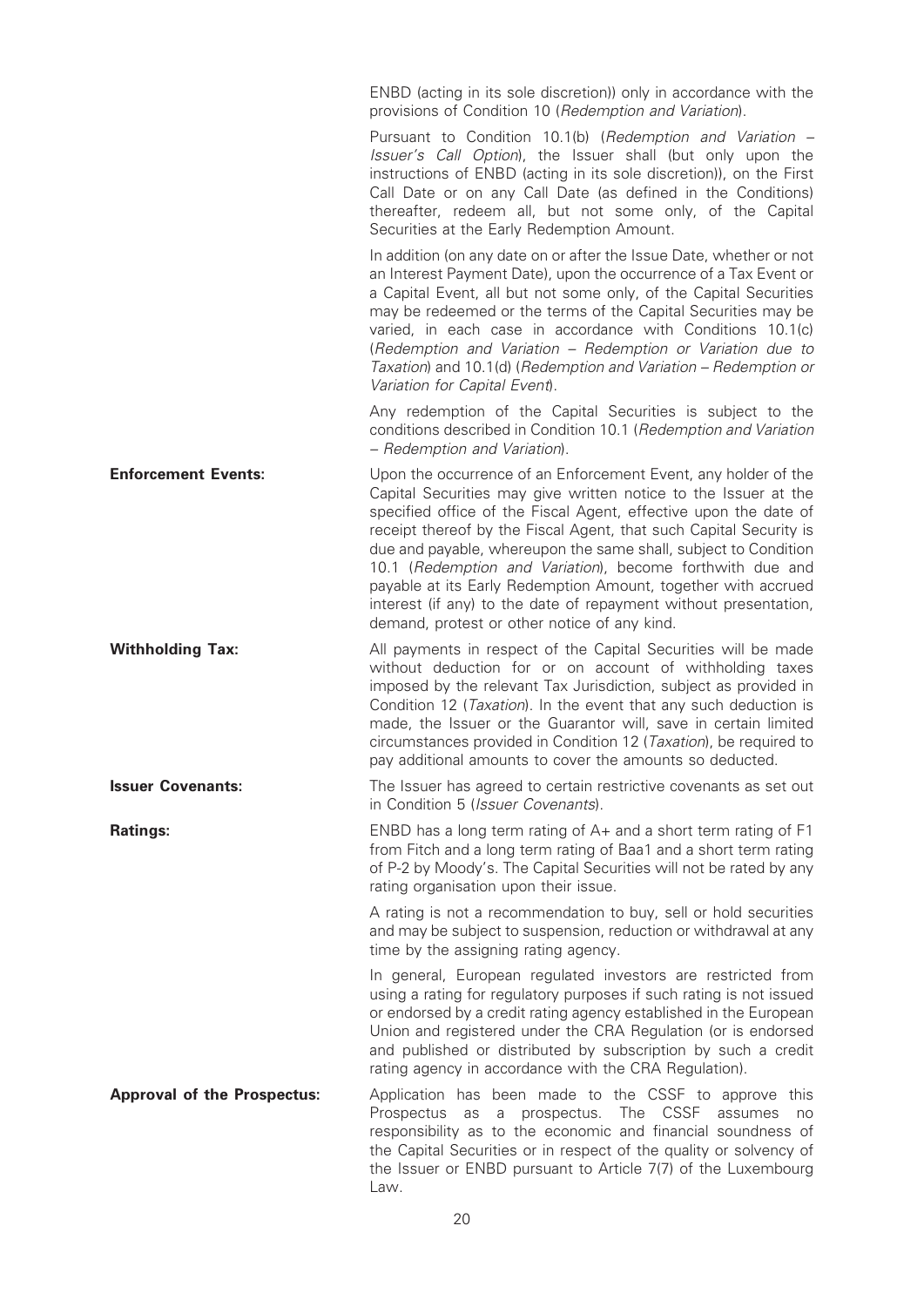|                                             | An application has been made for this Prospectus to be approved<br>by the DFSA under Markets Rule 2.6.                                                                                                                                                                                                                                                                                                                                                                                                                                                                                                                                                                                                                                                                                                                                                                                                 |
|---------------------------------------------|--------------------------------------------------------------------------------------------------------------------------------------------------------------------------------------------------------------------------------------------------------------------------------------------------------------------------------------------------------------------------------------------------------------------------------------------------------------------------------------------------------------------------------------------------------------------------------------------------------------------------------------------------------------------------------------------------------------------------------------------------------------------------------------------------------------------------------------------------------------------------------------------------------|
| <b>Listing and Admission to</b><br>Trading: | Application has also been made to the Luxembourg Stock<br>Exchange for the Capital Securities issued to be admitted to<br>trading on the Luxembourg Stock Exchange's regulated market<br>and to be listed on the Official List of the Luxembourg Stock<br>Exchange.                                                                                                                                                                                                                                                                                                                                                                                                                                                                                                                                                                                                                                    |
|                                             | Application has also been made to the DFSA for the Capital<br>Securities issued to be admitted to the Official List of securities<br>and to be admitted to trading on NASDAQ Dubai.                                                                                                                                                                                                                                                                                                                                                                                                                                                                                                                                                                                                                                                                                                                    |
| <b>Transaction Documents:</b>               | The Agency Agreement, the Deed of Covenant and the Deed of<br>Guarantee.                                                                                                                                                                                                                                                                                                                                                                                                                                                                                                                                                                                                                                                                                                                                                                                                                               |
| <b>Governing Law and</b><br>Jurisdiction:   | The Capital Securities and any non-contractual obligations arising<br>out of or in connection with the Capital Securities will be<br>governed by, and shall be construed in accordance with, English<br>law.                                                                                                                                                                                                                                                                                                                                                                                                                                                                                                                                                                                                                                                                                           |
|                                             | The Subscription Agreement, the Transaction Documents and<br>any non-contractual obligations arising out of, relating to or having<br>any connection with the Subscription Agreement and the<br>Transaction Documents will be governed by, and shall be<br>construed in accordance with, English law. In respect of any<br>dispute, claim, difference or controversy under the Subscription<br>Agreement and the Transaction Documents to which it is a party,<br>the Issuer and the Guarantor have each consented to arbitration<br>in accordance with the LCIA Arbitration Rules unless any Joint<br>Lead Manager (in the case of the Subscription Agreement) or<br>Agent (in the case of the Agency Agreement) elects to have the<br>dispute, claim, difference or controversy resolved by a court, in<br>which case the English courts will have exclusive jurisdiction to<br>settle such dispute. |
| <b>Waiver of Immunity:</b>                  | The<br>and the<br>Guarantor<br>have<br>irrevocably<br>Issuer<br>and<br>unconditionally waived with respect to the Capital Securities<br>any right to claim sovereign or other immunity from jurisdiction or<br>execution and any similar defence (see Condition 19.6 (Governing<br>Law and Dispute Resolution - Waiver of Immunity).                                                                                                                                                                                                                                                                                                                                                                                                                                                                                                                                                                   |
| <b>Selling Restrictions:</b>                | There are restrictions on the offer, sale and transfer of the Capital<br>Securities in Hong Kong, the United States, the United Kingdom,<br>Japan, the United Arab Emirates (excluding the Dubai<br>International Financial Centre), the Dubai International Financial<br>Centre, the Kingdom of Saudi Arabia, the Kingdom of Bahrain, the<br>State of Qatar (excluding the Qatar Financial Centre) and the<br>Cayman Islands and such other restrictions as may be required in<br>connection with the offering and sale of the Capital Securities<br>(see "Subscription and Sale").                                                                                                                                                                                                                                                                                                                   |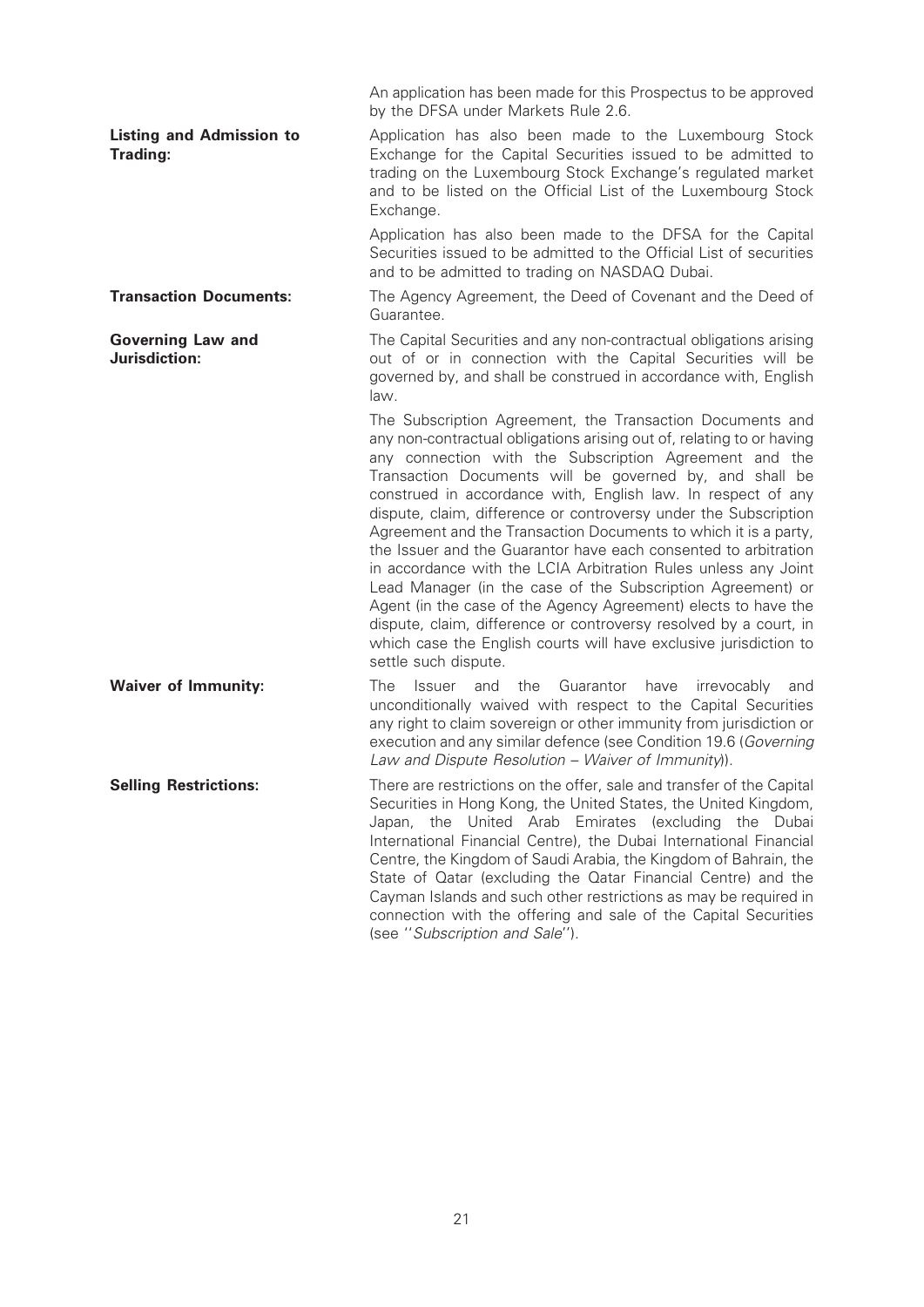# FORM OF THE CAPITAL SECURITIES

The Global Certificate contains the following provisions which apply to the Capital Securities whilst they are represented by the Global Certificate, some of which modify the effect of the Conditions. Unless otherwise defined, words and expressions defined in ''Terms and Conditions of the Capital Securities'' shall have the same meanings in the following description.

#### Form of the Capital Securities

The Capital Securities will be in registered form and will be issued outside the United States to persons who are not U.S. Persons in reliance on Regulation S.

The Capital Securities will be represented by ownership interests in a global certificate in registered form (the "**Global Certificate**"). The Global Certificate will be deposited with a common depositary for Euroclear and Clearstream, Luxembourg (the "Common Depositary") and will be registered in the name of a nominee for the Common Depositary. Persons holding ownership interests in the Global Certificate will be entitled or required, as the case may be, under the circumstances described below, to receive physical delivery of Individual Certificates in fully registered form.

#### **Holders**

For so long as the Capital Securities are represented by the Global Certificate and the Global Certificate is held on behalf of Euroclear and/or Clearstream, Luxembourg, the registered holder of the Global Certificate shall, except as ordered by a court of competent jurisdiction or as required by law, be treated as the owner thereof (the "Registered Holder"). Each of the persons (other than another clearing system) who is for the time being shown in the records of either such clearing system as the holder of a particular aggregate principal amount of such Capital Securities (the ''Accountholders'') (in which regard any Capital Security or other document issued by a clearing system as to the aggregate principal amount of such Capital Securities standing to the account of any person shall be conclusive and binding for all purposes save in the case of manifest error) shall be deemed to be the holder of the Capital Securities in respect of the aggregate principal amount of such Capital Securities standing to its account in the records of Euroclear or Clearstream, Luxembourg, as the case may be, other than for the purpose of payments in respect thereof, the right to which shall be vested solely in the Registered Holder, as against the Issuer and an Accountholder must look solely to Euroclear or Clearstream, Luxembourg, as the case may be, for its share of each payment made to the Registered Holder, and the expressions "holder of Capital Securities" and related expressions shall be construed accordingly. In addition, holders of ownership interests in the Global Certificate will not have a direct right to vote in respect of the relevant Capital Securities. Instead, such holders will be permitted to act only to the extent that they are enabled by the relevant clearing system and its participants to appoint appropriate proxies.

#### Cancellation

Cancellation of any Capital Security represented by the Global Certificate will be effected by reduction in the aggregate principal amount of the Capital Securities in the Register.

#### Payments

Payments of any amount in respect of the Global Certificate will, in the absence of any provision to the contrary, be made:

- (a) in the case of a Global Certificate, to the person shown on the Register as the registered holder of the Global Certificate at the close of business (in the relevant clearing system) on the Clearing System Business Day before the due date for such payment (the "Record Date") where "Clearing System Business Day" means a day on which each clearing system for which the Global Certificate is being held is open for business; and
- (b) in the case of an Individual Certificate, to the persons shown on the Register on the relevant Record Date (as defined in the Conditions) immediately preceding the due date for payment in the manner provided in Condition 8.1 (Payments – Payments in respect of the Capital Securities).

None of the Issuer, ENBD or any Agent will have any responsibility or liability for any aspect of the records relating to or payments or deliveries made on account of ownership interests in the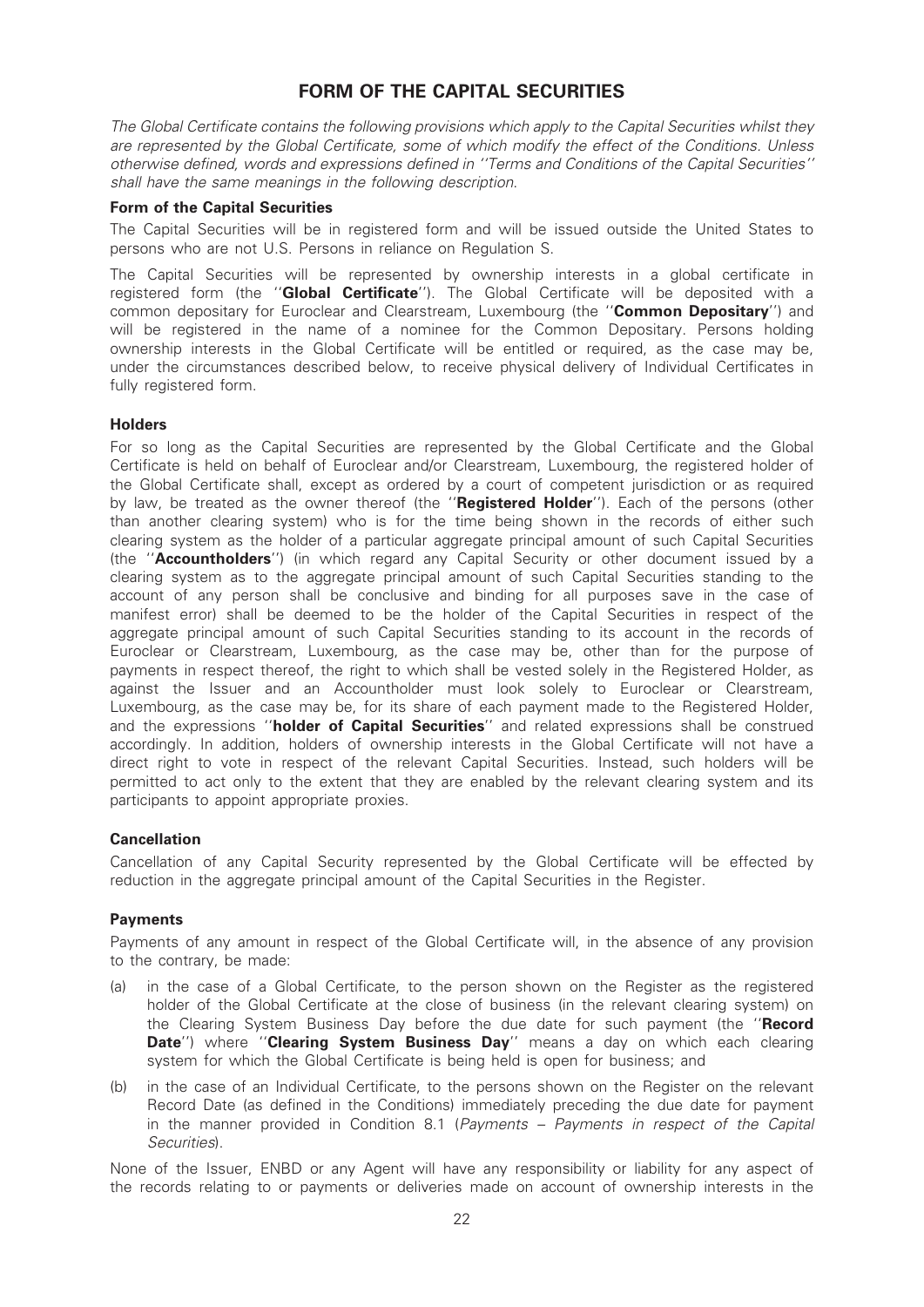Capital Securities or for maintaining, supervising or reviewing any records relating to such ownership interests.

Payments of the Redemption Amount in respect of Capital Securities represented by the Global Certificate will be made upon presentation and surrender of the Global Certificate at the specified office of the Registrar or such other office as may be specified by the Registrar subject to and in accordance with the Conditions and the Agency Agreement. Distributions of amounts with respect to book-entry interests in the Capital Securities held through Euroclear or Clearstream, Luxembourg will be credited to the cash accounts of participants in the relevant clearing system in accordance with the relevant clearing system's rules and procedures. A record of each payment made in respect of the Capital Securities will be entered into the Register by or on behalf of the Registrar and shall be *prima facie* evidence that payment has been made.

#### **Notices**

So long as all the Capital Securities are represented by the Global Certificate and the Global Certificate is held on behalf of Euroclear and/or Clearstream, Luxembourg, notices may be given by delivery of the relevant notice to those clearing systems for communication to their Accountholders rather than by publication and delivery as required by the Conditions except that, so long as the Capital Securities are listed on any stock exchange, notices shall also be published in accordance with the rules of such stock exchange. Any such notice shall be deemed to have been given on the day on which such notice is delivered to the relevant clearing systems.

Whilst any of the Capital Securities held by a holder of the Capital Securities are represented by the Global Certificate, notices to be given by such holder of the Capital Securities may be given (where applicable) through Euroclear and/ or Clearstream, Luxembourg and otherwise in such manner as the Registrar and Euroclear and Clearstream, Luxembourg may approve for this purpose.

#### Registration of Title

The Registrar will not register title to the Capital Securities in a name other than that of a nominee for the Common Depositary for a period of seven calendar days preceding the due date for any payment of any Interest Payment Amount or the Redemption Amount in respect of the Capital Securities.

#### **Transfers**

Transfers of book-entry interests in the Capital Securities will be effected through the records of Euroclear or Clearstream, Luxembourg and their respective direct and indirect participants in accordance with their respective rules and procedures.

#### Exchange for Individual Certificates

Interests in the Global Certificate will be exchangeable (free of charge), in whole but not in part, for Individual Certificates only upon the occurrence of an Exchange Event. The Issuer will promptly give notice to holders of the Capital Securities in accordance with Condition 15 (Notices) if an Exchange Event occurs. For these purposes, "**Exchange Event**" means that (i) an Enforcement Event (as defined in the Conditions) has occurred; or (ii) the Issuer has been notified that both Euroclear and Clearstream, Luxembourg have been closed for business for a continuous period of 14 days (other than by reason of legal holiday) or have announced an intention permanently to cease business or have in fact done so and, in any such case, no successor clearing system satisfactory to the Issuer is available. In the event of the occurrence of an Exchange Event, Euroclear and/or Clearstream, Luxembourg (acting on the instructions of any holder of an interest in the Global Certificate) may give notice to the Registrar requesting exchange.

In such circumstances, the Global Certificate shall be exchanged in full for Individual Certificates and the Issuer will, at the cost of the Issuer (but against such indemnity as the Registrar or any relevant Transfer Agent may require in respect of any tax or other duty of whatever nature which may be levied or imposed in connection with such exchange), cause sufficient Individual Certificates to be executed and delivered to the Registrar within 10 days following the request for exchange for completion and dispatch to the holders of the Capital Securities. A person having an interest in the Global Certificate must provide the Registrar with a written order containing instructions (and such other information as the Issuer and the Registrar may require) to complete, execute and deliver such Individual Certificates.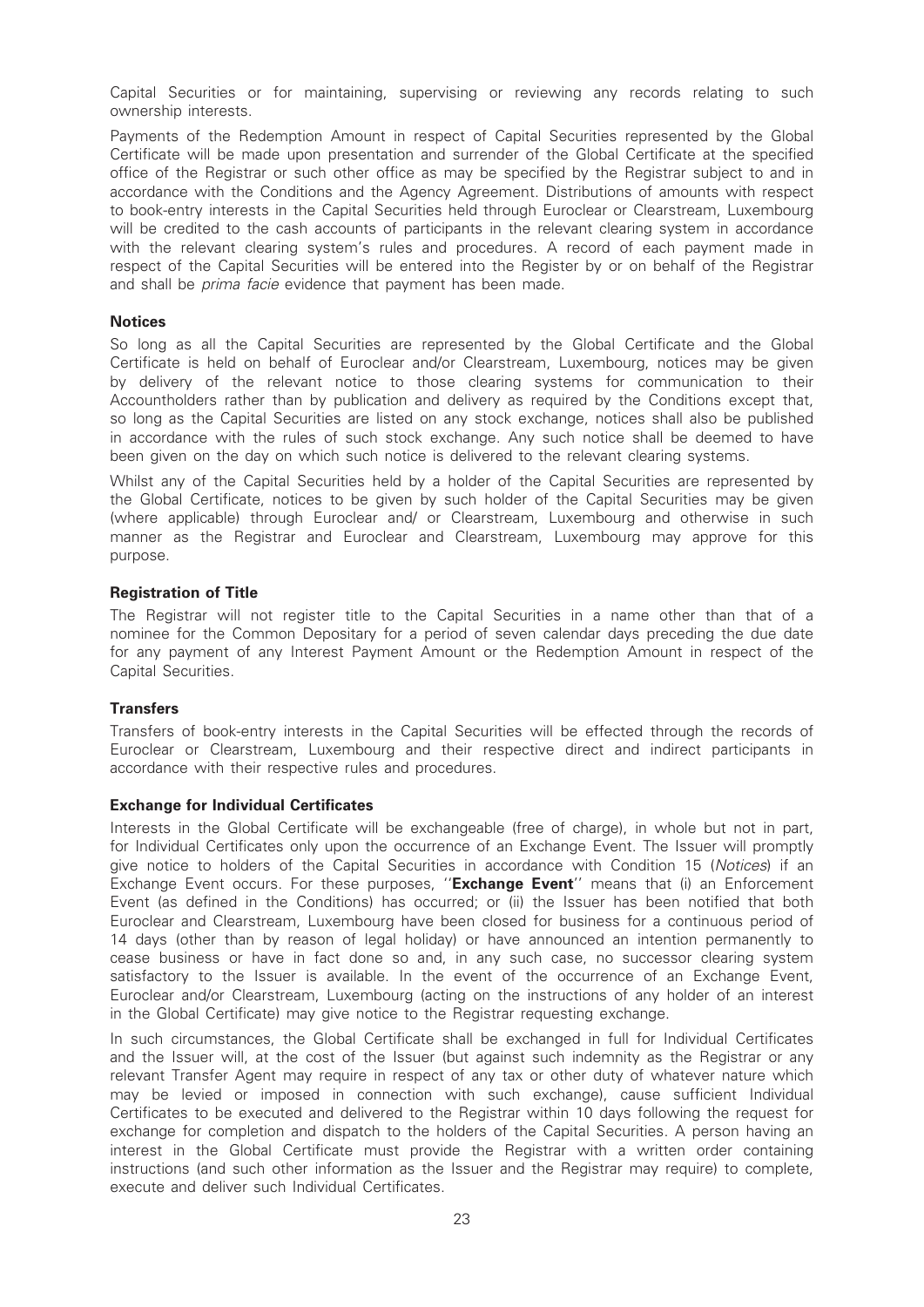#### **General**

In this Prospectus, "Individual Certificate" means a Capital Security in definitive registered form issued by the Issuer in accordance with the provisions of the Agency Agreement in exchange for the Global Certificate, such Capital Security substantially in the form set out in schedule 4 to the Agency Agreement.

Any reference herein to Euroclear and/or Clearstream, Luxembourg shall, whenever the context so permits, be deemed to include a reference to any additional or alternative clearing system as may be approved by the Issuer and the Fiscal Agent.

A Capital Security may be accelerated by the holder thereof in certain circumstances described in Condition 11 (*Enforcement Events*). In such circumstances, where any Capital Security is still represented by a Global Certificate and the Global Certificate (or any part thereof) has become due and repayable in accordance with the Conditions of such Capital Securities and payment in full of the amount due has not been made in accordance with the provisions of the Global Certificate, then the Global Certificate will become void at 8.00 p.m. (London time) on such day. At the same time, holders of interests in such Global Certificate credited to their accounts with Euroclear and/or Clearstream, Luxembourg, as the case may be, will become entitled to proceed directly against the Issuer on the basis of statements of account provided by Euroclear and/or Clearstream, Luxembourg on and subject to the terms of a deed of covenant (the "Deed of Covenant") dated 17 September 2014 and executed by the Issuer.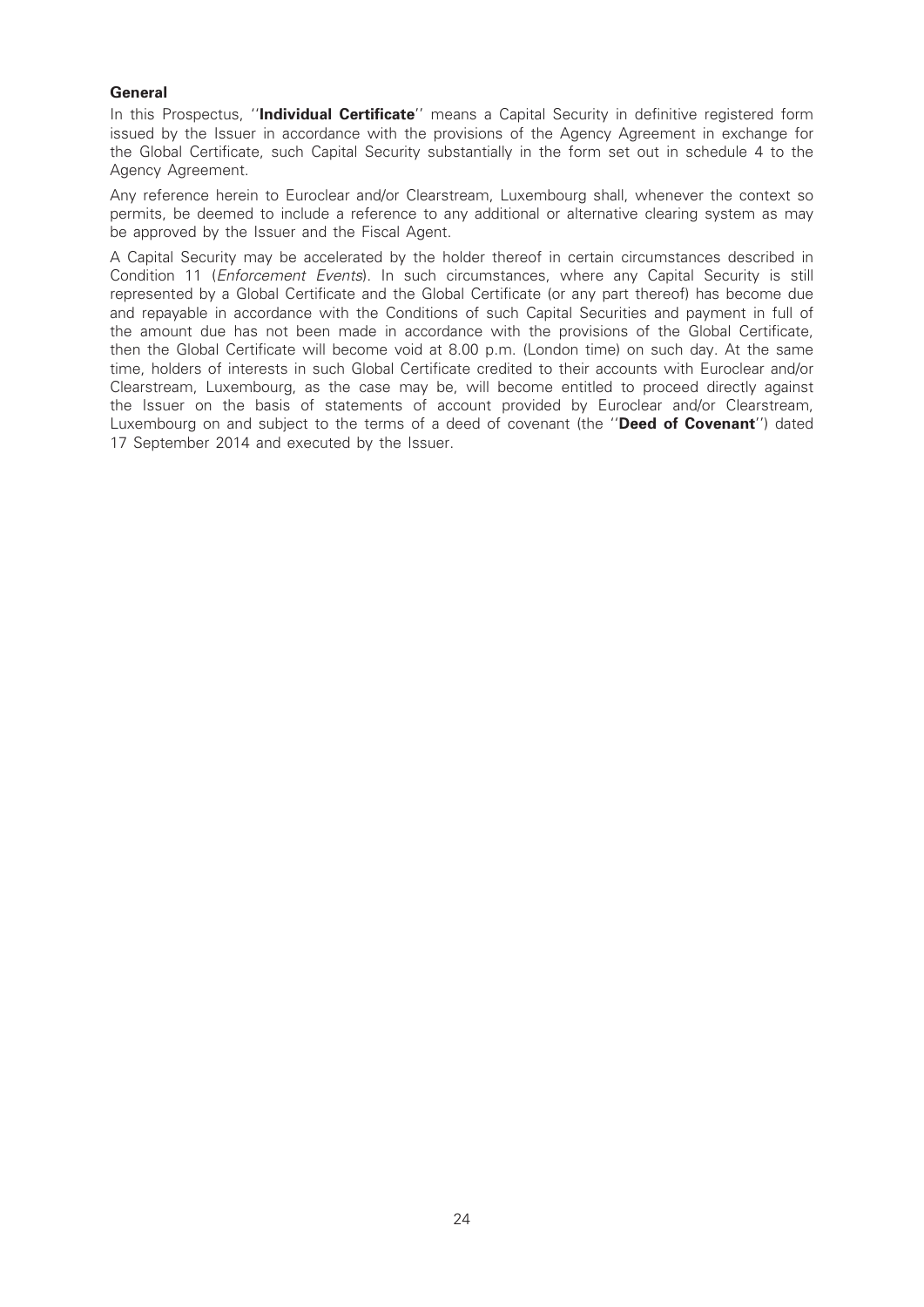# TERMS AND CONDITIONS OF THE CAPITAL SECURITIES

The following is the text of the Terms and Conditions of the Capital Securities which (except for the text in italics) will be endorsed on each Individual Certificate and will apply to the Global Certificate.

Each of the U.S.\$500,000,000 Perpetual Tier 1 Capital Securities, and any further capital securities issued pursuant to Condition 16 (Further Issues), (the "Capital Securities") is issued by Emirates NBD 2014 Tier 1 Limited (in its capacity as issuer (the "**Issuer**")) pursuant to the Agency Agreement (as defined below).

The payment of all amounts in respect of the Capital Securities issued by the Issuer have been irrevocably quaranteed (the "**Guarantee**") by Emirates NBD PJSC ("**ENBD**" and in such capacity the "Guarantor") pursuant to a deed of guarantee (the "Deed of Guarantee") dated 17 September 2014 (the "Issue Date") and executed by the Guarantor. The original Deed of Guarantee is held by the Fiscal Agent on behalf of the holders of the Capital Securities at its specified office.

Payments relating to the Capital Securities will be made pursuant to an agency agreement dated the Issue Date (the "Agency Agreement") made between the Issuer, the Guarantor, Deutsche Bank AG, London Branch as fiscal agent (in such capacity, the "Fiscal Agent" and together with any further or other paying agents appointed from time to time in respect of the Capital Securities, the ''Paying Agents''), Deutsche Bank Luxembourg S.A. as registrar (in such capacity, the "Registrar") and as transfer agent (in such capacity, the "Transfer Agent" and, together with the Registrar and any further or other transfer agents appointed from time to time in respect of the Capital Securities, the "Transfer Agents") and Deutsche Bank AG, London Branch as calculation agent (the "Calculation Agent", which expression includes the Calculation Agent for the time being). The Paying Agents, the Calculation Agent and the Transfer Agents are together referred to in these terms and conditions (the "**Conditions**") as the Agents. References to the "**Agents**" or any of them shall include their successors.

Any reference to "**holders**" in relation to any Capital Securities shall mean the persons in whose name the Capital Securities are registered and shall, in relation to any Capital Securities represented by a Global Certificate, be construed as provided below.

The holders of the Capital Securities are entitled to the benefit of the Deed of Covenant (the ''Deed of Covenant'') dated the Issue Date and made by the Guarantor and the Issuer. The original Deed of Covenant is held by the common depositary for Euroclear and Clearstream, Luxembourg (each as defined in Condition 2.1).

Copies of the Agency Agreement, the Guarantee and the Deed of Covenant are obtainable during normal business hours at the specified office of the Agents. The holders of the Capital Securities are deemed to have notice of, and are entitled to the benefit of, all the provisions of the Agency Agreement, the Guarantee and the Deed of Covenant. The statements in the Conditions include summaries of, and are subject to, the detailed provisions of the Agency Agreement.

#### 1. Interpretation

Words and expressions defined in the Agency Agreement shall have the same meanings where used in these Conditions unless the context otherwise requires or unless otherwise stated and provided that, in the event of any inconsistency between any such document and these Conditions, these Conditions will prevail. In addition, in these Conditions the following expressions have the following meanings:

"**Additional Amounts**" has the meaning given to it in Condition 12 (Taxation);

"Applicable Regulatory Capital Requirements" means any requirements contained in the Capital Regulations for the maintenance of capital from time to time applicable to the Guarantor, including transitional rules and waivers granted in respect of the foregoing;

"Assets" means the consolidated gross assets of the Guarantor as shown in the latest audited or (as the case may be) auditor reviewed balance sheet of the Guarantor, but adjusted for subsequent events in such manner as the directors of the Guarantor, the auditors of the Guarantor or (if a bankruptcy trustee (or any equivalent insolvency practitioner) has been appointed in respect of the Guarantor) a bankruptcy trustee (or such equivalent insolvency practitioner) may determine;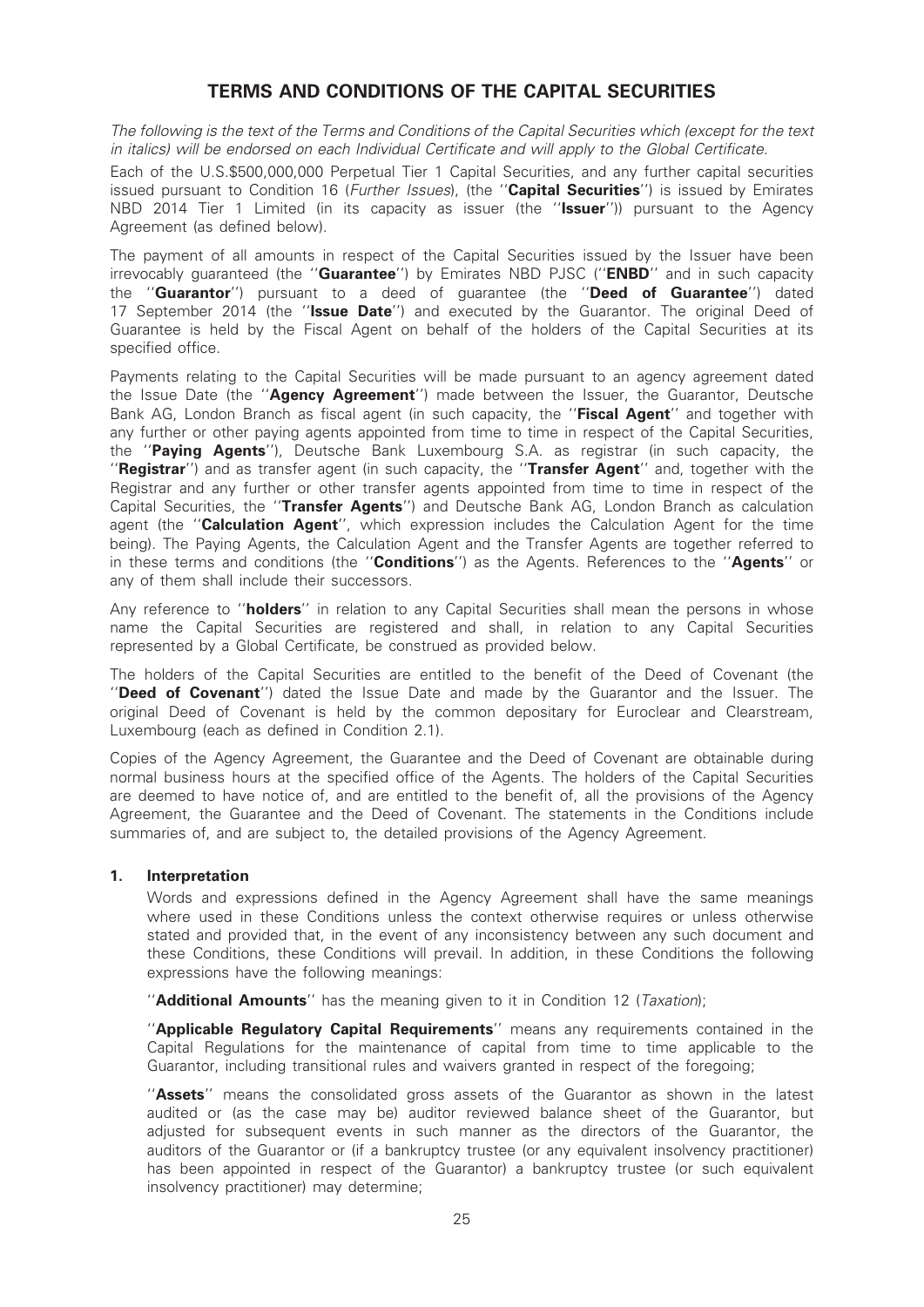"**Authorised Denomination**" has the meaning given to that term in Condition 2.1 (Form and Denomination);

''Basel III Documents'' means the Basel Committee on Banking Supervision document ''A global regulatory framework for more resilient banks and banking systems'' released by the Basel Committee on Banking Supervision on 16 December 2010 and revised in June 2011 and the Annex contained in its document ''Basel Committee issues final elements of the reforms to raise the quality of regulatory capital'' on 13 January 2011;

"Basel III Implementation Date" means the date from which legislation, rules or other measures implementing Basel III in the UAE (or, if the UAE Central Bank ceases to have primary bank supervisory authority with respect to the Guarantor, in the jurisdiction of the relevant entity having primary bank supervisory authority with respect to the Guarantor) are applied to the Guarantor;

''Business Day'' means a day, other than a Friday, Saturday, Sunday or public holiday, on which registered banks are open for general business (including dealings in foreign exchange and foreign currency deposits) in Dubai, New York City and London;

"Call Date" means the First Call Date and every Interest Payment Date thereafter;

"Capital Event" is deemed to have occurred if the Guarantor is notified in writing by the Regulator to the effect that the outstanding principal amount (or the amount that qualifies as regulatory capital, if some amount of the Capital Securities are held by the Guarantor or whose purchase is funded by the Guarantor) of the Capital Securities would cease to qualify for inclusion in the consolidated Tier 1 Capital of the Guarantor (save where such nonqualification is only as a result of any applicable limitation on the amount of such capital) such that the outstanding principal amount would be fully excluded from the consolidated Tier 1 Capital of the Guarantor;

"Capital Event Redemption Amount" in relation to a Capital Security means 101 per cent. of its outstanding principal amount together with any Outstanding Payments;

''Capital Event Redemption Date'' means the date on which the Capital Securities are redeemed following the occurrence of a Capital Event;

"Capital Regulations" means, at any time, the regulations, requirements, guidelines and policies relating to capital adequacy then in effect in the United Arab Emirates, including those of the Regulator;

''Central Bank'' means the Central Bank of the United Arab Emirates or any successor thereto;

"Common Equity Tier 1" means capital qualifying as, and approved by the Regulator as, core tier 1 capital in accordance with the Capital Regulations and, from the Basel III Implementation Date, as common equity tier 1 as implemented in Applicable Regulatory Capital Requirements at such time;

"Day-count Fraction" means the number of days in the relevant period divided by 360 (the number of days to be calculated on the basis of a year of 360 days with 12 30-day months and, in the case of an incomplete month, the number of days elapsed of the Interest Period in which the relevant period falls (including the first such day but excluding the last);

"Determination Date" means, in respect of a Reset Period, the third Business Day prior to the commencement of such Reset Period;

"Directors" means the executive and non-executive directors of the Guarantor who make up its board of directors;

"Dispute" has the meaning given to it in Condition 19.2 (Arbitration);

''Distributable Profits'' means the amount of the Guarantor's consolidated retained earnings and reserves (to the extent not restricted from distribution by applicable law) after the transfer of any amounts to non-distributable reserves, all as set out in the most recent audited or (as the case may be) auditor reviewed consolidated financial statements of the Guarantor;

"Dividend Stopper Date" has the meaning given to it in Condition 7.3 (Dividend and Redemption Restrictions);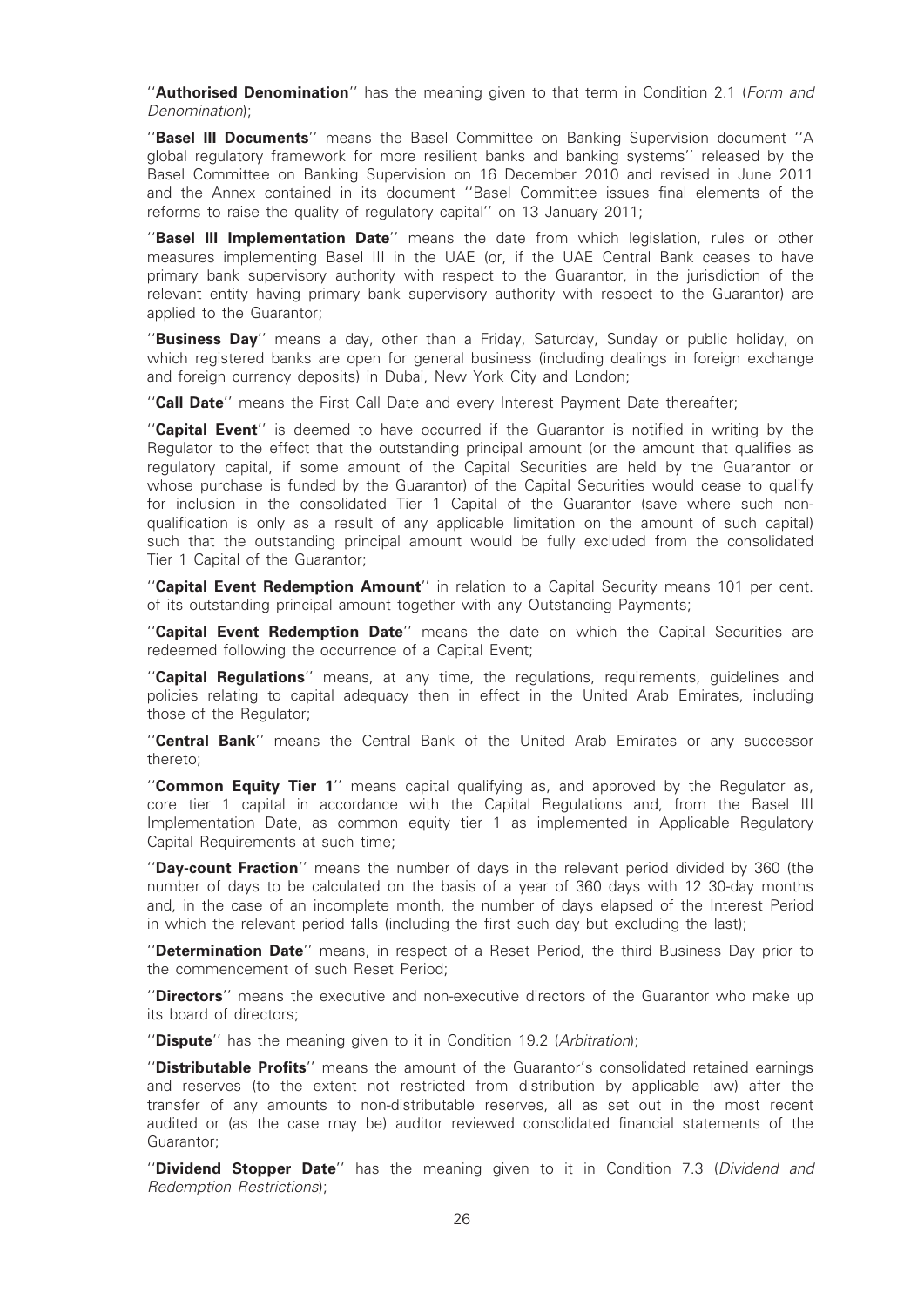"Early Redemption Amount" in relation to a Capital Security, means its outstanding principal amount together with any Outstanding Payments;

''Enforcement Event'' means:

- (i) **Non-payment**: the Issuer or the Guarantor (as the case may be) fails to pay an amount in the nature of principal or interest (including Additional Amounts) due and payable by it pursuant to the Conditions or the Guarantee and the failure continues for a period of seven days in the case of principal and fourteen days in the case of interest (save in each case where such failure occurs solely as a result of the occurrence of a Non-Payment Event); or
- (ii) **Insolvency**: a final determination is made by a court or other official body that the Issuer or the Guarantor is insolvent or bankrupt or unable to pay its debts; or
- (iii) **Winding-up**: an administrator is appointed, an order is made by a court of competent jurisdiction or an effective resolution passed for the winding-up or dissolution or administration of the Issuer or the Guarantor (as the case may be) or the Issuer or the Guarantor (as the case may be) shall apply or petition for a winding-up or administration order in respect of itself or cease, or through an official action of its board of directors threaten to cease, to carry on all or substantially all of its business or operations, in each case except: (a) for the purpose of and followed by a reconstruction, amalgamation, reorganisation, merger or consolidation on terms approved by an Extraordinary Resolution of the holders of the Capital Securities; or (b) for any step or procedure which is part of a solvent reconstruction or amalgamation approved by any court of competent jurisdiction or other competent authority; or
- $(iv)$  **Analogous Event**: any event occurs which under the laws of the United Arab Emirates has an analogous effect to any of the events referred to in paragraph (ii) or (iii) above.

References in subparagraph (ii) (*Insolvency*) above to "**debts**" shall be deemed to include any debt or other financing arrangement issued (or intended to be issued) in compliance with the principles of *Shari'a* and which is treated as debt for the purposes of applicable law, in each case whether entered into directly or indirectly by the Issuer or the Guarantor (as the case may be);

"Extraordinary Resolution" has the meaning given to it in the Agency Agreement;

"First Call Date" means 17 September 2020;

"First Interest Payment Date" means 17 March 2015;

"Global Certificate" means a global registered certificate;

''Guarantor Junior Obligations'' means all claims of the holders of Guarantor Ordinary Shares and all payment obligations of the Guarantor in respect of its other Common Equity Tier 1 capital;

"Guarantor Obligations" has the meaning given to it in Condition 4.4 (Subordination of the Guarantee);

"Guarantor Ordinary Shares" means ordinary shares of the Guarantor;

''Guarantor Pari Passu Obligations'' means all subordinated payment obligations of the Guarantor which rank, or are expressed to rank, pari passu with the Guarantor Obligations;

"Guarantor Senior Creditors" means creditors of the Guarantor (including depositors (in respect of their due claims) and, for this purpose, holders of any instrument issued by, or other obligation of, the Guarantor which ranks senior to the payment obligations of the Guarantor under the Guarantor Obligations) other than creditors in respect of obligations the claims in relation to which rank or are expressed to rank *pari passu* with, or junior to, the claims of the holders of the Capital Securities in respect of the Guarantor Obligations;

"Guarantor Senior Obligations" means all unsubordinated payment obligations of the Guarantor (including depositors) and all subordinated payment obligations (if any) of the Guarantor to which the Guarantor Obligations rank or are expressed to rank junior;

''Individual Certificate'' means a registered certificate in definitive form;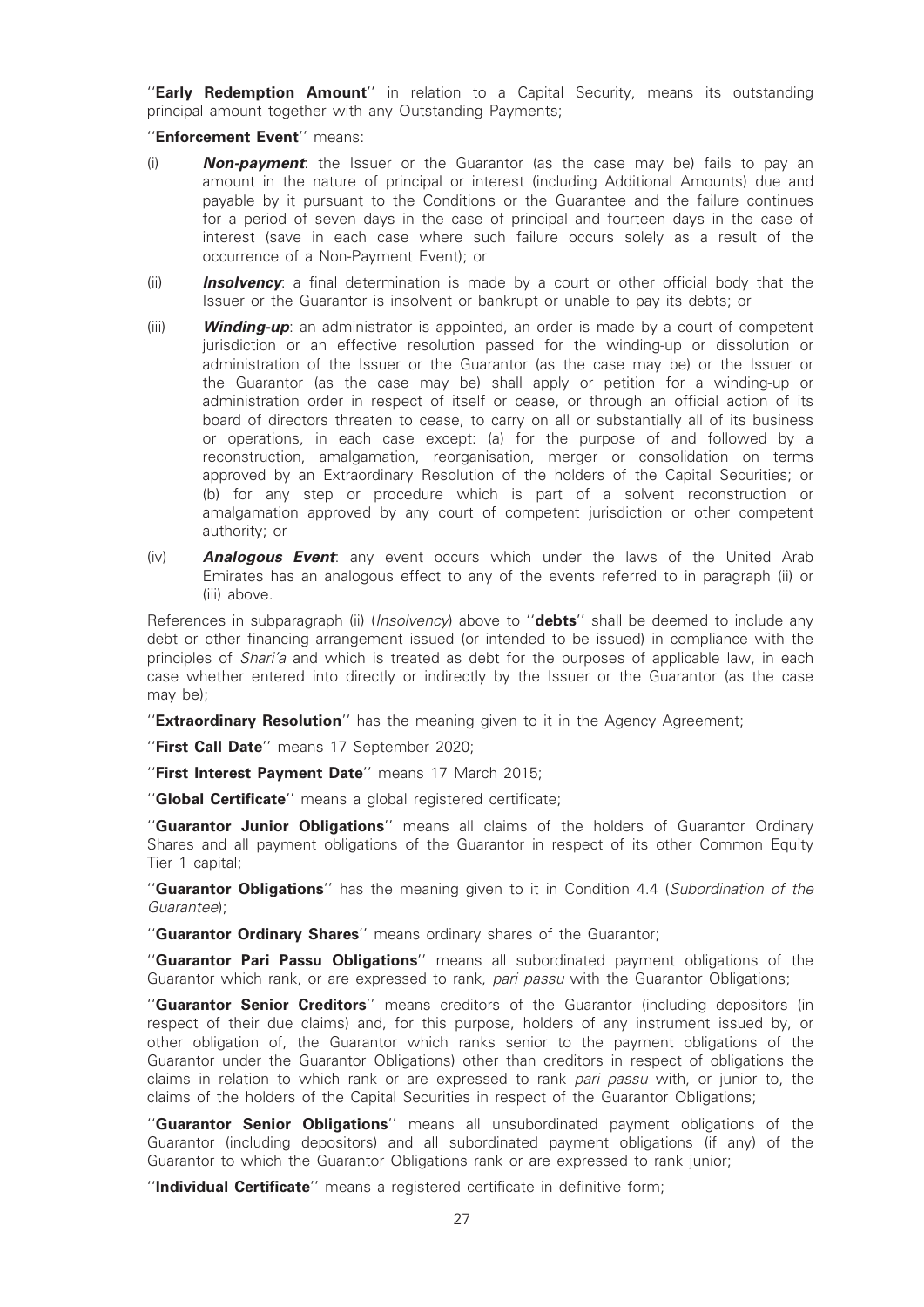"Initial Interest Rate" has the meaning given to it in Condition 6.1 (Interest Payments);

''Initial Period'' means the period from and including the Issue Date, to but excluding the First Call Date;

"Interest Payment Amount" means the interest payable, subject to Condition 7 (Interest Restrictions) and Condition 8 (Payments), on each Interest Payment Date;

"Interest Payment Date" means each 17 March and 17 September in each year, starting on (and including) 17 March2015;

"Interest Period" means, in the case of the first Interest Period, the period from (and including) the Issue Date, to (but excluding) the first Interest Payment Date and, subsequently, the period from (and including) an Interest Payment Date, to (but excluding) the succeeding Interest Payment Date;

"Interest Rate" means, in respect of the Initial Period, the Initial Interest Rate, and, in respect of each Reset Period thereafter, the rate calculated in accordance with the provisions of Condition 6.1(a) (Interest Rate);

"Issuer Junior Obligations" means all claims of the holders of Issuer Ordinary Shares;

"Issuer Obligations" has the meaning given to it in Condition 4.2 (Subordination of the Capital Securities);

"Issuer Ordinary Shares" means ordinary shares of the Issuer;

"Issuer Pari Passu Obligations" means all subordinated payment obligations of the Issuer which rank, or are expressed to rank, pari passu with the Issuer Obligations;

"Issuer Senior Creditors" means creditors of the Issuer and, for this purpose, holders of any instrument issued by, or other obligation of, the Issuer which ranks senior to the payment obligations of the Issuer under the Issuer Obligations) other than creditors in respect of obligations the claims in relation to which rank or are expressed to rank pari passu with, or junior to, the claims of the holders of the Capital Securities in respect of the Issuer Obligations;

"Issuer Senior Obligations" means all unsubordinated payment obligations of the Issuer and all subordinated payment obligations (if any) of the Issuer to which the Issuer Obligations rank or are expressed to rank junior;

"LCIA" means the London Court of International Arbitration;

"Liabilities" means the consolidated gross liabilities of the Guarantor as shown in the latest audited or (as the case may be) auditor reviewed balance sheet of the Guarantor, but adjusted for contingent liabilities and for subsequent events in such manner as the directors of the Guarantor, the auditors of the Guarantor or (if a bankruptcy trustee (or any equivalent insolvency practitioner) has been appointed in respect of the Guarantor) a bankruptcy trustee (or such equivalent insolvency practitioner) may determine;

"Margin" has the meaning given to it in Condition 6.1(a) (Interest Rate);

"Non-Payment Event" has the meaning given to it in Condition 7.1 (Non-Payment Event);

"Other Common Equity Tier 1 Instruments" means securities issued by the Guarantor that constitute Common Equity Tier 1 of the Guarantor other than Guarantor Ordinary Shares;

"Outstanding Payments" means, in relation to any amounts payable on redemption of the Capital Securities, an amount representing accrued and unpaid interest for the Interest Period during which redemption occurs to the date of redemption plus Additional Amounts thereon, if any;

"Payment Day" has the meaning given to it in Condition 8.4 (Payment Day);

"Proceedings" has the meaning given to it in Condition 19.4 (Submission to jurisdiction);

"**Qualifying Tier 1 Instruments**" means instruments (whether securities, trust certificates, interests in limited partnerships or otherwise) other than Guarantor Ordinary Shares or Other Common Equity Tier 1 Instruments, issued directly or indirectly by the Guarantor that:

(i) will be eligible to constitute (or would, but for any applicable limitation on the amount of such capital, constitute) Tier 1 Capital;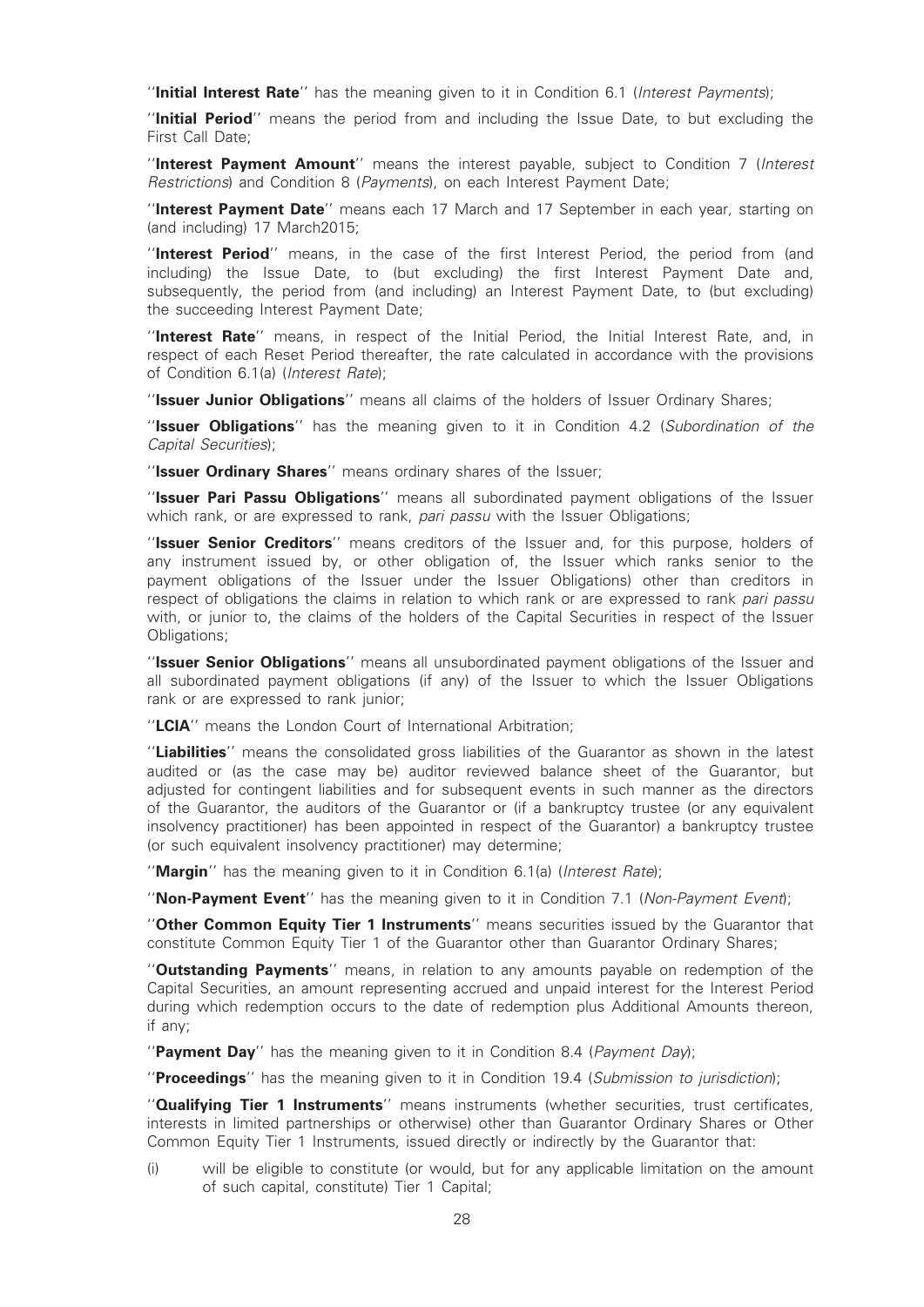- (ii) have terms and conditions not materially less favourable to a holder of the Capital Securities than the Capital Securities (as reasonably determined by the Guarantor (**provided that** in making this determination the Guarantor is not required to take into account the tax treatment of the new instrument in the hands of all or any holders of the Capital Securities, or any transfer or similar taxes that may apply on the acquisition of the new instrument) **provided that** a certification to such effect of two Directors shall have been delivered to the Fiscal Agent prior to the variation of the terms of the instruments);
- (iii) continue to be obligations of the Guarantor, directly or indirectly or by a guarantee or equivalent support undertaking by the Guarantor;
- $(iv)$  rank on a winding up at least *pari passu* with the Guarantor Obligations;
- (v) have the same outstanding principal amount and interest payment dates as the Capital Securities and at least equal interest or distribution rate or rate of return as the Capital Securities;
- (vi) (where the instruments are varied prior to the First Call Date) have the same first call date as the Capital Securities; and
- (vii) have the same optional redemption dates as the Capital Securities,

and which may include such technical changes as necessary to reflect the requirements of Tier 1 Capital under the Capital Regulations then applicable to the Guarantor (including, without limitation, such technical changes as may be required in the adoption and implementation of the Basel III Documents);

"Record Date" means in the case of the payment of interest, the date falling on the  $15<sup>th</sup>$ day before the relevant Interest Payment Date and, in the case of the payment of a Redemption Amount, the date falling two Payment Days before the date for payment of the relevant Redemption Amount (as the case may be);

"Redemption Amount" means the Early Redemption Amount, the Tax Redemption Amount or the Capital Event Redemption Amount (as the case may be);

"Register" has the meaning given to it in Condition 2.1 (Form and Denomination);

"Regulator" means the Central Bank or any successor entity having primary bank supervisory authority with respect to the Guarantor in the United Arab Emirates;

"Relevant Date" means the date on which the payment first becomes due but, if the full amount of the money payable has not been received by the Fiscal Agent on or before the due date, it means the date on which, the full amount of the money having been so received, notice to that effect shall have been duly given to holders of the Capital Securities in accordance with Condition 15 (Notices);

"Relevant Jurisdiction" means the Cayman Islands (in the case of any payment made by the Issuer) and the United Arab Emirates and/or the Emirate of Dubai (in the case of any payment made by the Guarantor) or, in each case, any political sub-division or authority thereof or therein having the power to tax;

''Relevant Obligations'' means the Issuer Obligations and the Guarantor Obligations (as the case may be);

"Relevant Six Year Reset Rate" means the mid-swap rate for U.S. dollar swap transactions with a maturity of six years displayed on Reuters 3000 page ''ISDAFIX1'' (or such other page as may replace that page on Bloomberg, or such other service as may be nominated by the person providing or sponsoring the information appearing there for the purposes of displaying comparable rates) at or around 11.00 a.m. (New York time) on the Determination Date. If the correct mid swap rate does not appear on that page, the six year U.S. dollar mid swap rate shall instead be determined by the Calculation Agent on the basis of the arithmetic mean of quotations provided by the principal office of each of four major banks in the U.S. dollar swap market of the rates at which swaps in U.S. dollars are offered by it at approximately 11.00 a.m. (New York time) on the Determination Date to participants in the U.S. dollar swap market for a six-year period, expressed as a percentage and rounded, if necessary, to the nearest 0.0001 per cent. (0.00005 per cent. being rounded upwards);

"Reserved Matter" has the meaning given to it in the Agency Agreement;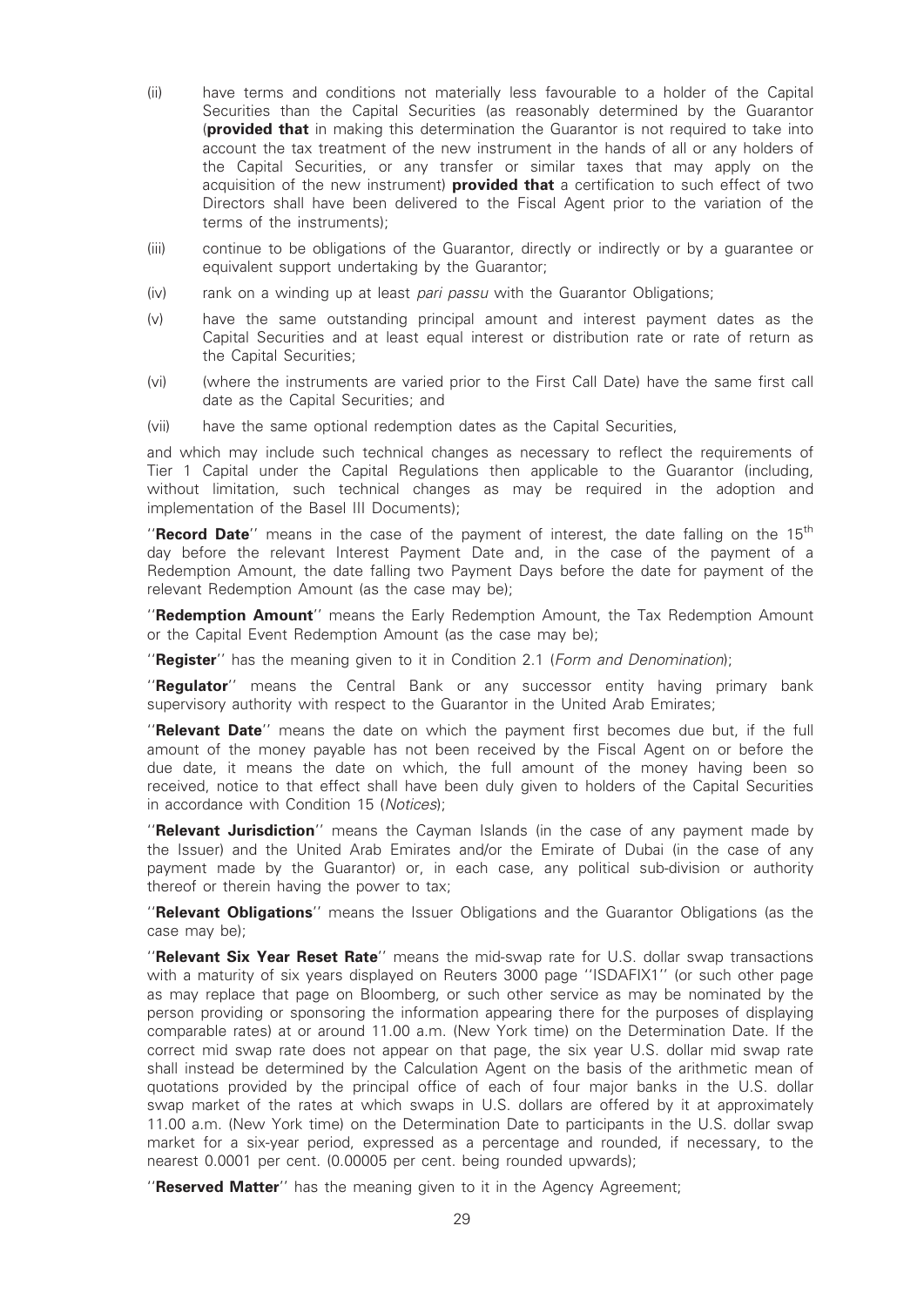"Reset Date" means the First Call Date and every sixth anniversary thereafter;

"Reset Period" means the period from and including the first Reset Date to but excluding the following Reset Date, and each successive period thereafter from and including such Reset Date to the next succeeding Reset Date;

"Rules" has the meaning given to it in Condition 19.2 (Arbitration);

"Solvency Conditions" has the meaning given to it in Condition 4.4.2;

"Solvent" means that: (i) the Guarantor is able to pay its debts as they fall due and (ii) its Assets exceed its Liabilities;

"Tax Event" means on the occasion of the next payment due under the Capital Securities, the Issuer has or will become obliged to pay Additional Amounts or, the Guarantor would be unable for reasons outside its control to procure payment by the Issuer and in making payment itself would be required to pay such Additional Amounts (in each case, whether or not a Non-Payment Event has occurred), in each case as a result of any change in, or amendment to or interpretation of, the laws, published practice or regulations of a Tax Jurisdiction, or any change in the application or interpretation of such laws or regulations, which change or amendment becomes effective on or after the Issue Date (and such requirement cannot be avoided by the Guarantor or the Issuer (as the case may be) taking reasonable measures available to it);

"Tax Jurisdiction" has the meaning given to it in Condition 12 (Taxation);

"Tax Redemption Amount" in relation to a Capital Security, means its outstanding principal amount together with any Outstanding Payments; and

"Taxes" has the meaning given to it in Condition 12 (Taxation);

"Tier 1 Capital" means capital qualifying as, and approved by the Regulator as, tier 1 capital with respect to ENBD.

All references in these Conditions to "U.S. dollars", "U.S.\$ " and "\$" are to the lawful currency of the United States of America.

# 2. Form, Denomination and Title

# 2.1 Form and Denomination

The Capital Securities are issued in registered form in principal amounts of U.S.\$200,000 and integral multiples of U.S.\$1,000 in excess thereof (each an "Authorised Denomination"). A Capital Security will be issued to each holder of the Capital Securities in respect of its registered holding of Capital Securities. Each Capital Security will be numbered serially with an identifying number which will be recorded on the relevant Capital Security and in the register of holders of the Capital Securities (the "Register").

Upon issue, the Capital Securities will be represented by a Global Certificate which will be deposited with, and registered in the name of a nominee for, a common depositary for Euroclear Bank SA/NV ("**Euroclear**") and Clearstream Banking, société anonyme ("Clearstream, Luxembourg"). Ownership interests in the Global Certificate will be shown on, and transfers thereof will only be effected through, records maintained by Euroclear and Clearstream, Luxembourg (as applicable), and their respective participants. The Conditions are modified by certain provisions contained in the Global Certificate. Except in certain limited circumstances, owners of interests in the Global Certificate will not be entitled to receive Individual Certificates representing their holdings of Capital Securities. See ''Form of the Capital Securities''.

# 2.2 Title

For so long as any of the Capital Securities is represented by a Global Certificate held on behalf of Euroclear and/or Clearstream, Luxembourg, each person (other than Euroclear or Clearstream, Luxembourg) who is for the time being shown in the records of Euroclear or of Clearstream, Luxembourg as the holder of a particular nominal amount of such Capital Securities (in which regard any certificate or other document issued by Euroclear or Clearstream, Luxembourg as to the nominal amount of such Capital Securities standing to the account of any person shall be conclusive and binding for all purposes save in the case of manifest error) shall be treated by each of the Issuer, the Guarantor and the Agents as the holder of such nominal amount of such Capital Securities for all purposes other than with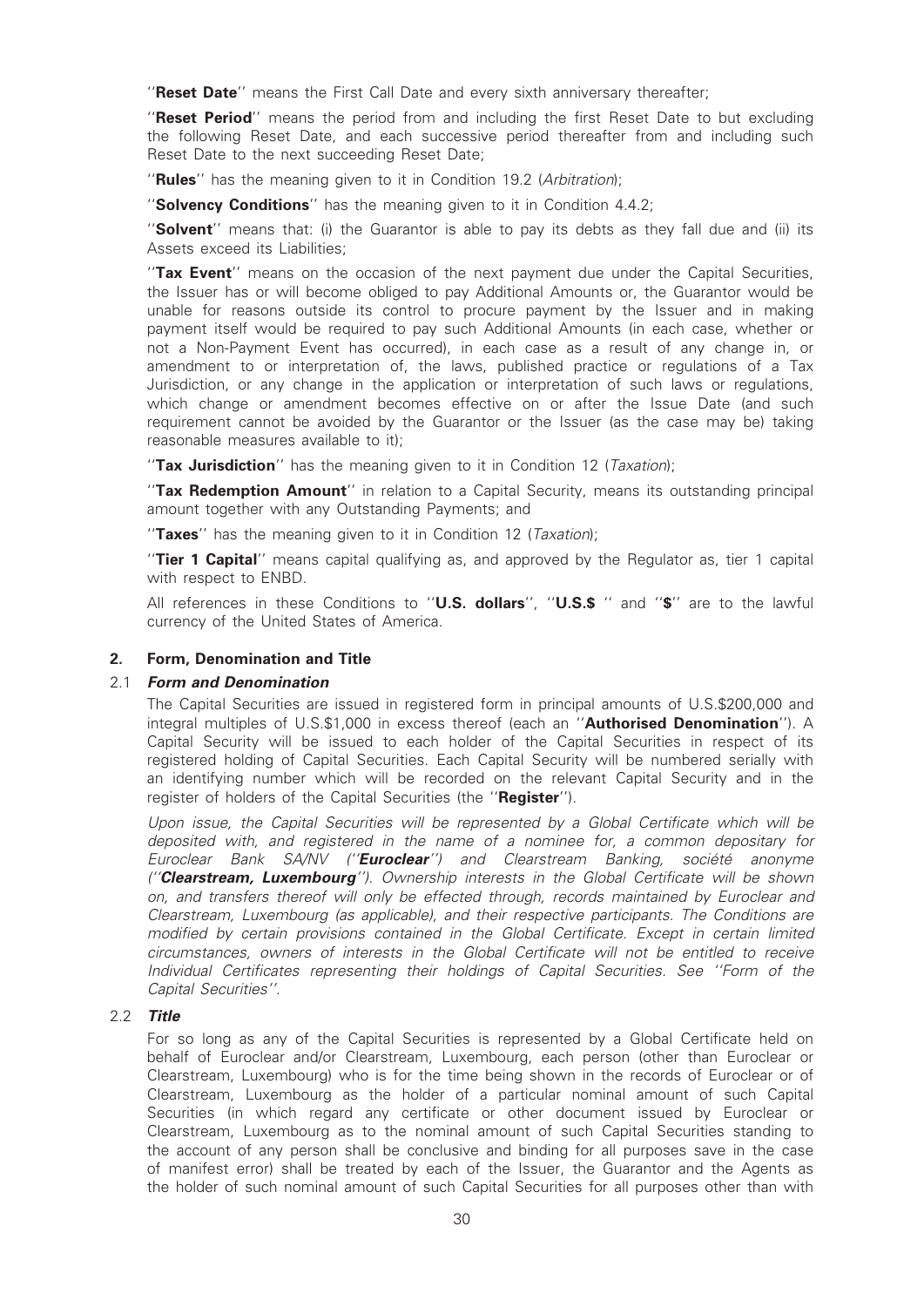respect to the payment of principal or interest on such nominal amount of such Capital Securities, for which purpose the registered holder of the relevant Global Certificate (as the case may be) shall be treated by each of the Issuer, the Guarantor and any Agent as the holder of such nominal amount of such Capital Securities in accordance with and subject to the terms of the relevant Global Certificate.

# 3. Transfers of Capital Securities

### 3.1 Transfers of interests in Global Certificates

Capital Securities which are represented by a Global Certificate will be transferable only in accordance with the rules and procedures for the time being of Euroclear and Clearstream, Luxembourg (as the case may be).

# 3.2 Transfer of Individual Certificates

Subject to the conditions set forth in the Agency Agreement, an Individual Certificate may be transferred in whole or in part (in Authorised Denominations). In order to effect any such transfer: (i) the holder or holders must (A) surrender the Capital Security for registration of the transfer of the Capital Security (or the relevant part of the Capital Security) at the specified office of any Transfer Agent, with the form of transfer thereon duly executed by the holder or holders thereof or his or their attorney or attorneys duly authorised in writing and (B) complete and deposit such other certifications as may be required by the relevant Transfer Agent; and (ii) the relevant Transfer Agent must, after due and careful enquiry, be satisfied with the documents of title and the identity of the person making the request. Any such transfer will be subject to such reasonable regulations as the Issuer and the Registrar may from time to time prescribe (the initial such regulations being set out in Schedule 5 to the Agency Agreement). Subject as provided above, the relevant Transfer Agent will, within five business days (being for this purpose a day on which banks are open for business in the city where the specified office of the Registrar and the relevant Transfer Agent is located) of the request (or such longer period as may be required to comply with any applicable fiscal or other laws or regulations), authenticate and deliver, or procure the authentication and delivery of, at its specified office to the transferee or (at the risk of the transferee) send by uninsured mail, to such address as the transferee may request, a new Individual Certificate of a like aggregate nominal amount to the Capital Security (or the relevant part of the Capital Security) transferred. In the case of the transfer of part only of an Individual Certificate, a new Individual Certificate in respect of the balance of the Capital Security not transferred will be so authenticated and delivered or (at the risk of the transferor) sent to the transferor.

# 3.3 Costs of registration

Holders of the Capital Securities will not be required to bear the costs and expenses of effecting any registration of transfer as provided above, except for any costs or expenses of delivery other than by regular uninsured mail and except that the Issuer may require the payment of a sum sufficient to cover any stamp duty, tax or other governmental charge that may be imposed in relation to the registration.

### 3.4 Other

References to Euroclear and/or Clearstream, Luxembourg shall, whenever the context so permits, be deemed to include a reference to any additional or alternative clearing system as shall have been approved by the Issuer and the Fiscal Agent.

### 4. Status, Subordination

### 4.1 Status of the Capital Securities

Each Capital Security will rank pari passu without preference or priority, with all other Capital Securities. The rights and claims of the holders of the Capital Securities are subordinated as described in Condition 4.2 (Subordination of the Capital Securities).

### 4.2 Subordination of the Capital Securities

4.2.1 The payment obligations of the Issuer under the Capital Securities (the "Issuer **Obligations''**) will: (a) constitute direct, unsecured, conditional (as described in Conditions 4.2.3 and 4.5 (Solvency Conditions)) and subordinated obligations of the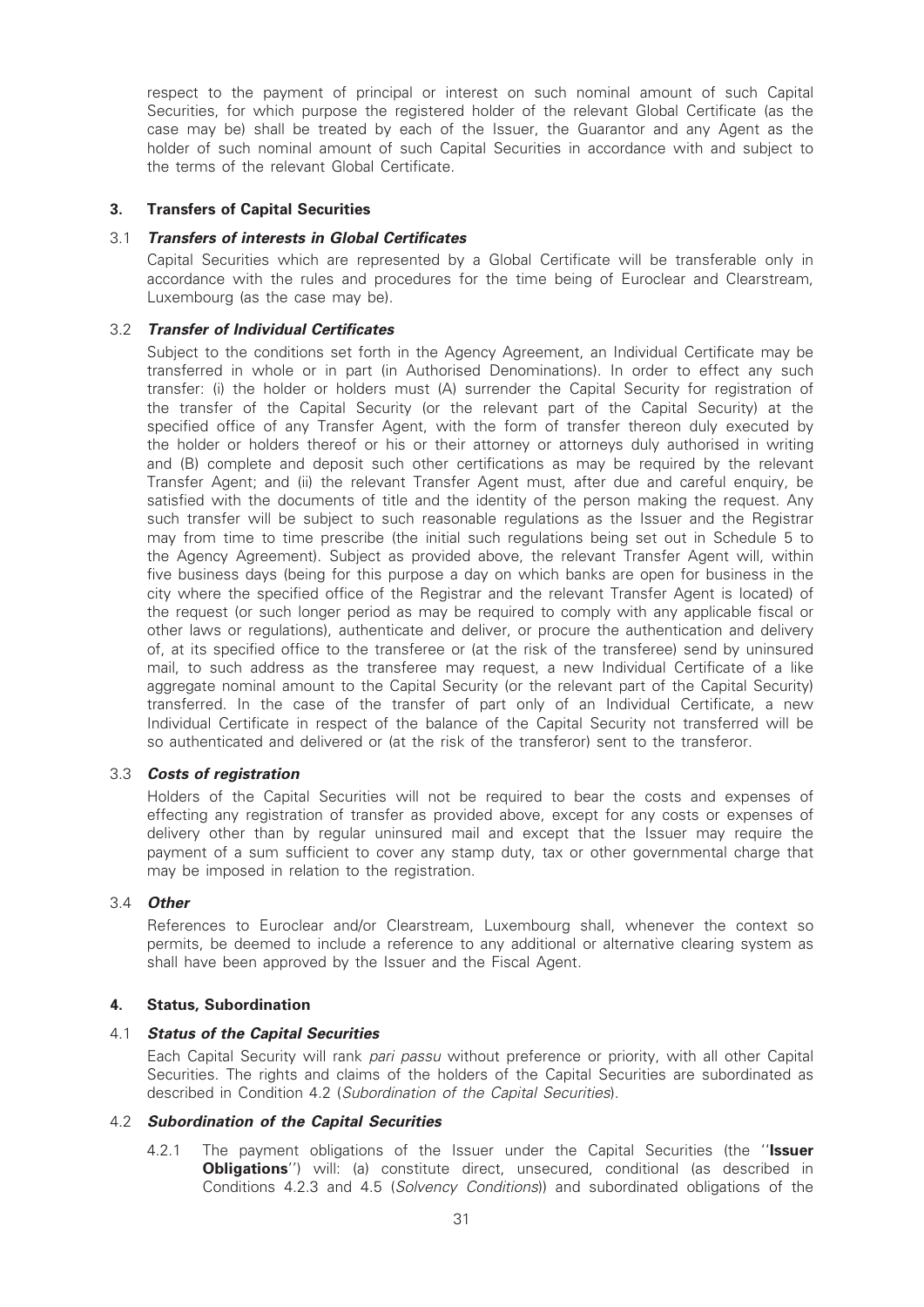Issuer; (b) rank junior to all Issuer Senior Obligations; (c) rank pari passu with all Issuer Pari Passu Obligations; and (d) rank in priority only to all Issuer Junior Obligations.

- 4.2.2 The rights of the holders of the Capital Securities against the Issuer under the Issuer Obligations are subordinated in right of payment to the claims of all Issuer Senior Creditors.
- 4.2.3 Notwithstanding any other provisions in these Conditions, to the extent that any of the Solvency Conditions are not satisfied, all claims of the holders of the Capital Securities under the Capital Securities will be extinguished and the Capital Securities will be cancelled without any further payment to be made by the Issuer under the Capital Securities.
- 4.2.4 Subject to applicable law, no holder of the Capital Securities may exercise or claim any right of set-off in respect of any amount owed to it by the Issuer arising under or in connection with the Capital Securities and each holder of the Capital Securities shall, by virtue of being a holder of the Capital Securities, be deemed to have waived all such rights of set-off.

# 4.3 Status of the Guarantee

The payment of principal and interest in respect of the Capital Securities issued by the Issuer and all other moneys payable by the Issuer in relation to the Capital Securities has been irrevocably guaranteed by the Guarantor under the Guarantee. The obligations of the Guarantor under the Guarantee in respect of the Capital Securities will rank pari passu without preference or priority, among themselves. The rights and claims of the holders of the Capital Securities under the Guarantee are subordinated as described in Condition 4.4. (Subordination of the Guarantee).

# 4.4 Subordination of the Guarantee

- 4.4.1 The payment obligations of the Guarantor under the Guarantee (the "**Guarantor Obligations''**) will: (a) constitute Tier 1 Capital of the Guarantor; (b) constitute direct, unsecured, conditional (as described in Conditions 4.4.2 and 4.5 (Solvency Conditions)) and subordinated obligations of the Guarantor; (c) rank junior to all Guarantor Senior Obligations; (d) rank pari passu with all Guarantor Pari Passu Obligations; and (e) rank in priority only to all Guarantor Junior Obligations.
- 4.4.2 Notwithstanding any other provisions in these Conditions, to the extent that any of the Solvency Conditions are not satisfied, all claims of the holders of the Capital Securities under the Guarantee will be extinguished without any further payment to be made by the Guarantor under the Guarantee.
- 4.4.3 Subject to applicable law, no holder of the Capital Securities may exercise or claim any right of set-off in respect of any amount owed to it by the Guarantor arising under or in connection with the Guarantee and each holder of the Capital Securities shall, by virtue of being a holder of the Capital Securities, be deemed to have waived all such rights of set-off.

# 4.5 Solvency Conditions

The rights of the holders of the Capital Securities against the Issuer under the Issuer Obligations and the Guarantor under the Guarantor Obligations are subordinated in right of payment to the claims of all Issuer Senior Creditors and, as the case may be, all Guarantor Senior Creditors and, accordingly, payments in respect of the Issuer Obligations by the Issuer and the Guarantor Obligations by the Guarantor are conditional upon the following (the ''Solvency Conditions''):

- (i) the Guarantor being Solvent at all times from (and including) the first day of the relevant Interest Period (or the Issue Date in the case of the first Interest Period) to (and including) the time of payment of the Guarantor Obligations;
- (ii) the Guarantor being capable of making payment of the Guarantor Obligations and any other payment required to be made on the relevant date to a creditor in respect of all Guarantor Senior Obligations and all Guarantor Pari Passu Obligations and still be Solvent immediately thereafter; and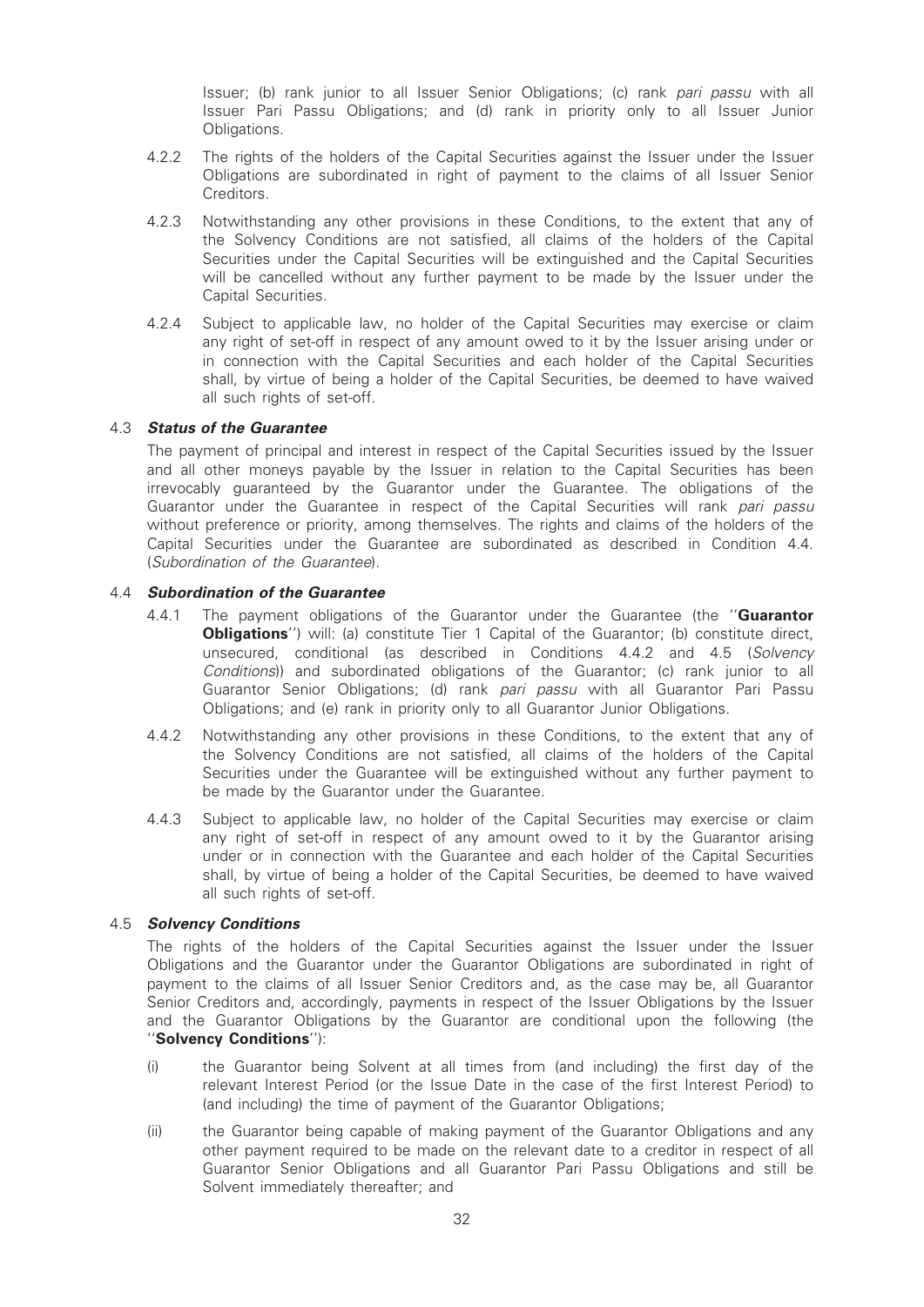(iii) the total share capital of the Guarantor being greater than zero at all times from (and including) the first day of the relevant Interest Period (or the Issue Date in the case of the first Interest Period) to (and including) the time of payment of the Guarantor Obligations.

# 4.6 Other Issues

So long as any of the Capital Securities remain outstanding, each of the Issuer and the Guarantor will not issue any securities (regardless of name or designation) or create any guarantee of, or provide any contractual support arrangement in respect of, the obligations of any other entity which in each case constitutes (whether on a solo, or a solo consolidated or a consolidated basis) issued Tier 1 Capital of the Guarantor if claims in respect of such securities, guarantee or contractual support arrangement would rank (as regards distributions on a return of assets on a winding up or in respect of distribution or payment of dividends and/or any other amounts thereunder) senior to the Relevant Obligations. This prohibition will not apply if at the same time or prior thereto: (a) these Conditions and are amended to ensure that the Issuer obtains and/or (b) the Relevant Obligations have, the benefit of, such of those rights and entitlements as are contained in or attached to such securities or under such guarantee or contractual support arrangement as are required so as to ensure that claims in respect of the Relevant Obligations rank pari passu with, and contain substantially equivalent rights of priority as to distributions or payments on, such securities or under such guarantee or contractual support arrangement.

# 5. Issuer Covenants

The Issuer has covenanted that, *inter alia*, for so long as any Capital Security is outstanding, it shall not:

- (a) incur any indebtedness in respect of borrowed money whatsoever (whether structured in accordance with the principles of *Shari'a* or otherwise), or give any guarantee in respect of any obligation of any person or issue any shares (or rights, warrants or options in respect of shares or securities convertible into or exchangeable for shares) except, in all cases, as contemplated in these Conditions;
- (b) secure any of its present or future indebtedness for borrowed money (whether structured in accordance with the principles of Shari'a or otherwise) grant or permit to be outstanding any lien, pledge, charge or other security interest upon any of its present or future assets, properties or revenues (other than those arising by operation of law);
- (c) enter into any contract, document, transaction, amendment or incur any obligation or liability other than in connection with the Capital Securities or as contemplated in these Conditions;
- (d) have any subsidiaries or employees; and
- (e) redeem or purchase any of its shares or pay any dividend or make any other distribution to its shareholders.

# 6. Interest

### 6.1 Interest Payments

Subject to Condition 7 (Interest Restrictions), the Capital Securities bear interest to (but excluding) the First Call Date at a rate of 6.375 per cent. per annum (the "Initial Interest Rate") on the outstanding principal amount of the Capital Securities (being the aggregate of an initial margin of 4.237 per cent. per annum and the Relevant Six Year Reset Rate) from (and including) the Issue Date in accordance with the provisions of this Condition 6 (Interest). The Interest Payment Amount payable on each Interest Payment Date during the Initial Period shall be U.S.\$31.875 per U.S.\$1,000 in principal amount of the Capital Securities.

Subject to Condition 7 (Interest Restrictions), interest shall be payable on the Capital Securities semi-annually in arrear on each Interest Payment Date, in each case as provided in this Condition 6 (Interest). Interest will not be cumulative and any interest which is not paid will not accumulate or compound and holders of the Capital Securities will have no right to receive such interest at any time, even if interest is paid in the future.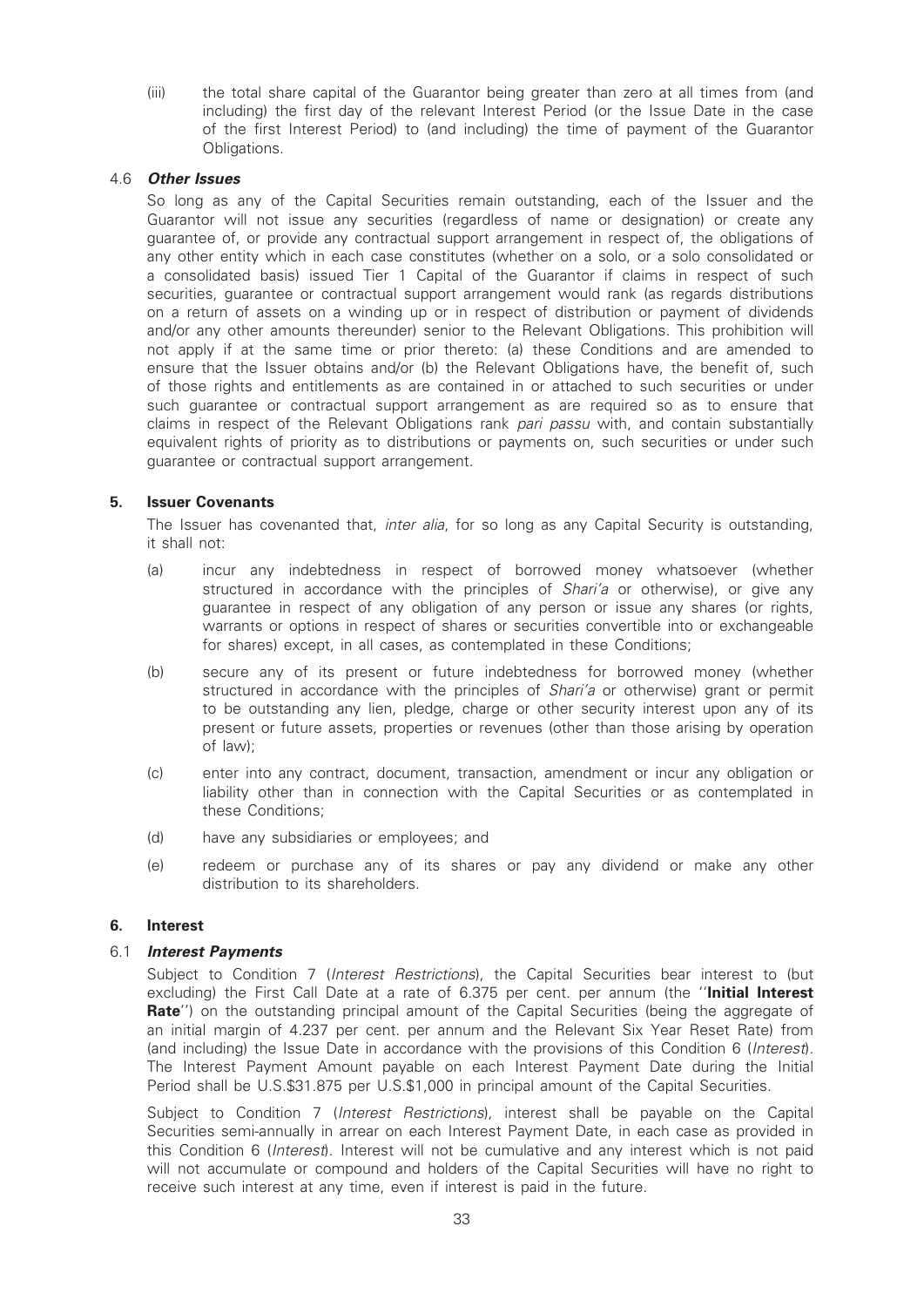If interest is required to be calculated in respect of a period of less than a full Interest Period (the ''Relevant Period''), it shall be calculated as an amount equal to the product of: (a) the applicable Interest Rate; (b) the principal amount of the relevant Capital Security; and (c) the applicable Day-count Fraction for the Relevant Period, rounding the resultant figure to the nearest cent (half a cent being rounded upwards).

(a) Interest Rate

For the purpose of calculating payments of interest on and from the First Call Date, the Interest Rate will be reset on each Reset Date on the basis of the aggregate of a margin of 4.237 per cent. per annum (the "Margin") and the Relevant Six Year Reset Rate on the relevant Determination Date, as determined by the Calculation Agent.

The Calculation Agent will, as soon as practicable upon determination of the Interest Rate which shall apply to the Reset Period commencing on the relevant Reset Date, cause the applicable Interest Rate and the corresponding Interest Payment Amount to be notified to each of the Paying Agents and the Luxembourg Stock Exchange and to be notified to holders of the Capital Securities in accordance with Condition 15 (Notices) as soon as possible after their determination but in no event later than the second Business Day thereafter.

# (b) Determinations of Calculation Agent Binding

All notifications, opinions, determinations, certificates, calculations, quotations and decisions given, expressed, made or obtained for the purposes of this Condition 6 (Interest), shall (in the absence of manifest error) be binding on the Calculation Agent, the Paying Agents and the holders of the Capital Securities and (in the absence of manifest error) no liability to the holders of the Capital Securities shall attach to the Calculation Agent in connection with the exercise or non-exercise by them of any of its powers, duties and discretions.

# 7. Interest Restrictions

# 7.1 Non-Payment Event

Notwithstanding Condition 6.1 (Interest Payments), if any of the following events occurs (each, a "Non-Payment Event"), Interest Payment Amounts shall not be paid on any Interest Payment Date:

- (i) the Interest Payment Amount payable, when aggregated with any distributions or amounts payable by the Guarantor on any Guarantor Senior Obligations or Guarantor Pari Passu Obligations having the same dates in respect of payment of such distributions or amounts as the dates for payment of Interest Payment Amounts, exceeds, on the relevant date for payment of such Interest Payment Amount, the Distributable Profits;
- (ii) the Guarantor is, on that Interest Payment Date, in breach of the Applicable Regulatory Capital Requirements (including any capital buffers imposed on the Guarantor by the Regulator) or payment of the relevant Interest Payment Amount would cause it to be in breach thereof;
- (iii) the Regulator requires that the Interest Payment Amount due on that Interest Payment Date shall not be paid as a result of the Guarantor declaring a net loss during the relevant financial period, or for any other reason as the Regulator may deem necessary;
- (iv) the Solvency Conditions are not satisfied; or
- (v) the Issuer, in its sole discretion, has elected that Interest Payment Amounts shall not be paid to holders of the Capital Securities on any Interest Payment Date (other than in respect of any amounts due on any date on which the Capital Securities are to be redeemed in full, in respect of which this sub-paragraph (v) does not apply).

### 7.2 Effect of Non-Payment Event

If a Non-Payment Event occurs, then the Issuer shall give notice to the holders of the Capital Securities in accordance with Condition 15 (Notices), providing details of the Non-Payment Event: (i) where the Non-Payment Event occurs in accordance with Condition 7.1(v), no more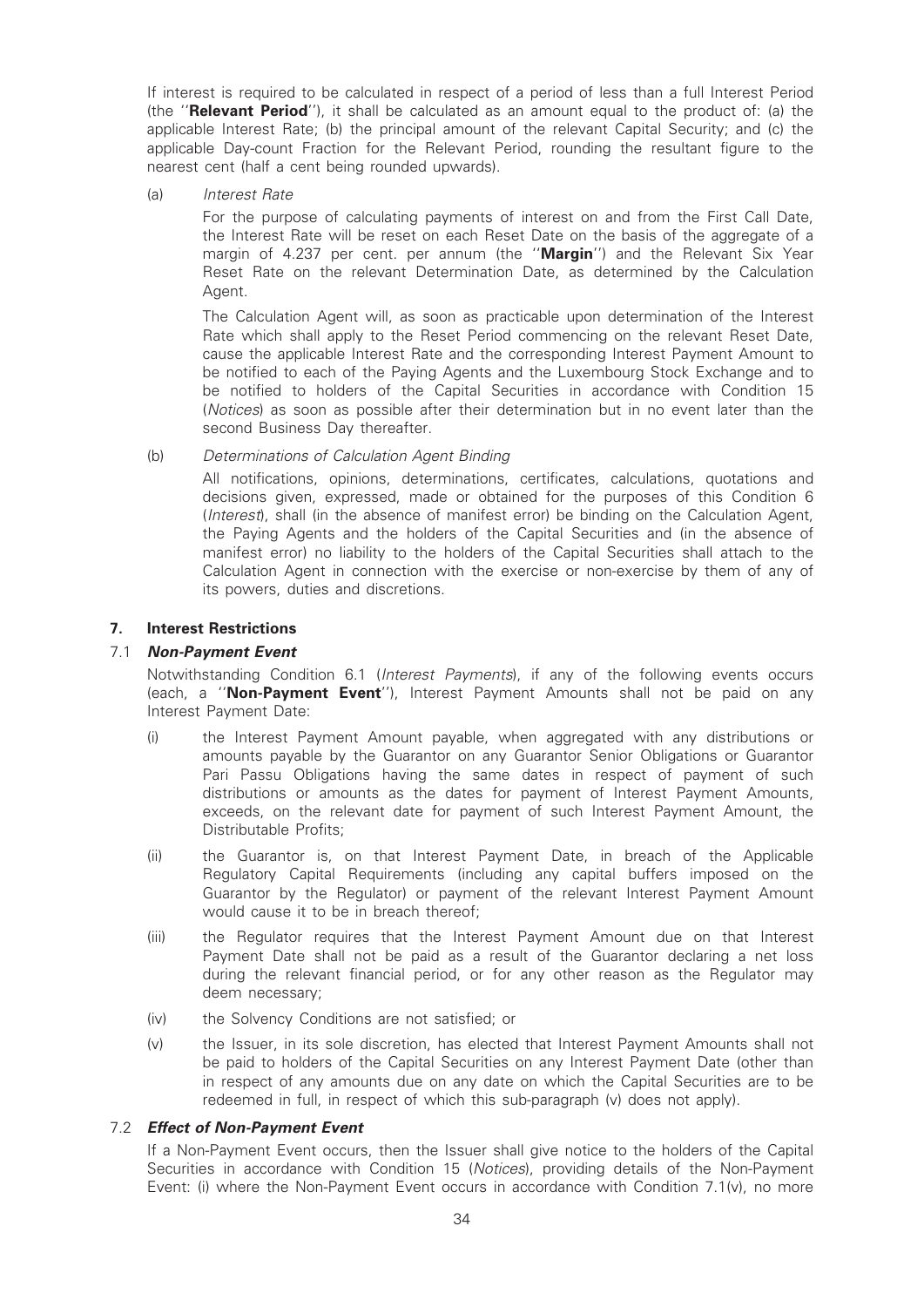than seven and no less than five Business Days prior to the relevant Interest Payment Date, and (ii) in the case of any other Non-Payment Event, as soon as practicable after such occurrence, but in any case no later than five Business Days prior to the relevant Interest Payment Date. Such notice shall be irrevocable.

Holders of the Capital Securities shall have no claim in respect of any Interest Payment Amount not paid as a result of a Non-Payment Event and any non-payment of an Interest Payment Amount in such circumstances shall not constitute an Enforcement Event. Neither the Issuer nor the Guarantor shall have any obligation to make any subsequent payment in respect of any such unpaid Interest Payment Amount.

# 7.3 Dividend and Redemption Restrictions

If any interest is not paid as a consequence of a Non-Payment Event pursuant to Condition 7.1 (Non-Payment Event), then, from the date of such Non-Payment Event (the "Dividend **Stopper Date''**), the Guarantor will not, so long as any of the Capital Securities are outstanding:

- (i) declare or pay any distribution or dividend or make any other payment on, and will procure that no distribution or dividend or other payment is made on, Guarantor Ordinary Shares (other than to the extent that any such distribution, dividend or other payment is declared before such Dividend Stopper Date); or
- (ii) pay profit or any other distribution on any of its Other Common Equity Tier 1 Instruments or securities, ranking, as to the right of payment of dividend, distributions or similar payments, pari passu with the Guarantor Obligations (excluding securities the terms of which do not at the relevant time enable the Guarantor to defer or otherwise not to make such payment), only to the extent such restrictions on payment or distribution is permitted under the relevant regulatory criteria for Tier 1 Capital applicable from time to time; or
- (iii) directly or indirectly redeem, purchase, cancel, reduce or otherwise acquire Guarantor Ordinary Shares; or
- (iv) directly or indirectly redeem, purchase, cancel, reduce or otherwise acquire Other Common Equity Tier 1 Instruments or any securities issued by the Guarantor ranking, as to the right of repayment of capital, pari passu with the Guarantor Obligations (excluding securities the terms of which stipulate a mandatory redemption or conversion into equity), only to the extent such restriction on redemption, purchase, cancellation, reduction or acquisition is permitted under the relevant regulatory criteria for Tier 1 Capital applicable from time to time,

in each case unless or until one Interest Payment Amount following the Dividend Stopper Date has been made in full (or an amount equal to the same has been duly set aside or provided for in full for the benefit of the holders of the Capital Securities).

# 8. Payments

# 8.1 Payments in respect of Individual Certificates

Subject as provided below, payments will be made by credit or transfer to an account maintained by the payee with, or, at the option of the payee, by a cheque drawn on, a bank in New York City.

Payments of principal in respect of each Capital Security (whether or not in global form) will be made against presentation and surrender of the Individual Certificate at the specified office of the Registrar or any of the Paying Agents. Such payments will be made by transfer to the Designated Account (as defined below) of the holder (or the first named of joint holders) of the Individual Certificate appearing in the Register at the close of business on the third business day (being for this purpose a day on which banks are open for business in Luxembourg) before the relevant due date. Notwithstanding the previous sentence, if: (i) a holder does not have a Designated Account; or (ii) the principal amount of the Capital Securities held by a holder is less than U.S.\$200,000 (or its approximate equivalent in any other Specified Currency), payment will instead be made by a cheque in U.S. dollars drawn on a Designated Bank (as defined below). For these purposes, "Designated Account" means the account maintained by a holder with a "Designated Bank" and identified as such in the Register and Designated Bank means a bank in New York City.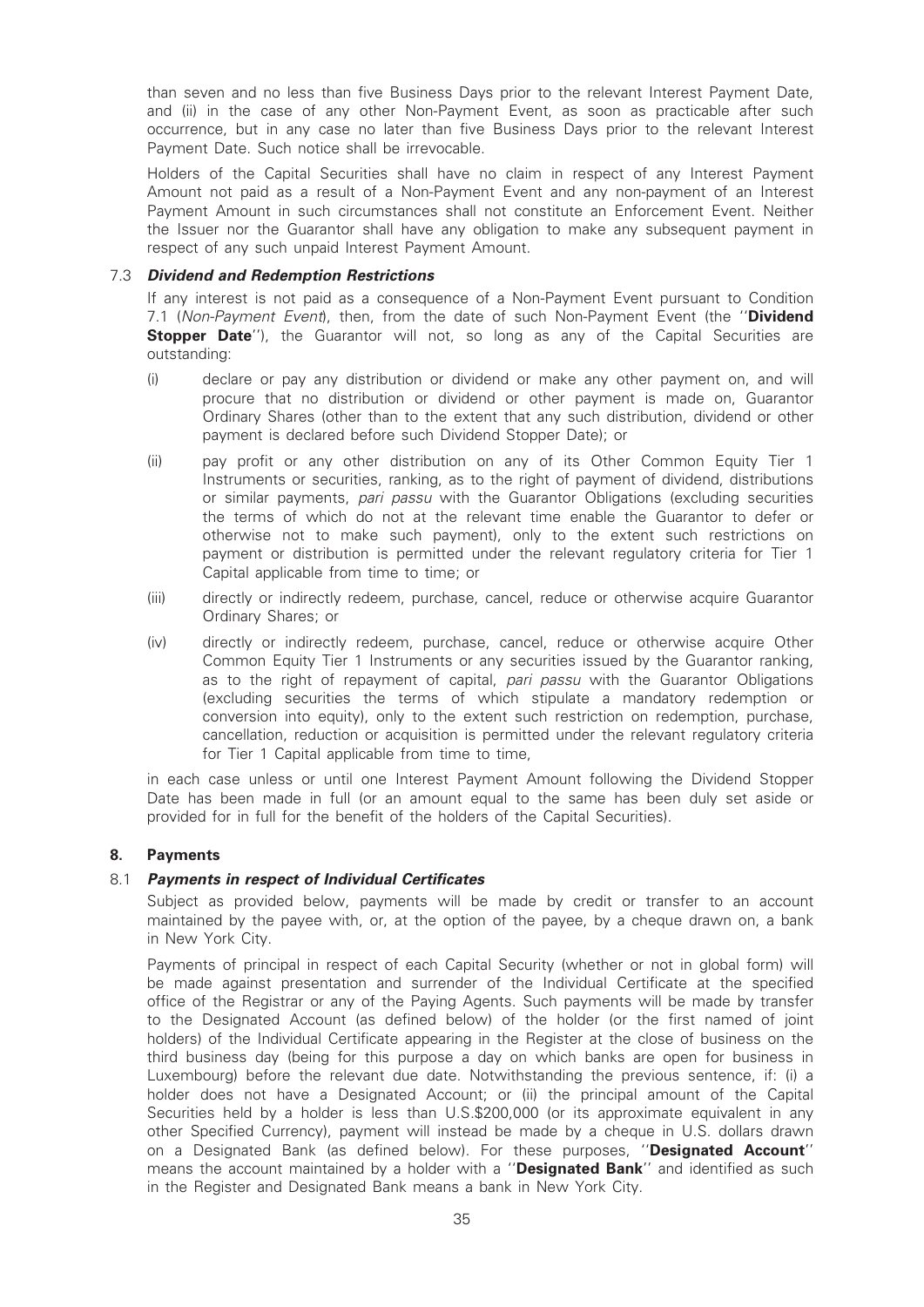Payments of interest in respect of each Capital Security will be made by a cheque in U.S. dollars drawn on a Designated Bank and mailed by uninsured mail on the business day in the city where the specified office of the Registrar is located immediately preceding the relevant due date to the holder (or the first named of joint holders) of the Capital Security appearing in the Register at the close of business on the 15<sup>th</sup> day (whether or not such 15<sup>th</sup> day is a business day) before the relevant due date (the "Record Date") at his address shown in the Register on the Record Date and at his risk. Upon application of the holder to the specified office of the Registrar not less than three business days in the city where the specified office of the Registrar is located before the due date for any payment of interest in respect of an Individual Certificate, the payment may be made by transfer on the due date in the manner provided in the preceding paragraph. Any such application for transfer shall be deemed to relate to all future payments of interest (other than interest due on redemption) in respect of the Capital Securities which become payable to the holder who has made the initial application until such time as the Registrar is notified in writing to the contrary by such holder. Payment of the interest due in respect of each Capital Security on redemption will be made in the same manner as payment of the principal amount of such Capital Security.

Holders of Capital Securities will not be entitled to any interest or other payment for any delay in receiving any amount due in respect of any Capital Security as a result of a cheque posted in accordance with this Condition arriving after the due date for payment or being lost in the post. No commissions or expenses shall be charged to such holders by the Registrar in respect of any payments of principal or interest in respect of the Capital Securities.

Neither the Issuer, the Guarantor nor the Agents will have any responsibility or liability for any aspect of the records relating to, or payments made on account of, beneficial ownership interests in the Global Certificate or for maintaining, supervising or reviewing any records relating to such beneficial ownership interests.

# 8.2 General provisions applicable to payments

The holder of a Global Certificate shall be the only person entitled to receive payments in respect of Capital Securities represented by such Global Certificate and each of the Issuer and the Guarantor will be discharged by payment to, or to the order of, the holder of such Global Certificate in respect of each amount so paid. Each of the persons shown in the records of Euroclear or Clearstream, Luxembourg as the beneficial holder of a particular nominal amount of Capital Securities represented by such Global Certificate must look solely to Euroclear or Clearstream, Luxembourg (as the case may be), for his share of each payment so made by each of the Issuer and the Guarantor, or to the order of, the holder of such Global Certificate.

### 8.3 Payments Subject to Laws

All payments are subject in all cases to: (i) any applicable laws, regulations and directives in the place of payment, but without prejudice to the provisions of Condition 12 (Taxation); and (ii) any withholding or deduction required pursuant to an agreement described in Section 1471(b) of the U.S. Internal Revenue Code of 1986, as amended (the "**Code**") or otherwise imposed pursuant to Sections 1471 through 1474 of the Code, any regulations or agreements thereunder, official interpretations thereof, or (without prejudice to the provisions of Condition 12 (Taxation)) any law in any jurisdiction implementing an intergovernmental approach thereto. No commission or expenses shall be charged to the holders of the Capital Securities in respect of such payments.

#### 8.4 Payment Day

If the date for payment of any amount in respect of the Capital Securities is not a Payment Day, the holder thereof shall not be entitled to payment until the next following Payment Day in the relevant place and shall not be entitled to further interest or other payment in respect of such delay. For these purposes, "Payment Day" means any day which (subject to Condition 13 (Prescription)) is a day on which commercial banks and foreign exchange markets settle payments and are open for general business (including dealing in foreign exchange and foreign currency deposits) in New York City and, in the case of presentation of an Individual Certificate, in the place in which the Individual Certificate is presented.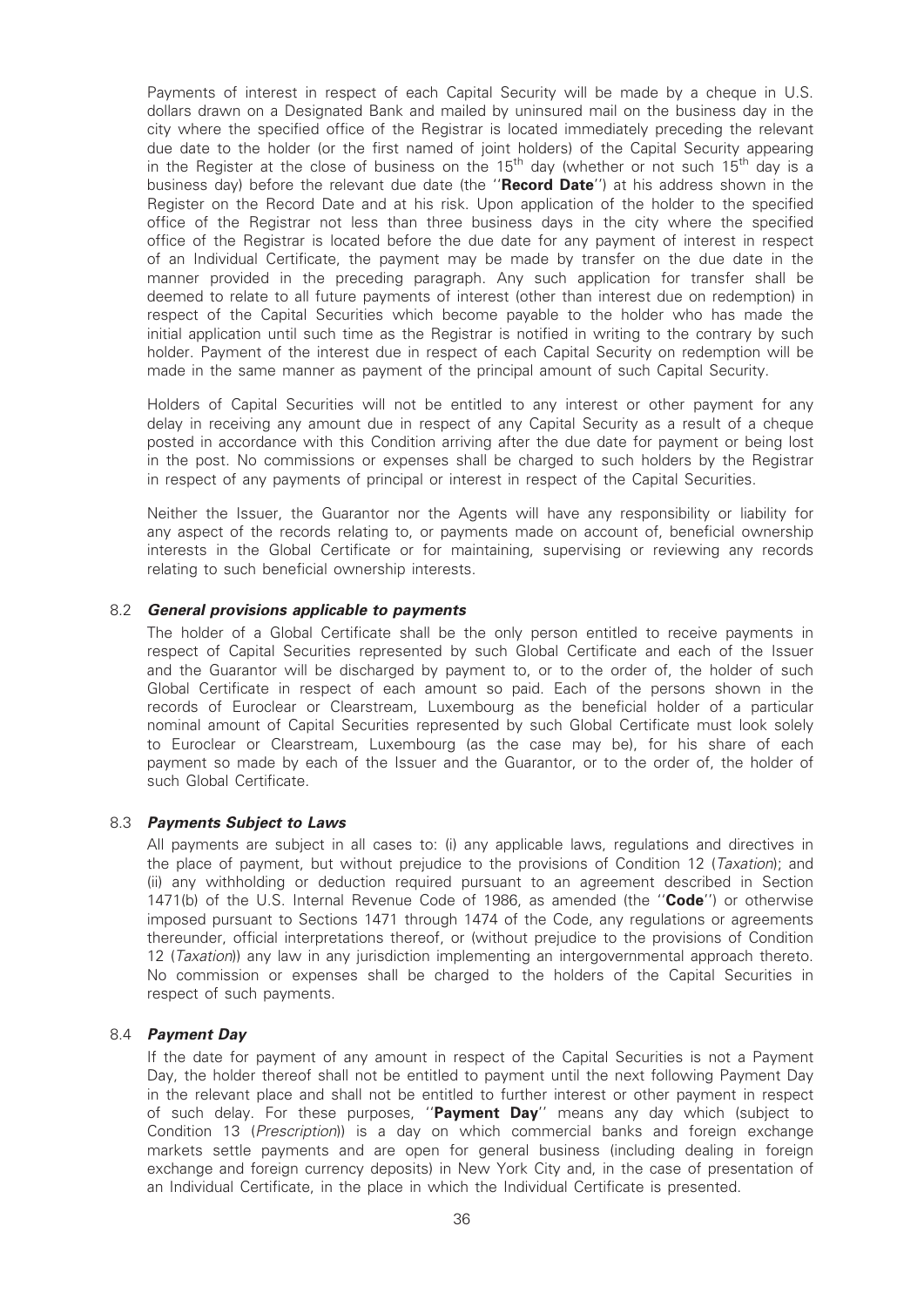# 8.5 Interpretation of principal and interest

Any reference in the Conditions to principal in respect of the Capital Securities shall be deemed to include, as applicable:

- (i) any Additional Amounts which may be payable with respect to principal under Condition 12 (Taxation);
- (ii) the Early Redemption Amount of the Capital Securities;
- (iii) the Capital Event Redemption Amount of the Capital Securities; and
- (iv) the Tax Redemption Amount of the Capital Securities.

Any reference in the Conditions to interest in respect of the Capital Securities shall be deemed to include, as applicable, any additional amounts which may be payable with respect to interest under Condition 12 (Taxation).

# 9. Agents

The names of the initial Agents and their initial specified offices are set out below.

Each of the Issuer and the Guarantor is entitled to vary or terminate the appointment of any Agent and/or appoint additional or other Agents and/or approve any change in the specified office through which any Agent acts, **provided that**:

- (a) there will at all times be a Fiscal Agent and a Registrar; and
- (b) with effect from the First Call Date, and so long as any Capital Securities remain outstanding thereafter, there will be a Calculation Agent; and
- (c) so long as the Capital Securities are listed on any stock exchange or admitted to listing by any other relevant authority, there will at all times be a Paying Agent and a Transfer Agent with a specified office in such place as may be required by the rules and regulations of the relevant stock exchange or other relevant authority; and
- (d) there will at all times be a Paying Agent in a Member State of the European Union that is not obliged to withhold or deduct tax pursuant to European Council Directive 2003/48/EC or any law implementing or complying with, or introduced in order to conform to, such Directive; and
- (e) there will at all times be a Paying Agent and a Transfer Agent with a specified office in western Europe.

Any variation, termination, appointment or change shall only take effect (other than in the case of insolvency, when it shall be of immediate effect) after not less than 30 nor more than 45 days' prior notice thereof shall have been given to the holders of the Capital Securities in accordance with Condition 15 (Notices).

In acting under the Agency Agreement, the Agents act solely as agents of the Issuer and the Guarantor and do not assume any obligation to, or relationship of agency or trust with, any holders of the Capital Securities. The Agency Agreement contains provisions permitting any entity into which any Agent is merged or converted or with which it is consolidated or to which it transfers all or substantially all of its assets to become the successor paying agent.

# 10. Redemption and Variation

# 10.1 **Redemption and variation**

(a) No Fixed Redemption Date and Conditions for Redemption and Variation

The Capital Securities are perpetual securities in respect of which there is no fixed redemption date and the Guarantor shall (subject to the provisions of Condition 4.4.2 and Condition 11 (*Enforcement Events*) and without prejudice to the provisions of Condition 13 (Prescription)) only have the right to redeem the Capital Securities or vary the terms thereof in accordance with the following provisions of this Condition 10 (Redemption and Variation).

The redemption of the Capital Securities or variation of the Conditions, in each case pursuant to this Condition 10 (Redemption and Variation), is subject to the following conditions:

(i) the prior consent of the Regulator;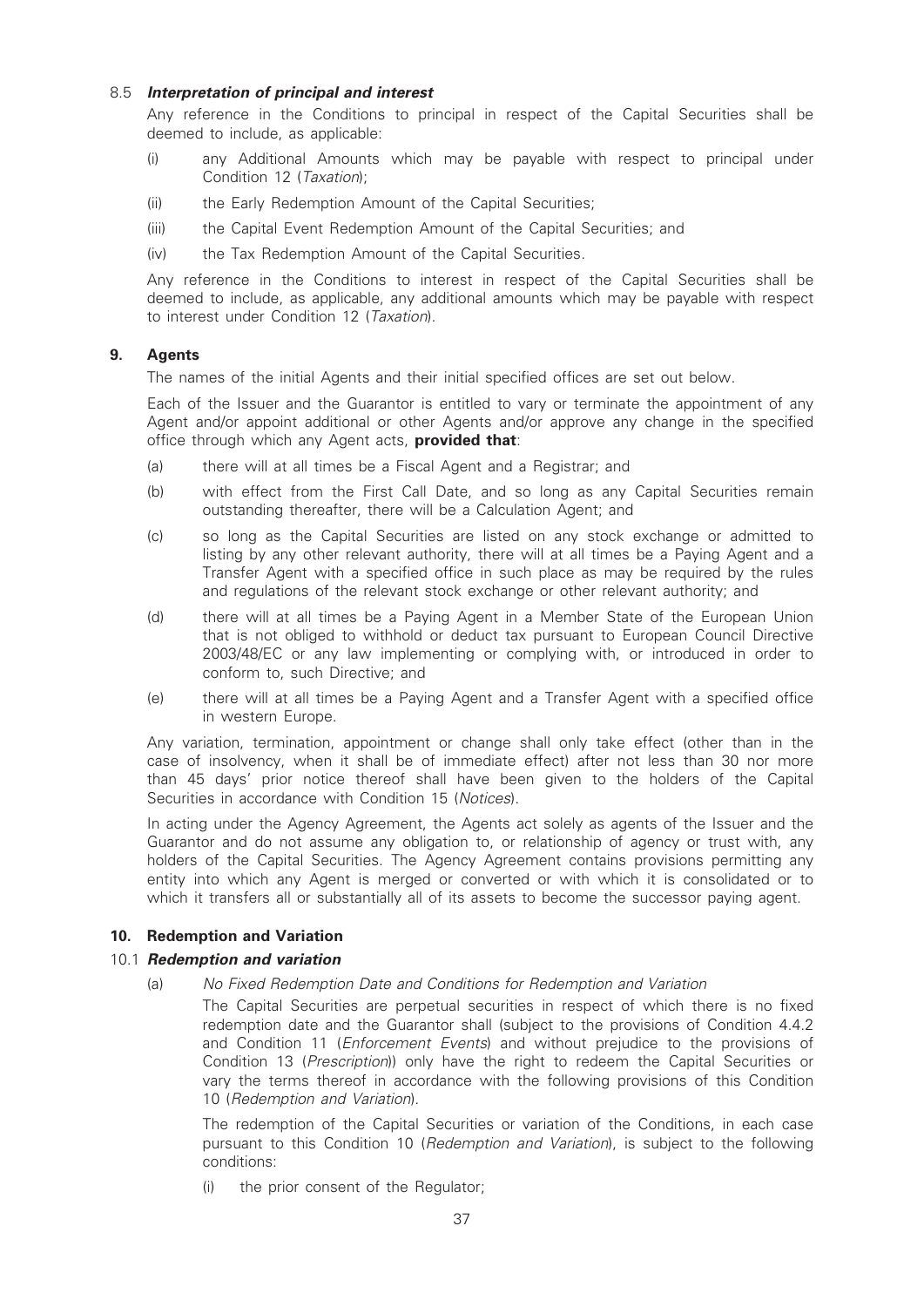- (ii) the requirement that both at the time when the relevant notice of redemption or variation is given and immediately following such redemption or variation (as applicable), the Guarantor is or will be (as the case may be) in compliance with the Applicable Regulatory Capital Requirements;
- (iii) the Solvency Conditions are satisfied; and
- (iv) (in the case of Conditions 10.1(c) (Redemption or Variation due to Taxation) or 10.1(d) (Redemption or Variation for Capital Event) only) the change of law or regulation or change in interpretation giving rise to the right to redeem the Capital Securities becomes effective after the Issue Date.
- (b) Issuer's Call Option

Subject to Condition 10.1(a) (No Fixed Redemption Date and Conditions for Redemption and Variation), the Issuer shall (upon the instructions of the Guarantor (acting in its sole discretion)), by giving:

- (i) not less than 20 nor more than 30 days' prior notice to the holders of the Capital Securities in accordance with Condition 15 (Notices); and
- (ii) not less than 15 days before the giving of the notice referred to in (i), notice to the Fiscal Agent and the Registrar;

which notices shall be irrevocable, redeem all but not some only, of the Capital Securities at the Early Redemption Amount.

Redemption of the Capital Securities pursuant to this Condition 10.1(b) (Issuer's Call Option) may only occur on the First Call Date or any Call Date thereafter.

- (c) Redemption or Variation due to Taxation
	- (i) Subject to Condition 10.1(a) (No Fixed Redemption Date and Conditions for Redemption and Variation), upon the occurrence of a Tax Event, the Issuer shall (upon the instructions of the Guarantor (acting in its sole discretion)), by giving not less than 10 nor more than 15 days' prior notice to the Fiscal Agent and the holders of the Capital Securities in accordance with Condition 15 (Notices), which notices shall be irrevocable: (a) redeem all, but not some only, of the Capital Securities at the Tax Redemption Amount; or (b) vary the terms of the Capital Securities so that they become or, as appropriate, remain, Qualifying Tier 1 Instruments and so that no Tax Event is continuing, in each case without any requirement for consent or approval of the holders of the Capital Securities.
	- (ii) Redemption of the Capital Securities, or variation of the Conditions, pursuant to this Condition 10.1(c) (Redemption or Variation due to Taxation) may occur on any date on or after the Issue Date (whether or not an Interest Payment Date), provided that no such notice of redemption shall be given earlier than 90 days prior to the earliest date on which either the Issuer or the Guarantor would be obliged to pay such additional amounts were a payment in respect of the Capital Securities then due.
	- (iii) Prior to the publication of any notice of redemption or variation (as the case may be) pursuant to this Condition 10.1(c) (Redemption or Variation due to Taxation), the Issuer or the Guarantor (as the case may be) shall give to the Fiscal Agent: (i) a certificate signed by two Directors of the Issuer or the Guarantor (as the case may be) stating that: (A) the conditions set out in Condition 10.1(a) (No Fixed Redemption Date and Conditions for Redemption and Variation) have been satisfied; (B) a Tax Event has occurred; and (C) in the case of a variation only, the varied Capital Securities are Qualifying Tier 1 Instruments and that the Regulator has confirmed that they satisfy limb (i) of the definition of Qualifying Tier 1 Instruments; and (ii) an opinion of independent legal advisors of recognised standing to the effect that the Issuer or the Guarantor (as the case may be) has or will become obliged to pay Additional Amounts as a result of the Tax Event. Such certificate delivered in accordance with this Condition shall be conclusive and binding evidence of the satisfaction of the conditions precedent set out above. Upon expiry of such notice, the Issuer shall redeem or vary the terms of the Capital Securities (as the case may be).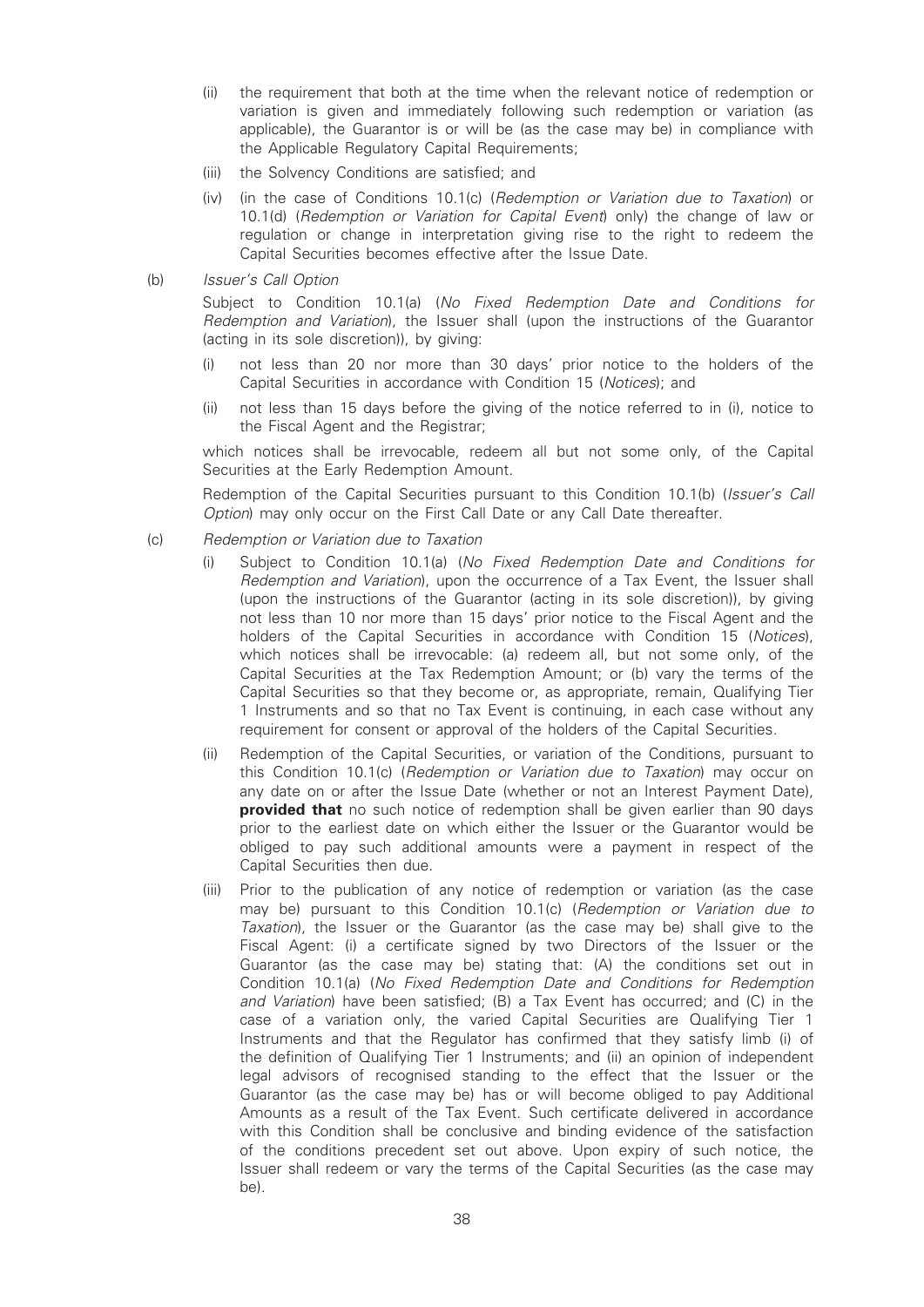The Capital Regulations, as in force at the time of implementation of Basel III reforms in the UAE, may oblige the Issuer to demonstrate to the satisfaction of the Regulator that (among other things) the Tax Event was not reasonably foreseeable at the Issue Date.

(d) Redemption or Variation for Capital Event

- (i) Subject to Condition 10.1(a) (No Fixed Redemption Date and Conditions for Redemption and Variation), upon the occurrence of a Capital Event, the Issuer shall (upon the instructions of the Guarantor (acting in its sole discretion)), by giving not less than 10 nor more than 15 days' prior notice to the holders of the Capital Securities in accordance with Condition 15 (Notices), which notice shall be irrevocable: (a) redeem all, but not some only, of the Capital Securities at the Capital Event Redemption Amount; or (b) solely for the purpose of ensuring compliance with Applicable Regulatory Capital Requirements vary the terms of the Capital Securities so that they become or, as appropriate, remain, Qualifying Tier 1 Instruments without any requirement for consent or approval of the holders of the Capital Securities.
- (ii) Redemption of the Capital Securities, or variation of the Conditions, pursuant to this Condition 10.1(d) (Redemption or Variation for Capital Event) may occur on any date on or after the Issue Date (whether or not an Interest Payment Date).
- (iii) At the same time as the delivery of any notice of redemption or variation (as the case may be) pursuant to this Condition 10.1(d) (Redemption or Variation for Capital Event), the Issuer shall give to the Fiscal Agent a certificate signed by two Directors stating that: (A) the conditions set out in Condition 10.1(a) (No Fixed Redemption Date and Conditions for Redemption and Variation) have been satisfied; (B) a Capital Event has occurred; and (C), in the case of a variation only, the varied Capital Securities are Qualifying Tier 1 Instruments and that the Regulator has confirmed that they satisfy limb (i) of the definition of Qualifying Tier 1 Instruments. Such certificate shall be conclusive and binding evidence of the satisfaction of the conditions precedent set out above. Upon expiry of such notice the Issuer shall redeem or vary the terms of the Capital Securities (as the case may be).

The Capital Regulations, as in force at the time of implementation of Basel III reforms in the UAE, may oblige the Issuer to demonstrate to the satisfaction of the Regulator that (among other things) the Capital Event was not reasonably foreseeable at the Issue Date.

(e) Taxes upon Variation

In the event of a variation in accordance with Conditions 10.1(c) (Redemption or Variation due to Taxation) or 10.1(d) (Redemption or Variation for Capital Event), none of the Issuer or the Guarantor will be obliged to pay and will not pay any liability of any holder of the Capital Securities to corporation tax, corporate income tax or tax on profits or gains or any similar tax arising in respect of the variation of the terms of the Capital Securities **provided that** (in the case of a Tax Event) or so that (in the case of a Capital Event) they become or, as appropriate, remain, Qualifying Tier 1 Instruments, including in respect of any stamp duty or similar other taxes arising on any subsequent transfer, disposal or deemed disposal of the Qualifying Tier 1 Instruments by such holder of the Capital Securities.

# 10.2 Purchase

Subject to the Guarantor: (a) obtaining the prior written consent of the Regulator; (b) being in compliance with the Applicable Regulatory Capital Requirements; and (c) being Solvent at the time of purchase, the Guarantor or any of its subsidiaries, may at any time purchase the Capital Securities at any price in the open market or otherwise. Such Capital Securities must be surrendered to any Paying Agent for cancellation.

### 10.3 Cancellation

All Capital Securities which are redeemed will forthwith be cancelled. All Capital Securities so cancelled and any Capital Securities purchased and cancelled pursuant to Condition 10.2 (Purchase) above shall be forwarded to the Fiscal Agent and cannot be reissued or resold.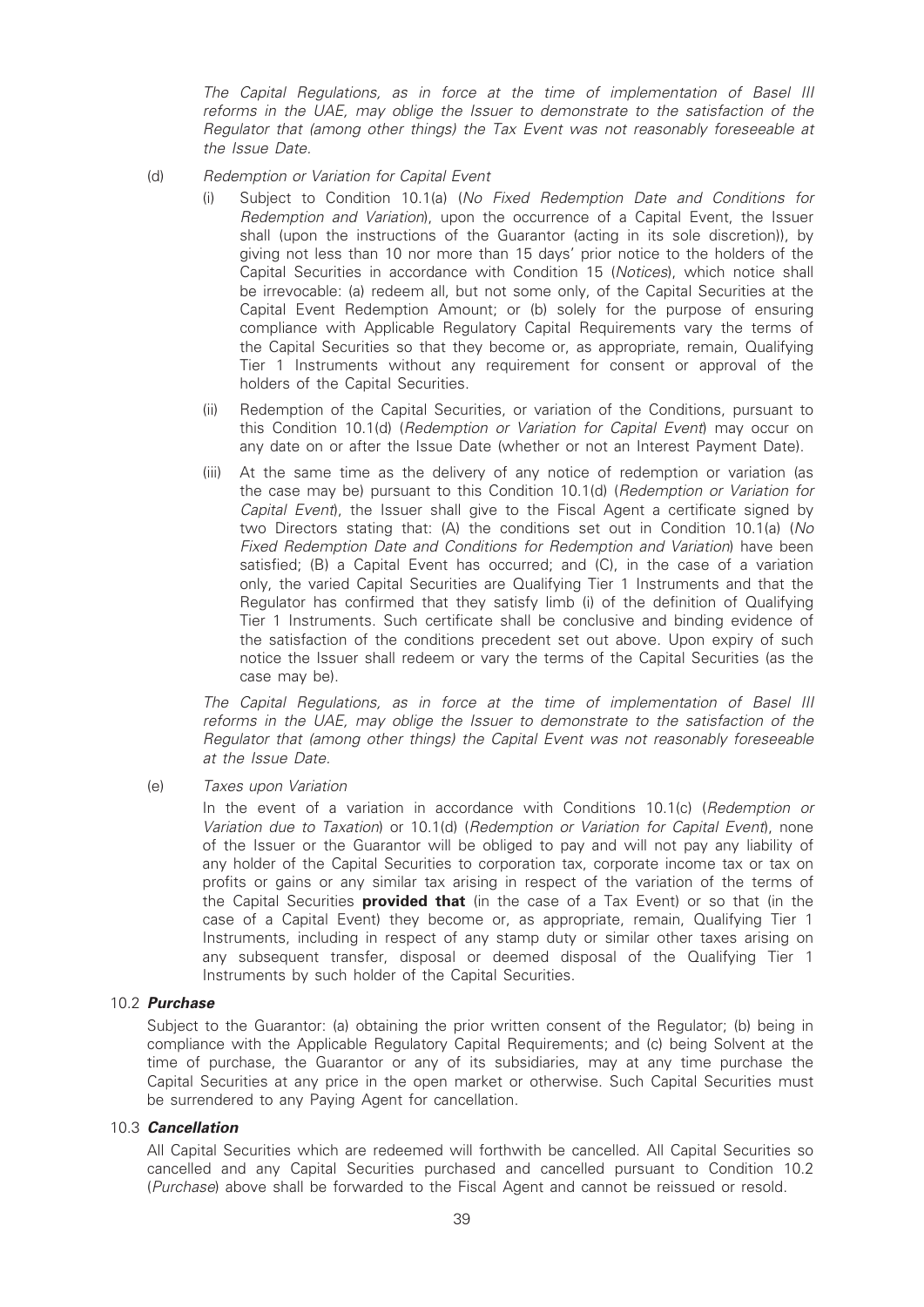# 11. Enforcement Events

Notwithstanding any of the provisions below in this Condition 11, the right to institute winding-up proceedings is limited to circumstances where payment has become due. No principal, interest or any other amount will be due on the relevant payment date unless the requirements of Condition 4.4.2 are met. In the case of any payment of interest in respect of the Capital Securities, such payment may be cancelled pursuant to Condition 7 and, if so cancelled will not be due on the relevant payment date and, in the case of payment of principal, such payment is subject to the conditions set out in Condition 10.1(a) being met and if these conditions are not met will not be due on such payment date.

Upon the occurrence of an Enforcement Event, any holder of the Capital Securities may give written notice to the Issuer at the specified office of the Fiscal Agent, effective upon the date of receipt thereof by the Fiscal Agent, that such Capital Security is due and payable, whereupon the same shall, subject to Condition 10.1 (Redemption and Variation), become forthwith due and payable at its Early Redemption Amount, together with accrued interest (if any) to the date of repayment without presentation, demand, protest or other notice of any kind.

To the extent permitted by applicable law and by these Conditions, any holder of the Capital Securities may at its discretion institute proceedings for the winding-up of the Issuer or the Guarantor and/or prove in the winding-up of the Issuer or the Guarantor and/or claim in the liquidation of the Issuer or the Guarantor for such payment, but the institution of such proceedings shall not have the effect that the Issuer or the Guarantor shall be obliged to pay any sum or sums sooner than would otherwise have been payable by it.

No remedy against the Issuer or the Guarantor, other than the institution of the proceedings referred to in this Condition, and the proving or claiming in any dissolution and liquidation of the Issuer or the Guarantor, shall be available to the holders of the Capital Securities, whether for the recovering of amounts owing in respect of the Capital Securities or in respect of any breach by the Issuer or the Guarantor of any other obligation, condition or provision binding on it under the Capital Securities.

### 12. Taxation

All payments of principal and interest in respect of the Capital Securities by the Issuer and all payments under the Guarantee by the Guarantor will be made without withholding or deduction for or on account of any present or future taxes or duties of whatever nature imposed or levied by or on behalf of the Tax Jurisdiction unless such withholding or deduction is required by law. In such event, the Issuer or the Guarantor will pay such additional amounts as shall be necessary in order that the net amounts received by the holders of the Capital Securities after such withholding or deduction shall equal the respective amounts of principal and interest which would otherwise have been receivable in respect of the Capital Securities (as the case may be), in the absence of such withholding or deduction ("Additional Amounts"); except that no such additional amounts shall be payable with respect to any Capital Security:

- (a) presented for payment by or on behalf of a holder who is liable for such taxes or duties in respect of such Capital Security by reason of his having some connection with the Tax Jurisdiction other than the mere holding of such Capital Security;
- (b) presented for payment more than 30 days after the Relevant Date (as defined below) except to the extent that the holder thereof would have been entitled to an additional amount on presenting the same for payment on such  $30<sup>th</sup>$  day assuming that day to have been a Payment Day;
- (c) where such withholding or deduction is imposed on a payment to an individual and is required to be made pursuant to European Council Directive 2003/48/EC or any law implementing or complying with, or introduced in order to conform to, such Directive;
- (d) presented for payment by or on behalf of a holder who would be able to avoid such withholding or deduction by presenting the relevant Capital Security to another Paying Agent in a Member State of the European Union; or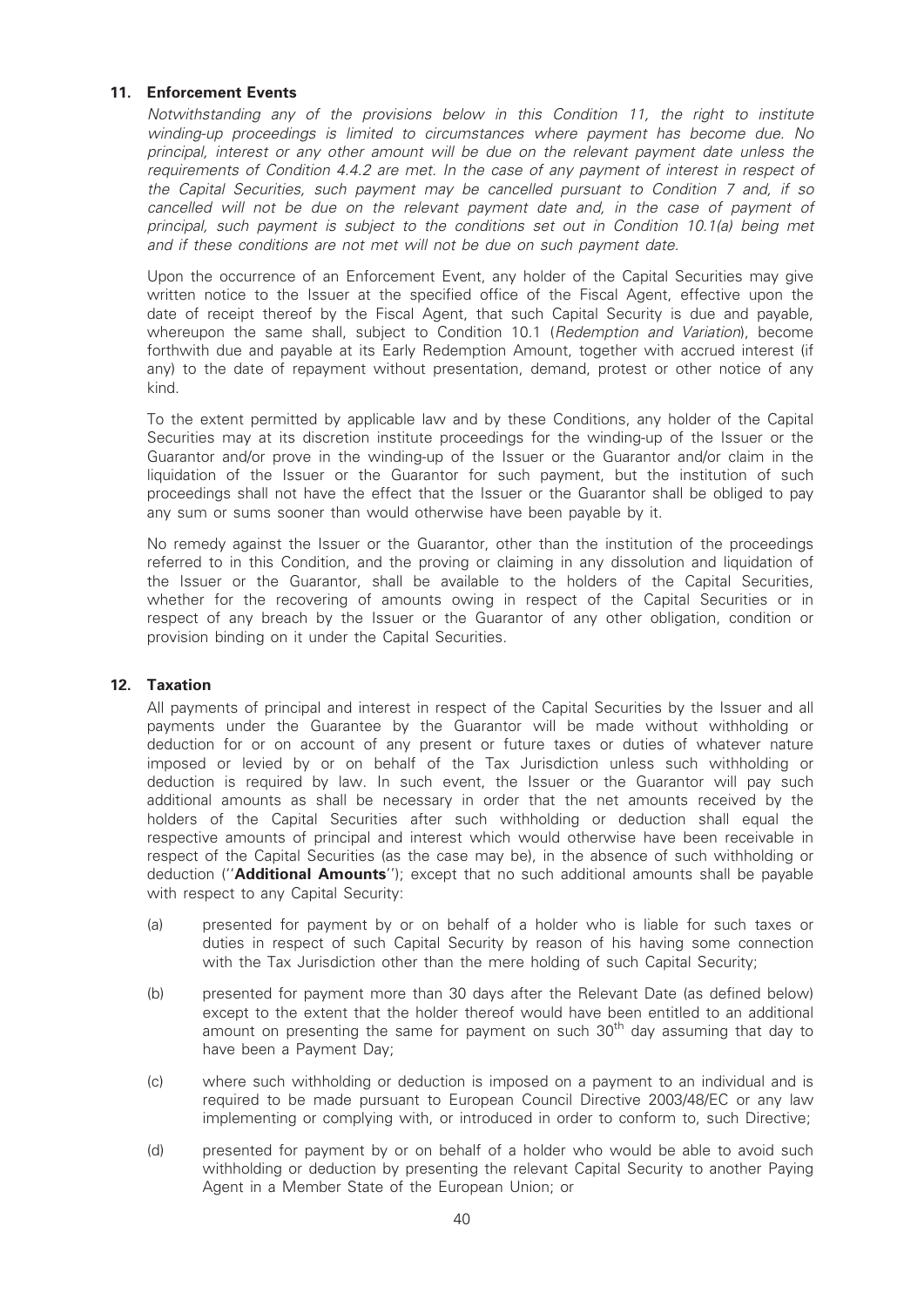(e) for or on account of any withholding or deduction arising under or in connection with any agreement described in Section 1471(b) of the Code or otherwise imposed pursuant to Sections 1471 through 1474 of the Code, any regulations or agreements thereunder, official interpretations thereof or any law in any jurisdiction implementing any intergovernmental approach thereto.

As used in these Conditions:

- (i) "Tax Jurisdiction" means the Cayman Islands and the UAE or any political subdivision or any authority thereof or therein having power to tax; and
- (ii) the "Relevant Date" means the date on which such payment first becomes due, except that, if the full amount of the moneys payable has not been duly received by the Fiscal Agent on or prior to such due date, it means the date on which, the full amount of such moneys having been so received, notice to that effect is duly given to the holders of the Capital Securities in accordance with Condition 15.

# 13. Prescription

Subject to applicable law, claims for payment in respect of the Capital Securities will become void unless made within a period of 10 years (in the case of principal) and five years (in the case of interest) after the Relevant Date therefor.

# 14. Replacement of Capital Securities

Should any Capital Security be lost, stolen, mutilated, defaced or destroyed, it may be replaced at the specified office of the Registrar upon payment by the claimant of such costs and expenses as may be incurred in connection therewith and on such terms as to evidence and indemnity as the Issuer, the Guarantor and the Registrar may reasonably require. Mutilated or defaced Capital Securities must be surrendered before replacements will be issued.

### 15. Notices

All notices regarding the Capital Securities will be deemed to be validly given if sent by first class mail or (if posted to an address overseas) by airmail to the holders (or the first named of joint holders) at their respective addresses recorded in the Register and will be deemed to have been given on the fourth day after mailing. The Issuer shall also ensure that, if and for so long as the Capital Securities are listed on the Luxembourg Stock Exchange, such notice will be published either in a daily newspaper of general circulation in Luxembourg or on the website of the Luxembourg Stock Exchange, www.bourse.lu.

Until such time as any Individual Certificates are issued, there may, so long as any Global Certificates representing the Capital Securities are held in their entirety on behalf of Euroclear and/or Clearstream, Luxembourg, be substituted for such publication in such newspaper(s) the delivery of the relevant notice to Euroclear and/or Clearstream, Luxembourg for communication by them to the holders of the Capital Securities and, in addition, for so long as any Capital Securities are listed on a stock exchange or are admitted to trading by another relevant authority and the rules of that stock exchange or relevant authority so require, such notice will be published in a daily newspaper of general circulation in the place or places required by those rules. Any such notice shall be deemed to have been given to the holders of the Capital Securities on the seventh day after the day on which the said notice was given to Euroclear and/or Clearstream, Luxembourg.

Notices to be given by any holder of the Capital Securities shall be in writing and given by lodging the same, together (in the case of any Individual Certificate) with the relative Capital Security or Capital Securities, with the Registrar. Whilst any of the Capital Securities are represented by a Global Certificate, such notice may be given by any holder of a Capital Security to the Registrar through Euroclear and/or Clearstream, Luxembourg (as the case may be), in such manner as the Registrar, and Euroclear and/or Clearstream, Luxembourg (as the case may be) may approve for this purpose.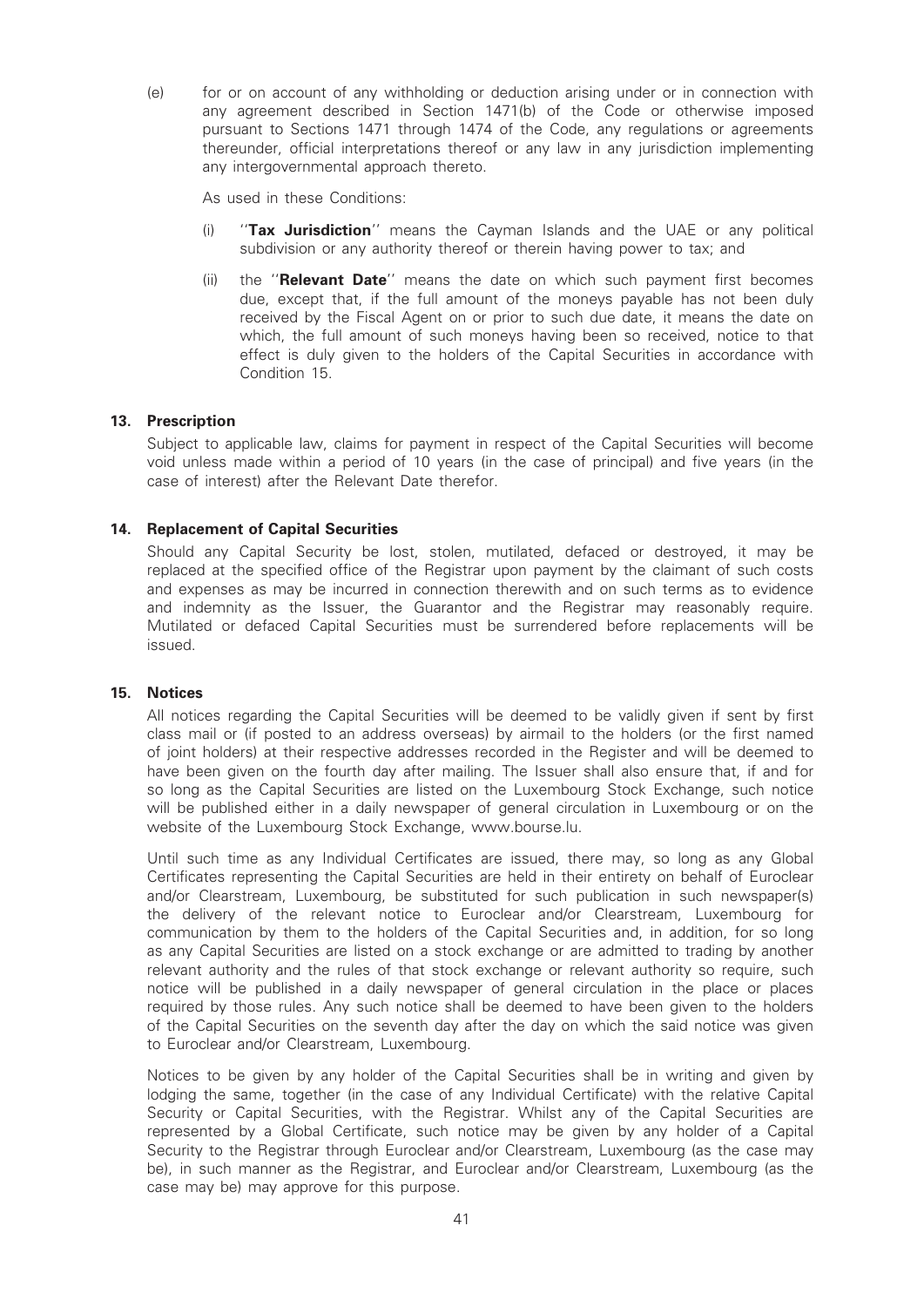### 16. Further Issues

The Issuer may from time to time without the consent of the holders of the Capital Securities, create and issue further instruments ranking pari passu in all respects (or in all respects save for the date from which interest thereon accrues and the amount and date of the first payment of interest thereon (or such other equivalent amount) on such further instrument) and so that such further issue shall be consolidated and form a single series with the outstanding Capital Securities. References in these Conditions to the "Capital **Securities''** include (unless the context requires otherwise) any other securities issued pursuant to this Condition and forming a single series with the Capital Securities.

# 17. Meetings of Holders of the Capital Securities and Modification

The Agency Agreement contains provisions for convening meetings of the holders of the Capital Securities to consider any matter affecting their interests, including the sanctioning by Extraordinary Resolution of a modification of the Capital Securities or any of the provisions of the Agency Agreement. Such a meeting may be convened by the Issuer and shall be convened by the Issuer if required in writing by holders of the Capital Securities holding not less than five per cent. in nominal amount of the Capital Securities for the time being remaining outstanding. The quorum at any such meeting for passing an Extraordinary Resolution is one or more persons holding or representing not less than 50 per cent. in nominal amount of the Capital Securities for the time being outstanding, or at any adjourned meeting one or more persons being or representing holders of the Capital Securities whatever the nominal amount of the Capital Securities so held or represented, except that at any meeting the business of which includes the modification of certain provisions of the Capital Securities (including modifying any date for payment of interest thereon, reducing or cancelling the amount of principal or the rate of interest payable in respect of the Capital Securities or altering the currency of payment of the Capital Securities), the quorum shall be one or more persons holding or representing not less than two-thirds in nominal amount of the Capital Securities for the time being outstanding, or at any adjourned such meeting one or more persons holding or representing not less than one-third in nominal amount of the Capital Securities for the time being outstanding. An Extraordinary Resolution passed at any meeting of the holders of the Capital Securities shall be binding on all the holders of the Capital Securities, whether or not they are present at the meeting.

The Fiscal Agent and the Issuer may agree, without the consent of the holders of the Capital Securities, to:

- (a) any modification (except as mentioned above) of the Capital Securities or the Agency Agreement which is not prejudicial to the interests of the holders of the Capital Securities; or
- (b) any modification of the Capital Securities or the Agency Agreement which is of a formal, minor or technical nature or is made to correct a manifest or proven error or to comply with mandatory provisions of the law.

Any such modification shall be binding on the holders of the Capital Securities and any such modification shall be notified to the holders of the Capital Securities in accordance with Condition 15 as soon as practicable thereafter.

### 18. Contracts (Rights of Third Parties) Act 1999

No rights are conferred on any person under the Contracts (Rights of Third Parties) Act 1999 to enforce any term of these Conditions, but this does not affect any right or remedy of any person which exists or is available apart from that Act.

### 19. Governing Law and Dispute Resolution

#### 19.1 Governing law

The Agency Agreement, the Deed of Covenant, the Guarantee and the Capital Securities, and any non-contractual obligations arising out of or in connection with the Agency Agreement, the Deed of Covenant, the Guarantee and the Capital Securities are governed by, and shall be construed in accordance with, English law.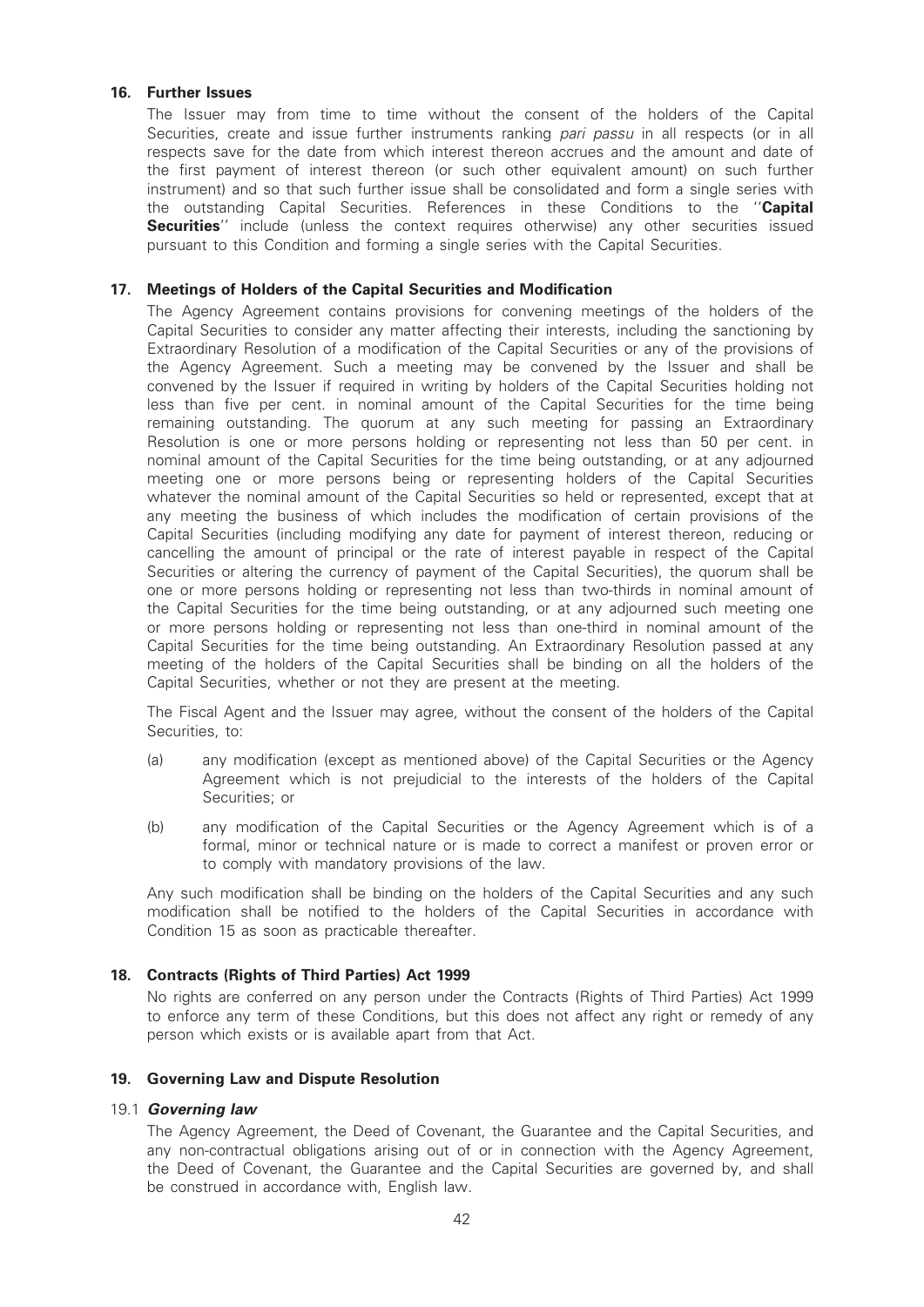# 19.2 Arbitration

Subject to Condition 19.3, any dispute, claim, difference or controversy arising out of, relating to or having any connection with the Capital Securities (including any dispute, claim, difference or controversy relating to any non-contractual obligations arising out of or in connection with the Capital Securities; and any dispute, claim, difference or controversy regarding their existence, validity, interpretation, performance, breach or termination or the consequences of their nullity) (a "Dispute") shall be referred to and finally resolved by arbitration under the LCIA Arbitration Rules (the "Rules"), which Rules (as amended from time to time) are incorporated by reference into this Condition 19.2. For these purposes:

- (a) the seat, or legal place, of arbitration will be Paris;
- (b) the governing law of the arbitration agreement shall be English law;
- (c) there shall be three arbitrators, each of whom shall be disinterested in the arbitration, shall have no connection with any party thereto and shall be an attorney experienced in international securities transactions; and
- (d) the language of the arbitration shall be English.

# 19.3 Court of law

Notwithstanding Condition 19.2 above, any holder of the Capital Securities may, in the alternative, and at its sole discretion, by notice in writing to the Issuer:

- (a) within 28 days of service of a Request for Arbitration (as defined in the Rules); or
- (b) in the event no arbitration is commenced.

require that a Dispute be heard by a court of law. If any holder of the Capital Securities gives such notice, the Dispute to which such notice refers shall be determined in accordance with Condition 19.4 and, subject as provided below, any arbitration commenced under Condition 19.2 in respect of that Dispute will be terminated. Each person who gives such notice and the recipient of that notice will bear its own costs in relation to the terminated arbitration.

If any notice to terminate the arbitration in accordance with this Condition 19.3 is given after service of any Request for Arbitration in respect of any Dispute, the holder of the Capital Securities must also promptly give notice to the LCIA Court and to any Tribunal (each as defined in the Rules) already appointed in relation to the Dispute that such Dispute will be settled by the courts. Upon receipt of such notice by the LCIA Court, the arbitration and any appointment of any arbitrator in relation to such Dispute will immediately terminate. Any such arbitrator will be deemed to be functus officio. The termination is without prejudice to:

- (a) the validity of any act done or order made by that arbitrator or by the court in support of that arbitration before his appointment is terminated;
- (b) his entitlement to be paid his proper fees and disbursements; and
- (c) the date when any claim or defence was raised for the purpose of applying any limitation bar or any similar rule or provision.

### 19.4 Submission to jurisdiction

In the event that a notice pursuant to Condition 19.3 is issued, the following provisions shall apply:

- (a) subject to paragraph (c) below, the courts of England shall have exclusive jurisdiction to settle any Dispute and the Issuer submits to the exclusive jurisdiction of such courts;
- (b) the Issuer agrees that the courts of England are the most appropriate and convenient courts to settle any Dispute and, accordingly, that it will not argue to the contrary; and
- (c) this Condition 19.4 is for the benefit of the holders of the Capital Securities only. As a result, and notwithstanding paragraph (a) above, any holder of the Capital Securities may start proceedings relating to a Dispute ("Proceedings") in any other court with jurisdiction. To the extent allowed by law, any holder of the Capital Securities may start concurrent Proceedings in any number of jurisdictions.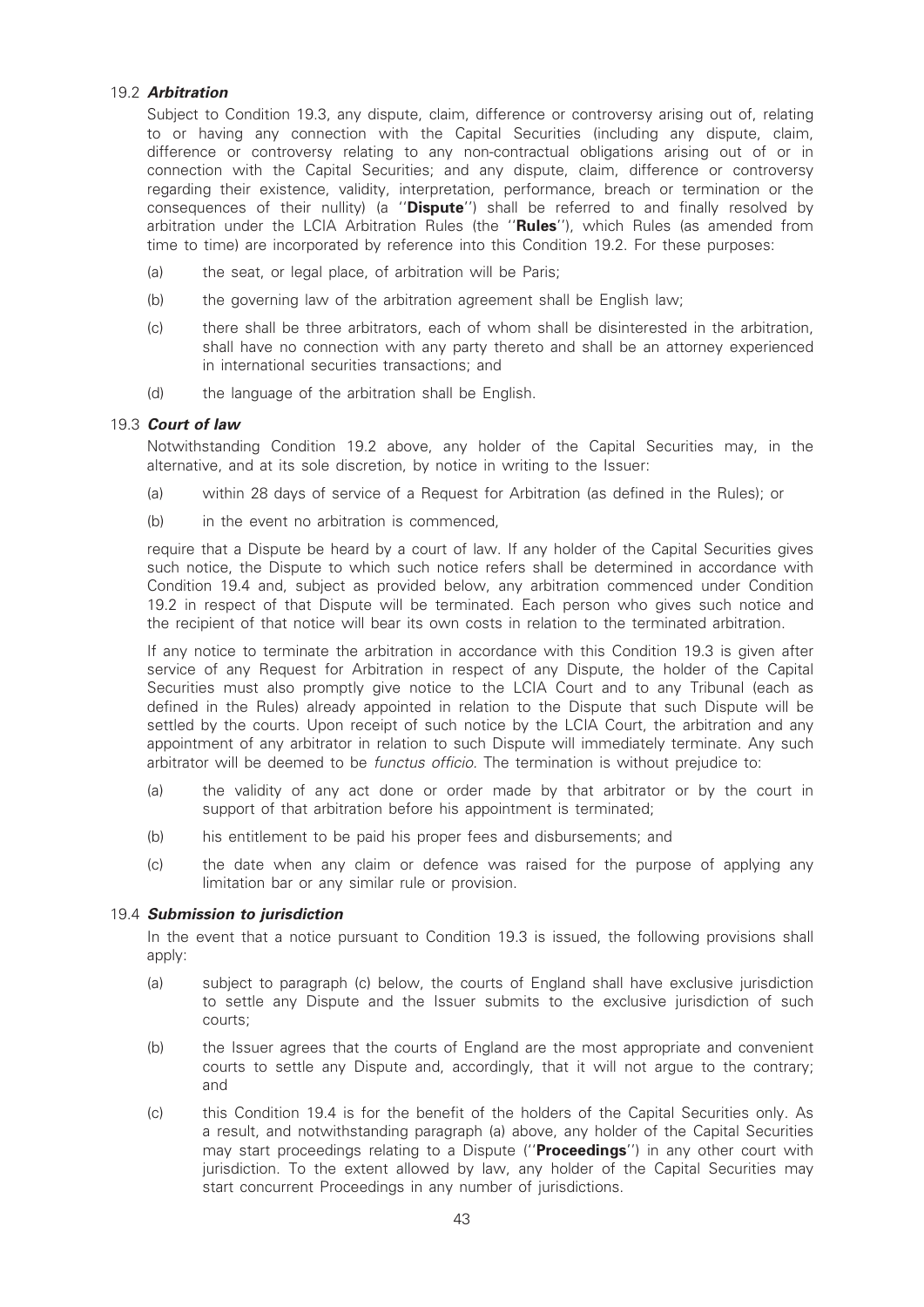# 19.5 Appointment of Process Agent

Each of the Guarantor and the Issuer appoints Emirates NBD PJSC (London Branch) (attention of: Country Head UK & Jersey) at its registered office at 3<sup>rd</sup> Floor, 2 Basil Street, Knightsbridge, London, SW3 1AA as its agent for service of process, and undertakes that, in the event of Emirates NBD PJSC (London Branch) ceasing so to act or ceasing to be registered in England, it will immediately (and in any event within 30 days of the event taking place) appoint another person as its agent for service of process in England in respect of any Proceedings or Disputes. Failure by a process agent to notify the person that appointed it of any process will not invalidate the relevant proceedings. Nothing herein shall affect the right to serve process in any other manner permitted by law.

### 19.6 Waiver of immunity

The Issuer and the Guarantor hereby irrevocably and unconditionally waives with respect to the Capital Securities any right to claim sovereign or other immunity from jurisdiction or execution and any similar defence and irrevocably and unconditionally consents to the giving of any relief or the issue of any process, including without limitation, the making, enforcement or execution against any property whatsoever (irrespective of its use or intended use) of any order or judgment made or given in connection with any Proceedings or Disputes.

### 19.7 Other documents

Each of the Issuer and the Guarantor, has in the Agency Agreement, the Deed of Covenant and the Guarantee submitted to the jurisdiction of the English courts and to arbitration and appointed an agent for service of process in terms substantially similar to those set out above.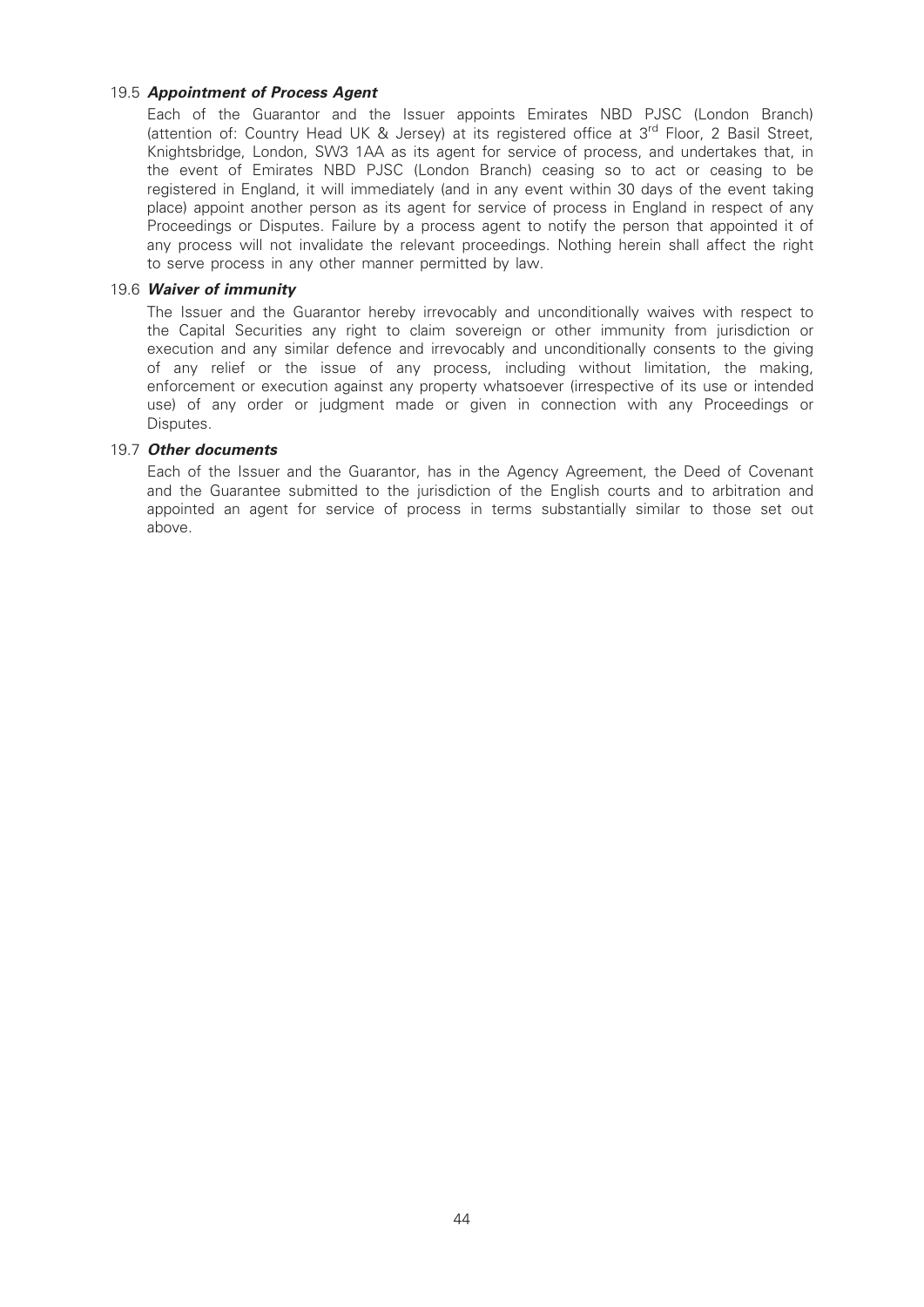# THE GUARANTEE

THIS DEED OF GUARANTEE is made on 17 September 2014

### **BY**

(1) EMIRATES NBD PJSC (the ''Guarantor'')

# IN FAVOUR OF

- (2) **THE PERSONS** for the time being and from time to time registered as holders of the Capital Securities referred to below (including each person who is for the time being and from time to time entitled to be registered as a holder) (each a "holder of Capital Securities"); and
- (3) **THE ACCOUNTHOLDERS** (as defined below) (together with the holders of Capital Securities, the ''Beneficiaries'').

# WHEREAS

- (A) EMIRATES NBD 2014 TIER 1 LIMITED (the ''Issuer'') has authorised the creation and issue of U.S.\$500,000,000 in aggregate principal amount of Perpetual Tier 1 Capital Securities (the ''Capital Securities'').
- (B) The Capital Securities will be in registered form and in the denomination of U.S.\$200,000. The Capital Securities will be represented by a global certificate (the "**Global Certificate**"), which will be exchangeable for individual certificates ("**Individual Certificates**") in the circumstances specified therein.
- (C) The Capital Securities will be constituted by a deed of covenant dated 17 September 2014 (the "Deed of Covenant") (as amended or supplemented from time to time) entered into by the Issuer.
- (D) The Issuer and the Guarantor will, in relation to the Capital Securities, enter into an agency agreement (the "Agency Agreement") dated the date hereof with Deutsche Bank Luxembourg S.A. (the "Registrar", which expression includes any successor registrar appointed from time to time in connection with the Capital Securities), Deutsche Bank AG, London Branch as fiscal agent and the other paying agents and the transfer agents named therein.
- (E) The Guarantor has agreed to guarantee the payment of all sums expressed to be payable from time to time by the Issuer to the holders of Capital Securities in respect of the Capital Securities and to the Accountholders under the Deed of Covenant.

# NOW THIS DEED OF GUARANTEE WITNESSES as follows:

# 1. INTERPRETATION

# 1.1 Definitions

All terms and expressions which have defined meanings in the Deed of Covenant shall have the same meanings in this Deed of Guarantee except where the context requires otherwise or unless otherwise stated.

# 1.2 Other Defined Terms

Terms defined in the Conditions have the same meanings in this Deed of Guarantee.

### 1.3 Deed of Covenant

Any reference in this Deed of Guarantee to any obligation or payment under or in respect of the Capital Securities shall be construed to include a reference to any obligation or payment under or pursuant to clause 2 of the Deed of Covenant.

# 1.4 Clauses

Any reference in this Deed of Guarantee to a Clause is, unless otherwise stated, to a clause hereof.

### 1.5 Headings

Headings and sub-headings are for ease of reference only and shall not affect the construction of this Deed of Guarantee.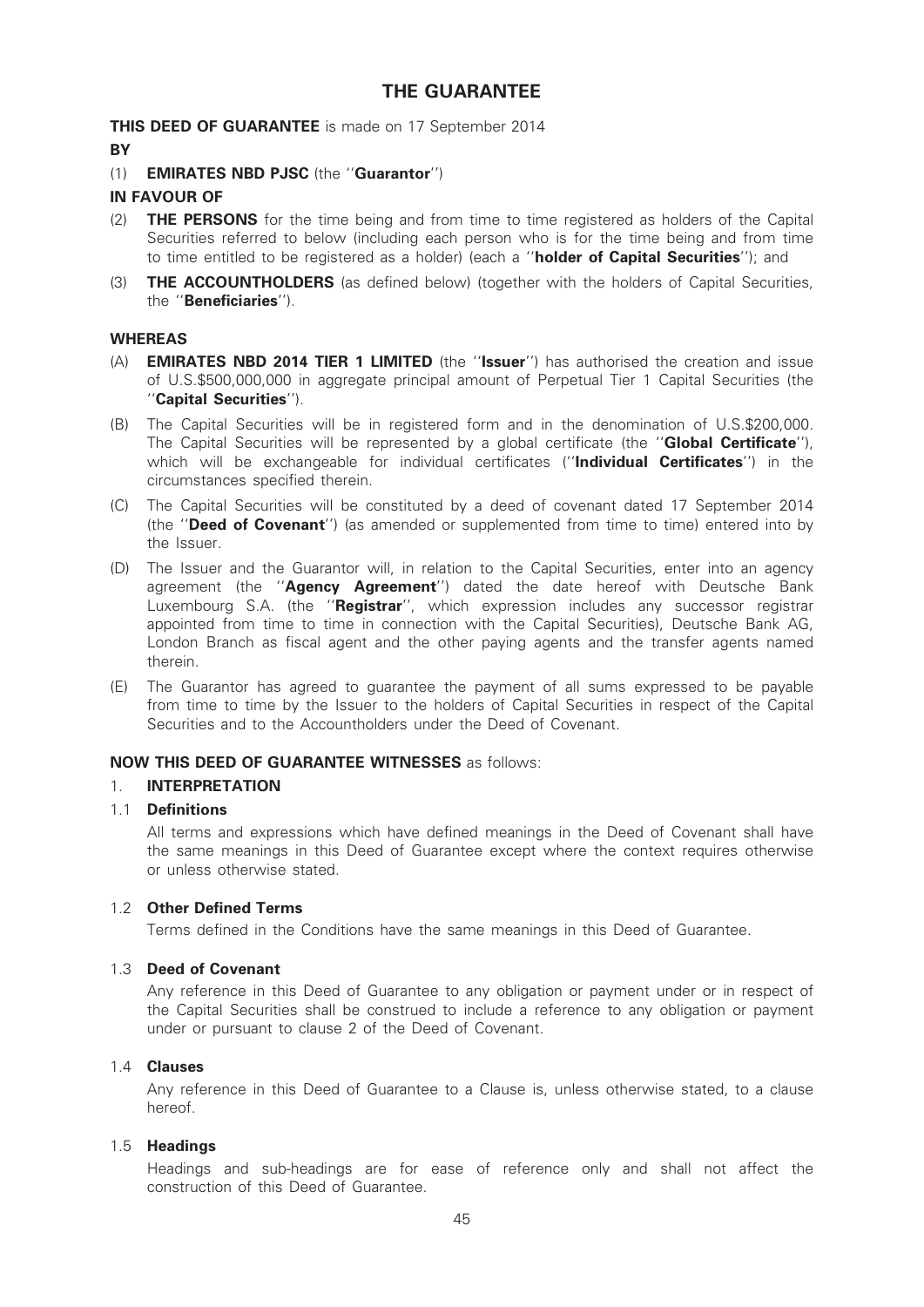# 1.6 Legislation

Any reference in this Deed of Guarantee to any legislation (whether primary legislation or regulations or other subsidiary legislation made pursuant to primary legislation) shall be construed as a reference to such legislation as the same may have been, or may from time to time be, amended or re-enacted.

# 2. GUARANTEE

### 2.1 Guarantee

The Guarantor as primary obligor hereby irrevocably and conditionally guarantees, subject to Clause 4.5 (Subordination) and Clause 4.6 (Solvency Conditions):

- 2.1.1 The Capital Securities: to the holder of each Capital Security, the due and punctual payment of all sums from time to time payable by the Issuer in respect of such Capital Security (including any premium or any other amounts of whatever nature or additional amounts which may become payable under Condition 12 (*Taxation*)) as and when the same become due and payable and accordingly undertakes to pay to such holder of Capital Securities, in the manner and currency prescribed by the Conditions for payments by the Issuer in respect of the Capital Securities, any and every sum or sums which the Issuer is at any time liable to pay in respect of such Capital Security and which the Issuer has failed to pay; and
- 2.1.2 The Direct Rights: to each Accountholder the due and punctual payment of all sums from time to time payable by the Issuer to such Accountholder in respect of the Direct Rights as and when the same become due and payable and accordingly undertakes to pay on demand to such Accountholder (without requiring the relevant Accountholder first to take steps against the Issuer or any other person), in the manner and currency prescribed by the Conditions for payments by the Issuer in respect of the Capital Securities, any and every sum or sums which the Issuer is at any time liable to pay to such Accountholder in respect of the Capital Securities and which the Issuer has failed to pay.

### 3. COMPLIANCE WITH CONDITIONS

The Guarantor covenants in favour of each Beneficiary that it will duly perform and comply with the obligations expressed to be undertaken by it in the Conditions.

### 4. PRESERVATION OF RIGHTS

### 4.1 Principal obligor

The obligations of the Guarantor hereunder shall be deemed to be undertaken as principal obligor and not merely as surety.

### 4.2 Continuing obligations

The obligations of the Guarantor herein contained shall constitute and be continuing obligations notwithstanding any settlement of account or other matter or thing whatsoever and shall not be considered satisfied by any intermediate payment or satisfaction of all or any of the Issuer's obligations under or in respect of any Capital Security or the Deed of Covenant and shall continue in full force and effect until all sums due from the Issuer in respect of the Capital Securities and under the Deed of Covenant have been paid, and all other actual or contingent obligations of the Issuer thereunder or in respect thereof have been satisfied, in full.

### 4.3 Obligations not discharged

Neither the obligations of the Guarantor herein contained nor the rights, powers and remedies conferred upon the Beneficiaries by this Deed of Guarantee or by law shall be discharged, impaired or otherwise affected by:

4.3.1 *Winding up*: the winding up, dissolution, administration, re-organisation or moratorium of the Issuer or any change in its status, function, control or ownership;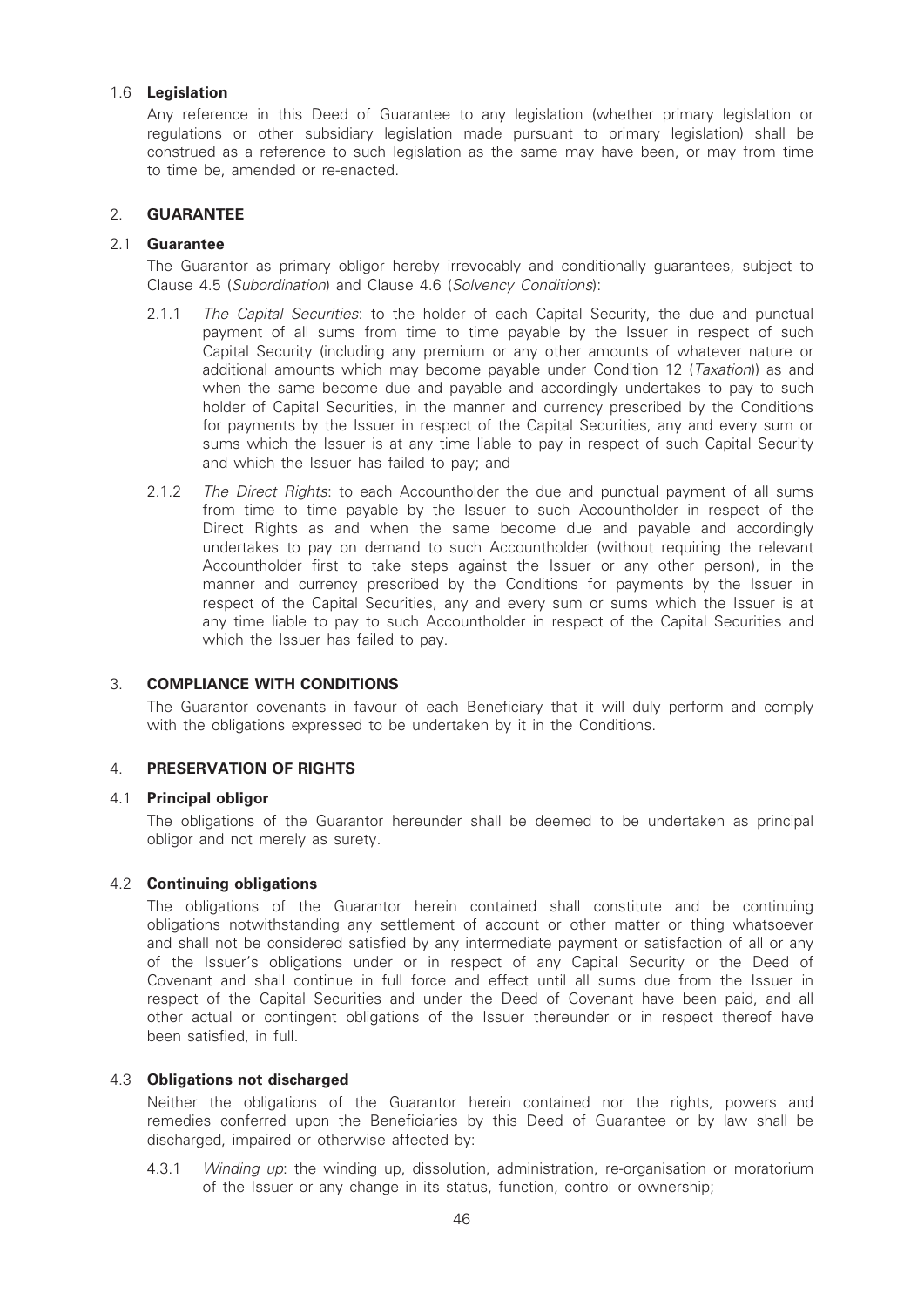- 4.3.2 Illegality: any of the obligations of the Issuer under or in respect of the Capital Securities or the Deed of Covenant being or becoming illegal, invalid, unenforceable or ineffective in any respect;
- 4.3.3 Indulgence: time or other indulgence (including, for the avoidance of doubt, any composition) being granted or agreed to be granted to the Issuer in respect of any of its obligations under or in respect of the Capital Securities or the Deed of Covenant;
- 4.3.4 Amendment: any amendment, novation, supplement, extension or restatement (in each case, however fundamental and of whatsoever nature) or replacement, waiver or release of, any obligation of the Issuer under or in respect of the Capital Securities or the Deed of Covenant or any security or other guarantee or indemnity in respect thereof including without limitation any change in the purposes for which the proceeds of the issue of any Capital Security are to be applied and any extension of or any increase of the obligations of the Issuer in respect of any Capital Security or the addition of any new obligations for the Issuer under the Deed of Covenant; or
- 4.3.5 Analogous events: any other act, event or omission which, but for this sub-clause, might operate to discharge, impair or otherwise affect the obligations expressed to be assumed by the Guarantor herein or any of the rights, powers or remedies conferred upon the Beneficiaries or any of them by this Deed of Guarantee or by law.

# 4.4 Exercise of rights

No Beneficiary shall be obliged before exercising any of the rights, powers or remedies conferred upon it by this Deed of Guarantee or by law:

- 4.4.1 Demand: to make any demand of the Issuer, save for the presentation of the relevant Capital Security;
- 4.4.2 Take action: to take any action or obtain judgment in any court against the Issuer; or
- 4.4.3 Claim or proof: to make or file any claim or proof in a winding up or dissolution of the Issuer,

and (save as aforesaid) the Guarantor hereby expressly waives presentment, demand, protest and notice of dishonour in respect of each Capital Security.

### 4.5 Subordination

- 4.5.1 The Guarantor undertakes that its obligations hereunder will: (a) constitute Tier 1 Capital of the Guarantor; (b) constitute direct, unsecured, conditional (as described in Clause 4.5.2 and Clause 4.6 (Solvency Conditions)) and subordinated obligations of the Guarantor; (c) rank junior to all Guarantor Senior Obligations; (d) rank pari passu with all Guarantor Pari Passu Obligations; and (e) rank in priority only to all Guarantor Junior Obligations.
- 4.5.2 To the extent that any of the Solvency Conditions are not satisfied, all claims of the holders of the Capital Securities under this Deed of Guarantee will be extinguished without any further payment to be made by the Guarantor under this Deed of Guarantee.
- 4.5.3 Subject to applicable law, no holder of the Capital Securities may exercise or claim any right of set-off in respect of any amount owed to it by the Guarantor arising under or in connection with this Deed of Guarantee and each holder of the Capital Securities shall, by virtue of being a holder of the Capital Securities, be deemed to have waived all such rights of set-off.

### 4.6 Solvency Conditions

The rights of the holders of Capital Securities against the Guarantor under this Deed of Guarantee are subordinated in right of payment to the claims of all Guarantor Senior Creditors and accordingly, payments in respect of this Deed of Guarantee are conditional upon the following (the "Solvency Conditions"):

4.6.1 the Guarantor being Solvent at all times from (and including) the first day of the relevant Interest Period (or the Issue Date in the case of the first Interest Period) to (and including) the time of payment of the Guarantor Obligations;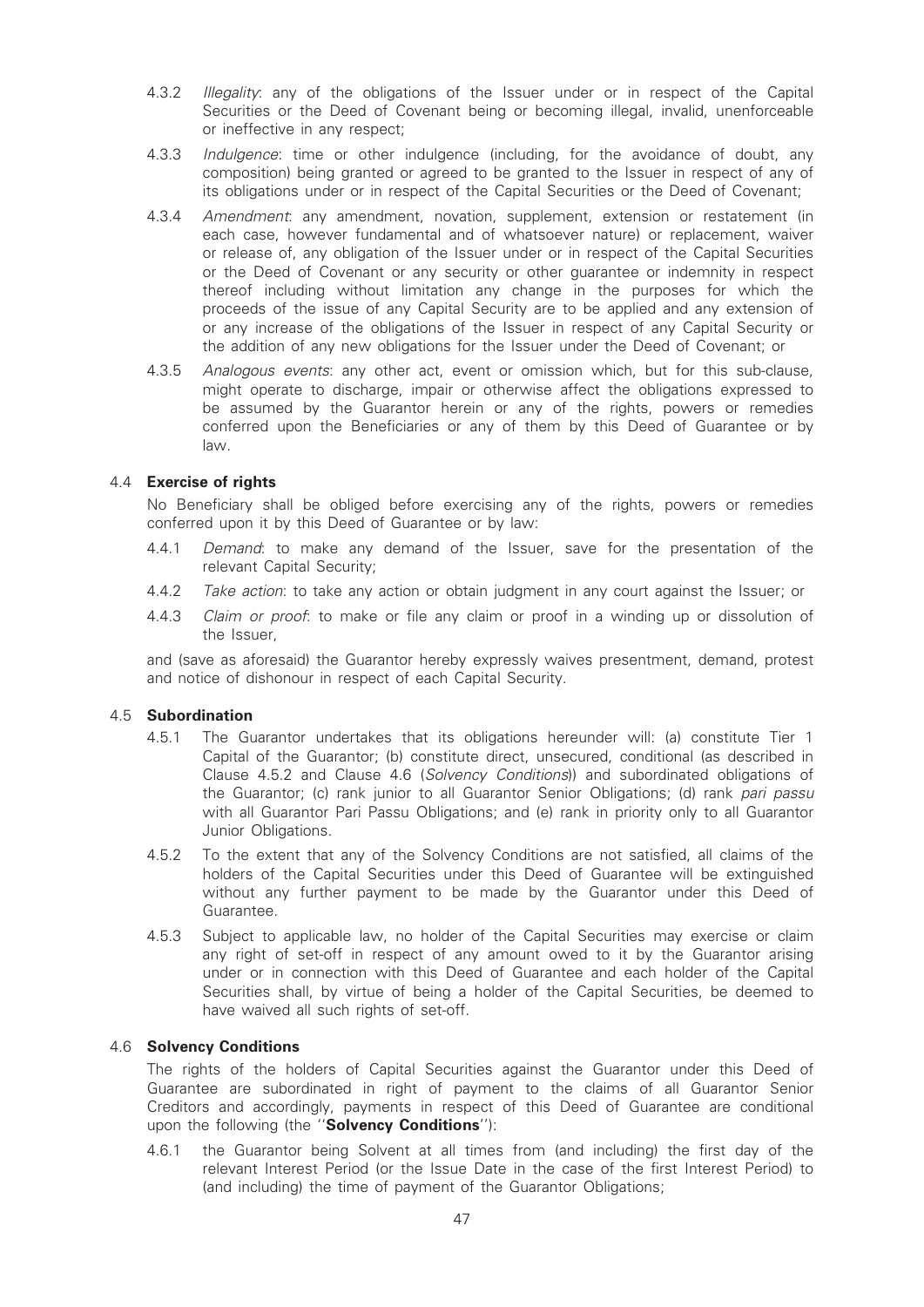- 4.6.2 the Guarantor being capable of making payment of the Guarantor Obligations and any other payment required to be made on the relevant date to a creditor in respect of all Guarantor Senior Obligations and all Guarantor Pari Passu Obligations and still be Solvent immediately thereafter; and
- 4.6.3 the total share capital of the Guarantor being greater than zero at all times from (and including) the first day of the relevant Interest Period (or the Issue Date in the case of the first Interest Period) to (and including) the time of payment of the Guarantor Obligations.

# 4.7 Dividend Blocker

If any interest is not paid as a consequence of a Non-Payment Event pursuant to Condition 7.1 (Non-Payment Event), then, from the date of such Non-Payment Event (the "Dividend **Stopper Date''**), the Guarantor will not, so long as any of the Capital Securities are outstanding:

- 4.7.1 declare or pay any distribution or dividend or make any other payment on, and will procure that no distribution or dividend or other payment is made on, Guarantor Ordinary Shares (other than to the extent that any such distribution, dividend or other payment is declared before such Dividend Stopper Date); or
- 4.7.2 pay profit or any other distribution on any of its Other Common Equity Tier 1 Instruments or securities, ranking, as to the right of payment of dividend, distributions or similar payments, pari passu with the Guarantor Obligations (excluding securities the terms of which do not at the relevant time enable the Guarantor to defer or otherwise not to make such payment), only to the extent such restrictions on payment or distribution is permitted under the relevant regulatory criteria for Tier 1 Capital applicable from time to time; or
- 4.7.3 directly or indirectly redeem, purchase, cancel, reduce or otherwise acquire Guarantor Ordinary Shares; or
- 4.7.4 directly or indirectly redeem, purchase, cancel, reduce or otherwise acquire Other Common Equity Tier 1 Instruments or any securities issued by the Guarantor ranking, as to the right of repayment of capital, pari passu with the Guarantor Obligations (excluding securities the terms of which stipulate a mandatory redemption or conversion into equity), only to the extent such restriction on redemption, purchase, cancellation, reduction or acquisition is permitted under the relevant regulatory criteria for Tier 1 Capital applicable from time to time,

in each case unless or until one Interest Payment Amount following the Dividend Stopper Date has been made in full (or an amount equal to the same has been duly set aside or provided for in full for the benefit of the holders of Capital Securities).

# 5. DEPOSIT OF DEED OF GUARANTEE

This Deed of Guarantee shall be deposited with and held by the Fiscal Agent until all the obligations of the Issuer under or in respect of the Capital Securities and the Deed of Covenant have been discharged in full. The Guarantor hereby acknowledges the right of every Beneficiary to the production of this Deed of Guarantee.

# 6. STAMP DUTIES

The Guarantor shall pay all stamp, registration and other taxes and duties (including any interest and penalties thereon or in connection therewith) which are payable upon or in connection with the execution and delivery of this Deed of Guarantee, and shall indemnify each Beneficiary against any claim, demand, action, liability, damages, cost, loss or expense (including, without limitation, legal fees and any applicable value added tax) which it incurs as a result or arising out of or in relation to any failure to pay or delay in paying any of the same.

### 7. REPRESENTATIONS AND WARRANTIES

The Guarantor represents and warrants that all necessary governmental and regulatory consents and authorisations for the giving and implementation of this Deed of Guarantee have been obtained.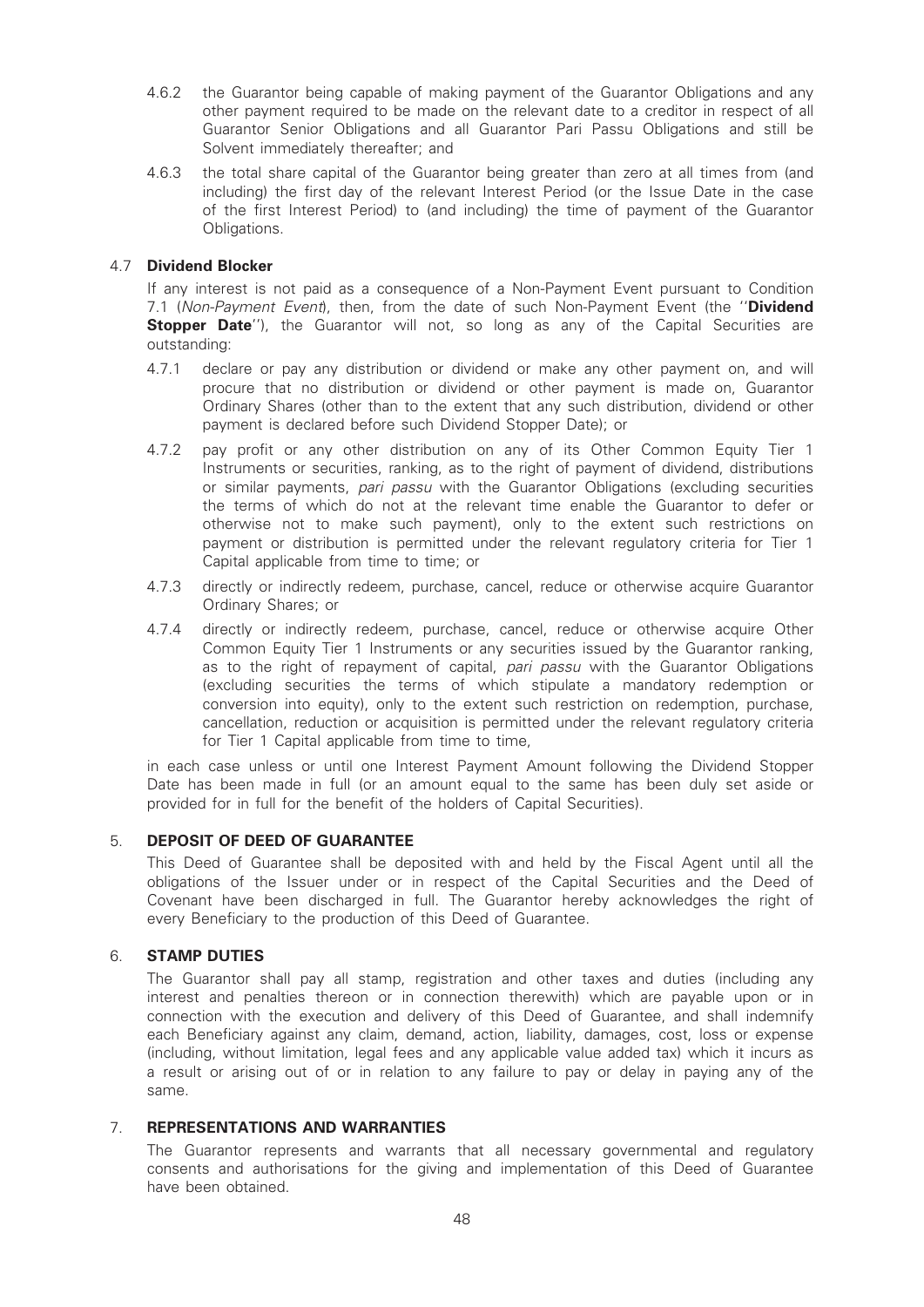# 8. SUBROGATION OF RIGHTS

Until all amounts which may be or become payable under the Capital Securities have been irrevocably paid in full, the Guarantor shall not by virtue of this Deed of Guarantee be subrogated to any rights of any holder of any Capital Security or claim in competition with the holders of the Capital Securities against the Issuer.

# 9. BENEFIT OF DEED OF GUARANTEE

### 9.1 Deed poll

This Deed of Guarantee shall take effect as a deed poll for the benefit of the Beneficiaries from time to time.

# 9.2 Benefit

This Deed of Guarantee shall enure to the benefit of each Beneficiary and its (and any subsequent) successors and assigns, each of which shall be entitled severally to enforce this Deed of Guarantee against the Guarantor.

# 9.3 Assignment

The Guarantor shall not be entitled to assign or transfer all or any of its rights, benefits and obligations hereunder. Each Beneficiary shall be entitled to assign all or any of its rights and benefits hereunder.

# 10. PARTIAL INVALIDITY

If at any time any provision hereof is or becomes illegal, invalid or unenforceable in any respect under the laws of any jurisdiction, neither the legality, validity or enforceability of the remaining provisions hereof nor the legality, validity or enforceability of such provision under the laws of any other jurisdiction shall in any way be affected or impaired thereby.

### 11. NOTICES

# 11.1 Address for notices

All notices and other communications to the Guarantor hereunder shall be made in writing (by letter or fax) and shall be sent to the Guarantor at:

Emirates NBD PJSC P.O. Box 777 Dubai, United Arab Emirates

Fax: +971 4 236 8694

Attention: Patrick Clerkin, Managing Director – Global Markets and Treasury

or to such other address or fax number or for the attention of such other person or department as the Guarantor has notified to the holders of Capital Securities in the manner prescribed for the giving of notices in connection with the Capital Securities.

### 11.2 Effectiveness

Every notice or other communication sent in accordance with Clause 11.1 (Address for notices) shall be effective upon receipt by the Guarantor, provided that any such notice or other communication which would otherwise take effect after 4.00 p.m. on any particular day shall not take effect until 10.00 a.m. on the immediately succeeding business day in the place of the Guarantor.

### 12. UAE CIVIL CODE

The Guarantor agrees that, without limiting Clause 13 (Law and Jurisdiction), to the extent that the provisions of the United Arab Emirates Civil Code may apply in respect of this Deed of Guarantee, then to the maximum extent permitted by law the provisions of Article 1092 of the United Arab Emirates Civil Code shall not apply to this Deed of Guarantee.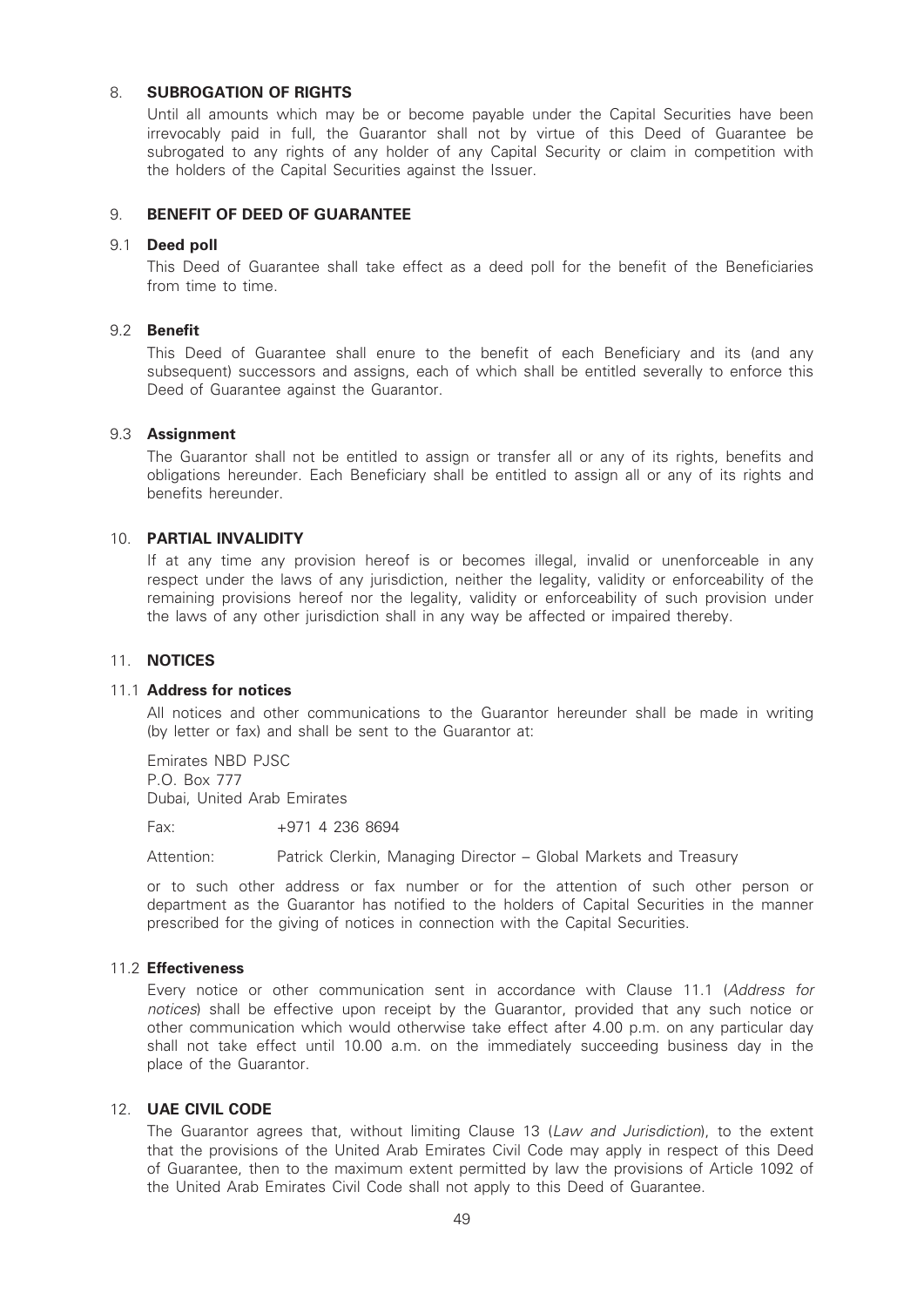# 13. LAW AND JURISDICTION

### 13.1 Governing Law

This Deed of Guarantee and any non-contractual obligations arising out of or in connection with this Deed of Guarantee are governed by, and shall be construed in accordance with, the laws of England.

# 13.2 Arbitration

Subject to Clause 13.3 (Court of law), any dispute, claim, difference or controversy arising out of, relating to or having any connection with this Deed of Guarantee (including any dispute, claim, difference or controversy relating to any non-contractual obligations arising out of or in connection with this Deed of Guarantee; and any dispute, claim, difference or controversy regarding the existence, validity, interpretation, performance, breach or termination of this Deed of Guarantee or the consequences of its nullity) (a "Dispute") shall be referred to and finally resolved by arbitration in accordance with the Arbitration Rules of the London Court of International Arbitration ("LCIA") (the "Rules"), which Rules (as amended from time to time) are incorporated by reference into this Clause 13.2. For these purposes:

- 13.2.1 the seat, or legal place of arbitration, will be Paris;
- 13.2.2 the governing law of the arbitration agreement shall be English law;
- 13.2.3 there shall be three arbitrators, each of whom shall be disinterested in the arbitration, shall have no connection with any party thereto and shall be an attorney experienced in international securities transactions; and
- 13.2.4 the language of the arbitration shall be English.

# 13.3 Court of law

Notwithstanding Clause 13.2 (Arbitration), any Accountholder may, in the alternative, and at its sole discretion, by notice in writing to the Issuer:

13.3.1 within 28 days of service of a Request for Arbitration (as defined in the Rules); or

13.3.2 in the event no arbitration is commenced.

require that a Dispute be heard by a court of law. If any Accountholder gives such notice, the Dispute to which such notice refers shall be determined in accordance with Clause 13.4 (Submission to jurisdiction) and, subject as provided below, any arbitration commenced under Clause 13.2 (Arbitration) in respect of that Dispute will be terminated. Each party who gives such notice and the recipient of that notice agree that each party will bear its own costs in relation to the terminated arbitration.

If any notice to terminate the arbitration in accordance with this Clause 13.3 is given after service of any Request for Arbitration in respect of any Dispute, the party must also promptly give notice to the LCIA Court and to any Tribunal (each as defined in the Rules) already appointed in relation to the Dispute that such Dispute will be settled by the courts. Upon receipt of such notice by the LCIA Court, the arbitration and any appointment of any arbitrator in relation to such Dispute will immediately terminate. Any such arbitrator will be deemed to be functus officio. The termination is without prejudice to:

- 13.3.3 the validity of any act done or order made by that arbitrator or by the court in support of that arbitration before his appointment is terminated;
- 13.3.4 his entitlement to be paid his proper fees and disbursements; and
- 13.3.5 the date when any claim or defence was raised for the purpose of applying any limitation bar or any similar rule or provision.

### 13.4 Submission to jurisdiction

In the event that a notice pursuant to Clause 13.3 (Court of law) is issued, the following provisions shall apply:

13.4.1 subject to Clause 13.4.3 below, the courts of England shall have exclusive jurisdiction to settle any Dispute and the Issuer submits to the exclusive jurisdiction of such courts;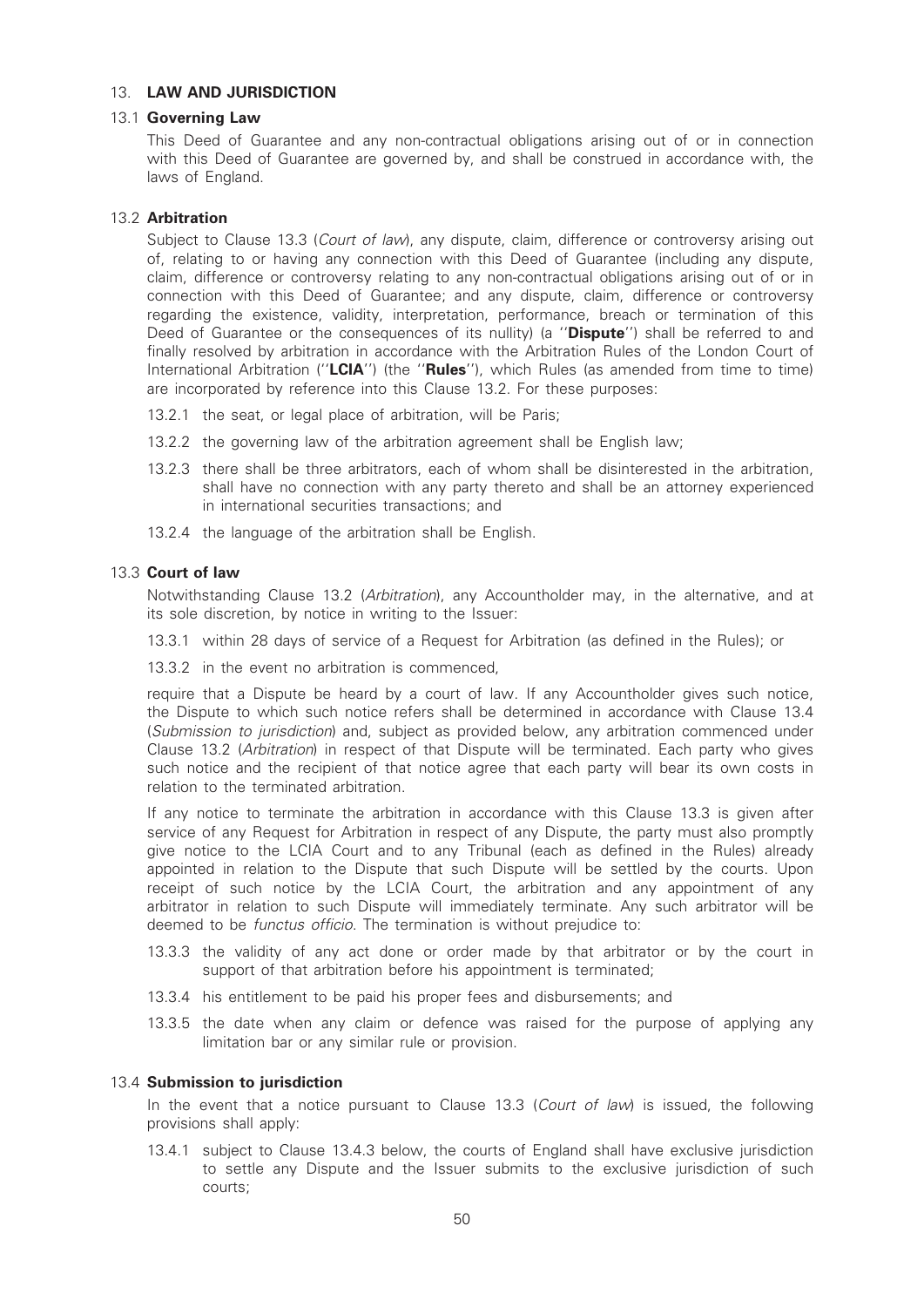- 13.4.2 the Issuer agrees that the courts of England are the most appropriate and convenient courts to settle any Dispute and, accordingly, that it will not argue to the contrary; and
- 13.4.3 this Clause 13.4.3 is for the benefit of the Accountholders only. As a result, and notwithstanding Clause 13.4.1 above, any Accountholder may start proceedings relating to a Dispute ("Proceedings") in any other court with jurisdiction. To the extent allowed by law, any Accountholder may start concurrent Proceedings in any number of jurisdictions.

The Guarantor appoints Emirates NBD PJSC (London Branch) at its registered office at 3<sup>rd</sup> Floor, 2 Basil Street, Knightsbridge, London SW3 1AA (attention of: Country Head UK and Jersey) as its agent for service of process, and undertakes that, in the event of Emirates NBD PJSC (London Branch) ceasing so to act or ceasing to be registered in England, it will immediately (and in any event within 30 days of the event taking place) appoint another person as its agent for service of process in England in respect of any Proceedings or Dispute. Failure by a process agent to notify the person that appointed it of any process will not invalidate the relevant proceedings. Nothing in this Clause 13.4 shall affect the right to serve process in any other manner permitted by law.

### 13.5 Waiver of immunity

The Guarantor hereby irrevocably and unconditionally waives with respect to this Deed of Guarantee any right to claim sovereign or other immunity from jurisdiction or execution and any similar defence and irrevocably and unconditionally consents to the giving of any relief or the issue of any process, including without limitation, the making, enforcement or execution against any property whatsoever (irrespective of its use or intended use) of any order or judgment made or given in connection with any Proceedings or Disputes.

# 14. MODIFICATION

The Agency Agreement contains provisions for convening meetings of holders of Capital Securities to consider matters relating to the Capital Securities, including the modification of any provision of this Deed of Guarantee. Any such modification may be made by supplemental deed poll if sanctioned by an Extraordinary Resolution and shall be binding on all Beneficiaries.

IN WITNESS WHEREOF this Deed of Guarantee has been executed by the Guarantor and is intended to be and is hereby delivered on the date first before written.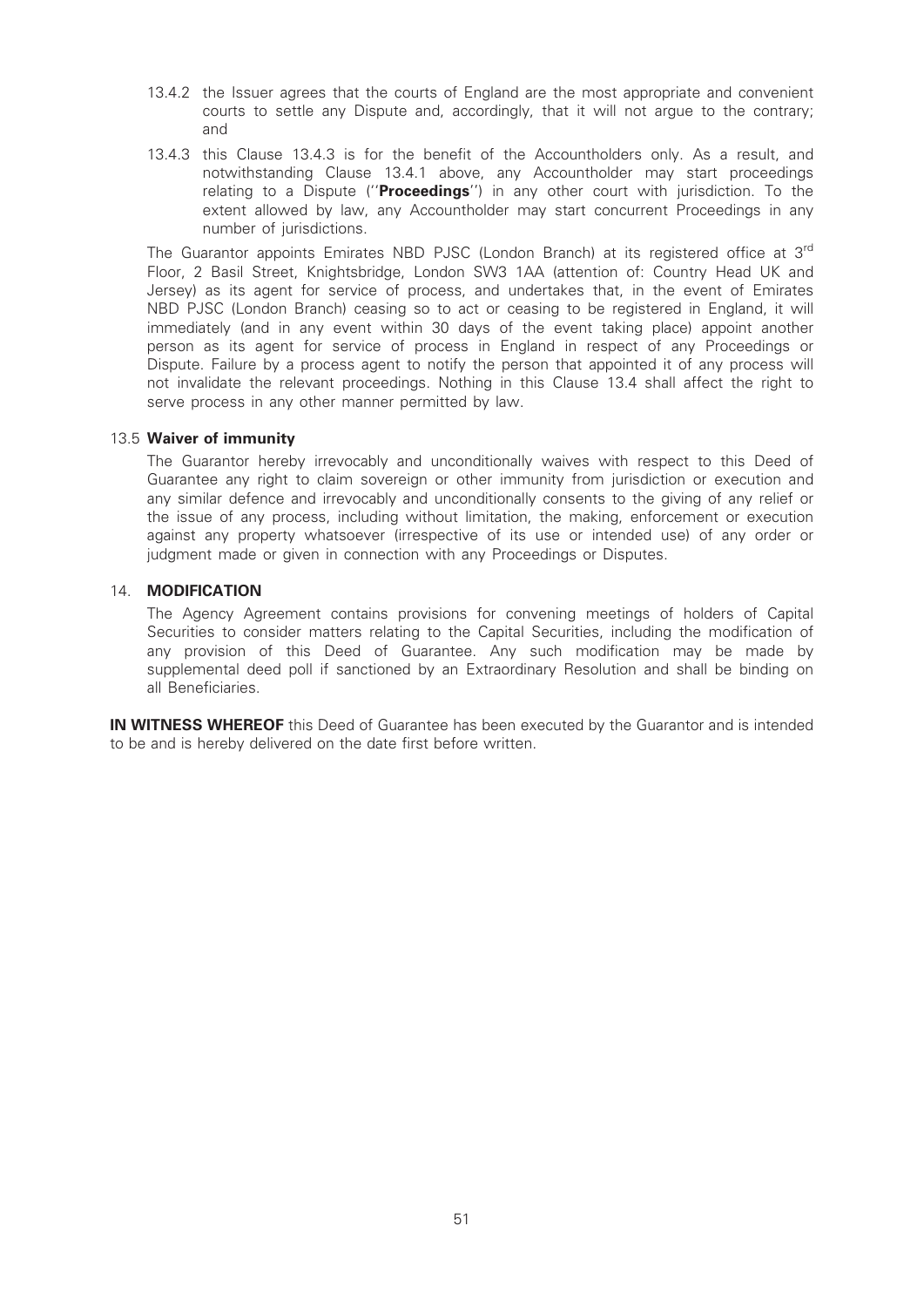# USE OF PROCEEDS

The net proceeds from the issue of Capital Securities will be lent by the Issuer to ENBD on substantially the same terms as the Capital Securities and will be applied by ENBD for its general corporate purposes.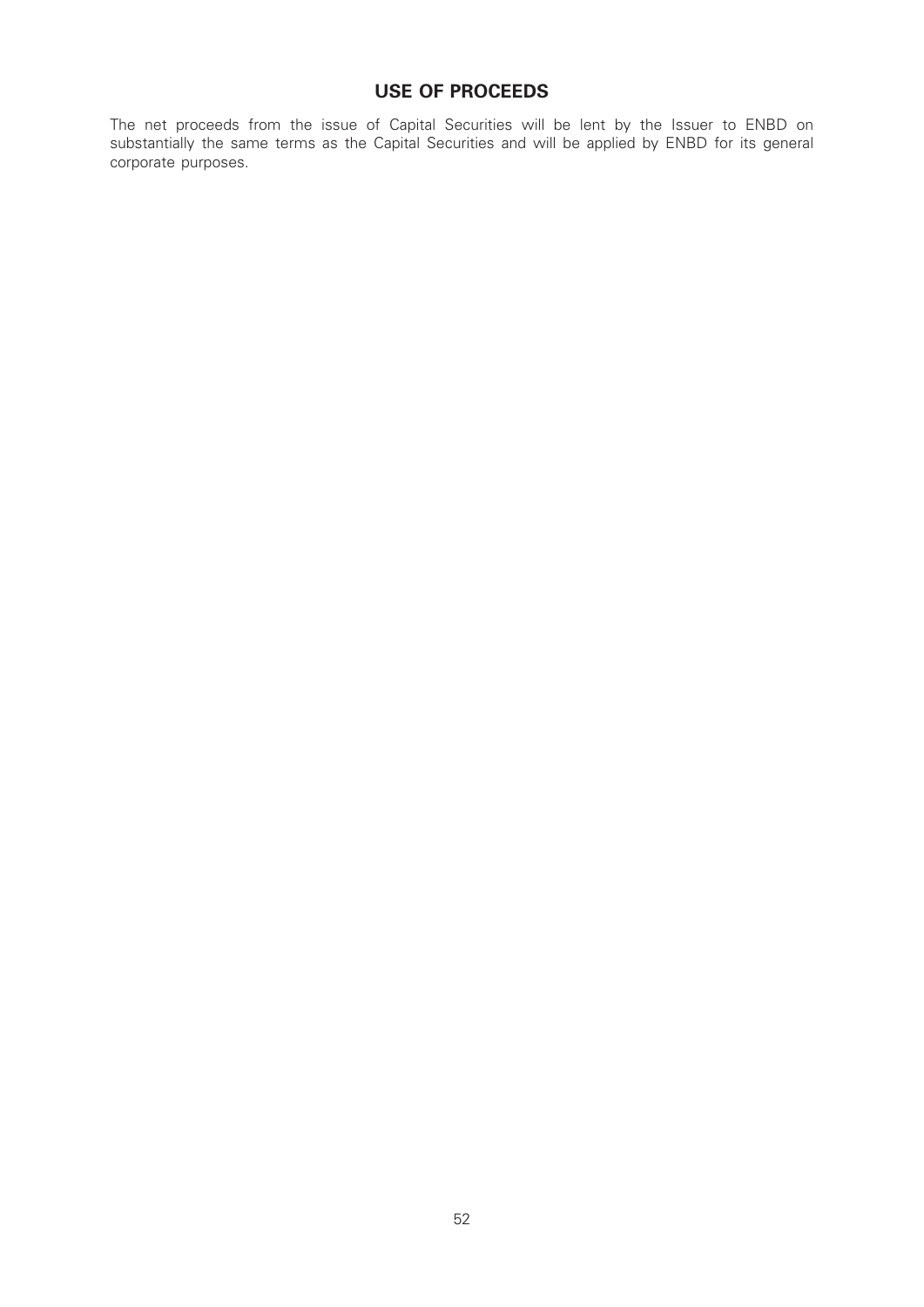# DESCRIPTION OF EMIRATES NBD PJSC

# **Overview**

ENBD was registered as a Public Joint Stock Company on 16 July 2007 under registration number 1013450. ENBD is a publicly listed company whose shares are listed on the Dubai Financial Market (the "DFM"). ENBD was incorporated as a limited liability company in Dubai under UAE Federal Law No. 8 of 1984 (as amended) as applicable to commercial companies. ENBD has been incorporated for a term of 99 years expiring in July 2106, which term shall be automatically renewed. This term may be shortened by an extraordinary resolution of the shareholders of ENBD in accordance with its articles of association.

As at 30 June 2014, ENBD had 5,557,774,724 shares outstanding held by 1,569 shareholders of record, with a total issued and paid-up capital (equal to that authorised) of AED 5,557,774,724. No shareholder, other than ICD, which is wholly owned by the Government and holds 55.6 per cent. of shares of ENBD, held more than 10 per cent. of the shares of ENBD as at 30 June 2014.

ENBD is the largest banking entity in the UAE across a range of metrics, including by shareholders' equity as at 30 June 2014. ENBD is also one of the largest banking entities in the GCC by assets, with total assets of AED 348.3 billion as at 30 June 2014. Originally incorporated to serve as the holding company of EBI and NBD during the initial stages of their merger, on 21 November 2009, EBI and NBD were legally amalgamated with ENBD. As a result of the amalgamation, all of the assets and liabilities of EBI and NBD (including EBI's obligations under its U.S.\$7,500,000,000 Euro Medium Term Note Programme) were transferred to ENBD and EBI and NBD were dissolved.

ENBD (including through the operation of its operating subsidiaries) is one of the leading full service banks in the UAE and has branches or representative offices in the Kingdom of Saudi Arabia, Qatar, Iran, India, Singapore, Indonesia, Egypt, China and the United Kingdom. In 2013, ENBD was awarded ''Best Foreign Exchange Provider 2013'' by Global Finance, ''Best Bank in the UAE'' by Euromoney, ''Best Retail Bank in the UAE'' by Asian Banker and was highly commended as the ''Best Private Bank'' both in the Middle East and the UAE by Power Wealth Management and The Banker.

ENBD has a significant presence in the UAE retail, corporate and commercial banking market. In addition, through its subsidiaries (including Emirates Islamic Bank PJSC ("Emirates Islamic")) and associates, ENBD offers Islamic banking services, as well as investment banking, property management, asset management, insurance services, credit card facilities and other bankingrelated services.

As at 31 December 2013, ENBD had total assets of AED 342.1 billion and shareholders' funds worth AED 41.7 billion while as at 31 December 2012, ENBD had total assets and shareholders' funds of AED 308.3 billion and AED 36.5 billion, respectively. For the purposes of reporting its risk-weighted assets in accordance with Basel II, ENBD had, as at 31 December 2013, Tier 1 capital of AED 34.7 billion and lower Tier 2 capital of AED 9.9 billion. ENBD's net profit for the years ended 31 December 2013 and 31 December 2012 was AED 3.3 billion and AED 2.6 billion, respectively. For corresponding financial data as at and for the six months ended 30 June 2014, see ''– Recent Developments''.

### **General**

As at the date of this Prospectus, ENBD has a long term rating of A+ and a short term rating of F1 from Fitch; and a long term rating of Baa1 and a short term rating of P-2 by Moody's.

ENBD operates in the UAE under a banking licence issued by the UAE Central Bank. The registered address of ENBD is Baniyas Road, Deira, P.O. Box 777, Dubai, UAE and the telephone number of the registered office is +971 4 225 6256.

# Ownership Structure

ICD was established in May 2006, through the partial transfer of the Government's investment portfolio from the Department of Finance, pursuant to a decree issued by H.H. Sheikh Mohammed bin Rashid Al Maktoum, the Vice President and Prime Minister of the UAE (the "Ruler of **Dubai''**). It is the only entity mandated to directly own and manage the Government's corporate assets.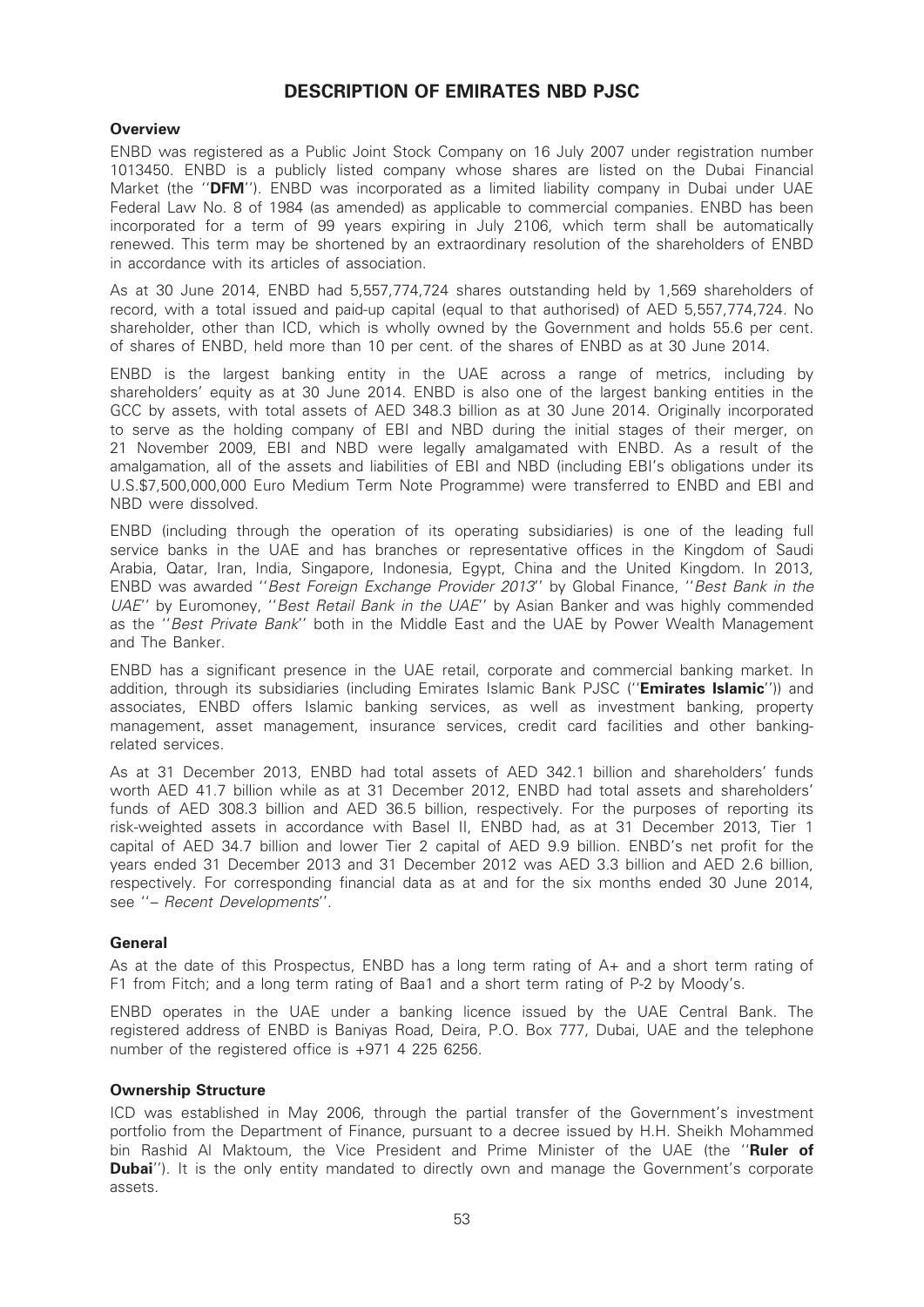The aim of ICD is to assist in establishing the vision for Dubai through devising and implementing the Government's investment strategy and managing investments deemed to be of strategic importance to Dubai's long-term development goals.

The investments, diversified across multiple sectors, are considered to be a platform for the future growth of Dubai and include Dubai's most recognised companies including but not limited to, in addition to ENBD, Borse Dubai Limited, Dubai Islamic Bank PJSC, Commercial Bank of Dubai PJSC, Union National Bank PJSC, HSBC Middle East Finance Company Limited, The Emirates Group (including dnata), Dubai Aerospace Enterprise (DAE) Limited, Dubai Aluminium, Dubai Cable Company (Private) Ltd, Emirates National Oil Company Limited (ENOC) LLC and Emaar Properties PJSC.

ICD works closely with its portfolio companies to identify value enhancing acquisition opportunities as well as providing them with strategic support to aid their growth.

The board of directors of ICD is chaired by the Ruler of Dubai and is composed of five directors, who include the Chairman of ENBD.

# **Strategy**

ENBD continues to operate with the strategic vision of being 'globally recognised as the most valued financial services provider based in the Middle East' and in accordance with its mission statement of 'making its customers' lives simpler by providing solutions that help them fulfill their financial aspirations'. In order to achieve its strategic vision and fulfil its mission statement, ENBD's business strategy is focused on five core building blocks:

- 1. deliver an excellent customer experience;
- 2. build a high performing organisation;
- 3. drive core business;
- 4. run an efficient organisation; and
- 5. drive geographic expansion.

### Deliver an excellent customer experience

ENBD is focused on consistently delivering a customer service experience that is best in class. With respect to ENBD's retail operations, the Bank continues to enhance its distribution channels and has made significant investments in mobile banking applications across multiple platforms (such as the development of the UAE's first 'Interactive Teller Machine' and an iPad advisory and sales application for Relationship Managers) in order to enhance the digital capabilities of the Bank. Demonstrating its commitment to continuously improving its customer service, in 2013, a Group wide service charter was established, with a view to emphasising excellence in customer service in the organisational culture of ENBD, and key customer facing processes were redesigned. These initiatives have resulted in an approximately 50 per cent. reduction in turnaround time, a more than 30 per cent. reduction in customer complaints and group net promoter scores (which are a measure of customer loyalty) remaining above industry benchmarks. ENBD was also recognised at the Middle East Call Centre Awards 2013 for having the best call centre sales programme in 2012 and at the 18<sup>th</sup> Middle East e-Government and e-Services Excellence Awards for having the best mobile banking application.

### Build a high performing organisation

ENBD is focused on building a high performing organisation. In order to achieve its strategic vision, ENBD is committed to attracting and developing a talented workforce. Following an organisation wide employee engagement survey in 2012, ENBD designed a number of employee initiatives that the Bank expects will improve overall levels of employee engagement. In 2013, ENBD made significant progress in improving overall employee engagement scores across the Bank. Staff engagement scores are currently at par with those of regional banks, and ENBD's goal is to sustain and increase staff engagement levels to be on par with international banks. In addition to these initiatives, ENBD continues to maintain an active employee development programme that consists of specialised staff training, as well as leadership development courses that are run in conjunction with an international business school.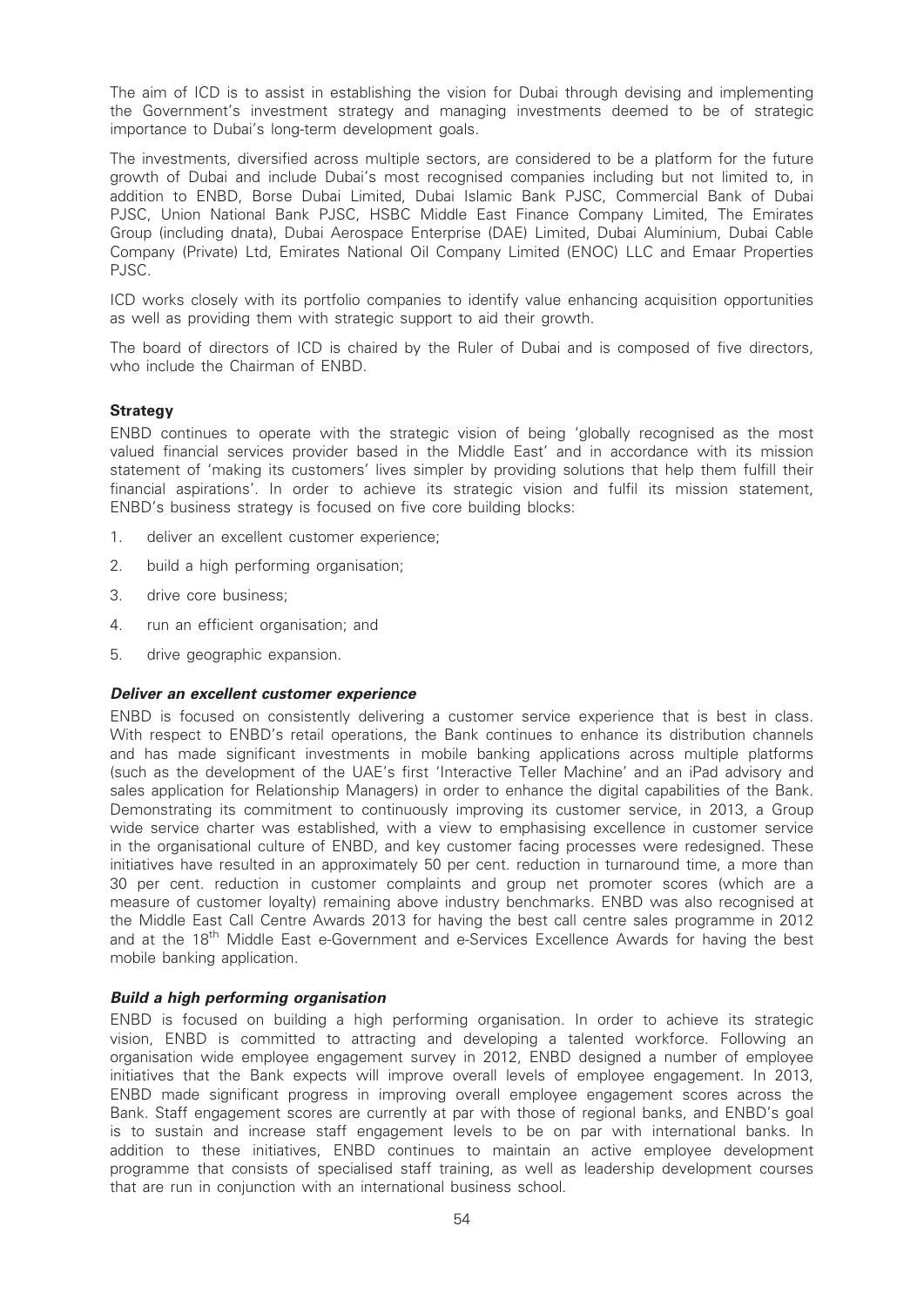# Drive core business

ENBD is committed to achieving growth in its core business by pursuing certain domestic opportunities. In order to realise this strategic aim, ENBD is developing its Private Banking and SME segments in Abu Dhabi, which management presently believes to be a growth area. ENBD has also adopted a transformation strategy for the Wholesale Banking segment (involving the introduction of key account planning, growing the investment bank and enhancing turnaround times for key customer processes), which is currently in the implementation phase and which management expects will result in greater penetration of the Middle East market. Following the acquisition by ENBD of Dubai Bank PJSC ("Dubai Bank") and the integration of Dubai Bank with Emirates Islamic in 2012 to create the third largest Islamic Bank in the UAE, ENBD remains in a strong position to take advantage of new and developing opportunities in the Islamic banking market in the GCC.

# Run an efficient organisation

ENBD is dedicated to running an efficient organisation and has invested, and continues to invest, in its systems, processes and platforms to ensure that efficiencies are continuously improved throughout its operations. Central to this efficiency initiative is the centralisation of a number of the Group's operational functions to its wholly owned subsidiary, Tanfeeth, operating as the Group's Business Process Outsourcing ("BPO") provider. During the last 12 months, Tanfeeth has taken over functions such as: collections; call centres; finance and accounting; as well as human resource functions from the Group's companies. Management believes that this transition has increased the levels of efficiency across the entire Group.

# Drive geographic expansion

In order to achieve a greater diversification of its business, ENBD is committed to driving geographic expansion through a combination of organic and inorganic growth. In support of this strategic objective, in May 2012, ENBD opened a representative office in Beijing, China to support ENBD's customers who conduct business between Asia and the Middle East. In addition to this organic growth, in 2013, ENBD successfully completed the acquisition of BNP Paribas Egypt (which has now been rebranded as Emirates NBD S.A.E. Egypt ("Emirates NBD Egypt")) and launched efforts to integrate the entity into the Group. In the fourth quarter of 2013, ENBD also opened a representative office in Indonesia to capitalise on the growing links between the Middle-East and South East Asia. During 2014, ENBD intends to integrate the operations of the Egyptian business into the Group, while selectively pursuing further organic growth in international markets.

# Activities of ENBD

For financial reporting purposes, ENBD divides its operations into the following business seaments.

- 1. **Wholesale Banking** offers investment banking, structured financing, current and savings accounts, customer deposits, overdrafts, trade finance and term loans for government, corporate, commercial customers, investment banking and Islamic products through Al Watani Al Islami, ENBD's Islamic banking window;
- 2. **Retail Banking and Wealth Management** offers retail loans and deposits, private banking and wealth management, asset management and consumer financing;
- 3. **Global Markets and Treasury** manages interest and foreign exchange rates activities, interbank treasury operations, global funding and ENBD's proprietary book of investments;
- 4. **Islamic Finance** is comprised of the income and fees earned and expenses paid by the Islamic banking subsidiaries; and
- 5. **Other Operations** of ENBD include Emirates NBD Egypt, Tanfeeth, property management, operations and support functions.

### Wholesale Banking

ENBD's largest business segment in terms of assets is that of Wholesale Banking. Wholesale Banking offers a broad suite of products and services to medium and large sized enterprises, including multinationals, local corporate entities, banks and other financial institutions as well as governmental and quasi-governmental organisations and entities, servicing clients throughout the GCC, the Far East and Europe.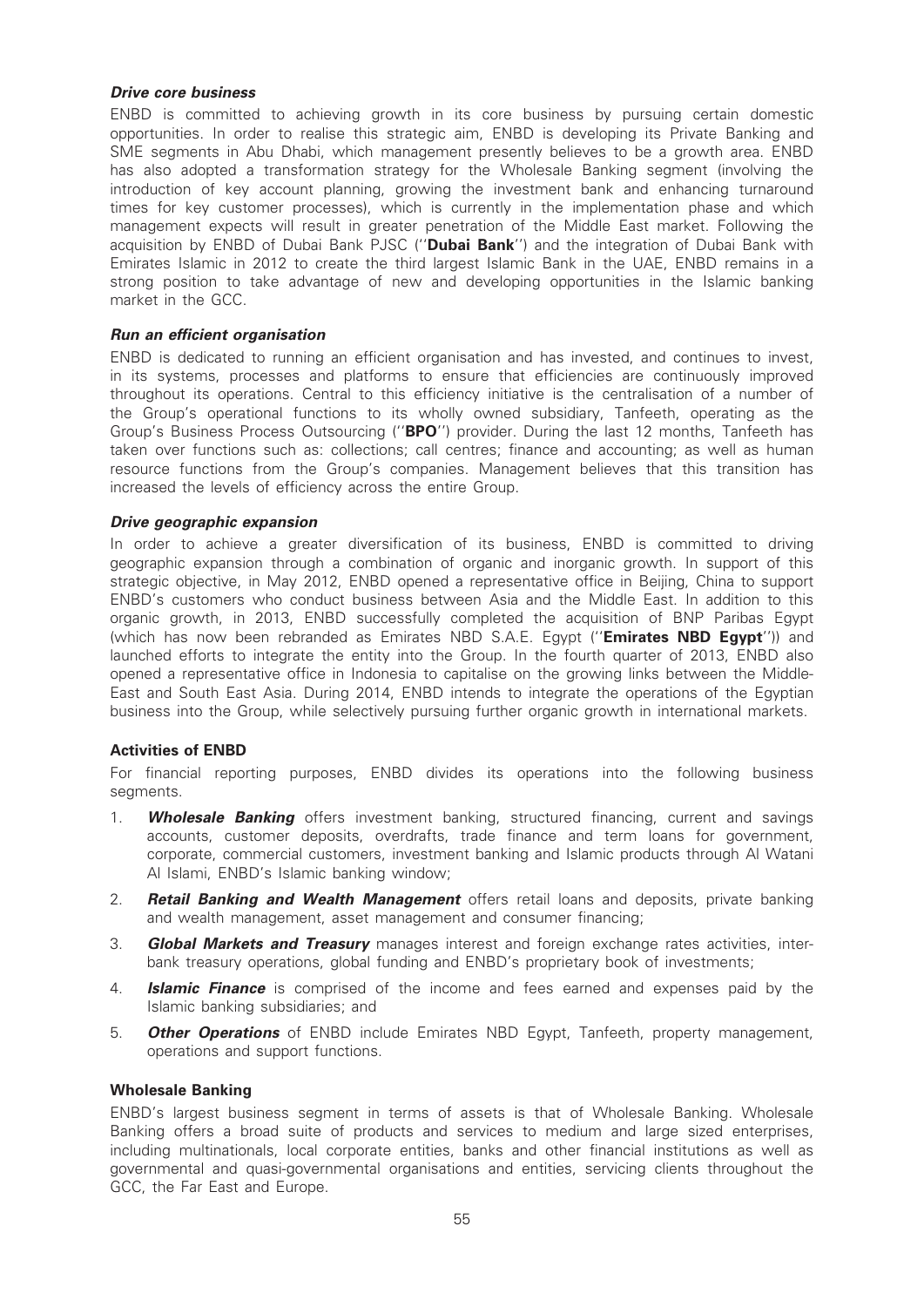Wholesale Banking is divided into seven complementary business lines: (i) Large Corporate and Global Banking; (ii) Corporate Banking; (iii) Government; (iv) Institutional and International Banking; (v) Transaction Banking; (vi) Investment Banking; and (vii) ENBD's Islamic banking window (Al Watani Al Islami). Wholesale Banking also has a newly established 'Centre of Excellence', which focuses on key economic sectors and geographic locations.

The products offered by Wholesale Banking are diversified across various lending and deposit products, structured trade finance offerings and treasury products. The range of services cover account related services, e-banking, cash management and structured product offerings.

To meet customers' needs throughout the UAE, Wholesale Banking has offices in Dubai, Abu Dhabi, Al Ain and Sharjah. Furthermore, Wholesale Banking operates through branches in the Kingdom of Saudi Arabia, the United Kingdom, Singapore, and functional representative offices in Qatar, India, China and Indonesia. Wholesale Banking also operates through Emirates NBD Egypt.

# Wholesale Banking Distribution Channels

In addition to its conventional branch network, ENBD's Wholesale Banking clients can use the internet-banking platform ''smartBUSINESS'' which allows clients to take advantage of many services electronically and perform financial and non-financial transactions at any time at their convenience. Through ''smartBUSINESS'' customers can initiate and authorise transactions electronically, view account statements and reports from their desktops or mobile devices and avail themselves of certain payment services such as making telecommunication related bill payments and recharging of the local Salik road toll payments, together with managing their ENBD accounts online.

# Large Corporate and Global Banking

The Large Corporate and Global Banking department caters to clients with an annual turnover of AED 600 million and above. The team provides a range of banking products and services designed to meet the specific needs of this segment, including corporate account services, working capital and project finance, real estate and contracting, cash management, trade finance, risk participation, syndications and treasury services.

### Corporate Banking

The Corporate Banking department caters to clients with an annual turnover of between AED 150 and AED 600 million. The team provides a range of banking products and services similar to those provided by the Large Corporate and Global Banking department albeit designed to meet the specific needs of this segment.

### **Government**

The Government department provides banking products and services to Government departments, U.A.E. Federal Ministries and the Ruler of Dubai's family.

### Institutional and International Banking

The Institutional and International Banking department ("IIB") comprises the Financial Institutions division and the International Corporates division. IIB customers consist of global banks and financial institutions, together with international corporate customers based in overseas non-branch locations.

# Transaction Banking

The Transaction Banking department offers a range of transaction banking services, including factoring, liquidity management, escrow services, trade finance and cash management. This team also offers a dedicated e-banking platform through ''smartBUSINESS''.

### Investment Banking

ENBD provides investment banking services through its subsidiary, Emirates NBD Capital Limited (''ENBD Capital''). ENBD Capital provides conventional and Islamic investment banking services, advising on and arranging a wide variety of transactions including securitisations, debt, Islamic finance and equity capital markets transactions and leveraged finance transactions, as well as providing corporate finance and advisory services.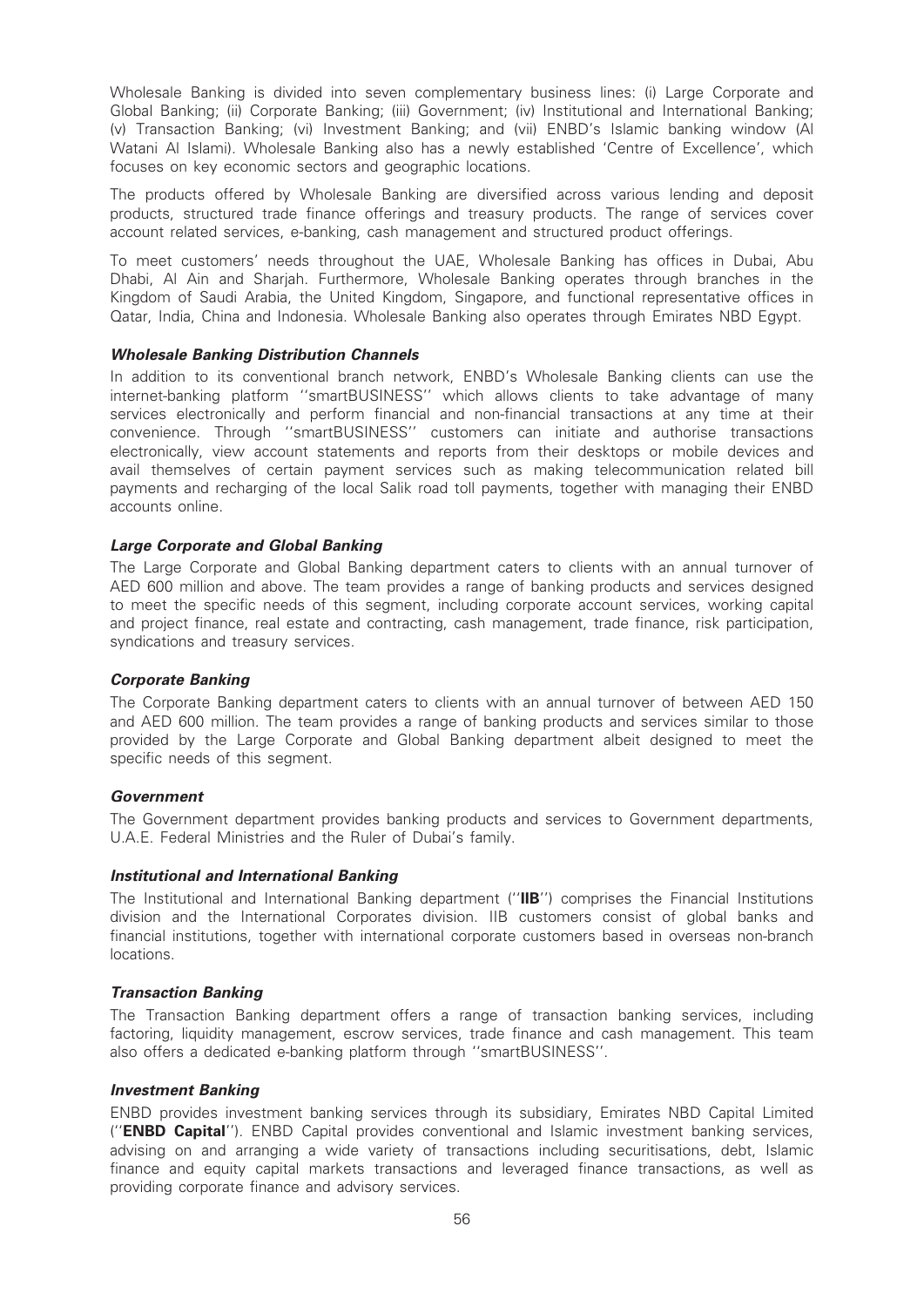ENBD Capital leverages ENBD's existing corporate and institutional relationships and targets existing and new clients from across the globe including corporates, financial institutions, sovereigns, family offices and high net worth individuals.

# Al Watani AI Islami (Islamic Banking window)

Al Watani Al Islami (AWAI) is ENBD's Islamic window, established to offer Islamic banking products and services to ENBD customers in the UAE.

# Strategic Growth Sector

Strategic growth sector is the newly established 'Centre of Excellence' which focuses on key economic sectors such as multinational companies, commodities, contracting (non-real estate), real estate and the geographic location of Abu Dhabi.

# Asset Composition of Conventional Loan Portfolio

A breakdown of ENBD's conventional loan portfolio by industry, as at 31 December 2013, is set out below:

| <b>Economic Activity</b> | <b>Amount</b>  | Percentage |
|--------------------------|----------------|------------|
|                          | (AED billions) | (% )       |
|                          | 90.8           | 40.6       |
|                          | 35.0           | 15.7       |
|                          | 31.7           | 14.2       |
|                          | 22.9           | 10.3       |
|                          | 11.3           | 5.1        |
|                          | 10.0           | 4.5        |
|                          | 6.6            | 3.0        |
|                          | 5.2            | 2.3        |
|                          | 4.2            | 1.8        |
|                          | 5.6            | 2.5        |
|                          | 223.3          | 100        |

### Wholesale Banking Transformation Program – Mission Powerhouse

During 2012, Wholesale Banking embarked on an extensive reorganisation of its business model (''Mission Powerhouse'') intended to deliver to its wholesale banking customers a more tailored product suite supported by enhanced credit processes, efficient and reliable operations and a high performance culture.

Mission Powerhouse has led to an enhanced client-centric business approach with the emphasis on building long-term beneficial relationships. As part of Mission Powerhouse, a number of initiatives were established, each encompassing several individual projects, designed to enhance the Wholesale Banking segment, reduce processing time for credit approvals and processes, improve cross-selling of cash management, trade finance, treasury and investment banking products and streamline operational processes. A range of projects have already been successfully delivered and Wholesale Banking continues to identify opportunities to further enhance its business model. The focus for 2014 continues to be deepening customer relationships through cross-selling and focusing on the newly created ''Centre of Excellence''.

### Retail Banking and Wealth Management

Retail Banking and Wealth Management was the largest contributor to ENBD's revenues and net profits in 2013. It caters to the needs of individual and SME customers by offering a wide range of banking products and services including current and savings accounts, fixed deposits, overdrafts, personal instalment loans, auto loans, mortgages, credit cards, debit cards, investment products, Bancassurance, foreign currency and trade finance related facilities.

Retail Banking and Wealth Management is divided into four distinct and complimentary business lines: (i) Retail Banking; (ii) Private Banking; (iii) Asset Management; and (iv) Consumer Finance.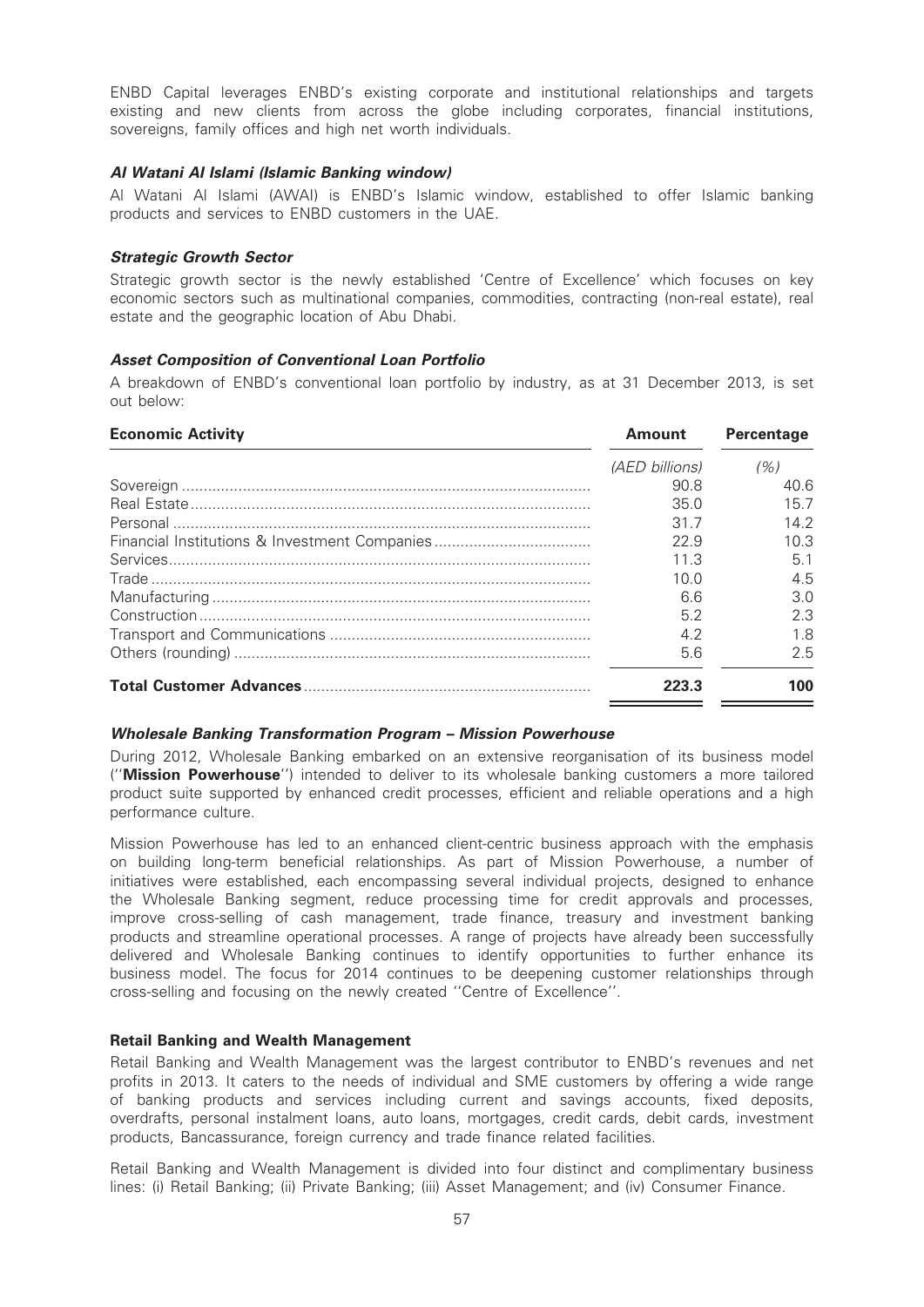# Retail Banking

ENBD is the largest retail bank in the UAE, providing conventional retail banking products and services through a domestic network of 100 branches as at 31 December 2013. ENBD also has the largest network of ATMs (inclusive of cash deposit machines and smart deposit machines) in the UAE, with approximately 564 ATMs, spread across the seven emirates, as at 30 June 2014.

Retail Banking provides a wide range of products and services ranging from liability accounts, credit cards, personal loans, auto loans, and mortgages as well as investment/insurance products. ENBD is a market leader in customer deposits and payment cards (credit card and debit cards) with over 400,000 credit cards and over 1 million debit cards issued as at 31 December 2013.

To cater to the distinct needs of its customers, the Retail Bank has strategically divided its customer base into segments, namely Personal Banking, Priority Banking and Business Banking. These segments offer customised products and pricings resulting in increased customer loyalty and revenue generation for ENBD. The Personal Banking segment addresses the needs of individuals for simple, everyday banking products, while Priority Banking is a premium banking service designed to provide wealth management solutions to the affluent customer base. The Business Banking segment addresses the needs of small and medium sized businesses with a view to supporting SME growth in the region. ENBD has continued to increase its market share in these segments through the provision of focused and enhanced products, services and marketing campaigns.

The Retail Banking division's consistent customer-centric model and dedicated customer service was recognised with the receipt of a number of awards recently, including the ''Best Retail Bank in the UAE'' award by Asian Banker 2013, ''SME Bank of the Year'' at the Arabian Business StartUp Awards 2013, ''Global Brand Excellence Award'' for the second time in three years at the 22<sup>nd</sup> World Brand Congress 2013, "Best Social Media Strategy" at The Marketing Show Awards 2013, "Best Mobile Banking App" at the 18<sup>th</sup> ME e-services awards 2013, "Best SME Internet Banking Service'' at Banker Middle East Product Awards 2013, ''Best Corporate Card'' at the Smart Card Awards Middle East 2013 for the second consecutive year, ''Best Customer Service Research Program'' in the UAE by the International Customer Service Institute 2013, ''2013 Visa LEADER Award'' for excellence in Fraud Management, and ''Best Issuing Institution'' in Middle East & North Africa, Debit Card best practices showcased at the Global Visa Forum 2013.

# Asset Composition of Conventional Retail Loan Portfolio

Retail loans are governed by strict policy parameters which are uniformly and consistently applied to the relevant customer segments and businesses based on the policy lending rules. A breakdown of ENBD's conventional retail loan portfolio by type of customer advance, as at 31 December 2013, is set out below.

| <b>Product Type</b> | <b>Amount</b> | Percentage |  |
|---------------------|---------------|------------|--|
|                     | (AED billion) | (%)        |  |
|                     | 10 1          | 39.6       |  |
|                     | 3.9           | 15.3       |  |
|                     | 3.6           | 141        |  |
|                     | 3.1           | 122        |  |
|                     | 1.5           | 5.9        |  |
|                     | 3.3           | 12.9       |  |
|                     | 25.5          | 1በበ በ      |  |

# Retail Distribution Channels

ENBD provides access to the widest branch network and the largest ATM and cash/cheque deposit machine network in the UAE. ENBD is dedicated to making banking as easy as possible for its customers and provides a wide suite of electronic banking options to its customers including internet banking, phone banking, SMS banking, and the most extensive utility and bill payment gateway in the UAE.

ENBD's internet banking platform allows customers to access their accounts securely and reliably, view account statements and balances (including credit and charge cards), update account details,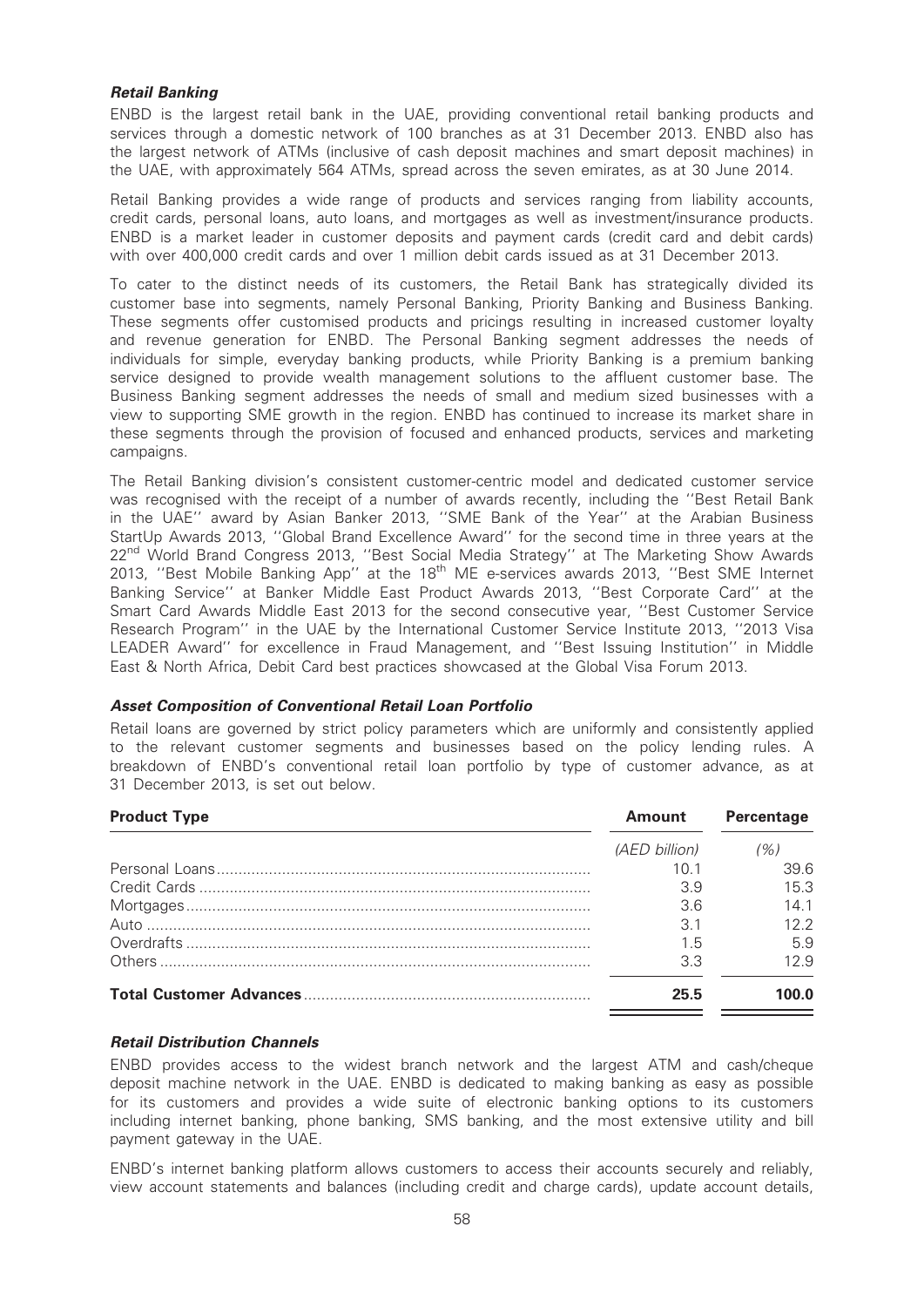transfer funds locally and internationally, pay various utility bills and credit card bills as well as open new accounts, order cheque books and obtain information on various products.

ENBD's phone banking service allows customers to access various services over the phone including account enquiries, fund transfers and bill payments through self-service and dynamic interactive voice responders or personal agents.

SMS banking allows customers to make enquiries on their accounts and credit cards using their mobile phone. It also provides 'push' services wherein customers receive pre-set alerts on their mobile phones with respect to transactions on their accounts and credit cards.

### Private Banking

ENBD Private Banking was established in 2008 to meet the needs of high net worth individuals to whom it provides the full range of premium banking, wealth management, trust & estate planning and investment services through approximately 70 Relationship Managers across the UAE, the Kingdom of Saudi Arabia, the United Kingdom and Singapore. The Relationship Managers are supported by a Chief Investment Office covering a vast range of investment solutions across asset classes and geographies.

By leveraging its brand and financial expertise, ENBD Private Banking has strengthened its position as a leader in this segment in the GCC. ENBD Private Banking was recently commended as the ''Best Private Bank in the UAE'' and ''Best Private Bank in the Middle East'' by the Financial Times in 2013.

# Consumer Finance

ENBD has a consumer finance offering through its wholly owned subsidiary Emirates Money Consumer Finance LLC ("Emirates Money"). Since its launch in 2008, Emirates Money has emerged as a market leading finance company in the UAE. It offers a range of innovative lending solutions to self-employed & micro SME customers, allowing ENBD to provide financial services across multiple market segments.

Emirates Money offers loans across the UAE through a network of its branches and a large direct sales force catering to the needs of its customers at a place most convenient for them including their home or workplace. The company also has tie-ups with leading distributors of commercial vehicles, offering customers seamless financing on this product. With customer assets of over AED 2 billion, Emirates Money is a well-recognised brand in the UAE, with diverse product lines including business loans, commercial vehicle loans, mortgages, personal loans, and Bancassurance.

### Asset Management

The asset management business of ENBD is conducted through its subsidiary, Emirates NBD Asset Management Limited. Emirates NBD Asset Management Limited manages significant assets in a wide range of both conventional and Shari'a compliant funds.

# Global Markets and Treasury

Global Markets and Treasury provides hedging and investment solutions to corporate, retail and high net worth clients through a dedicated sales team.

Global Markets and Treasury offers a wide range of products and services including market making in UAE dirham and U.S. dollar deposits as well as on UAE dirham based foreign exchange forward products, providing foreign exchange products in the UAE for domestic, GCC and G10 currencies and currency swaps. In addition to maintaining a trading book, Global Markets and Treasury provides the clients of ENBD with prices for local, regional and global bonds, as well as marketing a range of structured investment products.

Traditionally having a strong position in cash products (both loans and deposits as well as foreign exchange spot rate transactions), Global Markets and Treasury has built on this foundation and has been increasingly successful in providing special interest rate hedging solutions (swaps and options) as well as foreign exchange hedging products (forwards and options) to the clients of ENBD.

The objective of Global Markets and Treasury is to retain its strong client focus, while increasingly acting as a provider of sophisticated risk management and investment solutions to its clients. These solutions are typically expected to be structured foreign exchange and interest rate derivatives (or combinations thereof), sometimes in a Shari'a compliant form.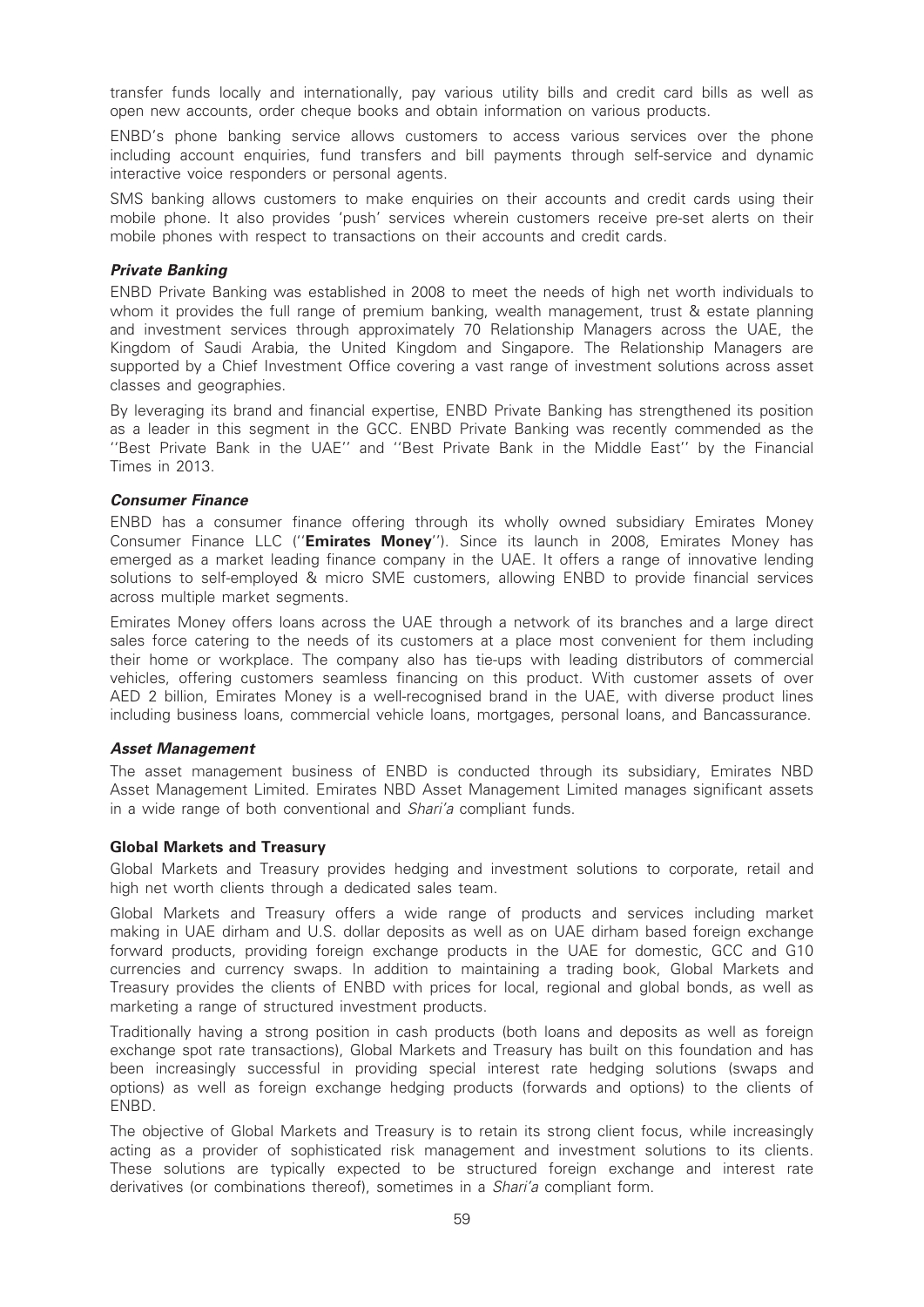Centralised trading in ENBD's head office maximises revenues from trade and information flows, while facilitating risk monitoring and management. A sales desk in the Kingdom of Saudi Arabia provides for close proximity to clients in this key target market for ENBD.

ENBD's funding needs are centralised through specialist desks within Global Market and Treasury (see ''Description of Emirates NBD PJSC – Funding'').

### Islamic Finance

Islamic banking is one of ENBD's fastest growing business sectors and contributes to an increasing proportion of the revenue of ENBD. Apart from offering Islamic banking products through Al Watani Al Islami (ENBD's Islamic window), ENBD also offers a range of Shari'a compliant financial services through its subsidiary Emirates Islamic (including Dubai Bank, which operates under a unified management structure with Emirates Islamic) to retail and corporate customers with the objective of conforming to the strictest standards of Islamic finance.

All of the activities of Emirates Islamic are conducted in full compliance with the Islamic Shari'a and under the supervision of its Shari'a Supervisory Board (the "**Shari'a Board**") comprising several prominent Shari'a scholars.

Emirates Islamic's Corporate Banking division provides a comprehensive range of financial products and services to its customers through *Shari'a* compliant structures, including murabaha, ijara, istisna'a, musharaka and mudaraba contracts. Emirates Islamic's Corporate Banking customers consist of private sector customers, public sector customers and government bodies/agencies and are served through four Corporate Banking units across the UAE with two units in Dubai, one in Abu Dhabi and one in Sharjah, as at 31 December 2013. Additionally, Emirates Islamic's Business Banking Unit has been set up in Dubai to increase Emirates Islamic's business with medium sized enterprises. The industries covered by Corporate Banking, comprise, *inter alia*, real estate, financial institutions, trading, manufacturing and services. Whilst customers are primarily in the UAE, facilities are also offered in other GCC countries.

Emirates Islamic's Retail Banking division offers a comprehensive range of Shari'a compliant banking products and services through its network of 50 branches located throughout the UAE as at 31 December 2013.

### Other Operations

ENBD has a number of other operations, which include Emirates NBD Egypt, Tanfeeth, property management, operations and support functions.

### Overseas Operations

ENBD has overseas branches in the United Kingdom, the Kingdom of Saudi Arabia and Singapore and during 2013 concluded the acquisition of 100 per cent. shareholding in its Egyptian subsidiary where it now has 72 branches spread across Egypt as at 30 June 2014. ENBD also has a network of representative offices in Qatar, India, China, Iran and Indonesia. As at the date of this Prospectus, in full compliance with sanctions applied by the regulators of all relevant jurisdictions, ENBD's representative office in Iran did not undertake any banking business.

### Subsidiaries and Associates of ENBD

ENBD is the parent to a number of corporate entities and ultimately holds investments in certain associates. The principal operating subsidiaries and associates of ENBD are as follows:

# (a) Listed subsidiaries

### Emirates NBD S.A.E. Egypt

During 2013, ENBD acquired 100 per cent. of the issued shares of BNP Paribas Egypt S.A.E. for a consideration of U.S.\$500 million (AED 1,838 million), which has since been rebranded as Emirates NBD S.A.E. Egypt.

### Emirates Islamic Bank PJSC

Formerly known as Middle East Bank PJSC, Emirates Islamic was incorporated as a public limited company by H.H. Sheikh Rashid Bin Saeed Al Maktoum, former Ruler of Dubai, pursuant to Emiri Decree dated 4 October 1975, as amended by Emiri Decree dated 3 April 1976 and registered as a Public Joint Stock Company (Commercial Register No. 30 dated 18 July 1995). The company was acquired by EBI, pursuant to an agreement dated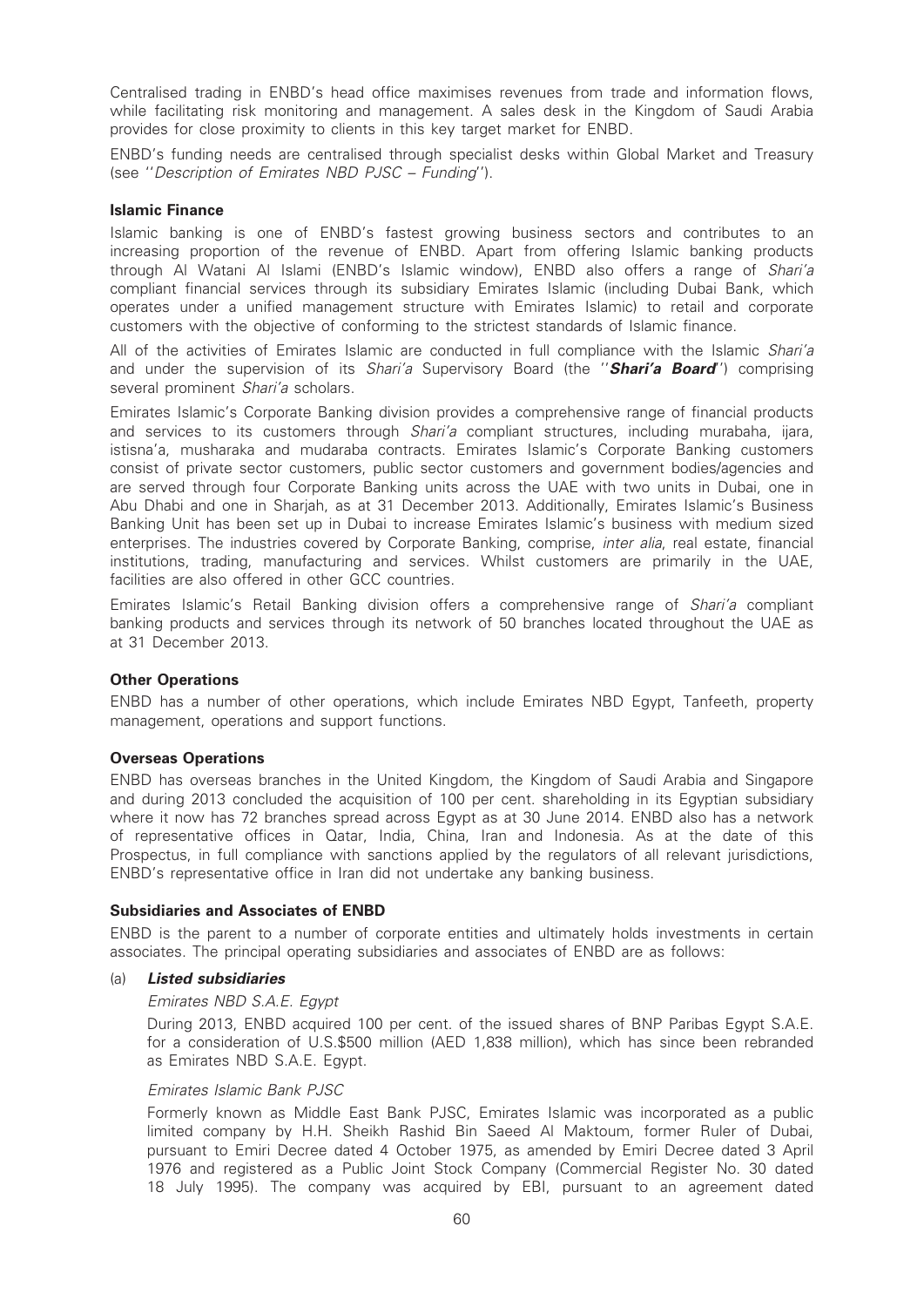9 December 1991. In 2004, in response to customer demand for *Shari'a* compliant products on a broader scale the bank was converted to an Islamic bank and its name was changed to Emirates Islamic. Through its 50 branches across the UAE (as at 31 December 2013), Emirates Islamic provides full banking services and a variety of products through Shari'a compliant financing and investment activities and currently ranks as the third largest Islamic bank in the UAE by assets. Emirates Islamic's authorised share capital, as at 31 December 2013, was AED 5.0 billion, consisting of 5 billion shares of AED 1 each. Emirates Islamic's paid-up capital, as at 31 December 2013, was AED 3.9 billion. As at 30 June 2014, Emirates Islamic was 99.9 per cent owned by ENBD.

As at 31 December 2013, Emirates Islamic had total assets of AED 39.8 billion, including shareholder funds worth AED 4.2 billion, Tier 1 capital of AED 4.1 billion and Tier 2 capital of AED 1.0 billion. Emirates Islamic's net profit for the year ended 31 December 2013 was AED 139.5 million.

Whilst Emirates Islamic does have a strong degree of independence in the operation of its business, it enjoys a high level of support from ENBD in relation to many support functions including human resources, treasury, information technology, certain administrative services and back office operations such as clearing and remittances. Further, all of Emirates Islamic's activities are overseen by its Shari'a Board comprising Scholars of Islamic Shari'a.

#### Dubai Bank PJSC

Pursuant to the decree issued on 11 October 2011 by H.H. Sheikh Mohammed bin Rashid Al Maktoum, Vice President and Prime Minister of the UAE, in his capacity as the Ruler of Dubai, ENBD acquired the entire outstanding share capital of Dubai Bank, a provider of Shari'a compliant banking services in the UAE. This follows a consistent strategy of the Government in carefully monitoring the banking sector in the Emirate and taking measures necessary to ensure the continued viability of financial institutions operating in Dubai.

The acquisition of Dubai Bank was completed in the last quarter of 2011 (the effective date being 11 October 2011), the cash consideration for which represented fair value for Dubai Bank. As on the effective date of the acquisition, the acquisition had no impact on ENBD's net profit or its non-performing loans ratio. On 30 November 2012, the migration of Dubai Bank's portfolio and branches to Emirates Islamic was completed and consolidated into the consolidated financial statements of Emirates Islamic.

### (b) Listed associates

### National General Insurance Company PJSC

National General Insurance PJSC ("NGI") was established in 1980 as a limited liability company, and became a public joint stock company in 2001. NGI is listed on the DFM and as at 30 June 2014, ENBD held 36.7 per cent. of its issued share capital. NGI is rated BBB+ by S&P and A.M. Best International.

NGI is licensed by the UAE Ministry of Economy and offers a range of general and specialist insurance products including healthcare and life insurance. The company underwrites large and medium sized risks in property, marine, construction, motor, manufacturing, general accident, life, banking and other service industries.

NGI has a suite of Bancassurance products that are exclusively tailored for the clients of ENBD and which are marketed and offered through ENBD's branch network. In addition, NGI has established a credit insurance venture with Coface, a Paris based credit insurance provider, which offers protection for receivables to potential buyers of goods and services.

# (c) Unlisted subsidiaries

#### Emirates NBD Asset Management Limited

Emirates NBD Asset Management Limited (formerly known as Emirates Investment Services Limited) was established in 2007 and offers a broad spectrum of investment products and services. It is wholly owned by ENBD and operates from the Dubai International Financial Centre (the "**DIFC**") and is regulated by the Dubai Financial Services Authority (the "**DFSA**").

#### Emirates NBD Securities LLC

Emirates NBD Securities LLC (formerly known as Emirates International Brokerage) is a wholly owned subsidiary of ENBD and is the brokerage arm of ENBD.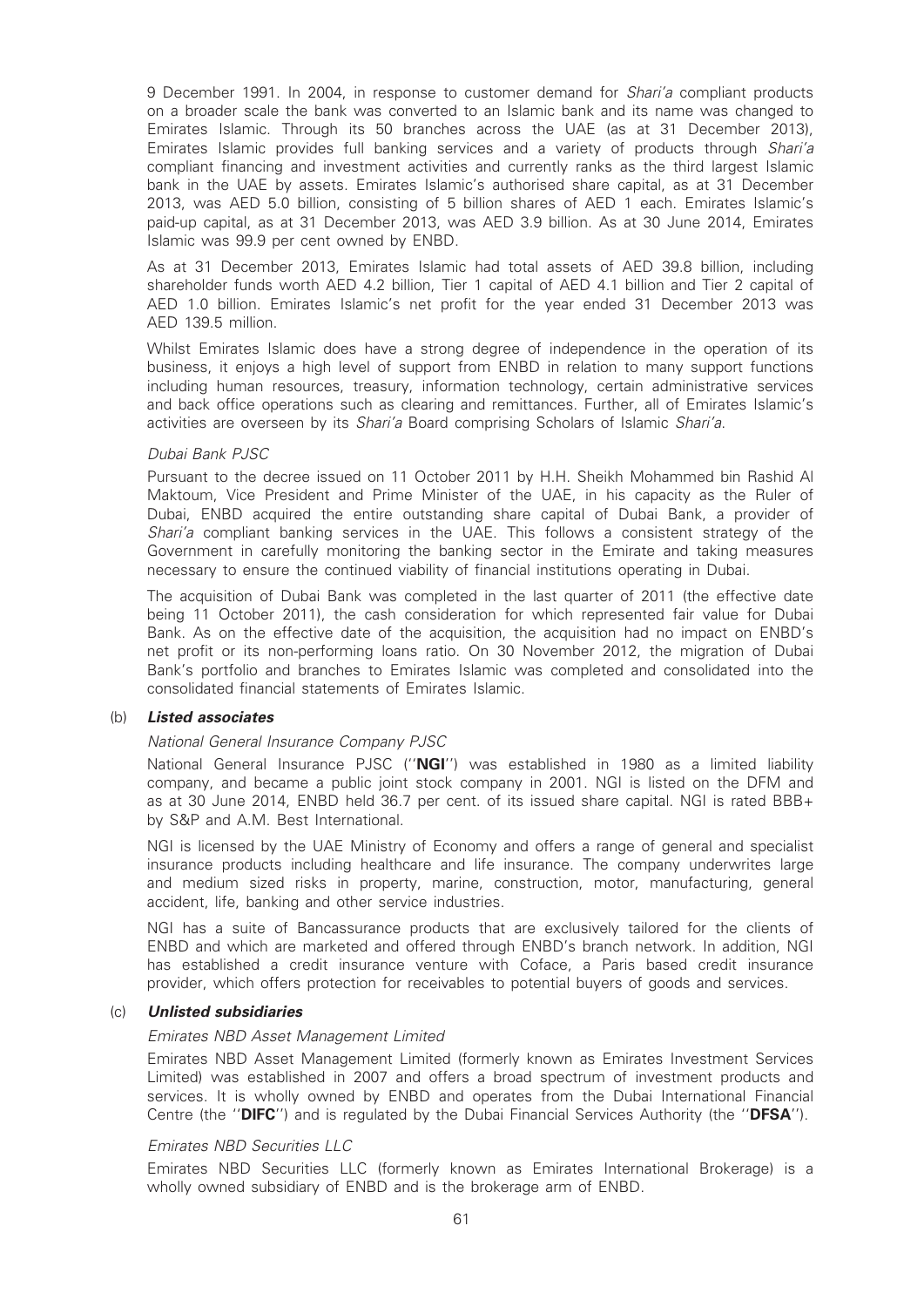Emirates NBD Securities LLC was established in 2002 and is regulated by the Securities and Commodities Authority (the "SCA") in UAE and is a registered broker with the DFM, the Abu Dhabi Securities Exchange, NASDAQ Dubai and the Dubai Gold and Commodities Exchange ("DGCX").

The company specialises in the provision of securities and commodities trading and brokerage services to investors who wish to trade in locally listed equity and debt securities.

# E.T.F.S. LLC

E.T.F.S. LLC (''ETFS'') is a wholly owned subsidiary of ENBD which provides trade finance services outsourcing to banks in the MENA region. ETFS uses technologies such as imaging and workflow to automate the full range of trade finance activities, providing a paperless and scalable trade services platform that enables internet access to transaction data and document images. Internet and remote access caters to centralisation of processing operations within Dubai for ENBD's regional and international branches. The automated solution is fully integrated with ENBD's core systems allowing for real-time transaction and accounting updates.

### Emirates NBD Capital Limited

ENBD Capital is a wholly owned subsidiary of ENBD. ENBD Capital was incorporated in the DIFC in 2006 (see also ''– Investment Banking'' above).

#### Tanfeeth LLC

Tanfeeth was incorporated in September 2011 as the GCC's first Business Services Partner. Tanfeeth delivers significant operational efficiency and service quality improvements to its clients. As at the date of this Prospectus, Tanfeeth's operational scope includes all ENBD back office operations including 11 separate units, as well as Emirates Islamic's Call Center Operations and Retail Asset back office units.

Further information on the abovementioned subsidiaries can be found in the audited annual consolidated financial statements of ENBD for the year ended 31 December 2013 and the unaudited condensed consolidated interim financial statements of ENBD for the six months ended 30 June 2014, which are incorporated by reference into this Prospectus.

#### (d) Jointly controlled subsidiary

#### Network International LLC

Established in 1994, Network International LLC ("Network International") is a jointly controlled subsidiary of ENBD (which retains a 51 per cent. shareholding as at 31 December 2013 in Network International following the completion of the sale by ENBD of 49 per cent. of the share capital of Network International to a strategic investor on 31 March 2011 for a net consideration of AED 1,366 million) and is one of the leading card payment services providers in the MENA region focused on meeting the needs of banks, financial institutions and retailers. It is a principal member of both Visa Inc. and MasterCard International, offering customers a comprehensive range of products and services in both the issuing and merchant acquiring segment of the card industry in the MENA region.

In addition to the processing and management services offered, Network International also provides consultancy services ranging from planning and designing to the development of new products and services and providing sponsorship with Visa Inc. and MasterCard International.

As at the date of this Prospectus, Network International provides credit and debit card processing services, ATM sharing and ATM management services to more than 60 banks in the MENA region.

As a merchant acquirer in the UAE, Network International has a market share of more than 65 per cent. through its network of electronic funds transfer at point of sale (EFTPOS) terminals. Network International has also established merchant acquiring, processing and recruitment partnerships with third party customers (including American Express, Diners Club, JCB International and eCompany for e-commerce merchant services).

In November 2012, Network International acquired a majority stake in TimesofMoney, an Indian based company that is one of the leading providers of online remittance and ePayment services.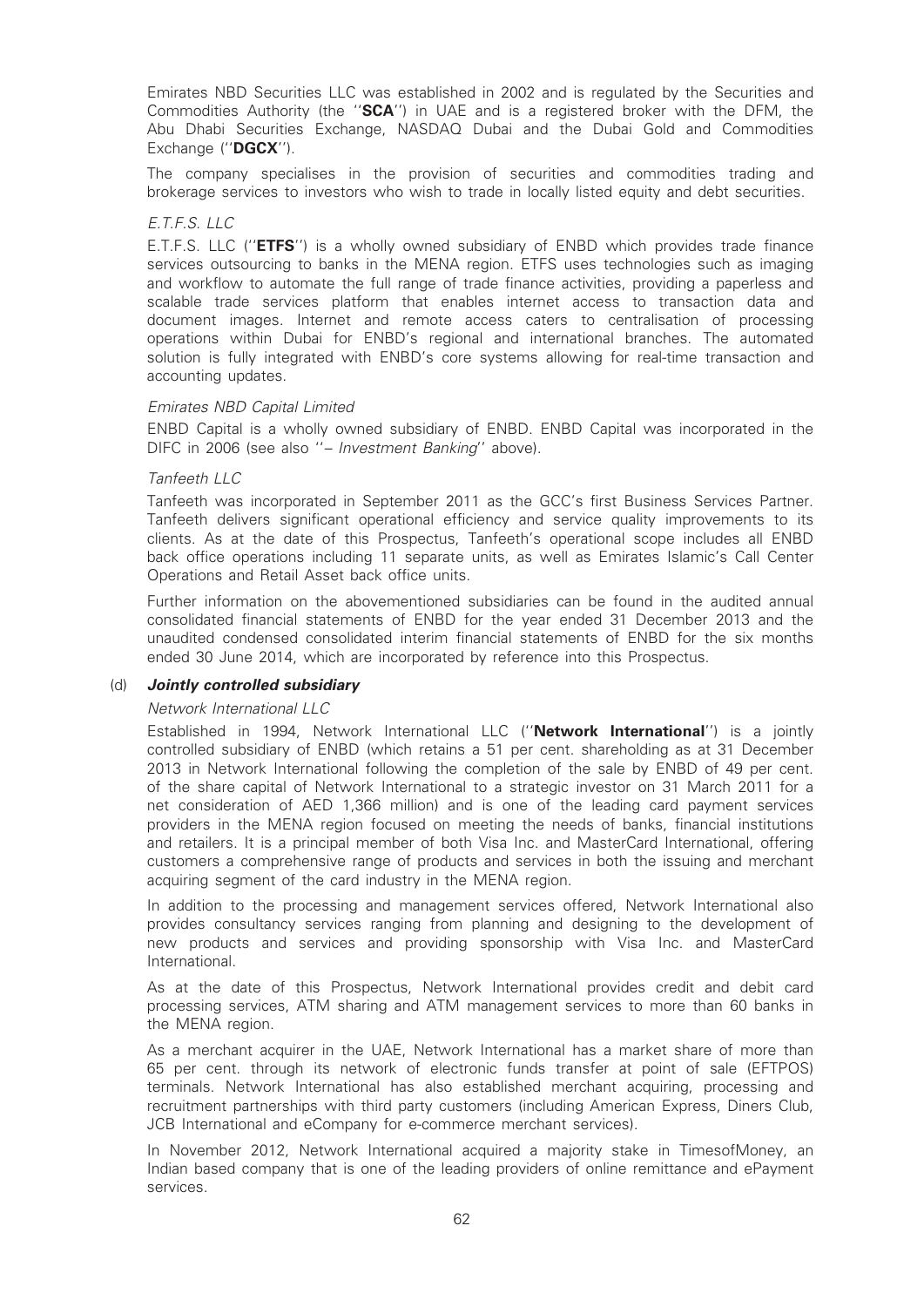# ENBD's Competition

ENBD faces competition in all of its principal business areas and ENBD's principal competitors include both banks that are locally incorporated (conventional and Islamic) as well as certain foreign banks operating in the UAE. As at the date of this Prospectus, there were 51 banks holding full commercial banking licenses in the UAE, of which 23 were locally incorporated. The following table shows rankings for banks operating in the UAE by total assets and equity as at 31 December 2013 and by net profits for the year ended 31 December 2013 (Source: Bank Financial Statements and Press Releases for FY 2013, Bloomberg).

# Ranking by Total Assets

| <b>Ranking</b> | <b>Bank</b> | <b>Amount</b> |
|----------------|-------------|---------------|
|                |             | (AED billion) |
| $\overline{1}$ |             | 3421          |
| $\mathcal{P}$  |             | 3251          |
| 3              |             | 195.0         |
| $\overline{4}$ |             | 1831          |

# Ranking by Net Profits

| <b>Ranking</b> | <b>Bank</b> | Amount        |
|----------------|-------------|---------------|
|                |             | (AED billion) |
| $\mathbf{1}$   |             | 4.774         |
| 2              |             | 4,733         |
| 3              |             | 3,620         |
| 4              |             | 3.256         |

# Ranking by Equity

| <b>Ranking</b> | <b>Bank</b> | <b>Amount</b> |
|----------------|-------------|---------------|
|                |             | (AED billion) |
|                |             |               |
| $\mathcal{P}$  |             | 34.6          |
| 3              |             | 312           |
| $\overline{4}$ |             | 242           |

### Risk Management

ENBD manages its risks through a comprehensive risk management framework which incorporates well-defined risk identification, measurement and monitoring processes.

The key features of ENBD's risk management framework are as follows:

- The board of directors of ENBD (the "Board") has the overall responsibility of managing risk and provides overall risk management direction and oversight.
- ENBD's risk appetite is determined by the Executive Committee (the "**EXCO**") and approved by the Board.
- Board committees meet regularly and are responsible for monitoring compliance with the risk management policies and procedures, and reviewing the adequacy of the risk management framework.
- ENBD's overall risk management policies are managed by ENBD's Risk management function ("Group Risk"), headed by the General Manager, Risk. This function is independent of the business divisions.
- Risk management is an integral component of all business activity that ENBD undertakes.

Group Risk assists senior management in controlling and actively managing ENBD's overall risk profile. This function also ensures that:

Risk policies, procedures and methodologies are consistent with ENBD's risk appetite.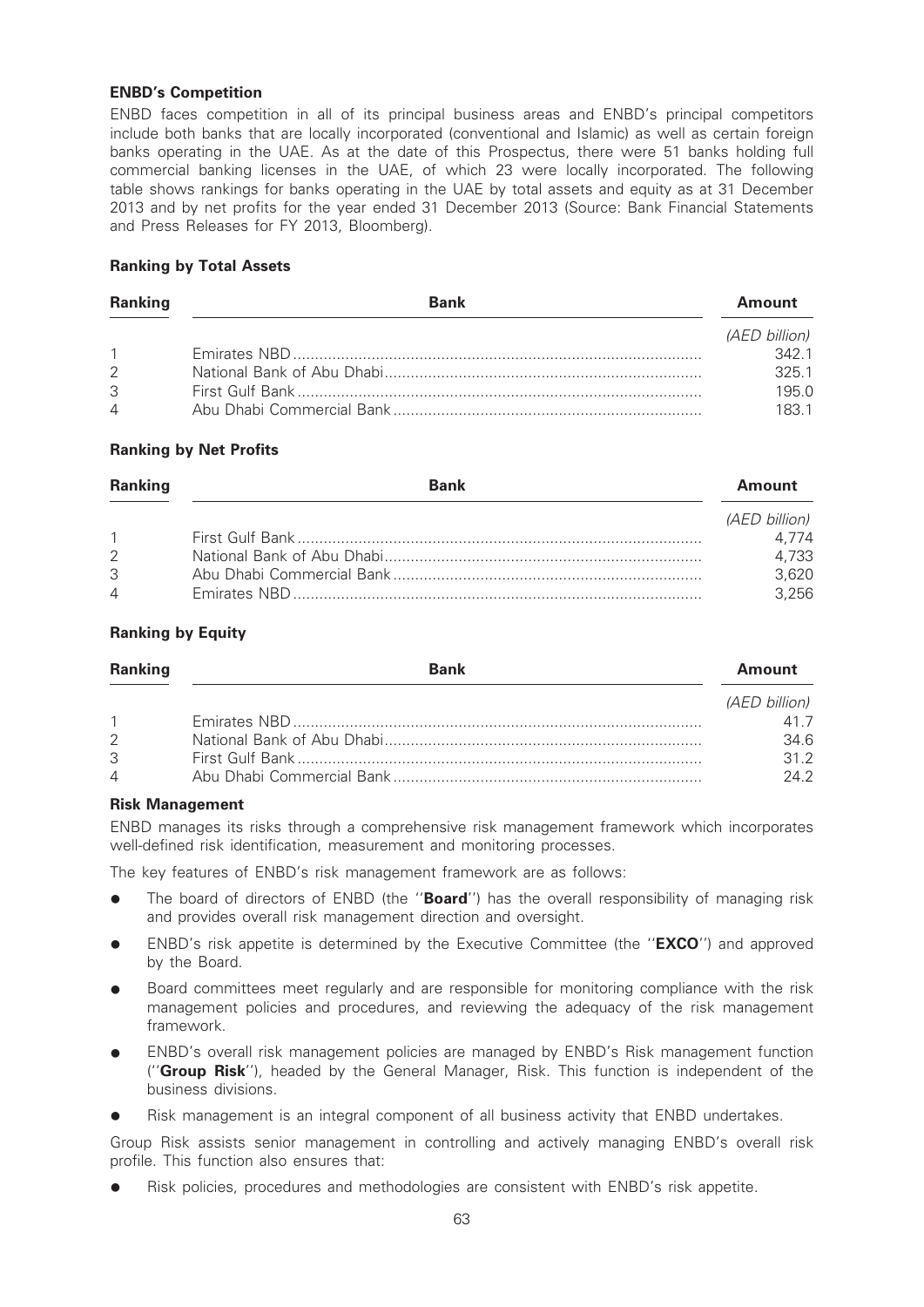- ENBD's overall business strategy is consistent with its risk appetite.
- Appropriate risk management architecture and systems are developed and implemented.

Through the risk management framework, transactions and outstanding risk exposures are quantified and compared against authorised limits, and non-quantifiable risks are monitored against policy guidelines and key risk indicators. Any discrepancies, excesses or deviations, are escalated to the management for appropriate and timely action.

# Credit Risk

Credit risk is the risk that a customer or counterparty will fail to meet a commitment, resulting in a financial loss to ENBD. ENBD is exposed to credit risk through traditional lending to corporate, retail and institutional customers and transactions involving settlements with counterparties, including other financial institutions. These include direct loans, commitments to extend credit and settlement exposures.

ENBD manages credit risk by setting limits for individual borrowers, groups of borrowers, and geographical and industry segments. ENBD also monitors credit exposures and continually assesses the creditworthiness of counterparties and considers it appropriate to obtain security wherever necessary to mitigate the credit risk. In addition, ENBD enters into master netting arrangements and collateral arrangements with counterparties and limits the duration of exposures.

ENBD sets policies and procedures for managing its credit risks. Credit exposures are monitored through exception reports, annual review of facilities, short-form reviews and periodic revaluation of collateral.

ENBD has developed a suite of risk scorecards for all retail products including personal loans, credit cards, home loans and auto loans. In addition to providing critical inputs for Basel II capital adequacy and economic capital computations, these scorecards are used for all underwriting related activities. Customer level behaviours scorecards are extensively used in cross-selling and collection activities, Specialised scorecards are used in the evaluation of spending patterns of customers in their current and saving accounts to assess their credit worthiness while skip scorecards predict customers' flight risk. The performance of all scorecards is regularly monitored by a team that is independent to the model's development team.

Development of a robust internal rating model for ENBD's wholesale portfolios has remained a challenge for a number of reasons, namely the traditionally low number of defaults in the UAE, the small number of customers in the portfolio as well as the limited availability of financial and other market based information for customers. To overcome these challenges, ENBD has adopted an expert panel approach. A comprehensive early warning framework complements the expert panel model to assess customers' risk profiles on an ongoing basis. As at the date of this Prospectus, ENBD is in the last stages of finalising a second generation wholesale model. This model uses actual default information and is expected to improve ENBD's ability to assess the risk in its wholesale portfolio.

ENBD has also developed an internal rating model for the financial institutions portfolio using the ''Shadow Ratings'' approach which aims to mimic the external rating of the financial institutions assigned by top tier external rating agencies. A robust early warning framework complements the rating model and ensures efficient monitoring and updating of the internal ratings on an ongoing basis. ENBD has also developed and implemented an internal probability of default model for SMEs.

All internal models and scorecards are independently validated by an external third party annually.

ENBD's BCIC provides the strategic framework to govern the extension of credit, manage the risk of the loan portfolio, ensure sufficient returns on the portfolio, and authorise individual or group credits within established guidelines.

Credit risk for various portfolios is managed as follows:

Corporate Credit: Credit facilities are granted based on the detailed credit risk assessment of the counterparty. The assessment considers, amongst other things, the purpose of the facility, sources of re-payment, prevailing and potential macro-economic factors, industry trends, customers' credit worthiness and standing within the industry.

ENBD is an active participant in the inter-bank market and takes exposures in line with the approved credit appetite across banks in the GCC and beyond. Specific Financial Institutions ("FI")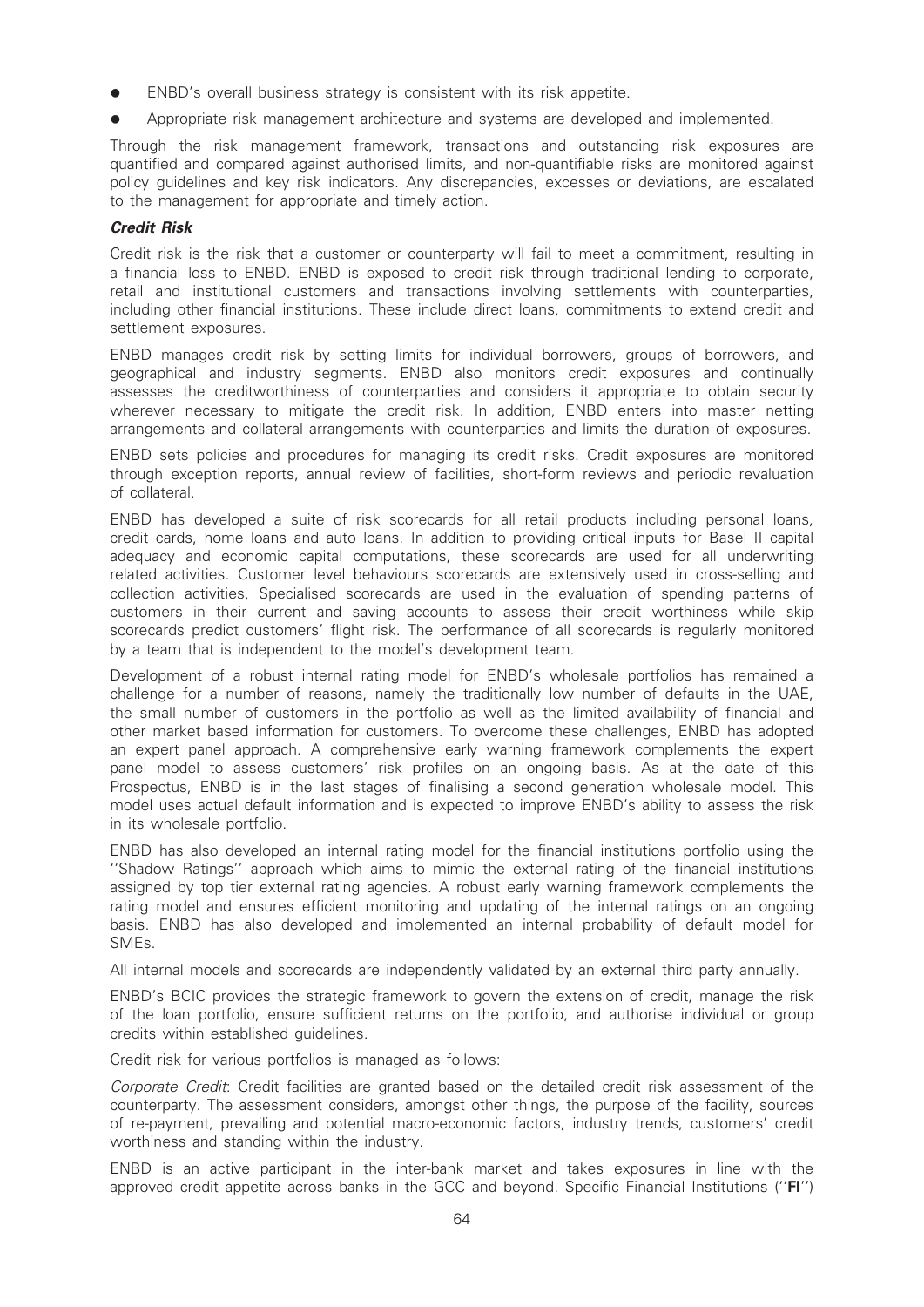and country risk policies are in place to keep a check on the country and FI risk. Exposures are monitored against approved limits at regular frequencies.

Retail Credit: Consumer lending is granted under approved credit policies for each product. Every application needs to meet the criteria as per the credit policies. Exceptions, if any, are approved by staff having delegated authority.

Small and Medium Enterprises: ENBD continues to place a high focus on this segment of the economy. Credit facilities are granted based on detailed risk assessment of the business and the standing of its sponsors. Facilities are generally secured by acceptable collateral wherever possible.

See "Credit Approval Procedures" below for further details on how this risk is managed by ENBD.

#### Market Risk

Market risk includes foreign exchange rate risk, interest rate risk, equity price risk, commodity price risk and credit spread risk. Market risk management is designed to limit the amount of potential losses on open positions that may arise due to unforeseen changes in foreign exchange rates, interest rates, equity prices, commodity prices or credit spreads. ENBD is exposed to diverse financial instruments including fixed income products, foreign currencies, equities and commodities and deals in both the physical product as well as cash and derivative instruments.

ENBD pays considerable attention to market risk and uses independently validated pricing and risk models, in accordance with standard market practice, for the valuation of its positions and obtains regular market data from independent market data providers for valuation and in order to measure and monitor its market risk.

Additionally, ENBD has established a global risk appetite limit as measured by Value-at-Risk ("VaR") and as well as individual asset class (i.e. foreign exchange, interest rate, commodity, equity) VaR limits to ensure the portfolio is not overly concentrated in one type of risk.

The policies, procedures and trading limits are set to ensure the implementation of the Board's market risk appetite in its day-to-day operations. These are reviewed periodically to ensure alignment with ENBD's market risk policy.

### Foreign Exchange Rate Risk

ENBD uses hedging strategies to ensure foreign exchange positions are maintained within established limits. ENBD believes that it has a conservative policy towards such risks and has set limits on positions by currency and exchange rate volatility and liquidity. Exchange rate risk is measured using position reports showing the net long or short position for currencies and is managed on a real-time basis using ENBD's system of record (Reuter's Kondor+ system). Exchange rate risk is actively managed using spot and forward foreign exchange contracts. Necessary controls are in place to ensure that all activities are accurately recorded.

Foreign exchange positions and profit and loss on foreign exchange are reviewed on a daily basis by Treasury and Market Risk. All positions are marked to market daily.

### Interest Rate Risk

ENBD manages the risk of changes in interest rates affecting future profitability or the fair values of financial instruments through appropriate risk management strategies. Interest rate risk is measured using an interest rate re-pricing report that includes period and cumulative gap analysis. The interest rate sensitivity position (PV01) and NII sensitivity tests are also monitored on a monthly basis.

Interest rate risk is actively managed using derivative instruments (including, for example, interest rate swaps and forward rate agreements). Positions are reviewed on a daily basis by Global Markets and Treasury which addresses on-balance sheet and off-balance sheet mismatches and action taken or planned to reduce any significant mismatches. ENBD's Asset and Liability Committee (the "ALCO") monitors structural mismatches on a monthly basis.

### Trading Policy

ENBD believes that it has a conservative trading policy. New products are authorised only if an adequate infrastructure has been assured and approved by senior management.

Treasury trading limits for foreign exchange, fixed income, equities, commodities and derivatives are reviewed and set annually and approved by the Board. Global Markets and Treasury is responsible for managing trading risk exposure within the global trading risk limits. There are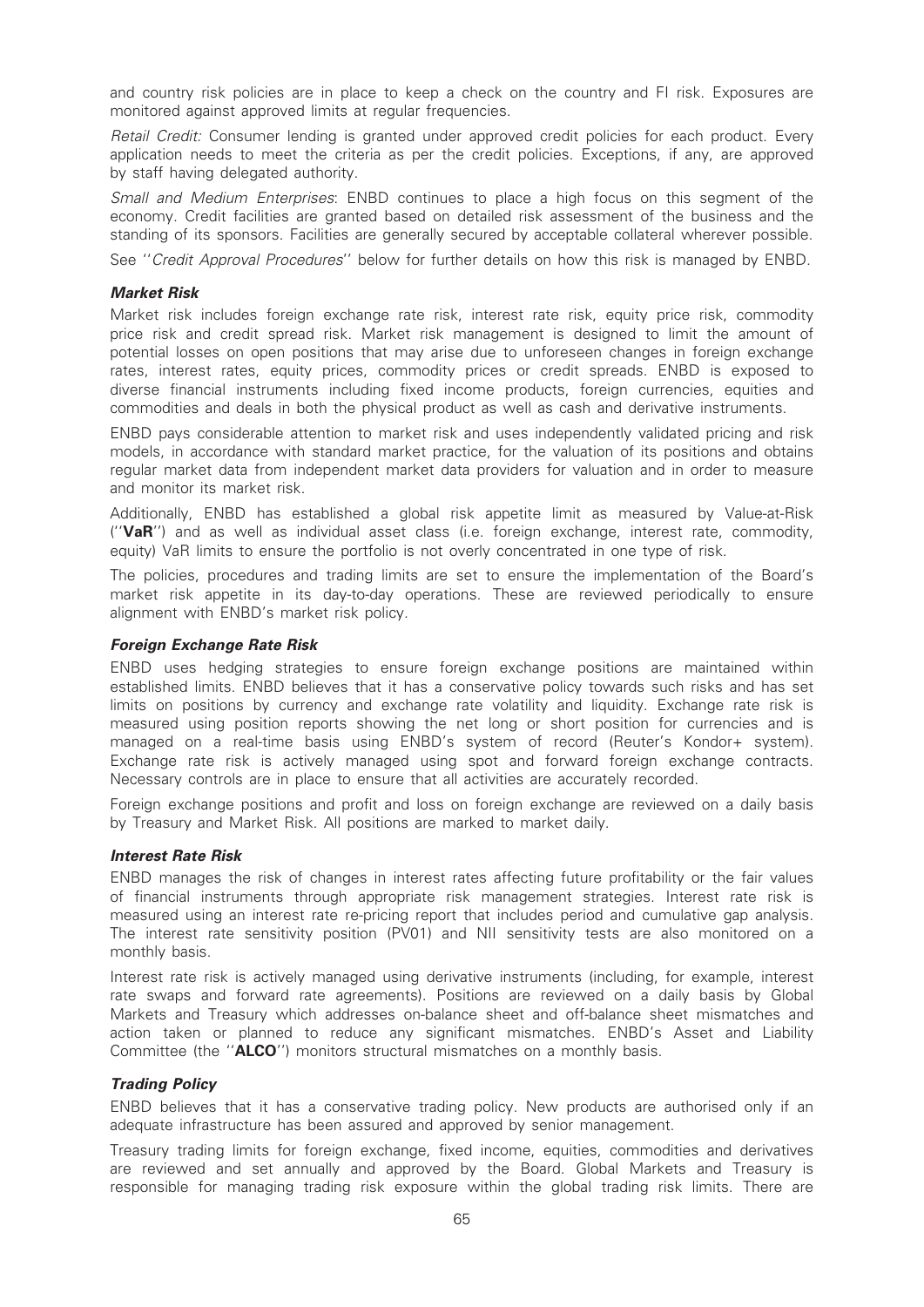systems and procedures in place to monitor and report positions and the corresponding exposure on a daily basis. Additionally, there are monthly and annual loss limits that constrain the amount a desk can lose. These loss limits are accompanied by early warning triggers to Global Markets and Treasury and senior risk management staff. Global Markets and Treasury operate within trading limits prescribed by Group Risk and as approved by the Board.

# Liquidity Risk

Liquidity risk is the risk that ENBD may be unable to meet its funding requirements, which can be caused by political uncertainty, market disruptions or deterioration in its credit ratings. The objective of the ENBD's liquidity and funding management framework is to ensure that all foreseeable funding commitments can be met when due.

ENBD has over the years built up a strong liquidity base by building up ''Liquidity Asset Buffers'' through the core fixed income book, which is invested in highly-rated (''AA-'' and above) and liquid, international and domestic fixed income securities/UAE Central Bank certificates of deposit.

As at 31 December 2012 and 31 December 2013, ENBD's loans to deposit ratio stood at 102.0 per cent. and 99.5 per cent. respectively. Liquidity for ENBD is managed actively by Global Markets and Treasury and is overseen by ENBD's ALCO on a monthly basis or more frequently when needed.

ENBD has been able to adequately deal with liquidity or funding stresses in the past and has structured its assets in such a way that funding is reasonably assured, thereby regulating its refinancing risk. It has adopted a diversification strategy in an attempt to prevent over-exposure to any particular market.

The quality of ENBD's investment portfolio ensures its liquidity and, together with its own funds and ''sticky'' customer deposits, forms a stable funding source. Even under the adverse conditions prevailing in 2008, 2009 and early 2010, ENBD was able to access the funds necessary to cover customer needs and to meet its funding requirements.

ENBD prepares a maturity gap analysis, which helps identify potential liquidity risks in advance.

Liquidity in UAE dirhams is available through the sale of U.S. dollar denominated securities and subsequent sale of the U.S. dollar proceeds to the inter-bank market (or to the UAE Central Bank) on a same-day basis if required. Liquidity can be easily switched from U.S. dollars to UAE dirhams and vice versa due to the fixed nature and narrow spread of the foreign exchange peg.

#### Operational Risk

Operational risk is the risk resulting from inadequate or failed internal processes and methodologies, human error, systems or from external events.

In each of ENBD's business units, the unit head is responsible for the effective management of these risks, including identification, assessment and overview. These business managers are supported by a framework consisting of a governance structure, a suite of risk-mitigating policies and skilled operational risk professionals employed throughout ENBD.

ENBD's Operational Risk team monitors operational risk issues on a regular basis, reports major deviations from approved parameters and prepares regulatory risk related reports. Group Operational Risk reviews and approves all bank documentation, new products and any variations on existing products before they are finalised and implemented. Group Operational Risk also reviews new sections and amendments to existing sections of the policies and procedure manuals before they are released. Group Operational Risk also manages ENBD's insurance portfolio and proposes group-wide risk mitigation strategies to the executive management.

ENBD regularly carries out operational risk reviews. The main objectives of these reviews are to indentify the risks inherent in each area, analyse them in terms of their severity and likelihood, and develop mitigation strategies for these risks. ENBD agrees key risk indicators during these review sessions in order to facilitate ongoing monitoring of risks.

ENBD has a business continuity management framework which allows prompt action in response to any disruptive events to ensure continuity of operations. ENBD has formulated business continuity plans to ensure uninterrupted provision of services to customers during operational disruptions and these business continuity plans are reviewed and tested at least annually across ENBD. ENBD has also established work area recovery sites providing alternative facilities to business and operational units if their regular offices are not accessible.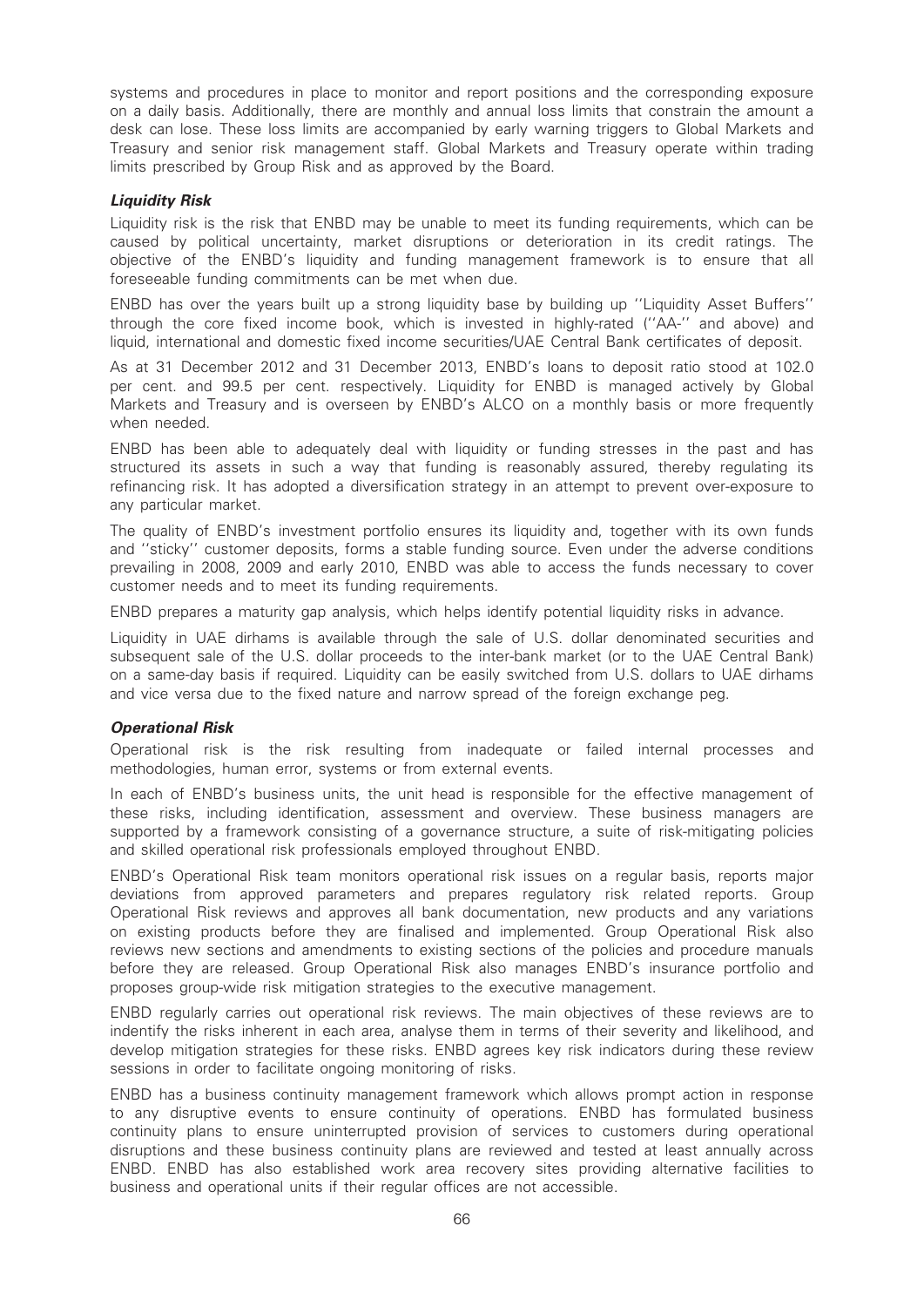# Legal Risk

Legal risk is the risk that a customer or counterparty will commence proceedings against ENBD, or one of its operating companies.

ENBD has an internal legal department which deals with both routine and more complex legal issues. Situations of a particular complexity and sensitivity are referred to external law firms, either in the UAE or overseas, as appropriate.

# Credit Approval Procedures

#### Credit Exposure

The lending policy of ENBD is guided by its credit policy, which is reviewed from time to time in light of market conditions. At all times, ENBD strictly adheres to and observes the individual and aggregate percentage limits regulating large exposures stipulated by the UAE Central Bank.

# Retail Banking Credit Approval Procedures

ENBD's retail lending policy sets forth clear guidelines for specific retail loan products such as personal loans, auto loans, credit cards and home loans. ENBD's retail lending policy is recommended by the Head of Group Retail Credit and is jointly agreed by the General Manager-Retail Banking and Wealth Management and General Manager-Risk and further approved by ENBD's BCIC.

Retail credit policies are dynamic and are amended based on the prevailing market environment to ensure that product offerings are competitive. Appropriate controls are in place to ensure credit is within the defined thresholds of the Bank's risk strategy.

Retail lending is normally restricted to salaried individuals and, on a selective basis, to selfemployed individuals. Generally, retail loans are secured by an assignment of salary, mortgages or liens over property (in respect of home loans) and liens on vehicles (in respect of auto loans).

Discretionary lending authorities have been delegated to lower management levels; however escalations to senior authorities are required depending on the severity of exceptions. Every application for a retail facility must first be recommended by the sales force and reviewed and approved by the retail credit department. Retail Lending is centralised through the Retail Credit Centre, which handles underwriting and disbursements.

Group Retail Credit carries out periodic portfolio reviews at each product level, reviewing portfolio performance across multiple customer segments and split by critical risk and policy drivers. This allows strategic guidance to be given to product teams in terms of sourcing and asset growth in the approved customer segments.

#### Corporate Banking Credit Approval Procedures

ENBD maintains and updates its corporate credit policy and credit procedures manual from time to time as market conditions warrant and new products enter the market. Together these two documents set forth the types of business and sectors that ENBD is willing to participate in, its policy on security, details of its credit facility application processes, guidelines on credit authorities, borrower risk grading, identification of impaired credits and provisioning.

The corporate credit policy consists of specific business guidelines and rules that enable ENBD's management to maintain a portfolio of counterparty risk exposures aligned to ENBD Business Strategy and Objectives. The policy is designed to ensure that lending officers deal with key credit issues and provide relationship officers specific guidance on the policy where required. These procedures also ensure that appropriate controls exist at all stages of the credit process.

ENBD has in place a formal application process for corporate credit approvals from the individual business unit with the primary responsibility for credit facilities resting with the executives recommending the facility. The individual business unit has a small delegated authority to approve credit facilities and any credit approvals above such delegated authority of the business unit are referred to the Head Office Group Credit Department ("GCD"), where risk assessment managers evaluate the proposals and provide their recommendations. The senior management comprising of General Manager-Risk, Group Head-Wholesale Banking, the Chief Executive Officer, the Chief Credit Officer ("CCO") and GCD have delegated authority limits to approve credit facilities. Credit facilities above this delegated authority limit are recommended for approval to the Management Credit Committee (''MCC'') or the Board Credit and Investment Committee (''BCIC''). All facilities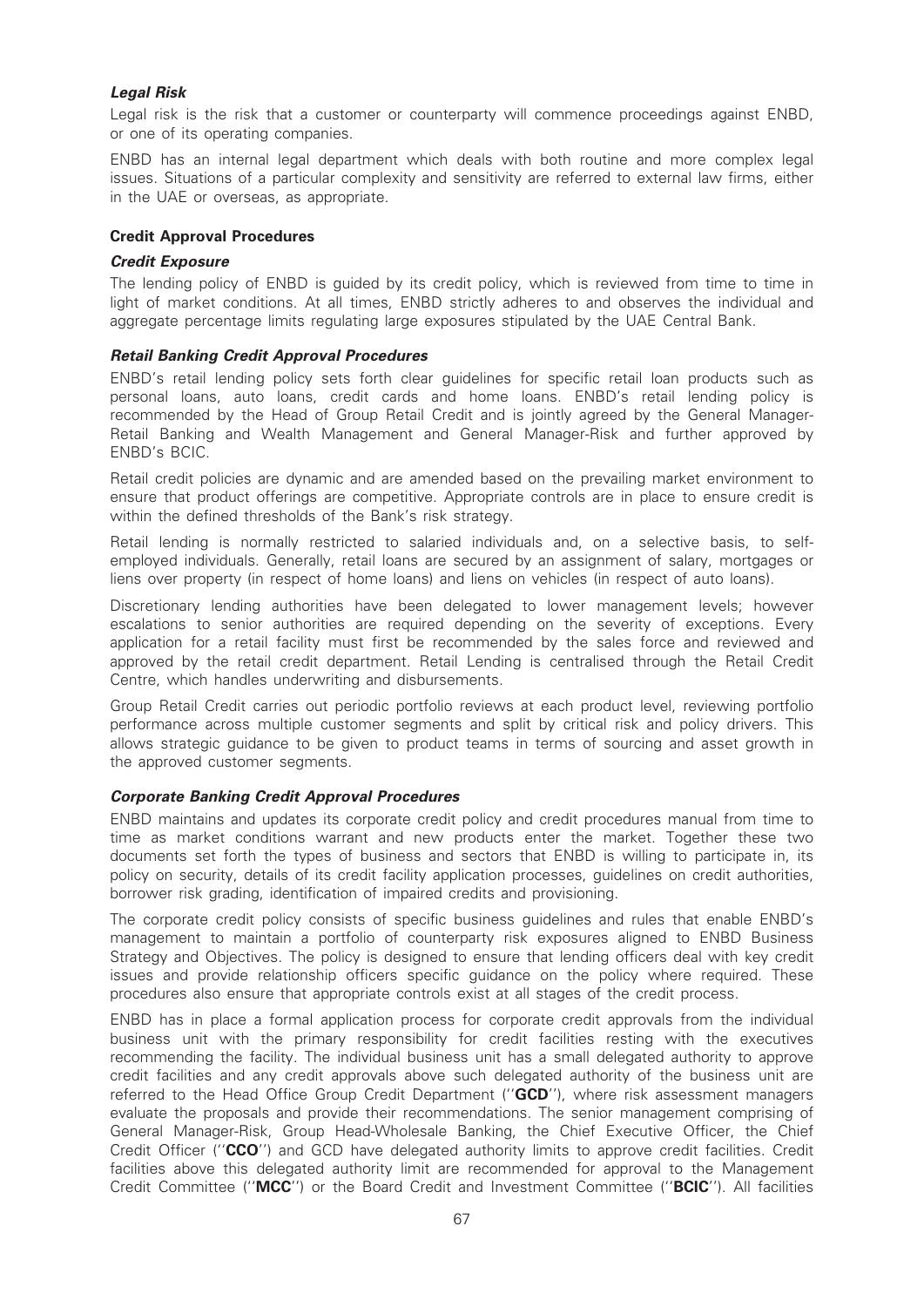approved by the individual business units are reported to GCD for hindsight review on a monthly basis.

In order to ensure further control, the MCC and the BCIC review all credit facilities above a certain threshold even where such credit facilities have been approved within the delegated limits.

Any credit facility not recommended by an appraiser cannot be approved by the authority at the next level, even if the proposed limits are within his/her delegated authority. Such credit facilities can only be approved by the authority at the level above (i.e. the two levels above the initial appraiser who did not recommend the credit facility).

ENBD has an automated system for due dates for facility reviews. This automated system highlights when a due date has passed, as well as highlighting when limits have been exceeded. Whilst excesses are monitored daily by Business Units and reported to GCD on a regular base, any cases of non-conformance with the terms of the facility are also monitored on a monthly basis by GCD and escalated up-to the General Manager, Wholesale Banking.

#### Security Procedures

ENBD has a standard set of security documentation, which is used in various combinations depending on the facilities granted.

For renewed corporate credit facilities, all security documents of over AED 50 million are reviewed by ENBD's legal department prior to disbursement Documents for new facilities amounting to AED 5 million or in case of non-standard documentation or cases where Credit Administration Unit may require legal opinion are also referred to ENBD's legal department. In a limited number of cases documents are prepared or reviewed by external law firms appointed by ENBD. These documents are also reviewed by ENBD's legal department.

ENBD requires that all documentation is completed before any facilities are drawn. The postapproval processes and documentation are handled by Credit Administration Units. All documents are reviewed by the individual business units before and after they are executed by customers. They are then passed on to Credit Administration Units for a final verification, after which they are stored in a fire-proof environment.

The security required for a particular facility held by ENBD is confirmed independently by the relevant Credit Administration Units, once a year or upon request, as may be the case.

#### Impaired Loans

International Financial Reporting Standards ("IFRS") sets forth strict principles for the recognition and provisioning of impaired loans and advances. ENBD has therefore established and maintained regular procedures for the recognition of actual and potential bad debts, identification of nonserviced, unearned or overdue interest and for methodical assessment of potential loan losses.

The primary responsibility for recognising and reporting adverse credit features on any borrowing account lies with the business unit responsible for recommending the lending and for day-to-day management and monitoring of that account. When potential problem credit facilities are identified, they are transferred to a ''watch list'' and are monitored closely. The credit facilities may be transferred to the ''watch list'' for a number of reasons, such as any security given not adhering to approval terms or being overdue for review by 90 days.

In line with UAE Central Bank requirements, ENBD classifies those accounts where recovery is considered doubtful and ensures provisions are made accordingly. Delinquent accounts are broadly classified as Substandard, Doubtful or Loss.

Those accounts where agreed payments of principal and/or interest are more than 90 consecutive days in arrears are classified as ''substandard accounts''. The accrued interest remains suspended while a minimum provision of 25 per cent. of the net exposure amount is made.

Those accounts where partial loss of principal is expected and full recovery of interest and fees is not expected are classified as ''doubtful accounts''. The accrued interest is suspended from the date that accounts are so classified and a minimum provision of 50 per cent. of the net exposures is made.

Those accounts where a full loss of principal and interest is expected and where ENBD has exhausted all recourse to recovery are classified as ''loss accounts''. 100 per cent. of the net exposure amount is provided in such cases.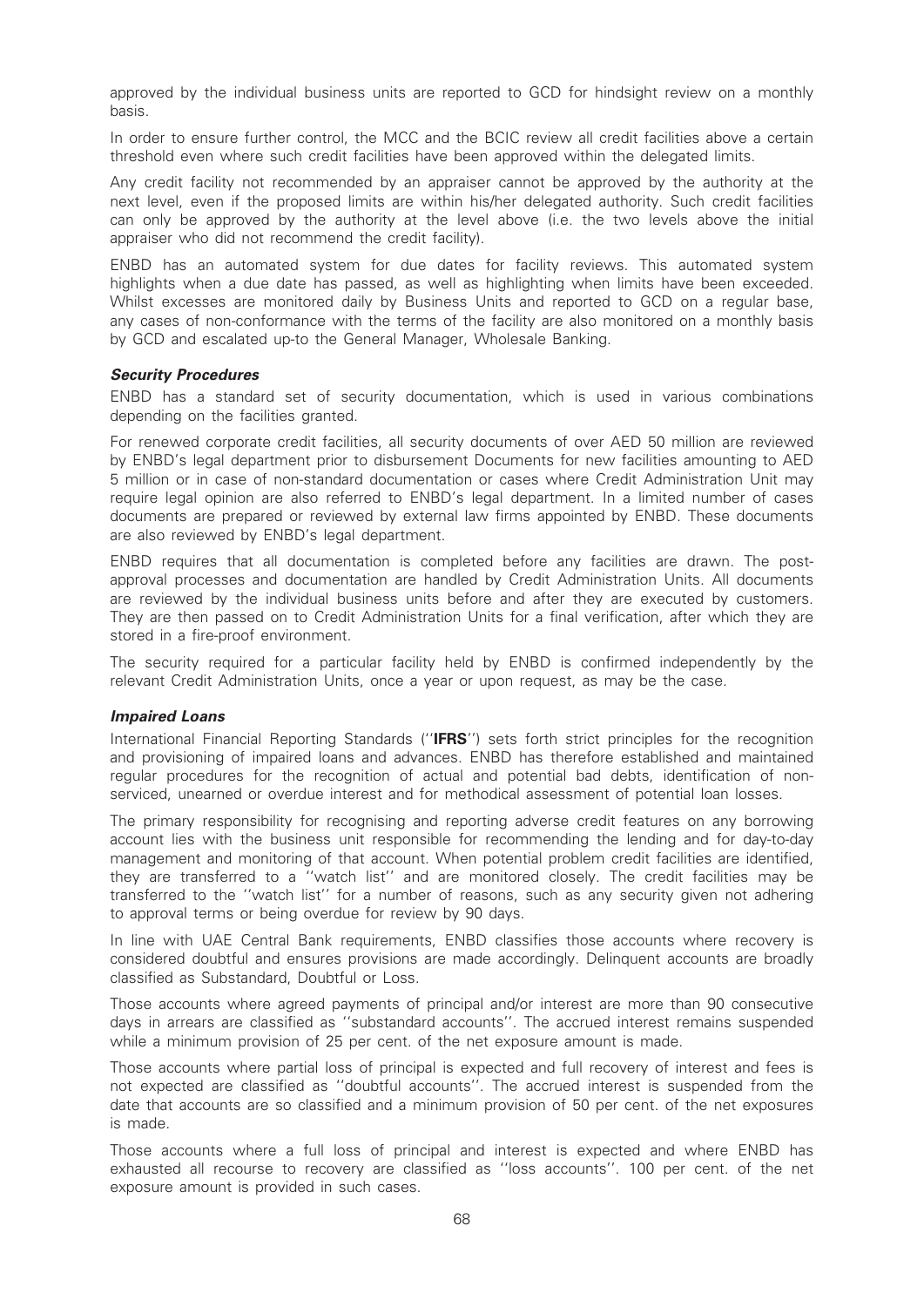All accounts classified as ''doubtful accounts'' and ''loss accounts'' constitute a ''bad and doubtful debt'' and, unless it is believed that the debt can be recovered by the business units, the debt is then transferred to the Special Loans Group (the ''SLG''), a unit that specialises in remedial management. The remedial management of accounts and the booking of provisions for accounts not transferred to the SLG continue to be the responsibility of the individual business unit.

ENBD generally waits until all legal and other remedies are exhausted before writing-off fully provisioned loans.

Group operating profit before impairment was AED 7.7 billion for the year ended 31 December 2013, which was AED 1.2 billion (18.4 per cent.) higher as compared to the year ended 31 December 2012. The impaired loan ratio, excluding impaired investment securities, decreased to 13.9 per cent. by 31 December 2013 from 14.3 per cent. reported as at 31 December 2012. The impairment allowance on financial assets in respect of 2013 grew to AED 20.8 billion compared to AED 16.6 billion in 2012. This increase was driven by specific impairments across corporate and retail portfolios. For the year ended 31 December 2013, the Group's net profit was AED 3.3 billion and consequently AED 0.7 billion (27 per cent.) higher as compared to the year ended 31 December 2012.

As at 31 December 2013, ENBD's impaired loans amounted to AED 36.1 billion (or 13.9 per cent. of gross loans and receivables), 57.5 per cent. of which have been provisioned for by impairment allowances of AED 20.8 billion. Impaired loans include ENBD's exposure to the Dubai World Group and Dubai Holding and its subsidiaries (the "**Dubai Holding Group**"), amounting to AED 14.4 billion of debt that has been or is expected to be restructured. Excluding the impact of these exposures, ENBD's impaired loans amounted to AED 21.7 billion (or 8.3 per cent. of gross loans and receivables) 81.6 per cent. of which have been provisioned for by impairment allowances of AED 17.7 billion. The net impairment charge for the year ended 31 December 2013 amounted to AED 4.7 billion compared with AED 4.0 billion for the year ended 31 December 2012.

ENBD continues to pro-actively manage credit quality and delinquencies and impaired loans across its corporate and retail portfolios have increased within expected levels.

The following table summarises the movements in allowances for impairment for loans and receivables for ENBD for the years ended 31 December 2013 and 31 December 2012.

| Movement in allowances for impairment                  | 31 December<br>2013 | 31 December<br>2012 |
|--------------------------------------------------------|---------------------|---------------------|
|                                                        |                     | (AED million)       |
| Balance of allowances for impairment as at 1 January   | 16.595              | 12,897              |
| Allowance for impairment made during the period        | 4.732               | 4.925               |
|                                                        | (329)               | (1,071)             |
|                                                        | (139)               | (74)                |
|                                                        | (93)                | (86)                |
|                                                        |                     | 4                   |
| Balance of allowances for impairment as at 31 December | 20.766              | 16,595              |

#### Legal and Internal Audit

#### Industry Regulation and Supervision

Banks and other financial institutions in the UAE are subject to governmental supervision and regulatory oversight exercised by various regulatory bodies, including the SCA, the UAE Central Bank and the DFSA for companies established within the DIFC. The competent local authority in the Dubai, in which the institution is registered, is the Department of Economic Development.

The principal source of banking regulation in the UAE is the UAE Central Bank. The UAE Central Bank provides prudential supervision (see also "The UAE Banking and Financial Services System") of each bank's capital adequacy, liquidity and anti-money laundering controls and its general banking activities. Monitoring by the UAE Central Bank is undertaken by way of regular inspections of banks and their records and the requirement for regular submission of data including, but not limited to, deposited funds, loans and mortgage business, liquidity status and anti-money laundering measures. ENBD submits monthly, quarterly and annual reports to the Banking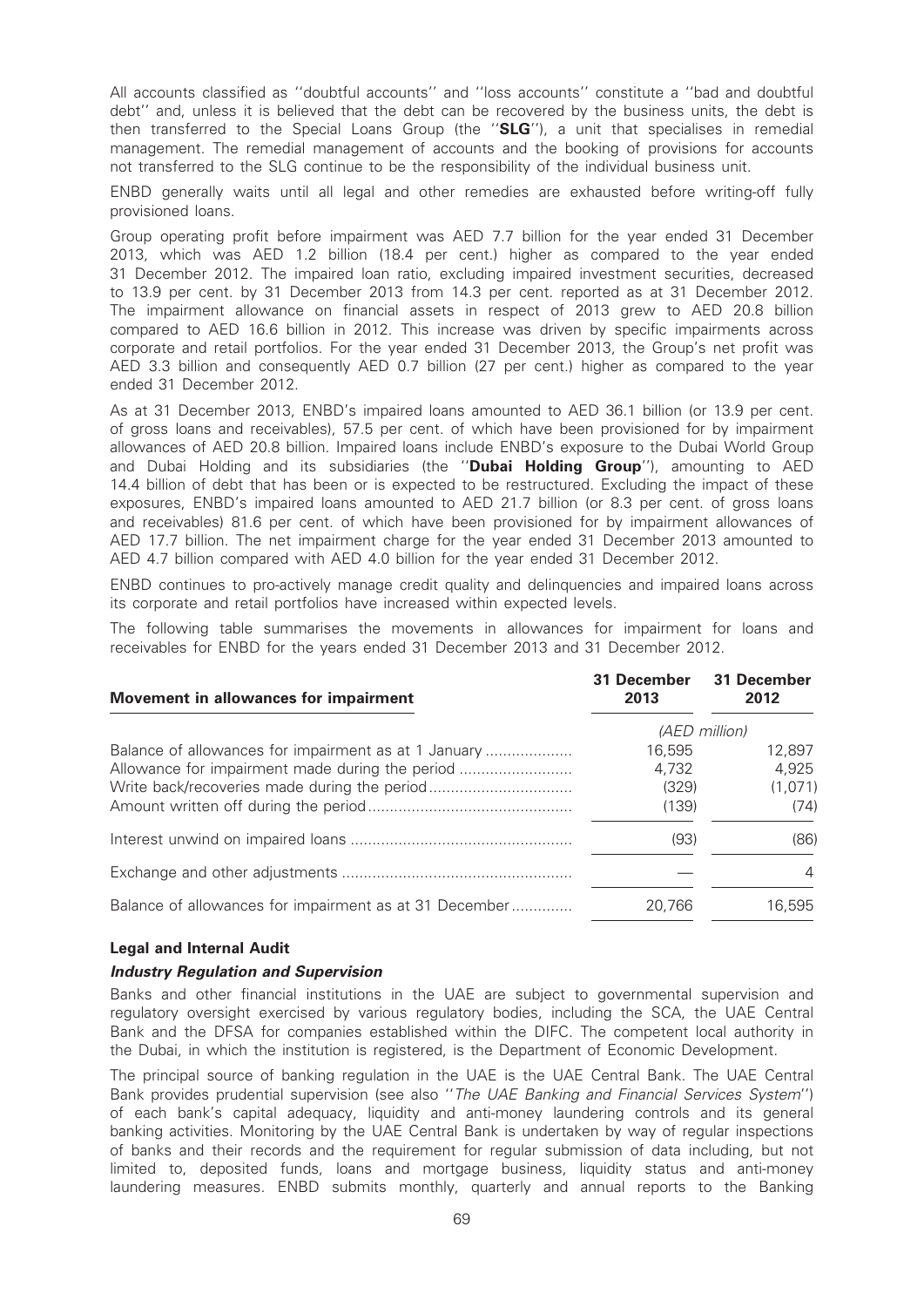Supervision and Examination Department of the UAE Central Bank. In addition, ENBD's Memorandum and Articles of Association and any amendments thereto, its audited financial statements, its distribution of dividends and certain other documents are all approved by the UAE Central Bank and the SCA.

The SCA is the predominant authority controlling the operation and governance of public joint stock companies generally, while the Department of Economic Development has a very wide jurisdiction in relation to issues such as the incorporation of companies and the regulation of internal and external trade.

ENBD's business units and subsidiaries are engaged in a wide range of banking and investment activities which also fall within the jurisdiction of a variety of other regulatory regimes located both within the UAE and abroad. In the UAE, ENBD Capital and ENBD Asset Management is regulated by the DFSA. ENBD's activities conducted in countries other than the UAE fall under the jurisdiction of other regulators and include the following: the Capital Markets Authority and the Saudi Arabian Monetary Authority in Saudi Arabia; the Monetary Authority of Singapore in Singapore; the Central Bank of Qatar and the Qatar Financial Centre Regulatory Authority in Qatar; the Reserve Bank of India in India; the China Banking Regulatory Commission in China, the Jersey Financial Services Commission in Jersey; the Financial Services Authority in the United Kingdom; and the Egyptian Financial Supervisory Authority in Egypt.

ENBD has an excellent track record in meeting applicable regulatory standards and neither the UAE Central Bank nor any other regulatory authority has raised any material breaches of applicable regulatory standards or imposed sanctions in respect of ENBD.

## Internal Audit

Operating under a mandate from the Board, Group Internal Audit provides internal auditing services across ENBD and its subsidiary companies. Group Internal Audit has a principal reporting line to the Board Audit Committee (the ''BAC''), a body composed of non-executive directors. Planned audit activities are subject to review and approval by the BAC, which also evaluates and approves the level of resources available to Group Internal Audit for such activities.

The BAC meets four times annually to discuss the audit reports produced by Group Internal Audit and to discuss the status of management actions on any issues previously raised with the committee. In addition to these meetings, the General Manager, Group Internal Audit has access to the Chairman of the BAC and the Chief Executive Officer as required.

The primary objective of Group Internal Audit is to independently assess the adequacy and effectiveness of the control framework through which the activities of ENBD are conducted. Group Internal Audit uses a risk-profiling methodology to assess the relative degree of risk in each of the auditable business units and for selecting the business activity to audit. BAC approval is obtained for the risk based annual audit plan.

Group Internal Audit is organised into specialist teams aligned with ENBD's primary business and support areas. Group Internal Audit focuses on the employment of professionally qualified individuals with industry specific experience.

Group Internal Audit is itself subject to a review periodically by independent third party assessors appointed by the BAC.

#### Real Property

The net book value of freehold land and property owned by ENBD as at 31 December 2013 was AED 1,980 million.

#### Capital Expenditure

ENBD does not expect to incur capital expenditure outside its ordinary course of business. For the year ending 31 December 2013, ENBD incurred AED 326 million of capital expenditure, compared to AED 276 million for the year ended 31 December 2012. In addition, for the year ending 31 December 2013, ENBD incurred AED 421 million of capital expenditure due to the acquisition of Emirates NBD Egypt.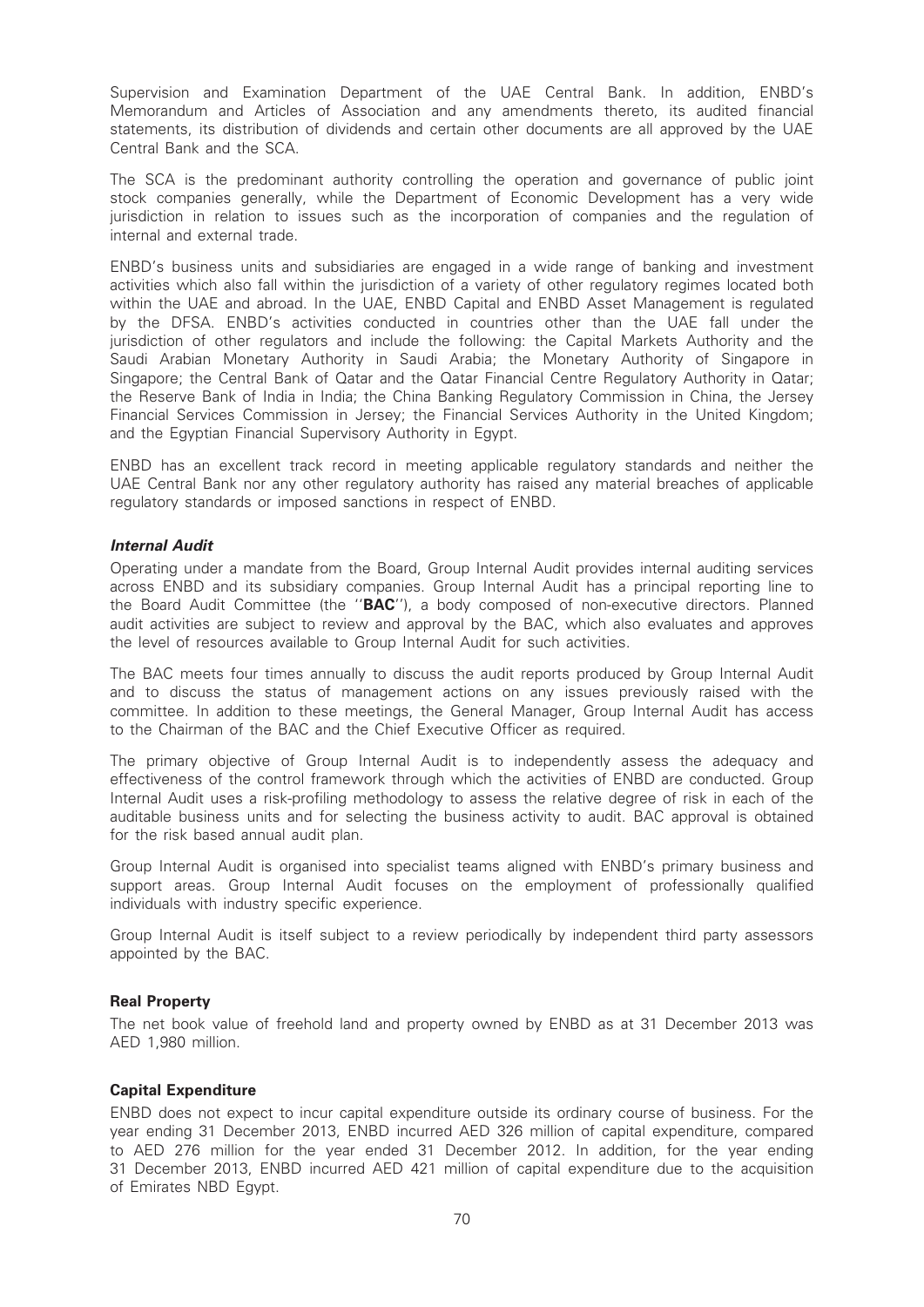# Capital Adequacy

As per current capital requirements, the UAE Central Bank requires banks operating in the UAE to maintain a prescribed minimum ratio of total capital to total risk-weighted assets of 12 per cent. (of which Tier 1 has to be 8 per cent.).

The tiered components of a UAE bank's regulatory capital comprise of:

- Tier 1 capital, which includes share capital, share premium, legal, statutory and other reserves, retained earnings, non-controlling interest after deductions for goodwill and intangibles and other regulatory adjustments relating to items that are included in equity but are treated differently for capital adequacy purposes; and
- Tier 2 capital, which includes qualifying subordinated debt, undisclosed reserve, and fair value reserve.

While the calculation of capital adequacy ratios in the UAE follows the BIS guidelines, claims on or guaranteed by GCC central governments and central banks are risk weighted at zero per cent. and claims on GCC government non-commercial public sector entities are risk-weighted at 20 per cent.

When assessing the capital adequacy of an individual bank, the UAE Central Bank will take a number of factors into consideration, such as the extent and nature of credit concentration, policies and procedures and internal control systems and may set a higher total capital requirement for that particular bank if it deems it necessary.

As of 31 December 2013, the Group was above the UAE Central Bank imposed requirement, with a total capital adequacy ratio of 19.6 per cent and a Tier 1 capital adequacy ratio of 15.3 per cent.

Under Union Law No. (10) of 1980 Concerning the Central Bank, the Monetary System and Organisation of Banking, banks are required to transfer 10 per cent. of profit each year into a statutory reserve until this reserve makes up 50 per cent. of capital. Distributions cannot be made from this reserve, except in special legally defined circumstances. All dividends have to be authorised by the UAE Central Bank.

## Distributions of Profit

Distributions of profit to shareholders are subject to a comprehensive risk management system that is reviewed at the management level and ENBD's ALCO level to ensure the appropriate distribution levels taking into account ENBD's performance, competitor profit distributions and market conditions. ENBD has historically pursued a conservative dividend policy, preferring to build its capital and use such capital to preserve shareholder value.

# Basel II

ENBD has implemented the standardised approaches for credit risk under Basel II, and complies with the corresponding requirements as set out by Circular 27/2009 of the UAE Central Bank (''Circular 27/2009'').

Under Circular 27/2009, the main UAE banks are expected to migrate to the foundation internal ratings based approach in due course. The UAE Central Bank is in direct contact with the concerned banks about the corresponding guidelines and about the migration on a case by case basis.

As at the date of this Prospectus, the UAE Central Bank has published draft guidelines and reporting standards (as of October 2010) on its website; final guidelines and reporting standards are yet to be published.

ENBD has implemented the required systems, models and reports (based on the draft guidelines and reporting standards) and is in communication with the UAE Central Bank on the migration to the foundation internal ratings based approach.

#### Basel III

Though the UAE Central Bank has not yet published final guidelines on the implementation of Basel III, ENBD is pro-actively managing its capital and funding base in anticipation of Basel III.

As per Basel III, the minimum capital ratio requirement against common equity Tier 1 capital including the capital conservation buffer is 7 per cent and against total capital including the capital conservation buffer is 10.5 per cent. (to be achieved by 1 January 2019). ENBD already meets the minimum capital requirement as set out under Basel III as of 31 December 2013.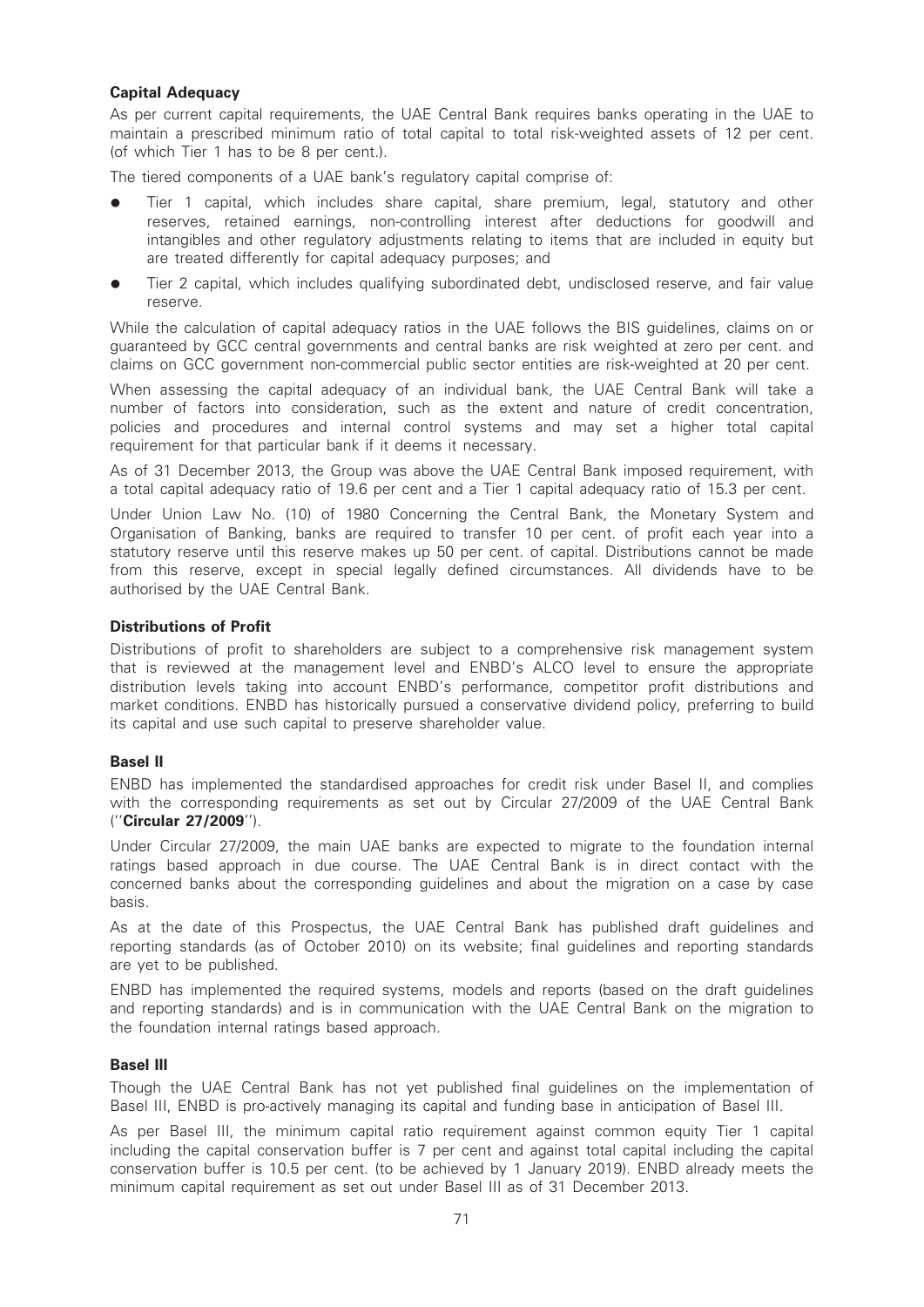On 12 July 2012, the UAE Central Bank issued Circular 30/2012 ("Circular 30/2012") dated 12 July 2012 entitled ''Liquidity Regulations at Banks'', which included a set of qualitative and quantitative liquidity requirements for UAE banks which are in line with the Basel III.

Subsequently, on 16 December 2012, the UAE Central Bank decided in its Board Meeting to postpone the implementation of Basel III until details of the requirements of the regulation are agreed. This Circular has currently been suspended by the UAE Central Bank.

## Anti-Money Laundering Policies

ENBD has implemented detailed anti-money laundering (''AML'') and Know Your Customer (''KYC'') policies and procedures. The responsibility for implementation and monitoring adherence to the policies rests with ENBD Group Compliance and ENBD has dedicated compliance functions across various business units and its international operations to assist in discharging this responsibility.

As part of its AML policy, ENBD conducts KYC and customer due diligence checks, which is mandatory for all new accounts. A customer profile is created at the time of account opening and is updated as customer circumstances change and develop during their time with ENBD.

ENBD also has in place a high risk accounts policy and politically exposed persons policy that covers enhanced due diligence and escalated approval processes for relationships with regards to high risk businesses and customer segments as covered by UAE Central Bank regulations and in accordance with ENBD's internal risk based approach towards KYC and AML.

ENBD has appointed an Anti-Money Laundering Reporting Officer (''AMLRO'') who reports to the Chief Compliance Officer. The AMLRO is responsible for policy development and awareness, as well as suspicious transaction detection and reporting, responding to staff queries regarding antimoney laundering issues and implementation of an automated anti-money laundering system.

ENBD has sanctions guidelines in compliance with regulations prescribed by the UAE Central Bank and the United Nations that cover restrictions applicable to countries that are subject to sanctions. ENBD has systems and processes in place to monitor transactions against applicable sanctions requirements.

All staff are required to be aware of ENBD's AML, KYC and sanctions policy and procedures. The compliance policies and procedures are easily accessible and available to all staff through ENBD's intranet. In addition, ENBD conducts specific training programmes for customer-facing staff.

ENBD has automated systems in place to monitor transactions and screen customers from an anti-money-laundering perspective and a sanctions perspective.

The UAE has indicated its intention to finalise an IGA Model 1 agreement with the US IRS and ENBD is following the guidelines issued in this respect. As an FFI for the purposes of FATCA, ENBD is taking the necessary steps to be FATCA compliant within the applicable timeframes. This project is being managed by a Group-level Steering Committee chaired by the Group Chief Financial Officer. A gap analysis has been undertaken and is currently in the design and implementation phase. See also ''Taxation – Foreign Account Tax Compliance Act'' for further information on FATCA.

# Funding

Global Markets and Treasury manages the overall short-term and long-term liquidity of ENBD, guided by the overriding principle of prudent liquidity management and with frequent reporting to, and instruction from, ENBD's ALCO.

The majority of ENBD funding is provided by customer deposits. The inter-bank market is used for residual funding purposes and term funding is used to lengthen the maturity profile and diversify the client base. The current liquidity position of ENBD is considered to be good. To mitigate future liquidity risks (e.g. associated with market events), Global Markets and Treasury maintains a liquidity buffer, which is designed to be of a size sufficient to deal with all foreseeable liquidity events.

ENBD and its operational companies also raise money through the international capital markets. All capital markets debt raising activity by ENBD and its operational companies is controlled by the Group Funding Desk of Global Markets and Treasury.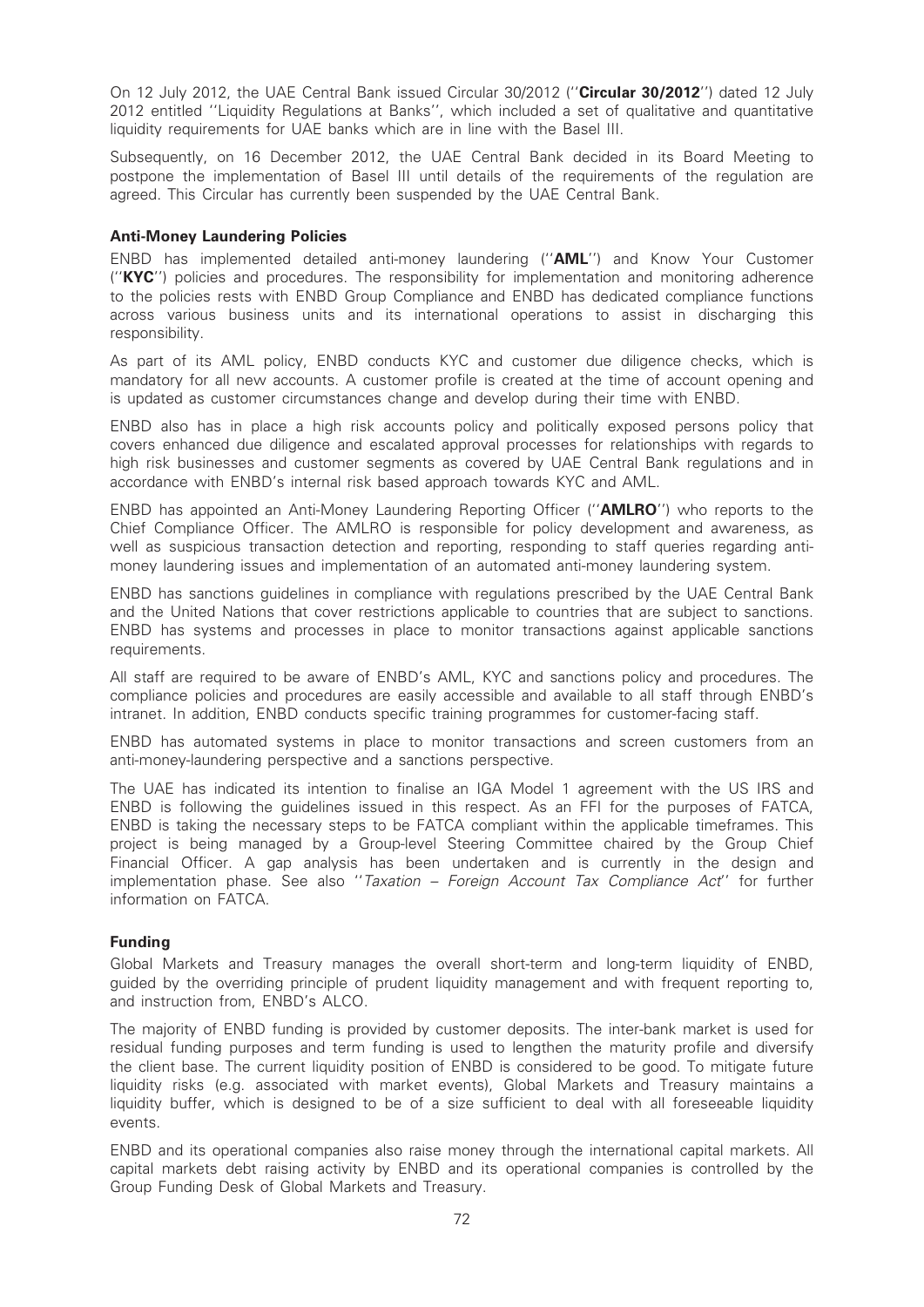ENBD, through EBI, first accessed the international debt markets in April 1999 and has since become one of the most active Middle Eastern banks in employing the debt capital markets to support and diversify its funding needs. With regard to the foregoing, in anticipation of the severity of the approaching liquidity crisis, EBI returned to the syndicated loan market in October 2007 after an absence of four years and raised U.S.\$1.5 billion from a group of 15 banks. That facility was repaid on 9 October 2012.

For short-term funding, EBI established a U.S.\$4 billion Euro Commercial Paper programme (the "ECP Programme") under which the equivalent of U.S.\$287.2 million was outstanding as at 31 January 2014, as compared to U.S.\$349.2 million as at 31 January 2013. Following the amalgamation of EBI and NBD with ENBD in November 2009, ENBD is now the issuer under the ECP Programme and is responsible for all series of commercial paper issued by EBI and outstanding under the programme.

ENBD does from time to time buy back its own debt (senior and subordinated) in the open market.

In June 2009, EBI raised AED 4 billion of Tier 1 debt securities. The sole investor was ICD (which is wholly owned by the Government), the majority shareholder of ENBD. These securities are perpetual, subordinated and unsecured and for the first five years have an annual 6.45 per cent. fixed rate coupon, after which they carry a floating rate coupon linked to EIBOR plus a margin of 4 per cent. The UAE Central Bank has approved the qualification of these securities for Tier 1 Regulatory Capital purposes. Further, as mentioned above, ENBD's capital was increased in March 2009 by the conversion of AED 12.6 billion of deposits from the UAE Federal Government into longer-term subordinated debt. This has started to amortise from an eligible capital perspective. To date, ENBD has repaid AED 7.8 billion of these deposits.

In August 2010, ENBD completed an asset backed securitisation of its UAE auto loan portfolio, the first such deal from the Middle East and by ENBD. These auto loans were sold to Emirates NBD Auto Finance Limited (the " $APC'$ ), which issued ¥19 billion notes due in 2022 carrying a floating rate coupon linked to the London interbank offered rate for one month Japanese Yen deposits plus a margin of 1.8 per cent. As at 31 December 2013, the auto loans and receivables balance transferred to APC was AED 806 million, as compared to AED 968 million as at 31 December 2012, and the associated liability secured by these assets and included under debt issued and other borrowed funds was AED 628 million as at 31 December 2013, as compared to AED 810 million as at 31 December 2012.

In March 2013, ENBD issued regulatory Tier II Capital Securities amounting to U.S.\$750 million. The notes are subordinated, unsecured and have a term of 10 years with an issuer call after five years. These securities have been issued at an initial interest rate of 4.875 per cent. with a reset after five years.

In May 2013, ENBD issued regulatory Tier 1 Capital Securities amounting to U.S.\$1 billion. The notes are perpetual, subordinated, unsecured and have been issued at a fixed interest rate of 5.75 per cent. with a reset after six years.

In December 2013, ENBD raised U.S.\$800 million through a three year club deal at a cost of U.S.\$3M LIBOR plus a margin of 140 bps.

As at 31 January 2014, ENBD and its main operational companies had, since July 2002, launched 214 bond issues with a total value of U.S.\$15,026 million on seven exchanges: Luxembourg, London, Dublin, NASDAQ Dubai, Singapore, Sydney and Bangkok. As at 31 January 2014 outstanding issuance for ENBD and its main operational companies totalled U.S.\$5,178 million with U.S.\$1,987 million in new issuance for 2013 and \$50 million issued in January 2014. ENBD's objective has always been to diversify and deepen its investor base, reduce the maturity mismatch between assets and liabilities and to manage maturities, thereby reducing the quantum of refinancing risk.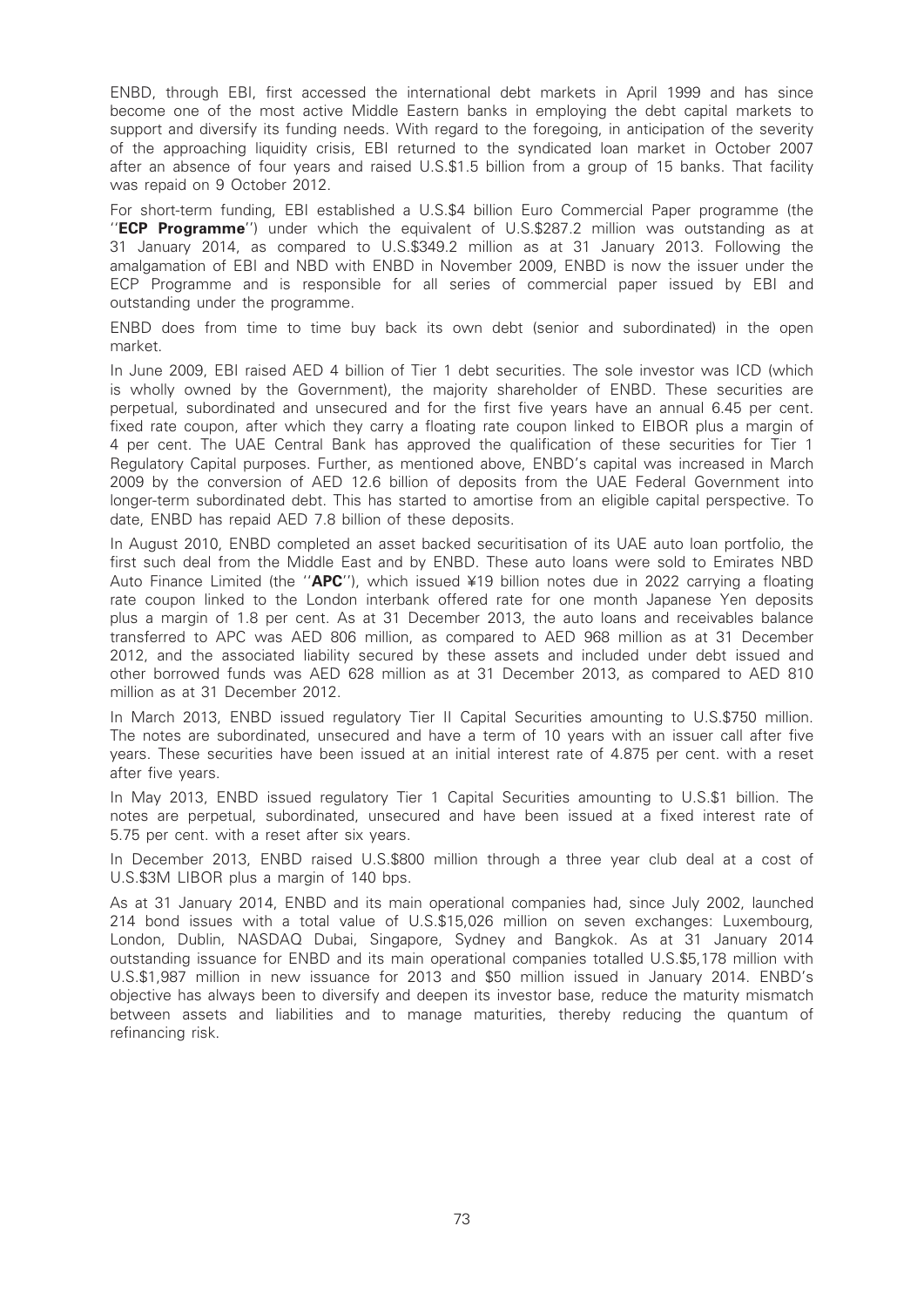The following table shows the maturity profile of all of the Group's Strategic Funding Liabilities outstanding as at 31 December 2013:



#### Information Technology

ENBD's Information Technology (''IT'') division is focused on utilising the most advanced IT systems to secure ENBD's customers and ensure that customers' data is well protected and secured against unauthorised entry. ENBD envisages the role of information technology to be significant in ensuring that IT remains responsive and flexible to the competitive and dynamic forces of the environment within which it operates. Accordingly ENBD continues to invest in IT to ensure that it is resourced in line with modern banking requirements.

ENBD utilises a call centre for 24 hour phone banking and provides online and mobile banking platforms for retail and corporate customers (see "- Retail Banking and Wealth Management -Retail Banking''). A 24-hour IT support centre is also in place with expert support staff to address any IT related issues.

The security and reliability of ENBD's IT services is protected by the use of a disaster recovery site at a remote premise that can be activated in the case of any incident affecting ENBD's IT systems to ensure that critical systems and data continue to be fully operational. ENBD's disaster recovery plan enables for regular testing of recovery operations.

The IT department carries out daily and other periodic data back-ups which are also stored at a remote location. ENBD also carries out annual intrusion tests on its IT network with the assistance of an external vendor. There is no evidence of intrusion attempts to date.

In 2013, the IT division launched several strategic projects to improve customer experience, engagement and acquisition across multiple distribution channels. Technology services and service availability were significantly improved by consolidating and updating existing technologies, including the development of an iPad banking application, the launch of ENBD's ''Customer Relationship Management'' sales and marketing platform to improve cross-selling capabilities and enhancing ENBD's ability to connect with customers through social media channels.

ENBD's IT division also supported Emirates Islamic in launching its new brand across various distribution channels and ENBD launched a cloud based incentive management platform in collaboration with Oracle. ENBD's IT division also supported the business in the launch of new products and initiatives such as the co-branded Manchester United card and Visa signature debit and credit cards.

In addition, the corporate banking internet platform was enhanced with the introduction of a liquidity management solution enabling corporate customers to use features such as account aggregation and cash concentration.

The IT division is also in the process of merging ENBD's Egyptian operations into Group applications.

#### Insurance

ENBD has various insurance policies in place, including directors and officers insurance, third party liability insurance and bankers blanket bond insurance. ENBD believes that these insurance policies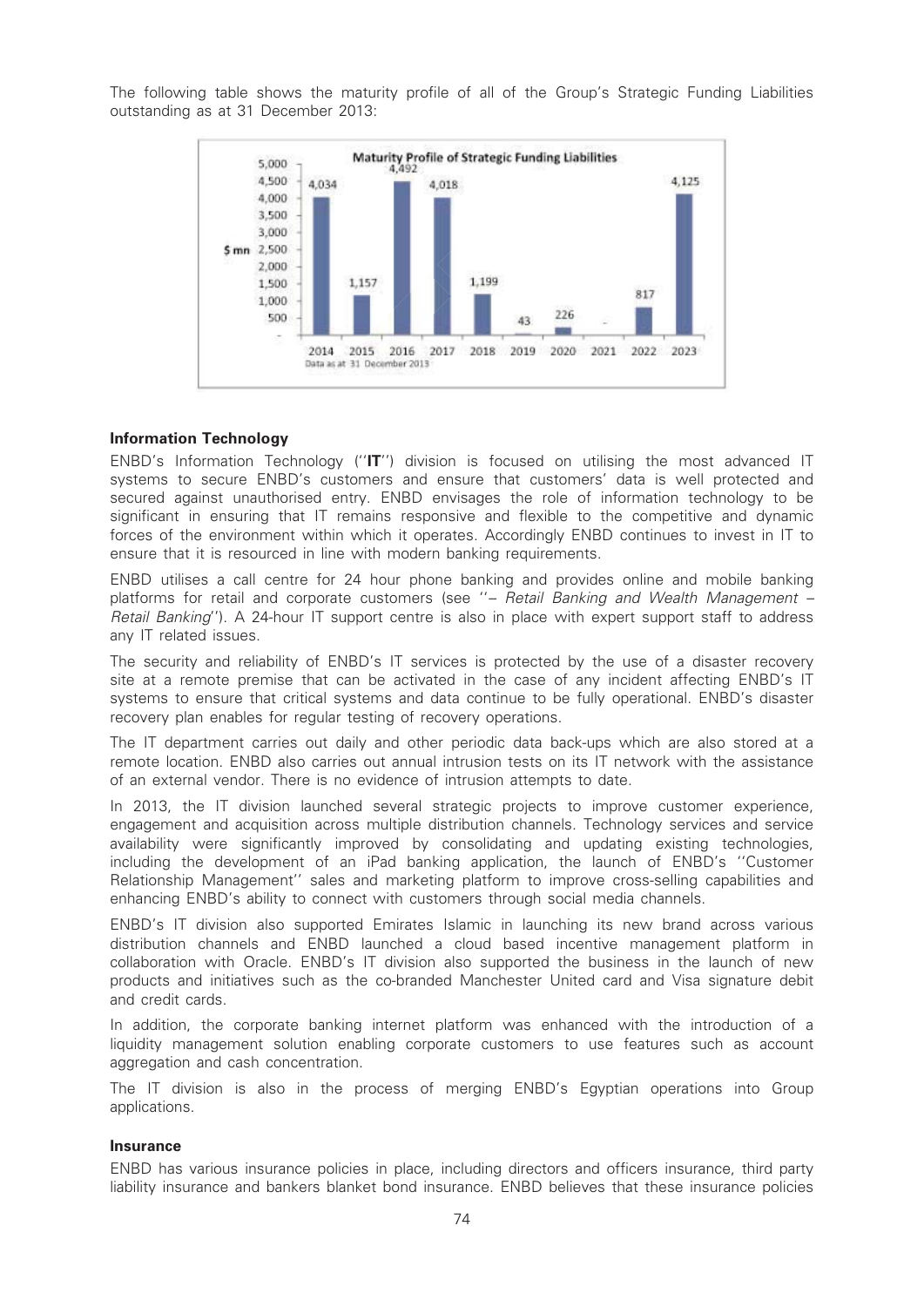provide it with comprehensive insurance coverage against the various risks to which ENBD may be exposed.

# **Litigation**

ENBD is not involved in any litigation, arbitration or administrative proceedings relating to claims which could have a material adverse effect on its financial condition and the results of operations and is not aware of any such litigation, arbitration or administrative proceeding that is pending or threatened.

Therefore no material provision has been made as at 30 June 2014 regarding any outstanding legal proceedings against ENBD.

### Fiscal Year

The fiscal year of ENBD is the calendar year ending on 31 December.

## Recent Developments

## Financial Performance for the six months ended 30 June 2014

The following information has been extracted from the unaudited condensed consolidated interim financial statements of ENBD as at and for the six months ended 30 June 2014:

|                                                                      | 30 June<br>2014<br>(Unaudited) | 30 June<br>2013<br>(Unaudited) |
|----------------------------------------------------------------------|--------------------------------|--------------------------------|
|                                                                      |                                | (AED million)                  |
| Net interest income and income from Islamic financing and investment | 4.559<br>2,483                 | 3,661<br>1,889                 |
|                                                                      | 7.042<br>(2, 137)              | 5,550<br>(1, 914)              |
|                                                                      | 4,905<br>(2,613)               | 3,636<br>(1,884)               |
|                                                                      | 2,292<br>121<br>(63)           | 1,752<br>67<br>(10)            |
|                                                                      | 2,350                          | 1,808                          |

includes net fee and commission income, net gain (loss) on trading securities and other operating income.

In summary, for the six months ended 30 June 2014 ENBD had:

- an operating profit before impairment of AED 4,905 million (an increase of 34.9 per cent. compared to the six months ended 30 June 2013, attributable to growth in both net interest income and non-interest income);
- a net impairment loss on financial assets of AED 2,613 million (an increase of 38.7 per cent. compared to the six months ended 30 June 2013);
- total portfolio impairment allowances of AED 4.09 billion or 2.7 per cent. of the unclassified credit risk weighted assets (in excess of the UAE Central Bank requirement of 1.5 per cent.); and
- a net profit of AED 2,350 million (an increase of 30 per cent. compared to the six months ended 30 June 2013, attributable to a rise in operating profit).

In addition, as at and for the six months ended 30 June 2014 ENBD had:

loans and receivables (including Islamic financing receivables) of AED 241.8 billion (an increase of 1.4 per cent. compared to 31 December 2013);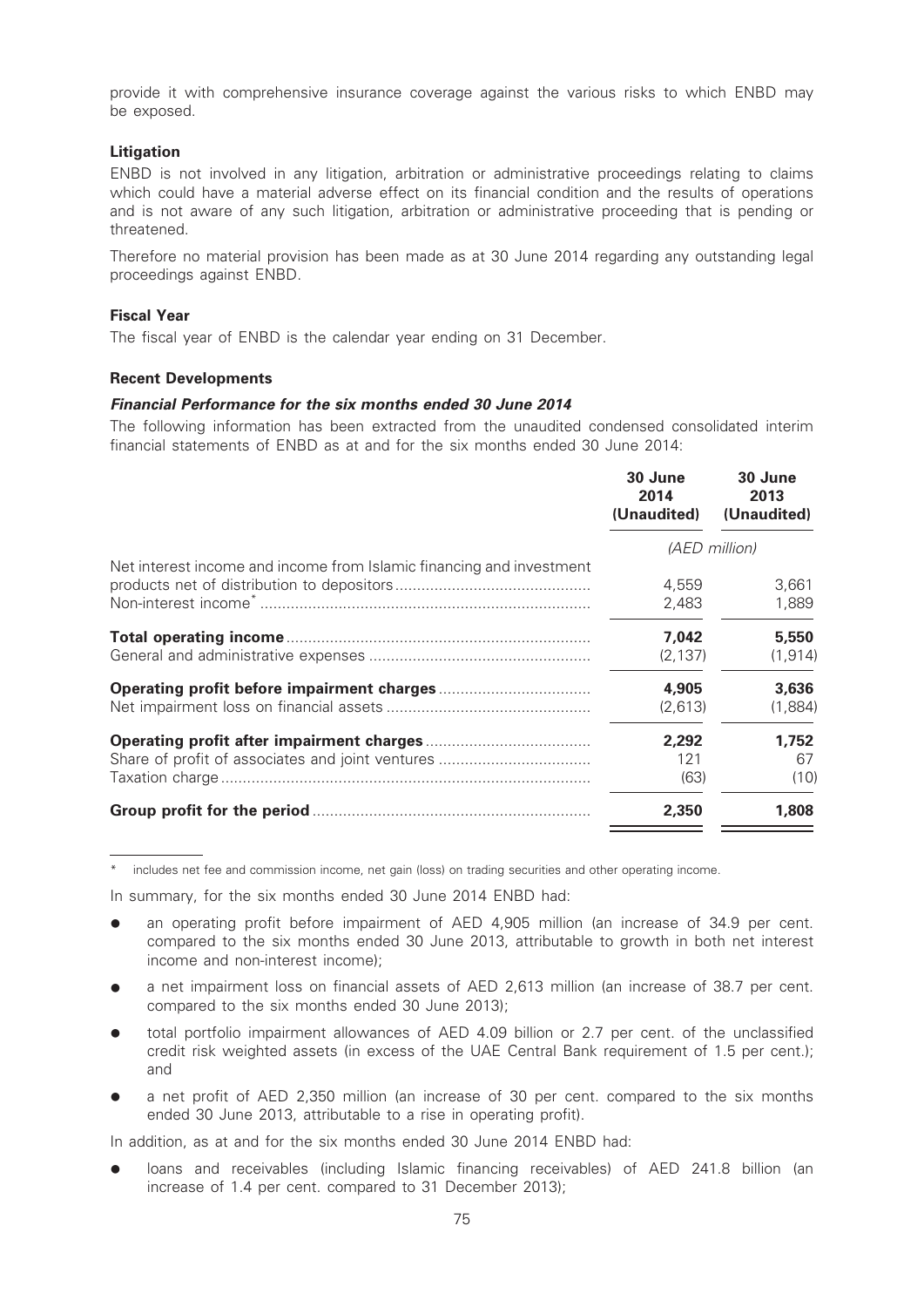- total assets of AED 348.3 billion (an increase of 1.8 per cent. compared to 31 December 2013);
- customer deposits (including Islamic customer deposits) of AED 252.9 billion (an increase of 5.6 per cent. compared to 31 December 2013);
- total liabilities of AED 305.4 billion (an increase of 1.7 per cent. compared to 31 December 2013);
- a loan to deposit ratio of 95.6 per cent. (an improvement of 3.9 per cent. compared to 99.5 per cent. as at 31 December 2013);
- an impaired loan ratio of 13.5 per cent. (an improvement of 0.4 per cent. compared to 13.9 per cent. as at 31 December 2013);
- a total capital adequacy ratio of 19.6 per cent. (unchanged compared to 19.6 per cent. as at 31 December 2013); and
- a Tier 1 capital ratio of 15.6 per cent. (an increase of 0.3 per cent. compared to 15.3 per cent. as at 31 December 2013).

The following table shows the movements in the capital of ENBD for the six month period from 31 December 2013 to 30 June 2014:

|                                                     | Tier 1 | Tier 2        | Total |
|-----------------------------------------------------|--------|---------------|-------|
|                                                     |        | (AED billion) |       |
|                                                     | 34.7   | 9.9           | 44.6  |
|                                                     | 2.3    |               | 2.3   |
|                                                     | (1.4)  |               | (1.4) |
|                                                     | (0.2)  |               | (0.2) |
| Amortisation of Ministry of Finance Tier 2 deposits |        | (1.0)         | (1.0) |
|                                                     |        | 0.1           | O 1   |
|                                                     |        | (0.1)         | (0.1) |
|                                                     |        |               |       |
|                                                     | 35.4   | 9.0           |       |

As at 30 June 2014, ENBD was above the UAE Central Bank imposed requirement for the total capital adequacy ratio and Tier 1 capital ratio (for UAE Central Bank requirements, see ''The United Arab Emirates Banking and Financial Services System – Response to the Global Financial Crisis – Capital'').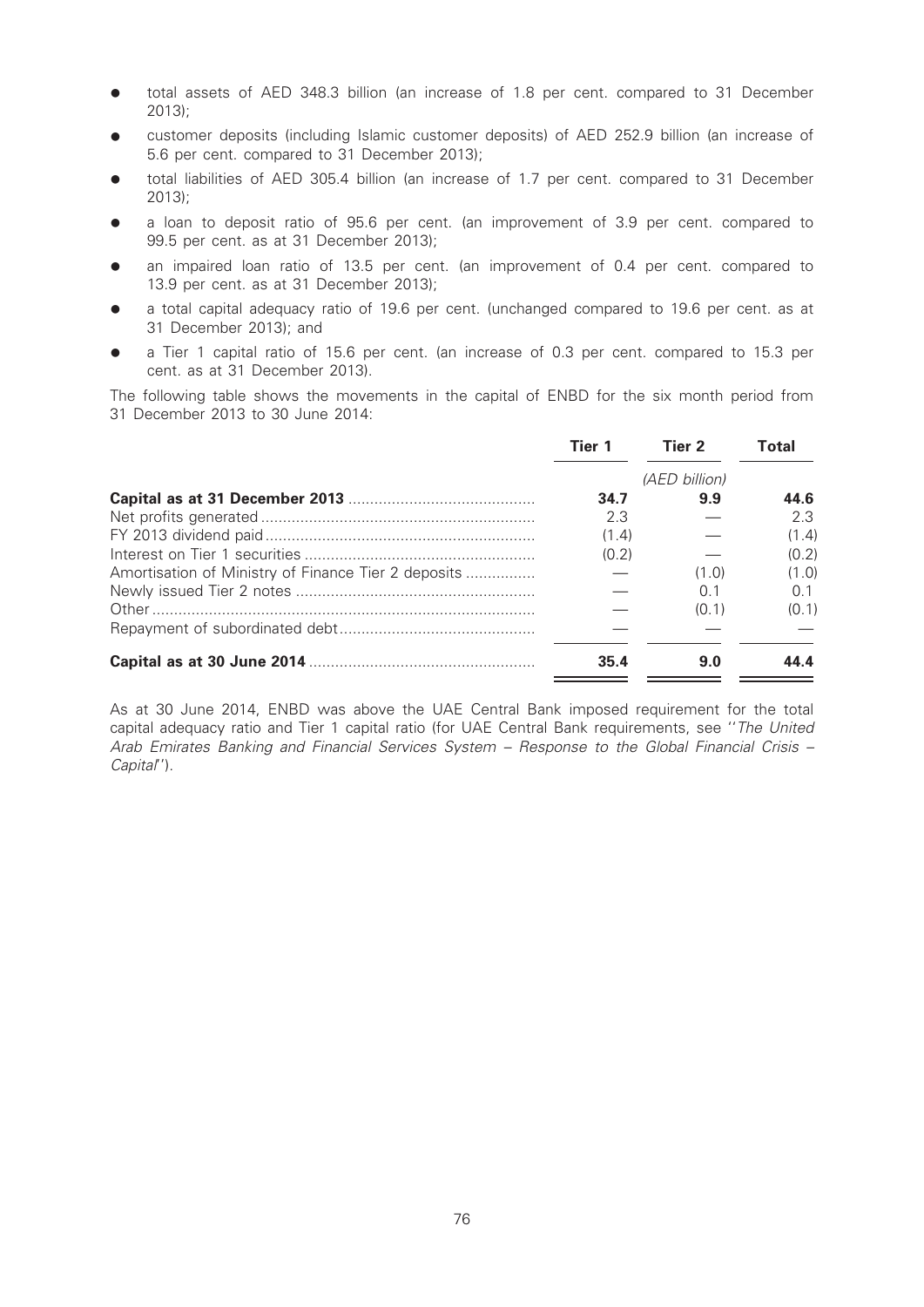# MANAGEMENT OF EMIRATES NBD PJSC

# Board of Directors

ENBD is managed by the Board, which is comprised of up to nine members elected by its shareholders to serve terms of three years. The Board is composed of individuals independent of the Government and decisions are taken by the Board in the sole interest of ENBD. As at the date of this Prospectus, the Board is comprised of the nine directors listed below.

Name Position

| Chairman      |
|---------------|
| Vice Chairman |
| Director      |
| Director      |
| Director      |
| Director      |
| Director      |
| Director      |
| Director      |

H.H. Sheikh Ahmed bin Saeed Al Maktoum was appointed as the Chairman of ENBD in June 2011. His Highness holds a Bachelor degree from the University of Denver, Colorado, USA and he is a Fellow of the Royal Aeronautical Society, a recipient of the Commandeur de l'Ordre de la Legion d'Honneur (the Legion of Honour) of France and a recipient of the Verfassungsportugaleser of Germany. His Highness is currently the Chairman and Chief Executive of the Emirates Group, which includes Emirates Airlines, dnata and other aviation related entities. In addition, His Highness is the Chairman of the Supreme Fiscal Committee of the Government (the "SFC"), Supreme Council of Energy, British University of Dubai, Noor Investment Group LLC, Noor Takaful PJSC, Dubai Airport Free Zone Authority, Dubai Airports, Dubai World, Flydubai and Dubai Aerospace Enterprise, Deputy Chairman of Dubai Executive Council and Dubai World Trade Centre, President of the Dubai Civil Aviation Authority (since 1985) and a director of ICD, the UAE General Civil Aviation Authority and the Dubai Council for Economic Affairs.

Mr. Hesham Abdulla AI Qassim was appointed as the Vice Chairman of ENBD in June 2011. Mr. Al Qassim is currently the Vice Chairman and CEO of Dubai Real Estate Corporation/Wasl. In addition, he is the Chairman of Emirates Islamic, Emirates NBD Capital KSA and Emirates NBD Egypt and a member of the boards of directors of Gulf Finance Corporation PJSC, Amlak Finance PJSC, International Humanitarian City and NGI.

H.E. Khalid Juma Al Majid was appointed as a director of ENBD in November 2009. He is also the Vice Chairman of Juma Al Majid Group of Companies and the UAE Central Bank, a director of the Dubai Chamber of Commerce and Industry and a member of the Board of Trustees of Emirates Nationals Development Programme.

Mr. Hussain Hassan Mirza Al Sayegh was appointed as a director of ENBD in July 2007. He is currently the Chairman of Jotun UAE Ltd and Jotun Powder Coatings UAE LLC, the Deputy Chairman of Oilfields Supply Centre Ltd and Al Nasr Leisureland, and a member of the boards of directors of Emirates National Oil Company Limited (ENOC) LLC, Emirates Petroleum Products Company (EPPCO) LLC, Al Maktoum Foundation, the National Bank of Fujairah, Marsh Insco and Mawarid Finance PJSC.

Mr. Buti Obaid Buti Al Mulla was appointed as a director of ENBD in July 2007. He is currently the Chairman of Dubai Insurance Co., Vice Chairman of Emirates Islamic and Emirates Investment Bank PJSC and a director of Dubai Bank.

Mr. Shoaib Mir Hashem Khoory was appointed as a director of ENBD in June 2011. Mr. Khoory is the Managing Director of Mir Hashim Khoory LLC. He is the Chairman of Dubai Bank, MAHY Khoory, Group International Institute Management (GIIM) French School in Dubai, and a director of Emirates Islamic, Dubai Real Estate Corporation/WASL, Jebel Ali Cement Factory, Emirates Telecommunications Corporation (Etisalat), and Mir Hashim Khoory LLC.

Mr. Mohamed Hamad Obaid Khamis AI Shehi was appointed as a director of ENBD in June 2011. Mr. Al Shehi is also the Deputy Director General of the Department of Finance of the Government, Secretary of the SFC, member of the Economic Development Committee, Sectoral Committees of the Executive Council and government representative for the Fiscal Policy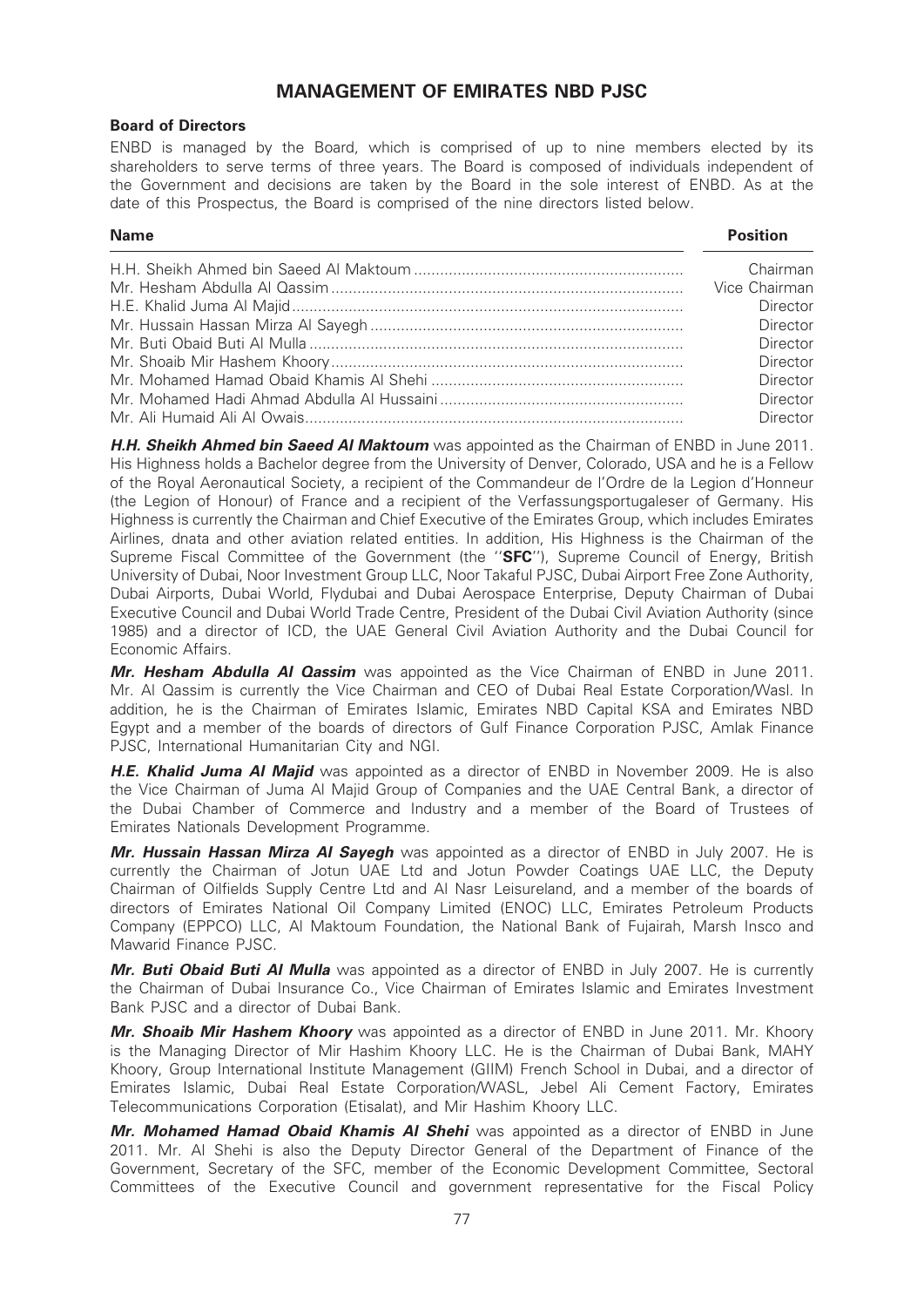Coordination Council of the Ministry of Finance. In addition, he is the Chairman of Emirates Financial Services and a director of Emirates Islamic, Dubai Bank, Emirates NBD Asset Management Ltd, ENBD Capital, Dubai Real Estate Corporation and Galadari Brothers Co. LLC.

Mr. Mohamed Hadi Ahmad Abdulla Al Hussaini was appointed as a director of ENBD in June 2011. Mr. Al Hussaini is a director of Emirates Islamic, Emirates Telecommunications Corporation (Etisalat), Dubai Refreshments Company, Economic Zones World, Dubai Real Estate Corporation, Network International, NGI and Emirates NBD Egypt.

Mr. Ali Humaid Ali Al Owais was appointed as a director of ENBD in March 2013. Mr. Ali is the Chairman of Al Owais Group, United Food Company PJSC, United Can Company LLC and Moderna Group LLC. He is the Vice Chairman of Dubai Refreshment Co. PJSC, Modern Bakery and director of Emirates Islamic, Dar Al Takaful and Oman Refreshment Company.

The business address for each of ENBD's directors is c/o Emirates NBD PJSC, Baniyas Road, Deira, P.O. Box 777, Dubai, UAE.

No member of the Board has any actual or potential conflict of interest between his duties to ENBD and his private interests or other duties.

#### Senior Management

The day-to-day management of ENBD is conducted by the following senior managers (the "Senior Managers'').

| Name | <b>Position</b>                                 |  |  |
|------|-------------------------------------------------|--|--|
|      | <b>Chief Executive Officer</b>                  |  |  |
|      | Group Chief Operating Officer                   |  |  |
|      | Chief Financial Officer                         |  |  |
|      | General Manager, Risk                           |  |  |
|      | Group Treasurer                                 |  |  |
|      | Head of Investor Relations & Managing Director, |  |  |
|      | Group Funding & Principal Investments           |  |  |
|      | General Manager, Wholesale Banking              |  |  |
|      | General Manager, Retail Banking & Wealth        |  |  |
|      | Management                                      |  |  |
|      | General Manager, International                  |  |  |
|      | General Manager, Human Resources                |  |  |
|      |                                                 |  |  |

#### Shayne Nelson, Chief Executive Officer

Shayne Nelson has served as Chief Executive Officer of ENBD since November 2013. Shayne has more than 25 years experience in the banking industry and has extensive and diverse experience in various roles. Prior to joining ENBD, he served as the Chief Executive Officer of Standard Chartered Private Bank in Singapore. He was also the Chairman of Standard Chartered Saadiq Islamic Advisory Board and a Board member of Standard Chartered Bank (China) Ltd.

Shayne was also appointed as the Regional Chief Executive Officer for Standard Chartered Bank Middle East and North Africa, Chairman of Standard Chartered (Pakistan) Limited, and Chairman of the Banking Advisory Council to the board of the Dubai International Financial Centre. He also held the position of Chief Executive Officer and Managing Director of Standard Chartered Bank, Malaysia Berhad.

Shayne's strong background within banking also includes previous positions as Standard Chartered's Chief Risk Officer for Wholesale Banking, Regional Head of Corporate and Institutional Banking Audit in the Asia Pacific Region and India, as well as Regional Head of Credit in Hong Kong, China and North East Asia. He was also the Head of Corporate and Institutional Banking for Westpac Banking Corporation in Western Australia.

Shayne is also a member of the board of directors of ENBD Capital, a Founding Member of the Higher Colleges of Technology Industry Advisory Council, a Graduate Member of the Australian Institute of Company Directors and an Associate Fellow of the Australian Institute of Managers.

#### Abdulla Qassem, Group Chief Operating Officer

Abdulla Qassem has served as Group Chief Operating Officer of ENBD since September 2009. Abdulla studied Computer Science & Business Administration at St. Edwards University, Austin,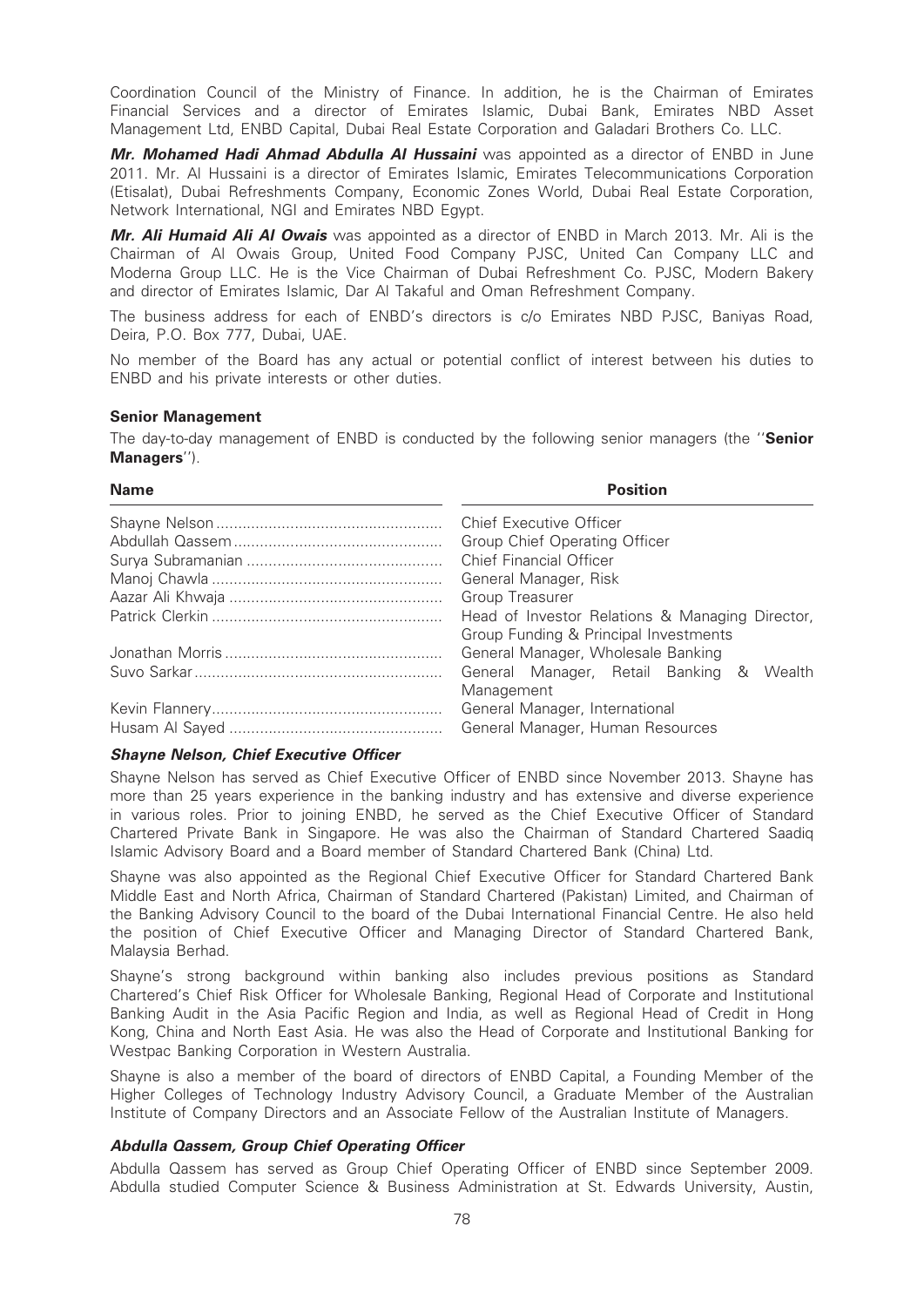Texas. His professional career began at EBI in 1988 where he rose from the position of Programmer to General Manager, IT Operations & Administration.

Abdulla's responsibilities in respect of the Group encompass the provision of IT services, including the introduction of innovative technologies, to the Group as well as oversight over administration and banking operations.

Abdulla is also a director of D-Clear Europe Ltd and Smart Stream Technology Group plc, Chairman of Network International and Tanfeeth, Vice-Chairman of SINNAD (Bahrain) and Vice-Chairman at EXCO meetings.

## Surya Subramanian, Chief Financial Officer

Surya Subramanian has served as Chief Financial Officer of ENBD since September 2010. He is a Chartered Accountant with more than 30 years' experience in banking and finance in India, Pakistan and Singapore. He has experience in business roles in finance across country, regional and group structures with some of the world's leading financial institutions. More recently, prior to his appointment as Chief Financial Officer of ENBD, Surya was working with the Ministry of Finance and the Accounting and Corporate Regulatory Authority in Singapore to support the promulgation of accounting standards as well as financial reporting oversight for all companies registered in Singapore. He is a member of the IFRS Advisory Council that supports the IASB and the IFRS Committee Foundation.

## Manoj Chawla, General Manager, Risk

Manoj Chawla has served as General Manager, Risk of ENBD since September 2013. Prior to joining ENBD Manoj worked in risk management with a large global bank and was based in Thailand and Singapore. Prior to his appointment as General Manager, Risk, Manoj was Chief Risk Officer, UAE of ENBD. Manoj is a seasoned risk professional with over 20 years of experience in risk management across various risk disciplines with key expertise in building risk infrastructure, portfolio restructuring and management, managing merger and acquisition risk. Manoj is a qualified Chartered Accountant, lawyer, Company Secretary and a Certified Islamic Finance executive.

# Aazar Khwaja, Group Treasurer

Aazar Khwaja has served as Group Treasurer of ENBD since joining in September 2012. He has more than 20 years of experience in treasury and global markets across a number of geographies. Prior to joining ENBD, he was the Regional Treasurer for Emerging Markets/Africa with Barclays Bank Plc, during which he also served as Chairman of Barclays' regional Asset and Liability Management Committee. His previous roles include Managing Director and Head of Fixed Income Currency and Commodities in Citigroup's Central and Eastern European division, Group Treasurer for Saudi Hollandi (ABN AMRO) Bank in Saudi Arabia, Managing Director of Treasury for ABN AMRO/K&H Bank in Hungary, General Manager of Treasury for ABN AMRO in Romania, as well as Country Treasurer for Citibank NA in Pakistan.

# Patrick Clerkin, Head of Investor Relations & Managing Director, Group Funding & Principal Investments

Patrick Clerkin is Head of Investor Relations and Managing Director for ENBD's Group Funding and Principal Investments. The Investor Relations team updates the analyst and investor community on ENBD's performance and development through one-on-one meetings, conferences, roadshows and ENBD's website. The Global Funding team manages the strategic funding needs of ENBD. This includes senior debt and capital issuances and alternative forms of financing such as loan securitisations. Since the beginning of 2012 the team has raised over U.S.\$8 billion dollars of capital and senior debt through public issues and private placements. The Principal Investment team manages ENBD's investment portfolio which includes hedge funds, credit funds and private equity.

Patrick has been with Emirates NBD since 2007. Prior to joining ENBD, he worked in London where he was co-head of the global operating company rating team at Fitch Ratings. Before this he was part of the senior management team that ran the structured investment group at JP Morgan where he looked after capital modelling and risk management.

Patrick has a BSc (First Class) in Actuarial Mathematics and Statistics from Herriot-Watt University and an MSc in Mathematical Finance from Oxford University.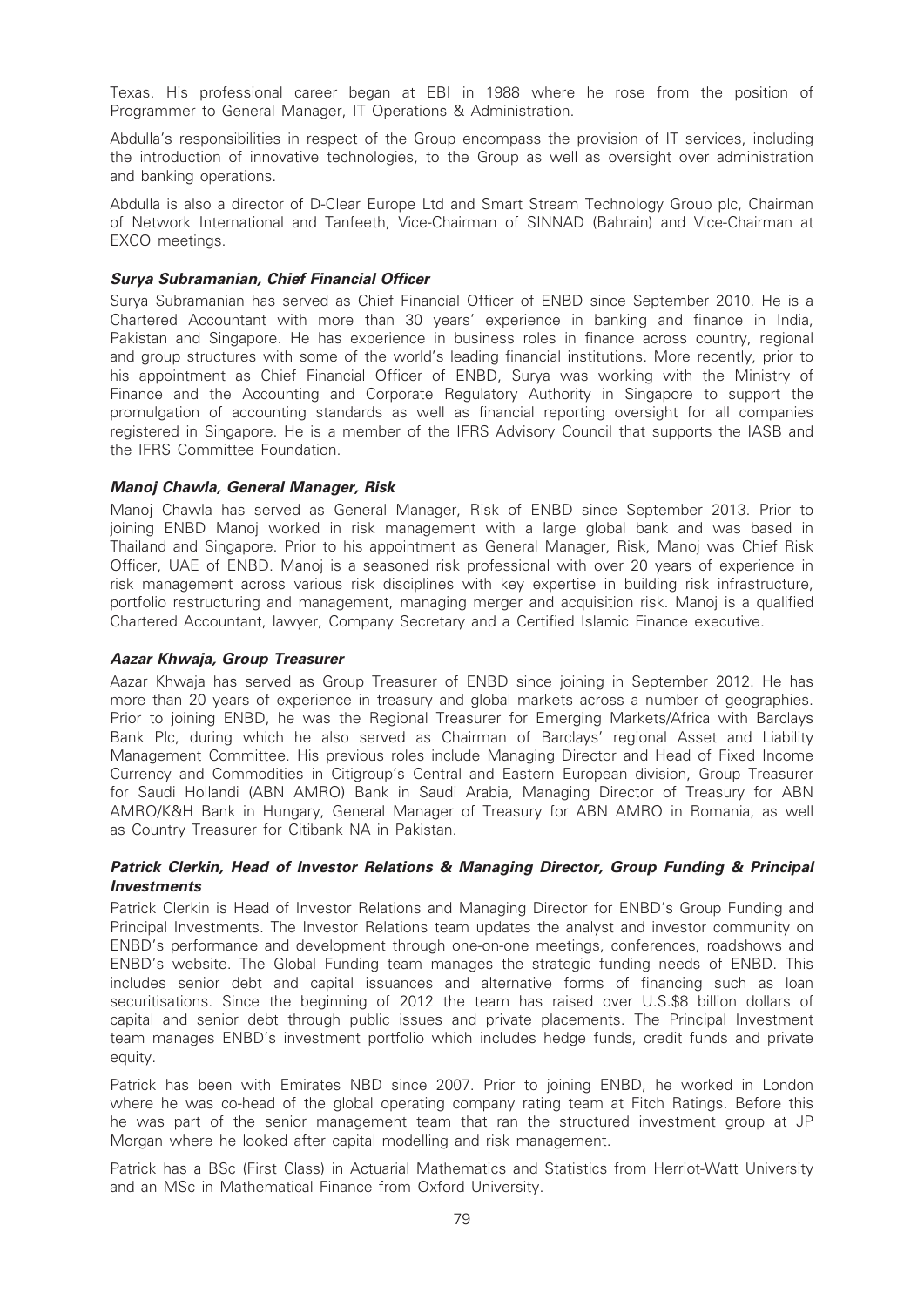## Jonathan Morris, General Manager, Wholesale Banking

Jonathan Morris is the Group's General Manager of Wholesale Banking and member of the Group's Executive Committee, and has been with ENBD since March 2014. Jonathan Morris has assumed overall responsibilities for Corporate and Institutional Banking and Investment Bank for Emirates NBD. He joins the Group from Standard Chartered Bank ("**SCB**") where he held the position of Chief Executive Officer for the United Arab Emirates. His previous roles at SCB include Chief Executive Officer, Bahrain, Regional Head of Origination & Client Coverage, Africa, Regional Head of Corporate & Institutional Banking, Europe and Head of Corporate & Institutional Banking UAE & Oman.

# Suvo Sarkar, General Manager, Retail Banking & Wealth Management

Suvo Sarkar has served as General Manager of Retail Banking at ENBD since June 2012. Mr. Sarkar returned to ENBD in June 2012 after working with the National Bank of Abu Dhabi PJSC for two years. During his previous tenure with ENBD as Executive Vice President & General Manager of Retail Banking, he was responsible for the integration of EBI and NBD and in creating an integrated retail business for the merged entity. He has over 24 years of experience in various areas of banking.

## Kevin Flannery, General Manager, International

Kevin Flannery, General Manager, International, has been with the Group for 29 years and is a member of the EXCO. He has held a variety of executive and general management roles including corporate, credit, treasury, special loans, regional controller and Country Chief Executive. He has worked in ENBD's commercial banking operations overseas including Kenya, Nigeria, Pakistan and most recently Egypt as acting Chief Executive Officer during ENBD's acquisition of Emirates NBD Egypt in 2013. He has overall responsibility for ENBD's activities in the nine countries outside the UAE where ENBD is represented and has been instrumental in developing and implementing the Group's international strategy and footprint over the last few years. He also leads the implementation of ENBD's non-organic strategy through mergers and acquisitions particularly in the MENA region and successfully negotiated the acquisition of Emirates NBD Egypt.

# Husam Al Sayed, General Manager, Human Resources

Husam Al Sayed has served as Group General Manager, Human Resources of ENBD since September 2011. Previously, he served as the General Manager of Human Resources at NBD prior to the merger and continued as Group General Manager of Human Resources of ENBD until 2009. Prior to this, he worked for Emirates National Oil Company (ENOC), as the Group Manager, Human Resources. He has 30 years of experience and knowledge in the field of people management and has a Masters in Public Administration (MPA) from the University of Toledo, USA.

The business address for each of the Senior Managers is c/o Emirates NBD PJSC, Baniyas Road, Deira, P.O. Box 777, Dubai, UAE.

No Senior Manager has any actual or potential conflict of interest between his duties to ENBD and his private interests or other duties.

#### **Committees**

ENBD has established a number of committees, which include the following:

#### Board Executive Committee:

The Board Executive Committee ("BEC") acts for the Board on urgent matters arising between regular Board meetings in cases where it is not possible to convene a meeting of the Board. The BEC has the powers of the Board in the management of the business and affairs of ENBD.

#### Board Audit Committee

The Board Audit Committee ("BAC") is responsible for reviewing all internal audit and management compliance reports that are produced by ENBD and providing direction to management on rectifying weaknesses or shortcomings highlighted in such reports. The BAC is also responsible for receiving and evaluating management letters issued by external auditors and reports of regulatory bodies. The members of the BAC comprise members of the Board, and meetings are attended by the Chief Executive Officer, Chief Financial Officer, Head of Internal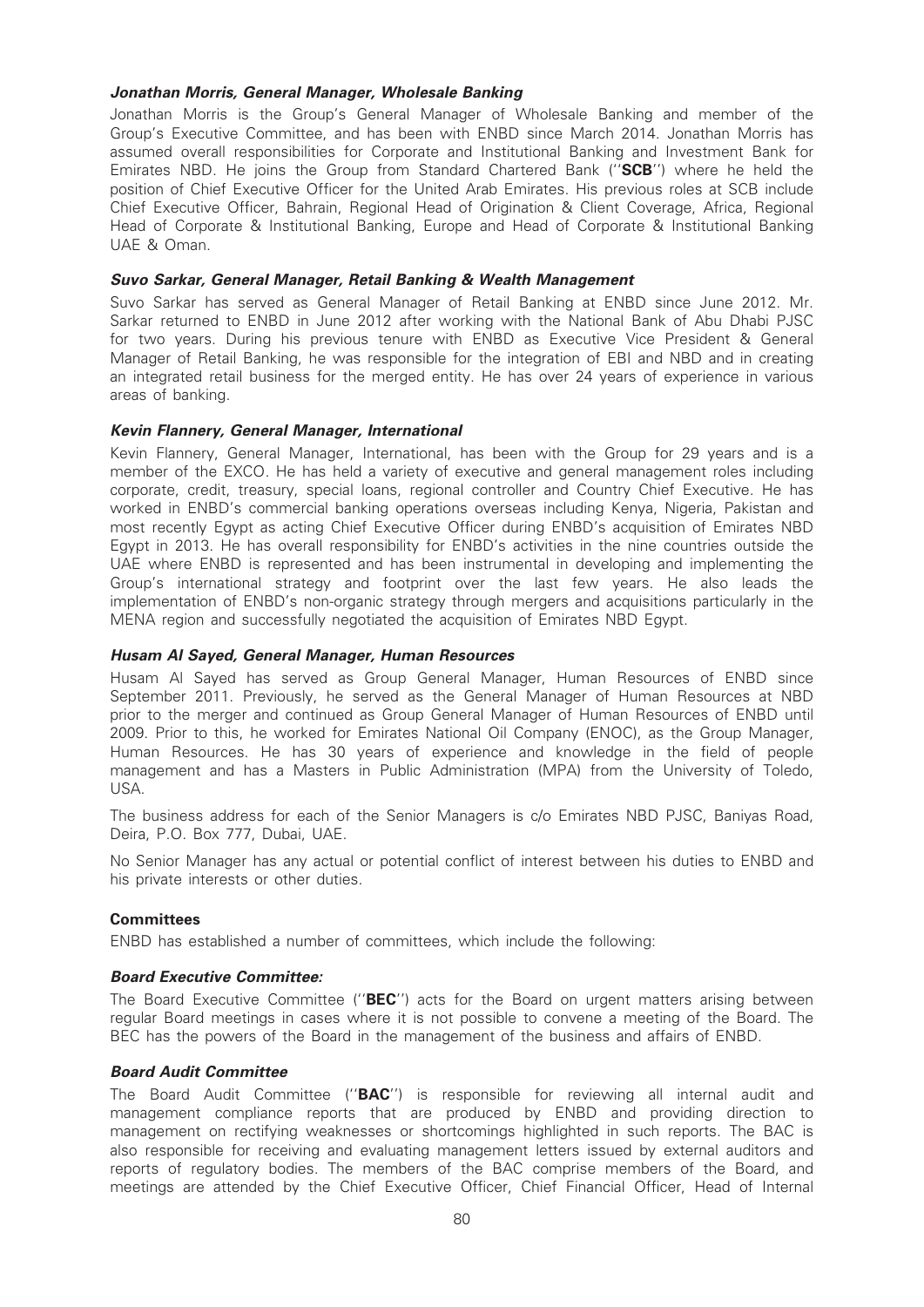Audit, and the Company Secretary. Other members of executive and senior management may attend by invitation. The committee meets quarterly.

# Board Credit and Investment Committee

This committee meets regularly to review the quality and performance of the credit and investment portfolio of ENBD. The BCIC reviews and monitors the effectiveness of ENBD's credit and investment risk strategy whilst taking into consideration the risk appetite of ENBD. Among other things, the BCIC approves lending strategy and policies, establishes delegated lending authorities and evaluates and approves credit and investment proposals. The members of the BCIC comprise the Chairman of the Board and at least two other directors as well as the Chief Executive Officer and other members of management.

## Management Credit Committee

This committee meets twice a week and supports the BCIC and provides guidance to management on the strategic objectives of ENBD. It assesses, approves and recommends facilities, renewal of existing facilities, debt settlement and write-offs, provisioning, amendments to pricing and ratings, within predetermined parameters. The MCC also monitors, and reviews and recommends policies for, the credit portfolio performance of ENBD's Wholesale Banking unit.

## Board Risk Committee

This committee is responsible for the corporate and risk governance framework of the Group. This includes the review, approval and monitoring the Group's risk management procedures, the Group's risk appetite and its overall risk profile. The committee also oversees ENBD's Basel II and III implementation. The committee convenes on a quarterly basis.

## Board Nomination and Remuneration Committee

This committee reviews and guides management on strategic human resource decisions relating to executive succession planning, nationalisation strategy, management appointments and remuneration policies. The committee, which meets on a quarterly basis, ensures that human resource governance within the Group is implemented in a professional and efficient manner.

#### Executive Committee

The Executive Committee (the "**EXCO**") is headed by the Chief Executive Officer. The role of the EXCO is to collectively monitor the performance of ENBD and make decisions within the authority limits delegated to it by the Board. The EXCO makes specific recommendations to the Board on decisions that fall outside its delegated authority limits. The EXCO comprises the Chief Executive Officer, the Chief Financial Officer, the General Manager, Risk, the Head of Wholesale Banking, the Head of Consumer Banking & Wealth Management, the Head of Information Technology and Operations, the General Manager, Global Markets and Treasury and the Chief Executive Officer of ENBD. The EXCO meets once every two weeks.

# Assets and Liabilities Committee

ENBD's ALCO is responsible for dealing with market risk exposures such as liquidity, interest rates, investment and economic capital management. ENBD's ALCO manages the structure and composition of ENBD's investment portfolio, structural interest rates, exchange rate positions and maturity gaps, as well as its capital adequacy position. ENBD's ALCO comprises the Chief Executive Officer, the Chief Financial Officer, the General Manager, Risk, the Head of Wholesale Banking, the Head of Consumer Banking and Wealth Management, the General Manager, Global Markets and Treasury and other senior executives. The Committee meets once a month in the normal course of business and more often if needed.

#### Management Investment Committee

The Management Investment Committee is responsible for approving ENBD's investments and ensuring that an appropriate balance is achieved between risks and rewards. The Management Investment Committee manages ENBD's reputation risk by setting and enforcing investment guidelines. The Committee comprises members from Global Markets and Treasury, Risk and other senior management. The committee meets monthly.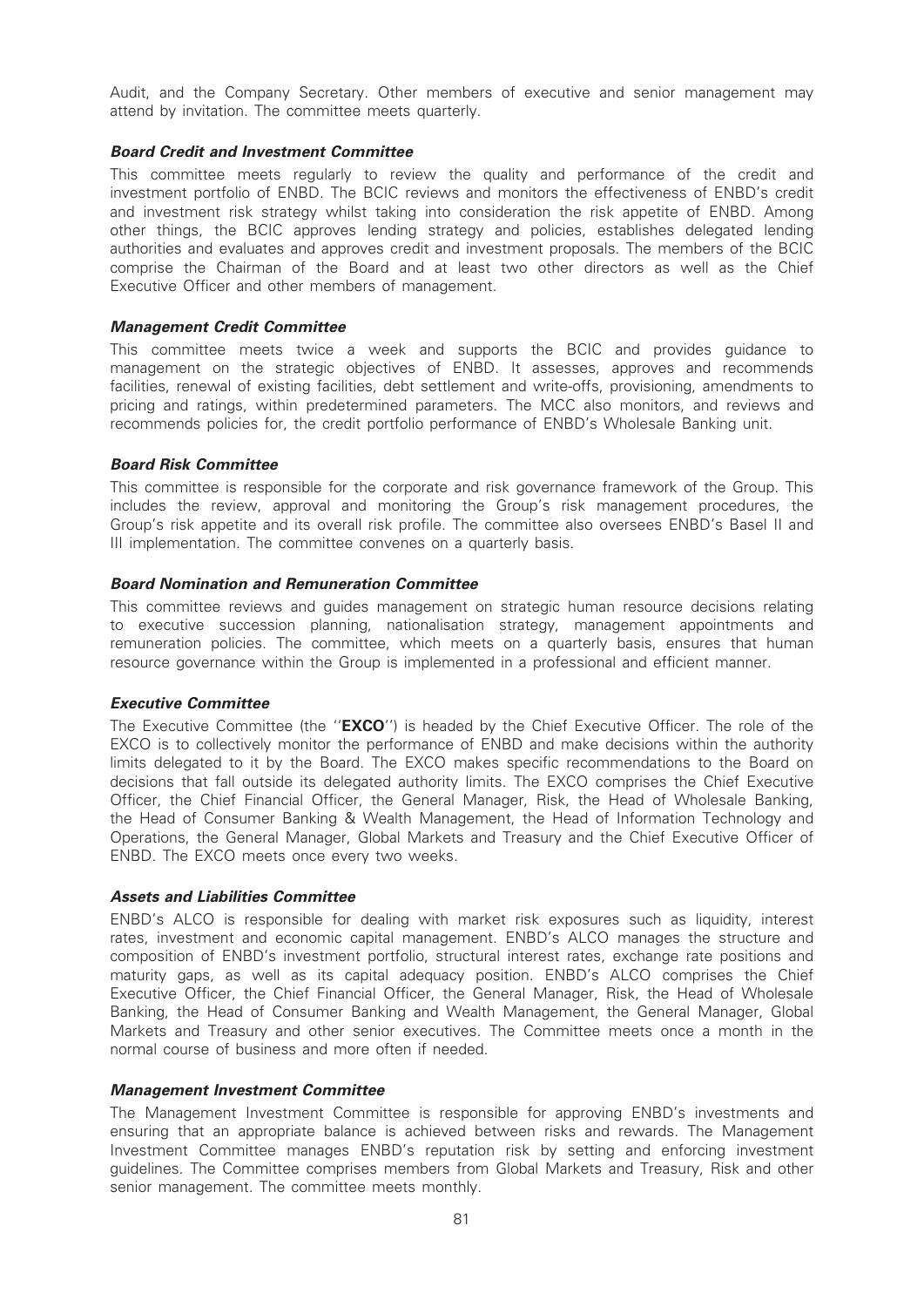# Employees

As at 31 December 2013, ENBD employed 9,468 staff (excluding the Egyptian business), the majority of whom were full-time employees and 329 of whom were employed in ENBD's overseas operations. As at 31 December 2012, ENBD employed 8,072 staff. ENBD has no history of industrial disputes and considers its relationship with its employees to be good.

# **Training**

Training is an integral part of staff learning and development at ENBD. ENBD's Learning and Development Centre (the "LDC") provides job-specific training to various categories of staff within ENBD, such as tellers, personal banking assistants, sales associates and management, as required. The training is provided predominantly through e-learning and skills based workshops. The LDC's financial services training programme is geared towards helping staff attain international certifications such as Chartered Institute for Securities & Investment, Institute of Chartered Accountants in England and Wales – Certificate in Finance, Accounting and Business, and Associate Chartered Accountant Certificate. The LDC's Leadership and Management Development programme is aimed at leadership development at variying seniorities. Such training programmes are often run in collaboration with world renowned providers such as Harvard Business Publishing and the IESE Business School. The LDC also facilitates participation of ENBD staff members in relevant external courses, seminars and workshops to enhance their knowledge and skillsets. In addition, there is a special emphasis on training young UAE nationals to assume roles of responsibility within ENBD. The LDC works with ENBD's various businesses and support units to achieve business results and implement projects successfully by executing targeted training modules based on business and staff requirements.

## Remuneration Policy

The success of ENBD is dependent upon the competence of employees at all levels of its business. ENBD provides a range of reward and recognition schemes to attract, motivate and retain high calibre individuals to drive the performance of the business and drive new growth streams.

ENBD has a variable pay scheme for middle and senior management under which performance bonuses are awarded based on annual performance appraisals. The bonus awarded is dependent on individual performance, the performance of the respective business unit and the performance of ENBD.

ENBD also pays sales staff incentives for achieving sales and revenue targets to its frontline sales and operations staff in retail sales and in the branches. These sales incentives are administered by Retail Finance with oversight by HR. The incentive plan is flexible and changes in the plan are initiated based on business trends and requirements.

#### Emiratisation

As part of a policy of ''Emiratisation'', UAE banks were instructed in 1999 to increase the number of UAE nationals on their payroll by at least 4 per cent. per annum until they reached 40 per cent. of the payroll.

ENBD's UAE nationalisation committee is charged with the responsibility of developing existing UAE staff, attracting talent and working to the needs of the community.

As at the date of this Prospectus, the percentage of ENBD's employees who are UAE nationals is approximately 25 per cent. ENBD plans to continue to increase this percentage in line with the ''Emiratisation'' policy. Training and recruitment of nationals for managerial positions is a major objective of ENBD and it continues to support the training and sponsorship of students in local universities and colleges.

# Related Parties

ENBD enters into transactions with its major shareholders, subsidiaries, directors, executive management and their related concerns in the ordinary course of its business and at commercial interest and commission rates. As at 31 December 2013, ENBD had made loans and advances to related parties totalling AED 92.7 billion and had received customer deposits from related parties totalling AED 6.5 billion.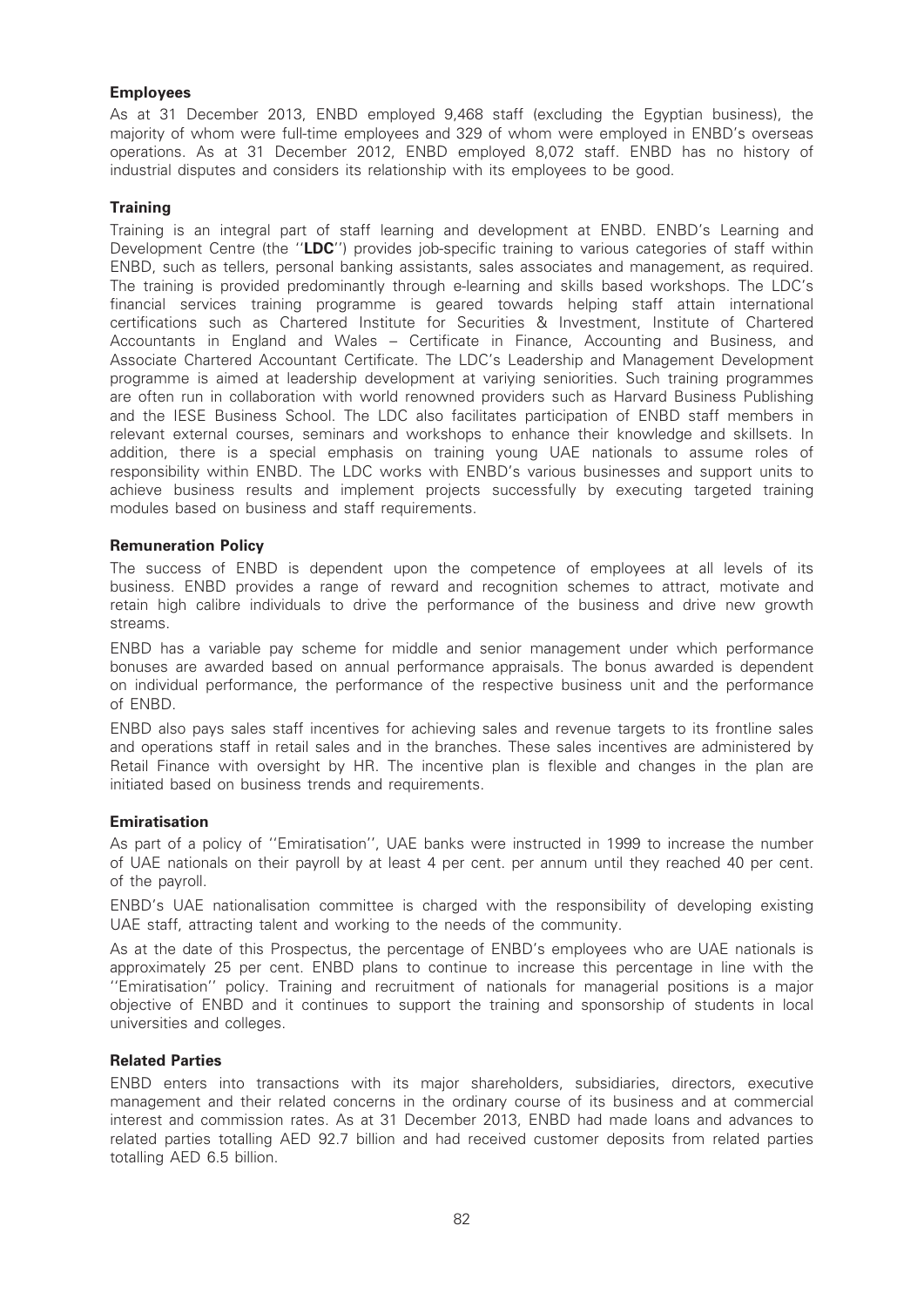# DESCRIPTION OF EMIRATES NBD 2014 TIER 1 LIMITED

### General

Emirates NBD 2014 Tier 1 Limited was incorporated in the Cayman Islands as an exempted limited liability company on 7 May 2014 under the Companies Law (as revised) of the Cayman Islands, registered in the Cayman Islands with registration number TU-287773. Its registered office is c/o Deutsche Bank (Cayman) Limited, Boundary Hall, Cricket Square, 171 Elgin Avenue, P.O. Box 1984, Grand Cayman, KY1-1104, Cayman Islands and the telephone number of the registered office is +1 345 949 8244.

As of 30 June 2014, the authorised share capital of the Issuer is U.S.\$50,000 divided into 50,000 ordinary shares with a par value of U.S.\$1.00 each. The issued share capital of the Issuer is one share, which is fully paid and held by ENBD. The Issuer has no subsidiaries.

#### Business of the Issuer

The Issuer has no prior operating history or prior business.

The objects of the Issuer, as referred to in its Memorandum of Association (as registered or adopted on 7 May 2014), are unrestricted. The Issuer will not engage in any business activity other than the issuance of the Capital Securities, the issuance of shares in its capital and other activities incidental or related to the foregoing. The obligations of the Issuer under the Capital Securities are irrevocably guaranteed by ENBD under the Guarantee.

#### Financial Statements

Since the date of its incorporation, no financial statements of the Issuer have been prepared. The Issuer is a special purpose vehicle and is not required under the law of the Cayman Islands, and has no intention to, prepare its own financial statements.

#### Directors of the Issuer

The board of directors of the Issuer and their principal occupations are as follows:

| <b>Director</b> | <b>Principal Occupation</b>                     |
|-----------------|-------------------------------------------------|
|                 | Group Treasurer of ENBD                         |
|                 | Head of Investor Relations & Managing Director, |
|                 | Group Funding & Principal Investments of ENBD   |
|                 | Deputy General Manager, Treasury of ENBD        |
|                 | Director, Global Funding of ENBD                |

The business address of each member of the board of directors is Emirates NBD PJSC, Baniyas Road, Deira, P.O. Box 777, Dubai, United Arab Emirates.

No member of the board of directors has any actual or potential conflict of interest between his duties to the Issuer and his private interests and/or other duties.

The Issuer has no employees and is not expected to have any employees in the future.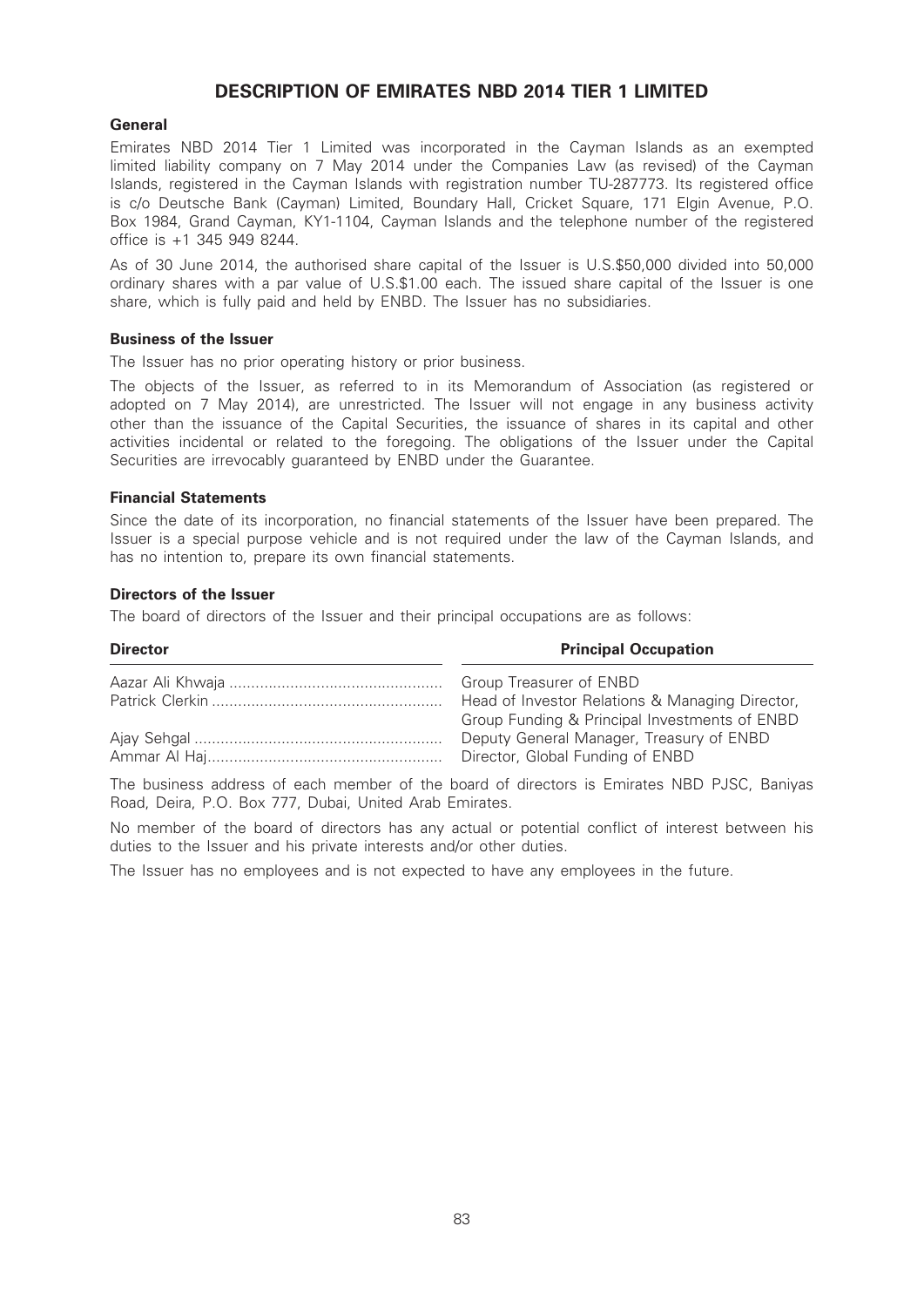# OVERVIEW OF THE UAE AND THE EMIRATE OF DUBAI

# The UAE

The UAE is a federation of seven Emirates. Formerly known as the Trucial States, they were a British protectorate until they achieved independence on 2 December 1971 and merged to form the United Arab Emirates. Each Emirate has a local government headed by the Ruler of the Emirate. There is a federal government which is headed by the President. The federal budget is principally funded by the Emirate of Abu Dhabi.

The UAE as a whole extends along the West coast of the Arabian Gulf, from the coast of the Kingdom of Saudi Arabia near the base of the State of Qatar peninsula in the West to the Emirate of Ras Al Khaimah in the North and across the Mussandum peninsula to the Gulf of Oman in the East, covering an area of approximately 83,600 square kilometres in total.

The federation is governed by the Supreme Council of the Rulers which consists of the Rulers of the seven Emirates (the "Supreme Council"). The Supreme Council elects from its own membership the President and the Vice President (for renewable five year terms). H.H. Sheikh Zayed bin Sultan Al Nahyan, the late Ruler of Abu Dhabi, held the position of President from 1971 until his death in November 2004. During his long presidency, H.H. Sheikh Zayed bin Sultan Al Nahyan oversaw massive investment in the infrastructure of the UAE, which transformed the country. Following his death, his son H.H. Sheikh Khalifa bin Zayed Al Nahyan took over as Ruler of Abu Dhabi and has been elected as President of the UAE.

According to data published by the IMF in April 2013, the UAE is the second largest economy in the Gulf Cooperation Council (the "GCC") region after the Kingdom of Saudi Arabia based on nominal GDP. It has a more diversified economy than most of the other countries in the Gulf Cooperation Council (the ''GCC''). According to OPEC data, as at 31 December 2012, the UAE had approximately 6.6 per cent. of the world's proven global oil reserves (giving it the sixth largest oil reserves in the world), generating, according to data produced by the UAE National Bureau of Statistics, 30.8 per cent. of the UAE's GDP for the year ended 31 December 2012.

On 17 August 2014, Moody's reaffirmed the UAE's long term credit rating of Aa2 with a stable outlook. The principal reason cited for this high investment grade rating is the assumption that the obligations of the federal government will be fully supported by the Emirate of Abu Dhabi. The UAE is not rated by the other rating agencies.

# The Emirate of Dubai

The Emirate of Dubai is the second largest emirate in the UAE after the Emirate of Abu Dhabi, and is situated on the west coast of the UAE in the south-western part of the Arabian Gulf. It covers an area of approximately 4,357 square kilometres and, except for a tiny enclave in the Hajar Mountains at Hatta, the Emirate of Dubai comprises one contiguous block of territory. The Ruler of Dubai is Sheikh Mohammed bin Rashid Al Maktoum who is also the Vice President and Prime Minister of the UAE.

The Emirate of Dubai started as a pearl diving and fishing village in the first half of the eighteenth century. The growth of the Emirate began in the early part of the nineteenth century when members of the Bani Yas tribe, led by H.H. Sheikh Maktoum Bin Butti, left the Emirate of Abu Dhabi and migrated north to found an independent sheikhdom in the area now known as Dubai.

In the nineteenth century, Dubai, split by a 14 kilometre long creek that leads into a natural harbour, established itself as a centre for the import and re-export of merchandise and this trade activity, along with the pearling industry, were the most important pillars of Dubai's economic activity during the nineteenth century.

In the early part of the twentieth century, to counter the loss of economic activity from the decline in the pearling industry following the First World War, Dubai sought to attract traders through its liberal business policies and low taxes, enabling the Emirate to establish itself as a centre for trade in gold bullion, textiles and consumer durables.

In the 1930s and 1940s, oil was discovered in Kuwait, Qatar and Saudi Arabia, adding to that already found in Iran, Iraq and Bahrain. In 1958, oil was found off the shore of Abu Dhabi and, in 1966, oil was first discovered by the Dubai Petroleum Company at Fateh, which lies 92 km off the coast of Dubai. Over the years, oil revenues have been used to create and develop the economic and social infrastructure of the Emirate. In addition, as a regional trading hub, Dubai was wellplaced to capitalise on the increase in Middle East business activity that came with oil exports.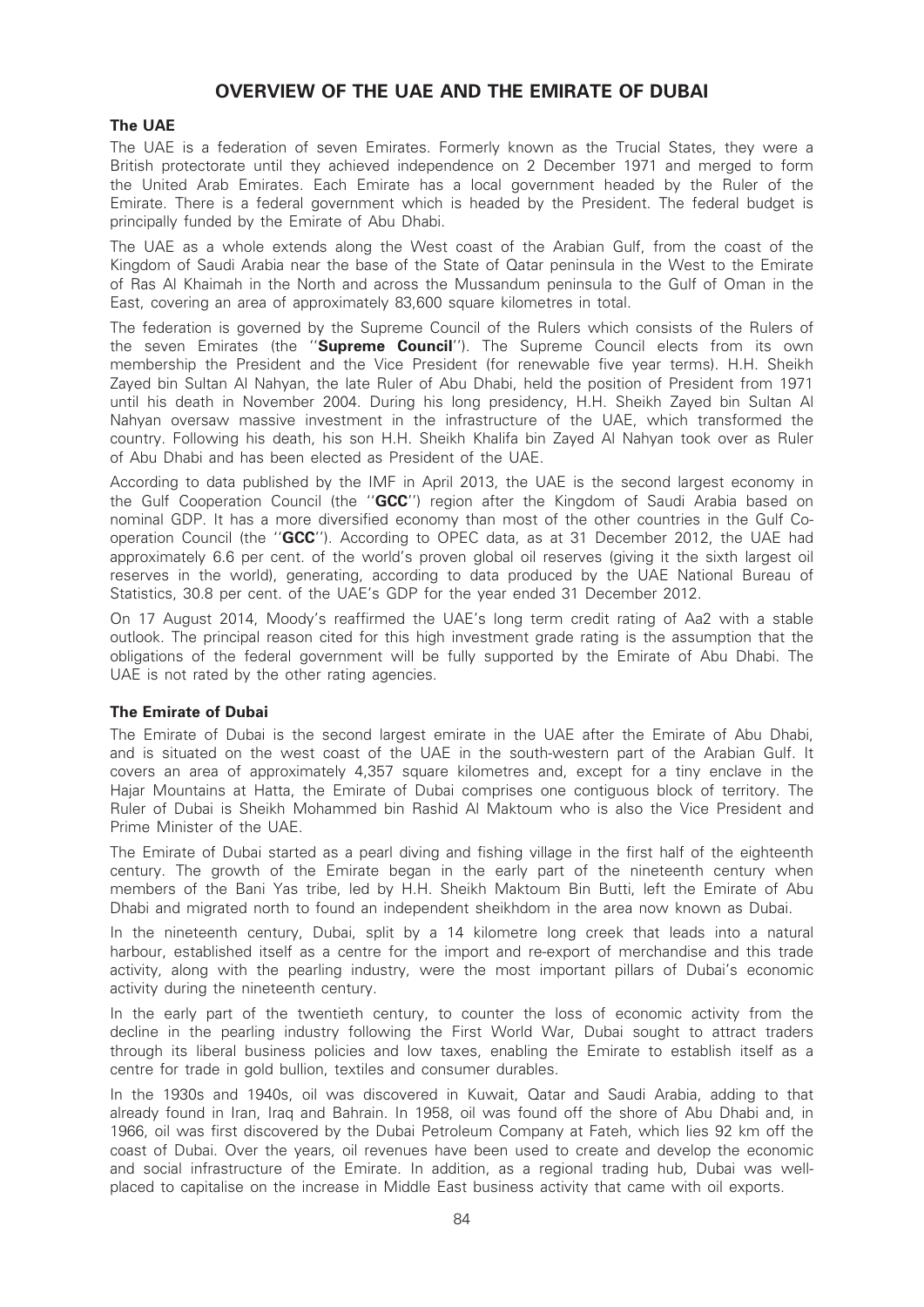Since the establishment of the UAE in 1971, the Emirate of Dubai has developed its status as a major city, enhancing the well-being of its people and creating an environment that attracts businesses and individuals. To support, maintain and develop this status, the Government intends to focus on: (i) achieving comprehensive development and building human resources; (ii) promoting economic development and government modernisation; (iii) sustaining growth and prosperity; (iv) protecting UAE nationals' interests, the public interest and well-being; and (v) providing an environment conducive for growth and prosperity in all sectors.

# Population

The population of the UAE, based on a census carried out in 2005 and according to the UAE National Bureau of Statistics (the "NBS") was approximately 4.1 million, of whom approximately 1.3 million resided in Dubai. The NBS has estimated the population of the UAE to be approximately 8.3 million in 2010. The Dubai Statistics Centre has estimated the population of Dubai to be approximately 2.1 million at the end of 2012. The current census for 2011 is underway but, as at the date of this prospectus, census records have not been published.

The populations of both the UAE and Dubai have grown significantly since 1985, reflecting an influx of foreign labour, principally from Asia, as the emirates have developed. The table below illustrates this growth using official census data since 1985 for the UAE:

## Population of UAE:

|                                   | 1985    | 1995 | 2005 | 2010                                                  |
|-----------------------------------|---------|------|------|-------------------------------------------------------|
|                                   |         |      |      | $1,379,303$ $2,411,041$ $4,106,427$ $8,264.070^{(1)}$ |
|                                   | 370.788 |      |      |                                                       |
| Sources: Official UAE Census Data |         |      |      |                                                       |

Notes: (1) NBS estimate.

#### Estimated Population of Dubai:

The table below sets out the estimated population of Dubai at the end of each of the years indicated:

| 2009 | 2010 | 2011 | 2012 |
|------|------|------|------|
|      |      |      |      |

#### Source: Dubai Statistics Centre

The majority of the population of Dubai is estimated to be non-UAE nationals, mainly drawn from the Indian subcontinent, Europe and other Arab countries. Approximately 76 per cent. of the population is estimated to be male and 24 per cent. female, reflecting the large male expatriate workforce unaccompanied by family members.

The number of 'active individuals' present during the day in Dubai are estimated at considerably more (approximately 3.1 million at year-end 2012), many of whom work within Dubai yet reside outside of it.

As at 31 December 2012, it was estimated that approximately 15.1 per cent. of the population of Dubai was 19 years of age or under, 29.7 per cent. of the population was between 20 and 29 years of age, 34.5 per cent. of the population was between 30 and 39 years of age, 14.8 per cent. of the population was between 40 and 49 years of age, and 5.9 per cent. of the population was 50 years of age or older. Education and training are an important strategic focus for Dubai. The literacy rate in Dubai for persons at or above the age of 15 was estimated at 96.6 per cent. in 2012 (source: Dubai Statistics Centre).

#### Governance, Legislation and Judiciary

#### The UAE

#### UAE Constitution

The original constitution of the UAE (the "Constitution") was initially provisional and provided the legal framework for the federation. The Constitution was made permanent pursuant to a constitutional amendment in May 1996.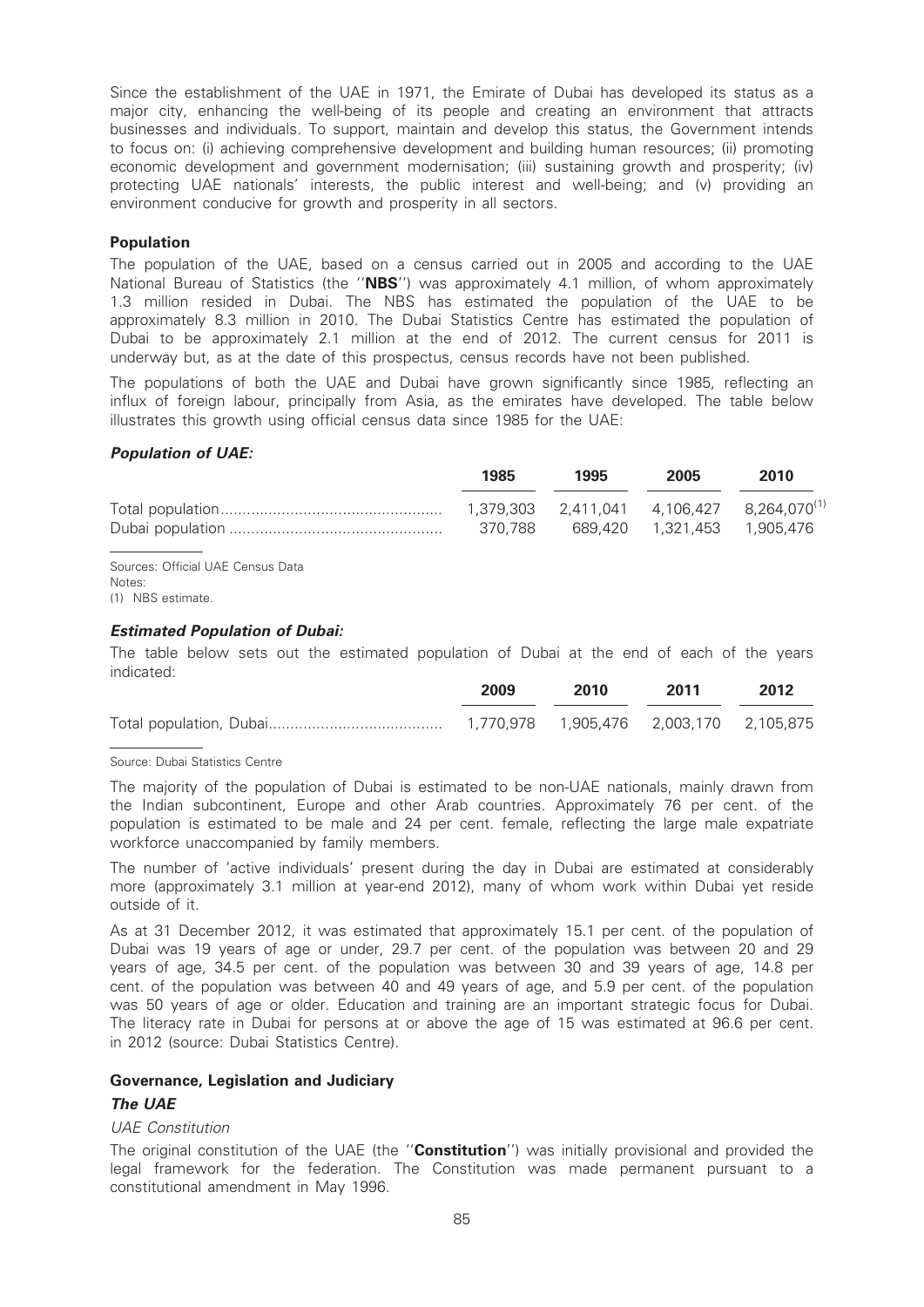The major principle adopted by the Constitution was that jurisdiction for enacting substantive legislation was confined to the federal government, but the local governments of the seven Emirates were authorised to regulate those matters that were not the subject of legislation by the federal government.

Pursuant to Articles 120 and 121 of the Constitution, the federal government is responsible for foreign affairs; security and defence; nationality and immigration; education; public health; the currency; postal, telephone and other communications services; air traffic control and the licensing of aircraft and a number of other matters including labour relations; banking; the delimitation of territorial waters; and the extradition of criminals. Federal matters are regulated through a number of specially created federal ministries which include the Ministries of Defence, Economy, Finance, Foreign Affairs and Justice. Although most of the federal government ministries are based in the Emirate of Abu Dhabi, many also maintain offices in the Emirate of Dubai. The UAE's monetary and exchange rate policy is managed on a federal basis by the UAE Central Bank. Article 122 of the Constitution states that the Emirates shall have jurisdiction in all matters not assigned to the exclusive jurisdiction of the federation, in accordance with the provision of the preceding two Articles.

The individual Emirates are given flexibility in the governance and management of their own Emirates. The Constitution permits individual Emirates to elect to maintain their own competencies in certain sectors. Based on this flexibility, the Emirate of Dubai has elected to assume responsibility for its own education, judicial and public health systems. The natural resources and wealth in each Emirate are considered to be the public property of that Emirate.

Each Emirate manages its own budget on an independent basis and no Emirate has any obligation to contribute to the budget of any other Emirate. Each Emirate makes contributions to the federal budget in agreed amounts.

#### Federal Supreme Council

The UAE is governed by the Supreme Council of the Rulers of all the Emirates. This is the highest federal governing body and consists of the Rulers of the seven Emirates. The Supreme Council elects from its own membership the President and the Vice President of the UAE (for renewable five-year terms). Decisions relating to substantive matters are decided by a majority vote of five Emirates, provided that the votes of both the Emirate of Abu Dhabi and the Emirate of Dubai are included in that majority, but matters that are purely procedural are decided by a simple majority vote.

The Supreme Council is vested with legislative as well as executive powers. It ratifies federal laws and decrees, plans general policy and approves the nomination of the Prime Minister and accepts his resignation. It also relieves him from his post upon the recommendation of the President.

The then Ruler of the Emirate of Abu Dhabi, H.H. Sheikh Zayed bin Sultan Al Nahyan, was elected in 1971 as the first President of the UAE and was re-elected as President for successive five-year terms until his death in November 2004. The then Ruler of the Emirate of Dubai, H.H. Sheikh Rashid bin Saeed Al Maktoum, was elected in 1971 as the first Vice-President of the UAE and continued as Vice-President until his death in 1990. H.H. Sheikh Zayed bin Sultan Al Nahyan was succeeded by his son H.H. Sheikh Khalifa bin Zayed Al Nahyan as Ruler of Abu Dhabi who was elected as President of the UAE in November 2004 by the members of the Supreme Council. H.H. Sheikh Mohammed bin Rashid Al Maktoum became the Ruler of Dubai in January 2006 upon the death of his elder brother H.H. Sheikh Maktoum bin Rashid Al Maktoum who had ruled Dubai since 1990. He was also nominated by the President of the UAE, H.H. Sheikh Khalifa bin Zayed Al Nahayan, to be the next Prime Minister and Vice-President of the UAE in January 2006. The members of the Supreme Council accepted the President's nomination shortly thereafter.

#### Federal Council of Ministers

The Federal Council of Ministers (the "Cabinet") is described in the Constitution as the executive authority for the federation and is responsible for implementing policy decisions of the Supreme Council. The Cabinet is the principal executive body of the federation. The Constitution defines the responsibilities of the Cabinet, which include the issuing of regulations, the preparation of draft laws and the drawing up of the annual federal budget.

Based in the Emirate of Abu Dhabi, the Cabinet is headed by the Prime Minister and consists of the Deputy Prime Minister and a number of other Ministers. These Ministers are normally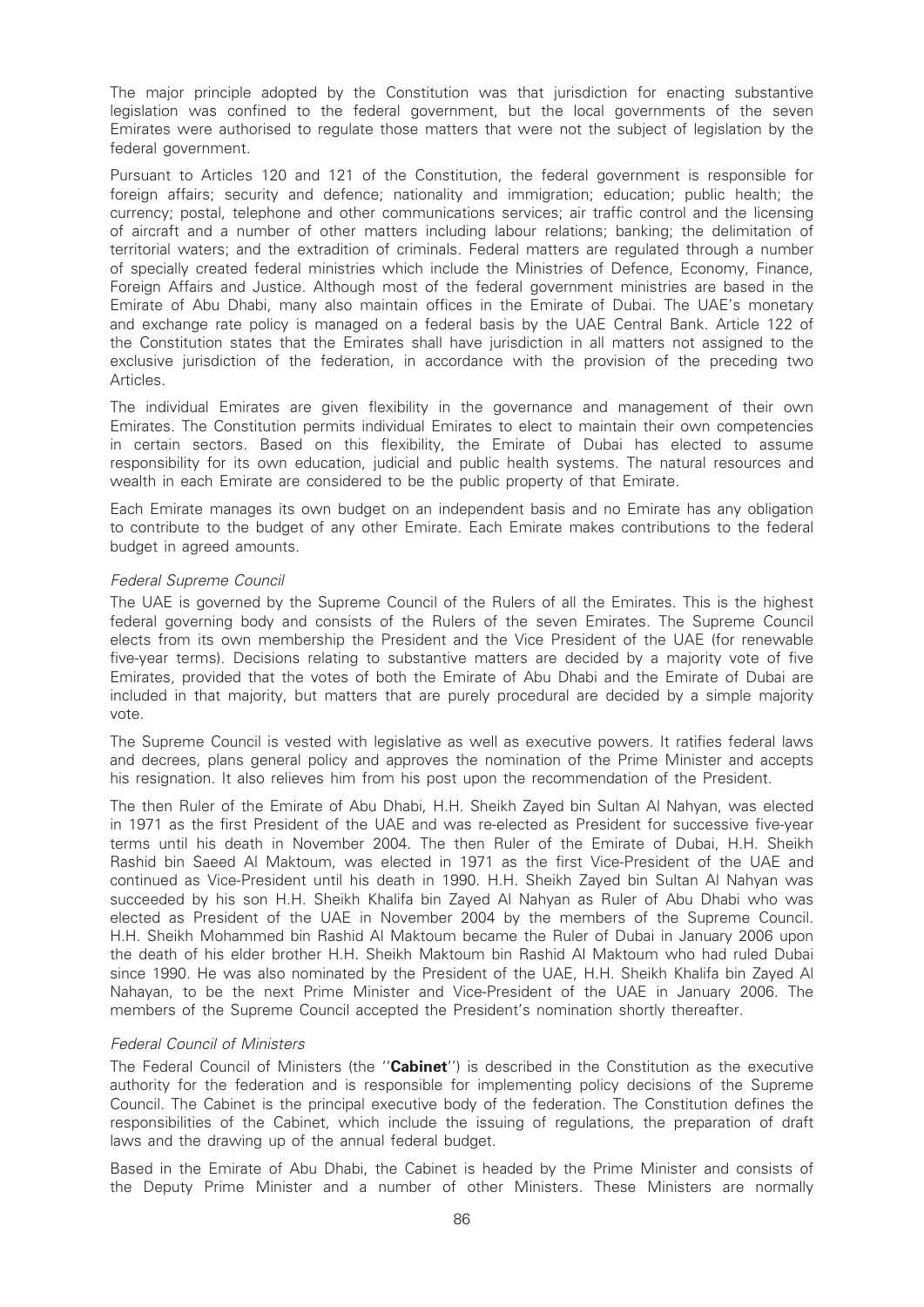selected (for no fixed term) by the approval of the Supreme Council on the recommendation of the Prime Minister.

## Federal National Council

The Federal National Council is a parliamentary body which comprises 40 members who are UAE nationals. Half of the members are appointed by their respective rulers and the other half is elected under an electoral process. Each Emirate appoints members for a particular number of seats based on such Emirate's population and size. The Emirates of Abu Dhabi and Dubai have eight members each, the Emirates of Ras Al Khaimah and Sharjah have six members each and the other Emirates have four members each. The nomination of representative members is left to the discretion of each Emirate, and the members' legislative term is four calendar years. The members represent the UAE as a whole rather than their individual Emirates.

Presided over by a speaker, or either of two deputy speakers elected from amongst its members, the Federal National Council has both a legislative and supervisory role under the Constitution. This means that it is responsible for examining and, if required, amending, all proposed federal legislation, and is empowered to summon and to question any federal minister regarding ministry performance. One of the main duties of the Federal National Council is to discuss the annual budget of the UAE. Although the Federal National Council can monitor and debate government policy, it has no veto or amendment power and cannot initiate any legislation by itself.

The inaugural Federal National Council elections were held in December 2006, following reforms to enhance public participation in the electoral process. Under these reforms, the Ruler of each emirate selected an electoral college numbering approximately 100 times the number of Federal National Council members for the relevant emirate. The members of each electoral college elected half of the Federal National Council members for their emirate, with the remainder being appointed by the Ruler of Dubai.

The most recent Federal National Council elections were held in September 2011, following the issuance of new electoral guidelines by the National Election Commission in May 2011, addressing the methods of selection of representatives to the Federal National Council, the role of the National Election Commission and its sub-committees and general rules on the elections, nominations, campaign, filing of appeals and timeline for the electoral process. On 24 September 2011, 468 candidates stood for election to the 20 elected positions on the Federal National Council, with a voter turnout across the UAE of 35,877, or 27.8 per cent. of an expanded electoral college of 129,274.

#### Legal and Court System

There are three primary sources of law in the UAE, namely: (i) federal laws and decrees (applicable in all seven Emirates); (ii) local laws and decrees (i.e. laws and regulations enacted by an individual Emirate); and (iii) the *Shari'a* (Islamic law). The secondary form of law is trade custom or practice. In the absence of federal legislation on areas specifically reserved to federal authority, the Ruler of Dubai or local government of each Emirate can apply his or its own rules, regulations and practices.

The federal judiciary, whose independence is guaranteed under the Constitution, includes the Federal Supreme Court and Courts of First Instance. The Federal Supreme Court consists of five judges appointed by the Supreme Council. The judges decide on the constitutionality of federal laws and arbitrate on inter-Emirate disputes and disputes between the federal government and the Emirates.

In accordance with the Constitution, three of the seven Emirates (the Emirates of Abu Dhabi, Dubai and Ras Al Khaimah) have elected to maintain their own court system, separate from that of the UAE, and these courts have sole jurisdiction to hear cases brought in the respective Emirates. The judicial system in Dubai is comprised of: (i) a Court of First Instance; (ii) a Court of Appeal; and (iii) a Court of Cassation.

# Emirate of Dubai

The laws of Dubai are passed by Decree of the Ruler of Dubai, Sheikh Mohammed bin Rashid Al Maktoum, who is also the Vice-President and Prime Minster of UAE. The Crown Prince of Dubai is Sheikh Hamdan bin Mohammed Al Maktoum. The Deputy Rulers are Sheikh Hamdan bin Rashid Al Maktoum and Sheikh Maktoum bin Mohammed Al Maktoum.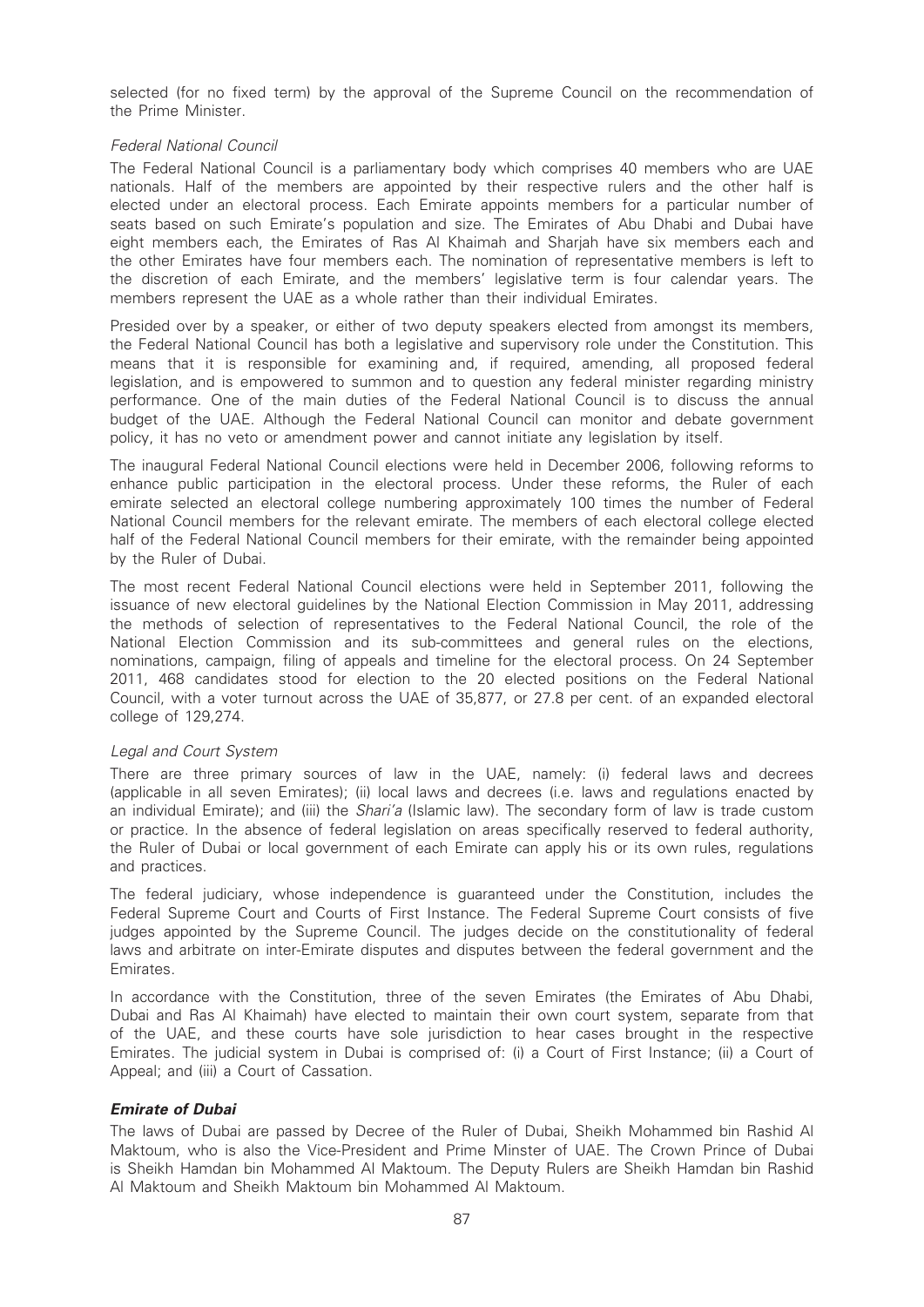The key entities in the structure of the Government are: (i) the Ruler's Court; (ii) the Supreme Fiscal Committee (the "SFC"); and (iii) the Executive Council (the "Executive Council"). The Dubai Department of Economic Development (the "DED") and the Dubai Department of Finance (the ''DOF'') are administrative bodies. All five of these entities have distinct roles:

The Ruler's Court: Except in relation to applicable federal laws, His Highness the Ruler of Dubai is the sole legislator for the Emirate and all Dubai laws are passed by His Highness after drafts of the laws have been approved by the Ruler's Court in consultation with the Executive Council. All other matters that require the involvement of His Highness the Ruler of Dubai are channelled through the Ruler's Court.

Supreme Fiscal Committee: The SFC was established in November 2007 to formulate the fiscal policies of the Government and to regulate the Government's borrowings. The SFC is authorised to approve borrowings by the Government and Government-owned entities on behalf of the Government. The SFC also aims to improve coordination between various Government entities, and to enable government entities to meet their respective development targets in a cost efficient manner.

Executive Council: The Executive Council seeks to ensure coordination amongst Government departments such as the courts, the police, the Health Authority, the Land Department, the Department of Civil Aviation, the DED and the Department of Tourism and Commerce Marketing. The Executive Council works with these departments to implement an overall strategy for the Government, while considering the requirements and strategies of each particular department. In addition, the Executive Council works with the DOF to prepare an overall budget to fund the requirements of the various government departments. In addition to this broad coordination role, the Executive Council also recommends new laws and regulations, and is involved in the implementation of laws promulgated at both the Emirate and federal levels.

Department of Economic Development: The DED is a regulatory and administrative body responsible for licensing and regulation of the business sector. All businesses operating in Dubai are required to be registered with and licensed by the DED. The DED also helps formulate Government policy in relation to economic planning and the promotion of Dubai as a business centre. The DED works closely with relevant government bodies such as the Ministry of Labour and the Real Estate Regulatory Authority.

Department of Finance: The DOF is the local ministry of finance and treasury for the Government. All revenues of the Government are collected within the DOF and all Government authorities are funded through the DOF. In addition, the DOF also functions as an administrative office of the SFC for executing and monitoring compliance with the SFC's decisions.

# Strategy of Dubai

Since the establishment of the UAE in 1971, Dubai has developed its status as a major city, enhancing the well-being of its people and creating an environment that attracts businesses and individuals. To support, maintain and develop this status, the Government intends to focus on (i) achieving comprehensive development and building human resources, (ii) promoting economic development and government modernisation, (iii) sustaining growth and prosperity, (iv) protecting UAE nationals' interests, the public interest and well-being, and (v) providing an environment conducive for growth and prosperity in all sectors.

#### Dubai Strategic Plan 2015

In 2007, the Government adopted a set of guiding principles for the various sectors that comprise the Dubai Strategic Plan 2015 (the "DSP 2015"). The aim of the DSP 2015 is to ensure an understanding of the Government's vision among all government entities and a common framework for the operations of these entities. The DSP 2015 focuses on the core areas of economic development; social development; security, justice and safety; infrastructure, land and development; and government excellence.

The global economic crisis significantly impacted the Government's economic development plans and, as a result, the government is currently reassessing the stated aims of the DSP 2015 in the area of economic development. The DED has been given responsibility for revision of these aims. The stated aims of the DSP 2015 in all other areas remain unchanged.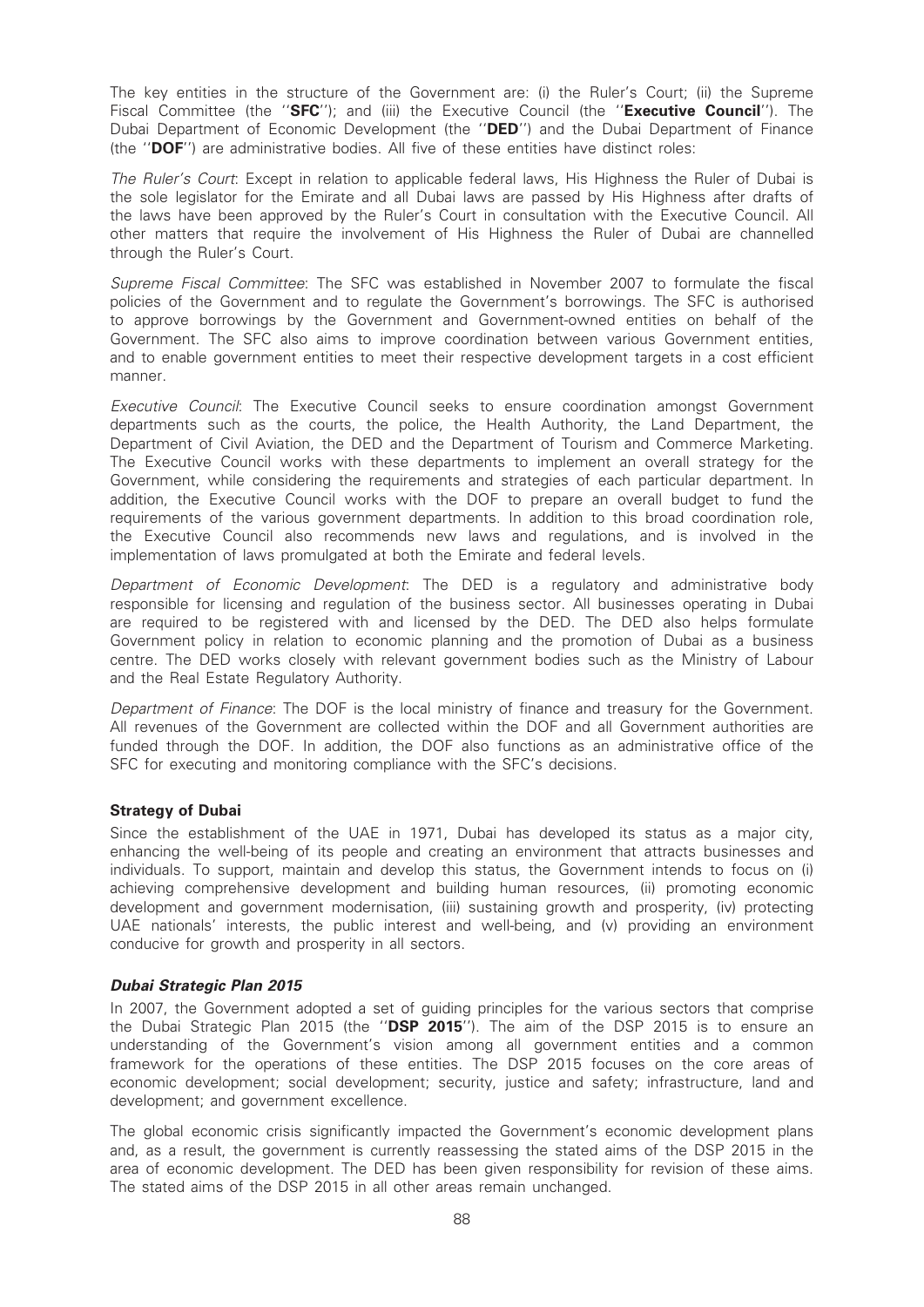# Economic Development

The DSP 2015 envisages that future economic growth will be focused on the following six sectors: travel and tourism; financial services; professional services; transport and logistics; trade and storage; and construction. These sectors were identified based on their then current status, international competitiveness, Dubai's capacity to develop them and the availability of necessary enabling factors. The DSP 2015 identifies seven enabling factors that need to be developed in parallel, namely human capital; productivity; science, technology and innovation; the cost of living and doing business; quality of life; economic policy and institutional framework; and laws and regulations.

The specific strategic approaches designed to achieve the DSP 2015's economic development goals are briefly described below:

- Sector focus and development: moving Dubai to a new growth path, coupled with future diversification, while maintaining the focus on high value-added sectors that can boost overall economic growth:
- Productivity growth: transforming Dubai into a hub of business excellence by raising the productivity of economic sectors and maintaining high production quality standards;
- Human capital excellence: preparing Dubai's workforce for the high-value, knowledge-driven economy, which requires attracting and retaining skilled employees, improving UAE nationals' qualifications and increasing their motivation;
- Science, technology and innovation: turning Dubai into a science and technology hub in targeted sectors, by supporting the development of existing sectors, and establishing the right environment for nurturing the post-2015 economy;
- Cost of living and doing business: ensuring and maintaining Dubai's competitiveness by managing the cost of living in the emirate;
- Quality of life improvement: establishing Dubai as a preferred home for current and future residents by improving the well-being of citizens and residents and helping them live healthier lives enriched with opportunity and choice; and
- Economic policy and institutional framework: striving for excellence in economic policy-making and deployment through coordination with the federal government, the provision of adequate data, and strengthening the institutional framework and capabilities.

Following the global economic crisis, the Government chose to reassess the economic growth and productivity goals set out in the DSP 2015. As part of this reassessment, which is still ongoing, the Government is in the process of preparing a Medium Term Economic Plan to be implemented through to 2015 (the "Medium Term Economic Plan"). The specific proposals and goals that will ultimately be included in the Medium Term Economic Plan will be based on an evaluation which was performed on the growth and performance of Dubai's economy during the period from 2000 to 2010. This review includes a macroeconomic and microeconomic analysis, including an analysis of the various sectors of Dubai's economy during this time, as well as the identification of broad economic development trends such as the importance of increased trade relations with emerging Asian economies such as India and China, the rapid growth in Dubai's labour force since 2000, with total domestic employment growing by 251 per cent. between 2001 and 2009, and the increased importance of Dubai's free trade zones.

The Medium Term Economic Plan is broadly envisioned to emphasise three goals. First, it will focus on reinforcing and growing Dubai's already established position as a regional and global hub for travel, tourism, trade, transportation and logistics services. Second, it will promote the expansion of Dubai's knowledge based economy by creating a regulatory and economic environment conducive for growing the financial and professional services industries, by attracting international companies to establish their headquarters in Dubai and by further establishing Dubai as a regional centre for the construction services industry. Third, it will continue to encourage major Dubai-based companies to expand globally, thereby deepening Dubai's interconnectedness with the global economy. Economic sectors such as retail and trade, transportation and logistics, tourism and financial services are therefore expected to remain important drivers of Dubai's economic growth in the future.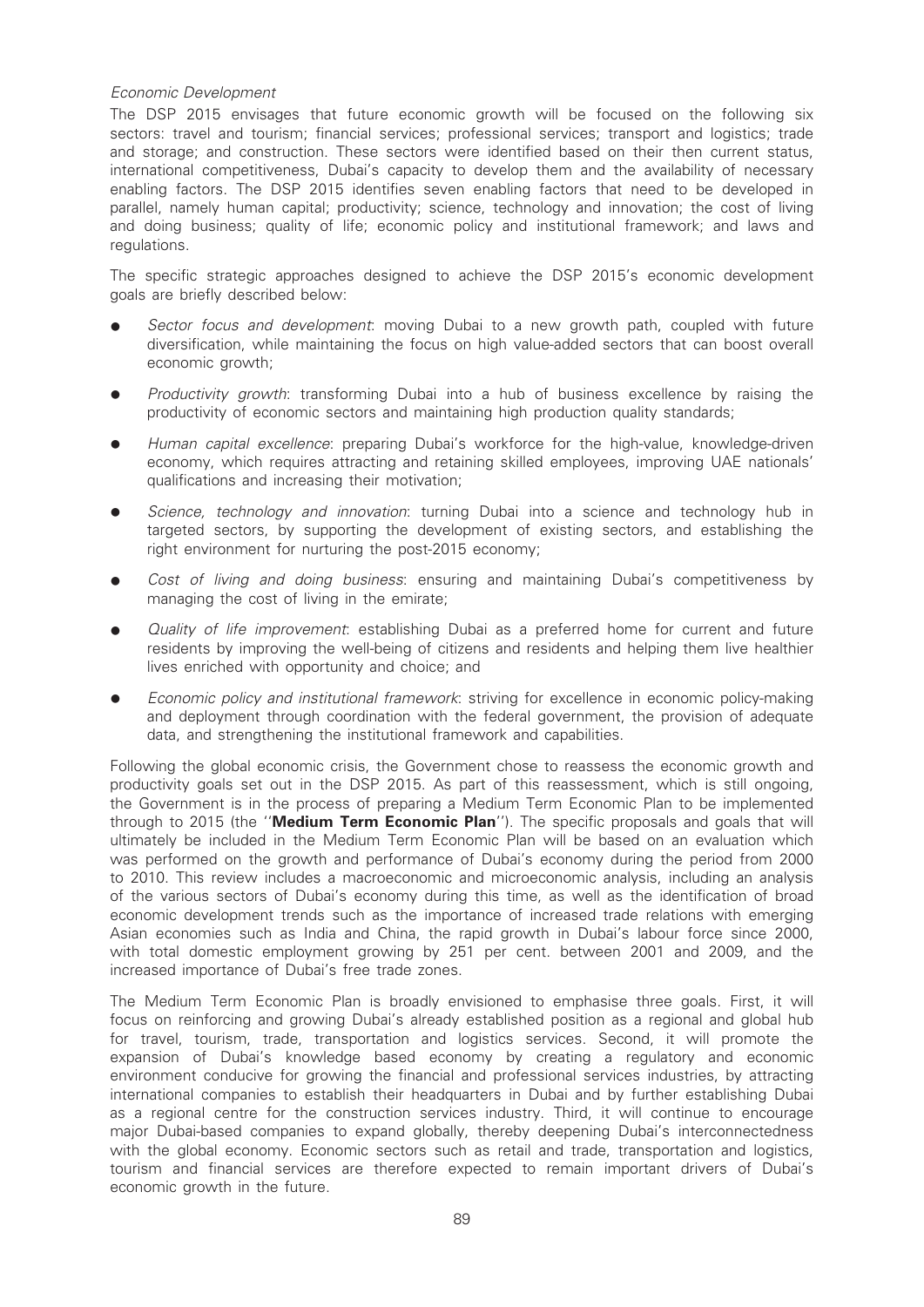# Social Development

The DSP 2015 acknowledges that, for economic success to be sustainable, it is important that social development sector infrastructure be developed. To ensure that the social development sector is properly equipped to deliver the services required, the DSP 2015 set a number of development aims and strategies for achieving those aims. In particular, the aims and strategies focus on:

- preserving national identity and improving community cohesion through, among other measures, amending immigration rules to ensure and maintain a demographic balance and raising levels of cultural awareness and Arabic language proficiency;
- increasing UAE nationals' participation in the workforce and society by equipping them with the necessary life skills for living in a rapidly changing environment and supporting them to become preferred employees in strategic sectors;
- improving the achievement of students and ensuring that all UAE nationals have access to quality education through a range of measures targeted at improving educational facilities, governance, the quality of teaching staff, the curriculum and access to education;
- improving the quality of healthcare services and the health of the population through a range of measures targeted at, among other things, improving the quality and availability of healthcare facilities, governance and the introduction of health insurance;
- ensuring that quality social services are provided to meet the needs of the population by, among other measures, improving the availability of and access to appropriate services and mobilising voluntary social work and civil organisations;
- ensuring equality and acceptable working conditions for the workforce through coordination with the federal authorities to improve and update labour regulations, increasing the awareness of both employers and employees in relation to their respective rights and providing an environment which attracts and retains the necessary expertise; and
- enriching the cultural environment through the development of infrastructure, the identification of talent and the promotion of cultural events.

# Infrastructure, Land and Environment

The strategic vision for this sector is to integrate infrastructure development and environmental focus in order to achieve sustainable development. Within this context, the Government aims to provide a sustainable, effective and balanced infrastructure including all elements such as energy, electricity, water, roads, transportation and waste management while protecting the environment. In particular:

- urban planning will focus on optimising land use and distribution to balance economic, infrastructure and social development needs while preserving natural resources;
- the provision of efficient energy, electricity and water supplies to meet the emirate's growing needs;
- the provision of an integrated roads and transportation system to facilitate mobility and improve safety; and
- maintaining the emirate as a clean, attractive and sustainable environment.

# Security, Justice and Safety

The aims in this sector are to provide the infrastructure necessary to ensure human rights and public safety in light of the socio-economic environment and the global challenges faced by Dubai. In particular, there will be a focus on preserving security and order through improvements in the police force and border controls whilst ensuring the integrity and transparency of the security services and the protection of human rights. Crisis management and disaster contingency plans are to be developed to ensure the provision of necessary equipment and infrastructure in the event of a crisis.

In the justice area, access to, and the administration of, justice is to be improved through a range of measures aimed at improving case management, the quality of the judiciary and the elimination of existing economic, geographic, legal and protective barriers that impede access to justice.

In terms of safety, relevant safety regulations are to be improved and safety awareness raised and legislation relating to public health is to be updated and developed.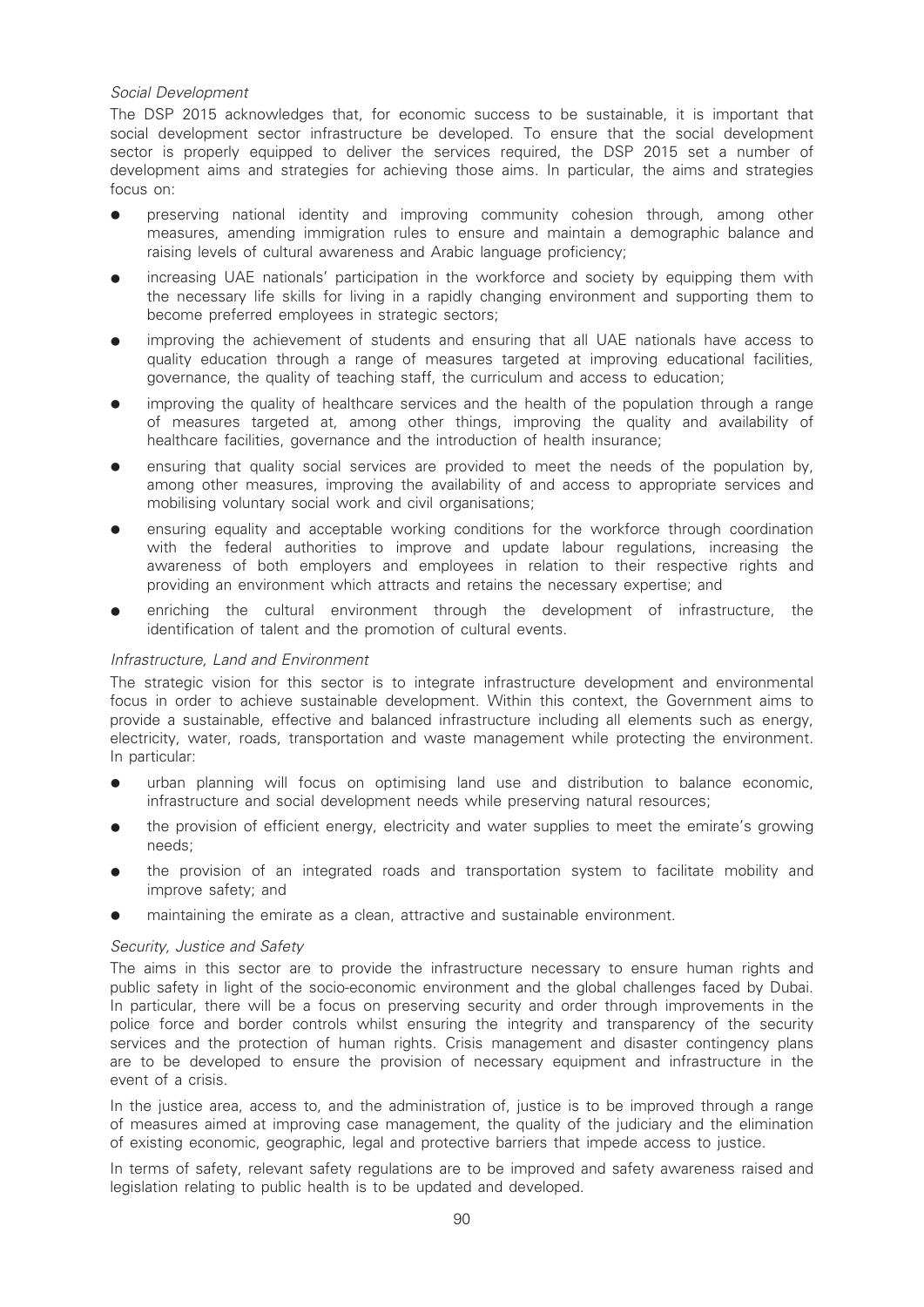# Government Excellence

Although the Government has made progress in enhancing public sector performance in recent years, including through modernising operations, introducing e-government initiatives and promoting the use of advanced technologies, the emirate's leadership remains committed to further enhancing the Government's ability to continuously provide world-class services. The DSP 2015 envisages that the Government will focus on five long-term strategic aims:

- strengthening its strategic and forward-looking focus through implementing an integrated strategy across all government entities, developing mechanisms for risk identification and management and for the evaluation of policies after they have been implemented;
- enhancing the Government's organisational structures and accountability including through the introduction of key performance indicators;
- increasing efficiency through improved financial management techniques such as resultsbased budgeting, linking budgets to government priorities, ensuring that all departments move from cash based to accruals-based financial systems and updating accounting policies and the consolidation of accounts as well as outsourcing to the private sector where appropriate;
- enhancing responsiveness and customer service through technology improvements and the introduction of complaints and customer care programmes; and
- empowering and motivating public service employees through training, performance management and other tools.

In line with its strategic development plans, the Government implemented a number of reforms in 2007, including a public sector reorganisation to establish a more systematic form of government; to standardise legislation and governance across government institutions and agencies; and to clearly define the role of the various government entities. These changes, made as part of the Institutional Restructuring programme, were designed to bring about more transparent, efficient and accountable institutions. The Government also enacted a number of structural reforms to enhance public sector efficiency and the institutional framework in relation to the budget and debt management process, including the establishment of a new budget framework for performance management and enhanced budgeting and cash management capabilities.

#### International Relations

Pursuant to Articles 120 and 121 of the UAE Constitution, foreign policy and international relations are a federal matter and, accordingly, Dubai does not enter into bilateral agreements with foreign governments.

The foreign policy of the UAE is based upon a set of guiding principles, laid down by the country's first President, Sheikh Zayed bin Sultan Al Nahyan. He derived these principles from his belief in the need for justice in international dealings between states, including the necessity of adhering to the principle of non interference in the internal affairs of others and the pursuit, wherever possible, of peaceful resolution of disputes, together with support for international institutions, such as the United Nations (the UN).

Within the Arabian Gulf region, and in the broader Arab world, the UAE has sought to enhance cooperation and to resolve disagreement through the pursuit of dialogue. Thus, one of the central features of the UAE's foreign policy has been the development of closer ties with its neighbors in the Arabian Gulf region. The Gulf Cooperation Council (GCC), which comprises the UAE, Kuwait, Saudi Arabia, Bahrain, Qatar and Oman, was founded at a summit conference held in Abu Dhabi in May 1981.

At the broader level of the Arab world as a whole, the UAE is committed to rebuilding a sense of common purpose among both its people and its governments and, to this end, has supported the strengthening of common institutions, such as the League of Arab States. Beyond the Arab world, the UAE has pursued a policy of seeking, wherever possible, to build friendly relations with other nations, both in the developing and in the industrialised world. The UAE also maintains cordial relations with other regional states and has established good relations with the United States of America and the European Union as well as with developing nations in Africa and many of the countries of the former Soviet Union. In 2010, the UAE entered into a nuclear cooperation agreement with the United States that provides the foundation for the UAE's civilian nuclear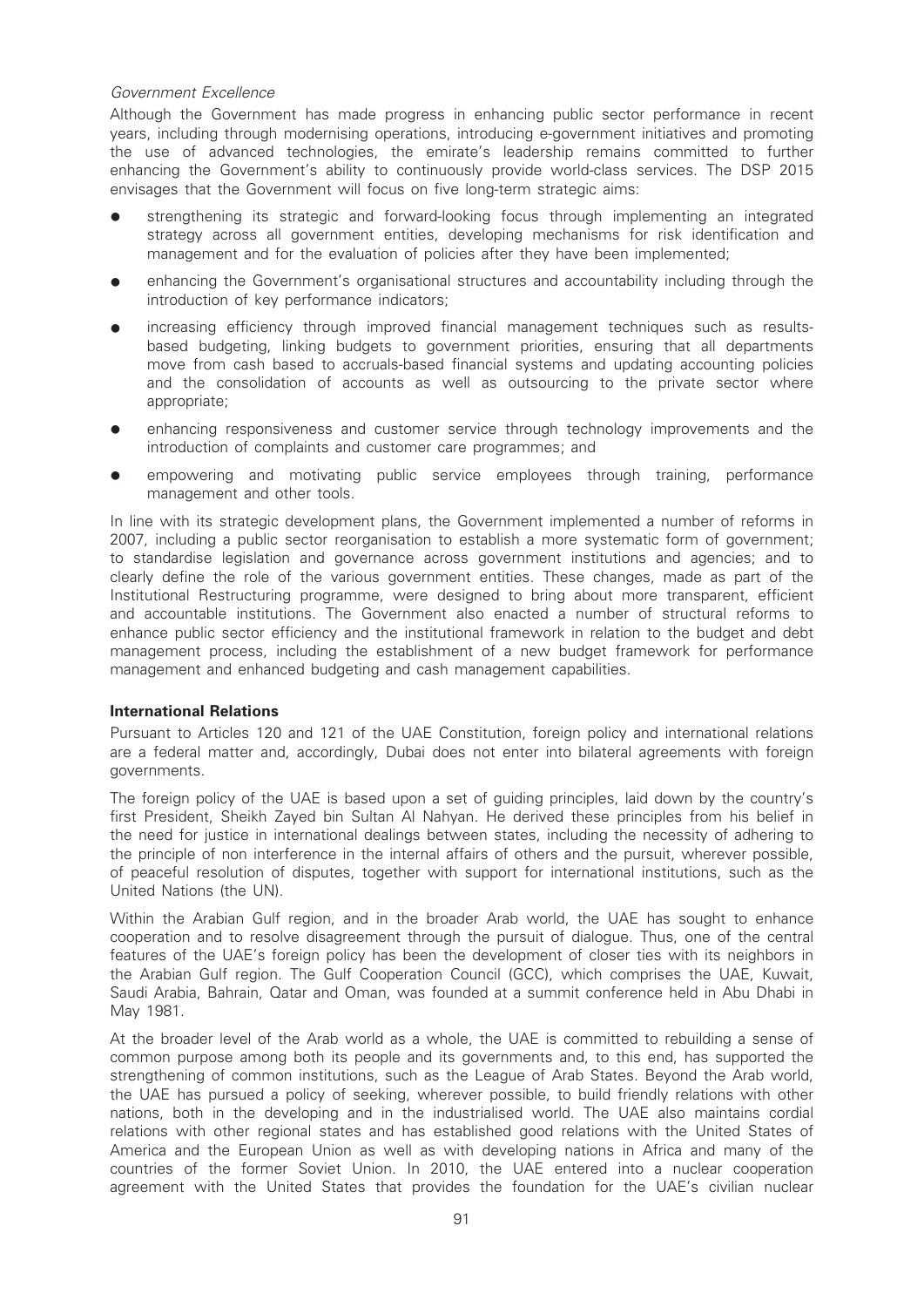energy programme and provides a legal framework for commerce in civilian nuclear energy between the two countries.

Since its establishment, the UAE has played an active role in the provision of financial aid to developing countries and has been a contributor of emergency relief to countries and areas affected by conflict and natural disasters. The philosophy behind the aid policy is two-fold: first, the provision of help for the needy is a duty incumbent on all Muslims and, second, the country's policy on utilisation of the revenues from its oil and gas production has always included a component that they should be devoted, in part, to helping other countries which have fewer natural resources.

The UAE is an active participant in a number of multi-lateral developmental institutions, including the International Bank for Reconstruction and Development (the World Bank), the IMF, the International Development Agency and regional bodies like the OPEC Fund for International Development, the Arab Gulf Fund for the UN, the Arab Bank for Economic Development in Africa, the Abu Dhabi-based Arab Monetary Fund and the Islamic Development Bank. In addition, the UAE is a member of various international organisations including, among others, the GCC, the UN, the League of Arab States, the Organisation of Islamic Countries, the Organisation of Arab Petroleum Exporting Countries, the Organisation of the Petroleum Exporting Countries (OPEC), the World Health Organisation, the International Organisation for Industrial Development, the World Trade Organisation and the Asia-Pacific Economic Co-operation.

The UAE has an ongoing dispute with Iran and is in continuing discussions with Saudi Arabia over border issues. Since 1971, the three Gulf islands of Abu Musa and Greater and Lesser Tunb have been occupied by Iran. The UAE believes that these islands should be returned to the emirate of Shariah, which claims sovereignty over them, and is seeking to resolve the dispute through bilateral negotiations or a reference to international arbitration.

The UAE is also seeking, through negotiation, to resolve issues related to the 1974 provisional and, as yet, unratified, agreement with Saudi Arabia on the border between the two countries, which the UAE believes should be substantially amended. In addition, the UAE is involved in discussions with the governments of Saudi Arabia and Qatar over a maritime corridor which Qatar has purported to grant to Saudi Arabia, from within Qatar's own maritime waters, but which crosses part of the route of the gas pipeline between Qatar and the UAE.

#### Economy of the UAE

The UAE is the second largest economy in the GCC after Saudi Arabia. According to OPEC data, at the end of 2012, the UAE had approximately 6.6 per cent. of the world's proven global oil reserves (giving it the sixth largest oil reserves in the world). According to data produced by the UAE National Bureau of Statistics, the UAE's crude oil and natural gas sector accounted for approximately 31.2 per cent. and 30.6 per cent. of the UAE's GDP in real terms in 2012 and 2011 respectively.

The NBS has estimated on a preliminary basis that real GDP in the UAE for 2012 was AED 1,025.6 billion and in 2011 was AED 982.7 billion, representing a real GDP growth rate of 4.4 per cent. and 3.9 per cent. respectively, reflecting the general economic recovery in the wake of the global economic crisis. In 2010, the NBS estimated that real GDP in the UAE was AED 946.0 billion, representing a real GDP growth rate of 1.7 per cent. for that year.

The table below shows the UAE's nominal and real GDP and nominal and real GDP growth rates for each of the years indicated.

|                                  | 2009    | 2010    | 2011    | 2012      |
|----------------------------------|---------|---------|---------|-----------|
| UAE Nominal GDP (AED millions)   | 935.766 |         |         | 1.409.502 |
| UAE Nominal GDP growth rates (%) | (19.2)  | 12 R    | 21 3    | 10 1      |
|                                  | 930.475 | 946.021 | 982.725 | 1.025.623 |
|                                  | (4.8)   | 17      | 39      | 44        |

Sources: UAE National Bureau of Statistics and Ministry of Finance, preliminary estimates.

Although it has one of the most diversified economies in the GCC, the UAE's wealth remains largely based on oil and gas. Whilst, fluctuations in energy prices do have a bearing on economic growth, the UAE is generally viewed as being less vulnerable than some of its GCC neighbours, due to the growth in the non-oil sector, particularly trading, finance, real estate and tourism.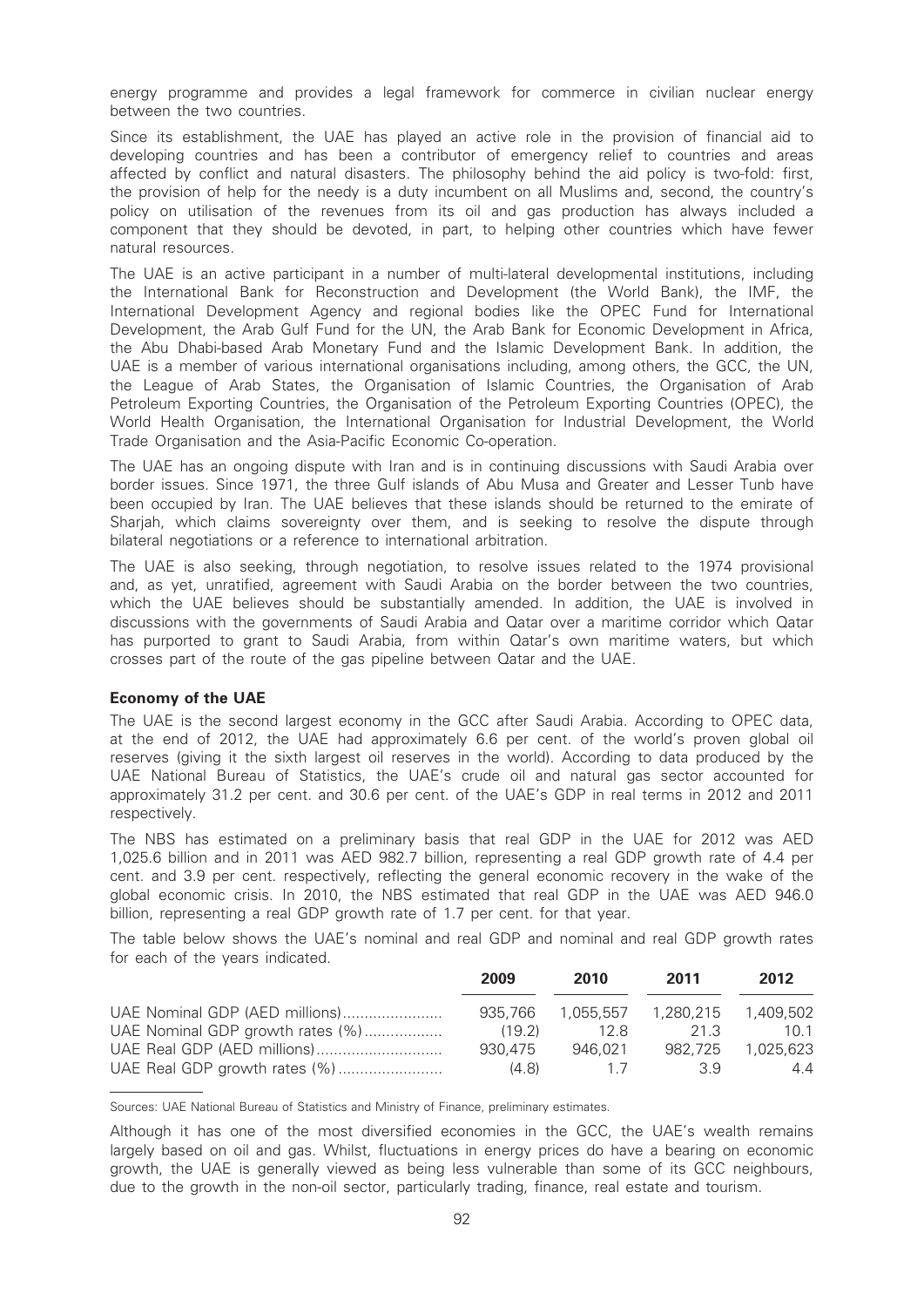#### Economy of Dubai

Dubai has a diversified economy which has demonstrated renewed growth, with real GDP increasing by approximately 3.3 per cent. in 2011 and 4.4 per cent. in 2012 after the effects of the global economic recession led to a decrease in real GDP in 2009. Since the UAE was established, when approximately 50 per cent. of Dubai's GDP was oil-related, Dubai's reliance on oil has decreased significantly, with the mining, quarrying and oil and gas sector accounting for 1.5 per cent. of real GDP in 2012.

The table below shows Dubai's real GDP and real GDP growth rates for each of the years indicated:

| 2012    | 2011    | 2010                    | 2009    |
|---------|---------|-------------------------|---------|
| 333.705 | 315.392 | $303.595^{(1)}$ 294.157 |         |
| 5.8     | 39      | 3.2                     | (14.2)  |
| 318.379 | 304.989 | 295.256                 | 285.162 |
| 44      | 33      | 35                      | (2.7)   |

(1) Does not include the Non-Profit Organisations sector.

Source: Dubai Statistics Centre, NBS.

The real GDP of Dubai in 2012 equalled 31.0 per cent. of the real GDP of the UAE in the same year. In 2011 and 2010, the equivalent proportions were 31.0 per cent. and 31.2 per cent., respectively. Dubai's real GDP per capita in 2012 was approximately U.S.\$41,167, based on an assumed population of 2,105,875 and an exchange rate of U.S.\$1.00 = AED 3.6725.

Within Dubai, no single economic sector contributed more than 31 per cent. to total real GDP in 2012, with the largest sector being the wholesale and retail trade and repairing services sector which contributed AED 96.3 billion, or 30.3 per cent., of Dubai's real GDP, reflecting Dubai's strategic geographic location, rising levels of international trade and the Government's longstanding strategy of positioning Dubai as a trading centre. Other significant contributors to real GDP in 2012 include the manufacturing sector, which contributed AED 48.9 billion, or 15.4 per cent., to real GDP; the transport, storage and communications sector, which contributed AED 45.8 billion, or 14.4 per cent., to real GDP; the real estate and business services sector, which contributed AED 39.9 billion, or 12.5 per cent., to real GDP; the financial services sector, which contributed AED 35.4 billion, or 11.1 per cent., to real GDP and the construction sector, which contributed AED 24.8 billion, or 7.8 per cent., to real GDP. Together, these six sectors contributed 91.5 per cent. of total real GDP in 2012. By contrast, the government services sector contributed 5.6 per cent., the restaurants and hotels sector contributed 4.5 per cent. and the mining, quarrying and oil and gas sector contributed 1.5 per cent. to real GDP in 2012.

In terms of growth, the four strongest principal sectors in recent years have been the electricity and water sector, with a compound annual GDP growth rate of 14.1 per cent. between 2009 and 2012; the restaurants and hotels sector, with a compound annual GDP growth rate of 12.5 per cent. between 2009 and 2012; the domestic services sector, with a compound annual GDP growth rate of 11.9 per cent. between 2009 and 2012; and the manufacturing sector, with a compound annual GDP growth rate of 11.6 per cent. from 2009 to 2012.

Significant growth sectors for Dubai in 2012 were manufacturing, restaurants and hotels, transport, storage and communications and electricity and water. The manufacturing sector grew by 13.0 per cent. in real terms in 2012 principally due to increased demand for non-oil exports from Dubai, particularly industrial exports. The restaurants and hotels sector grew by 16.9 per cent. in real terms in 2012 as a result of increased tourism and higher revenues in the hotel sector. The transport, storage and communication sector grew by 7.3 per cent. in real terms in 2012 as a result of growth in foreign trade levels, an increase in activity at domestic ports and airports (which increased demand for freight and transportation services) and increased revenues collected from the transport sector as a result of a higher number of passengers using public transport. The electricity and water sector grew by 4.8 per cent. in real terms in 2012 as a result of increased generation and consumption of electricity and water in Dubai. In addition, the wholesale and retail trade and repairing services sector grew by 2.3 per cent. in real terms in 2012, largely due to increased economic activity and imports, as this sector depends largely on imports.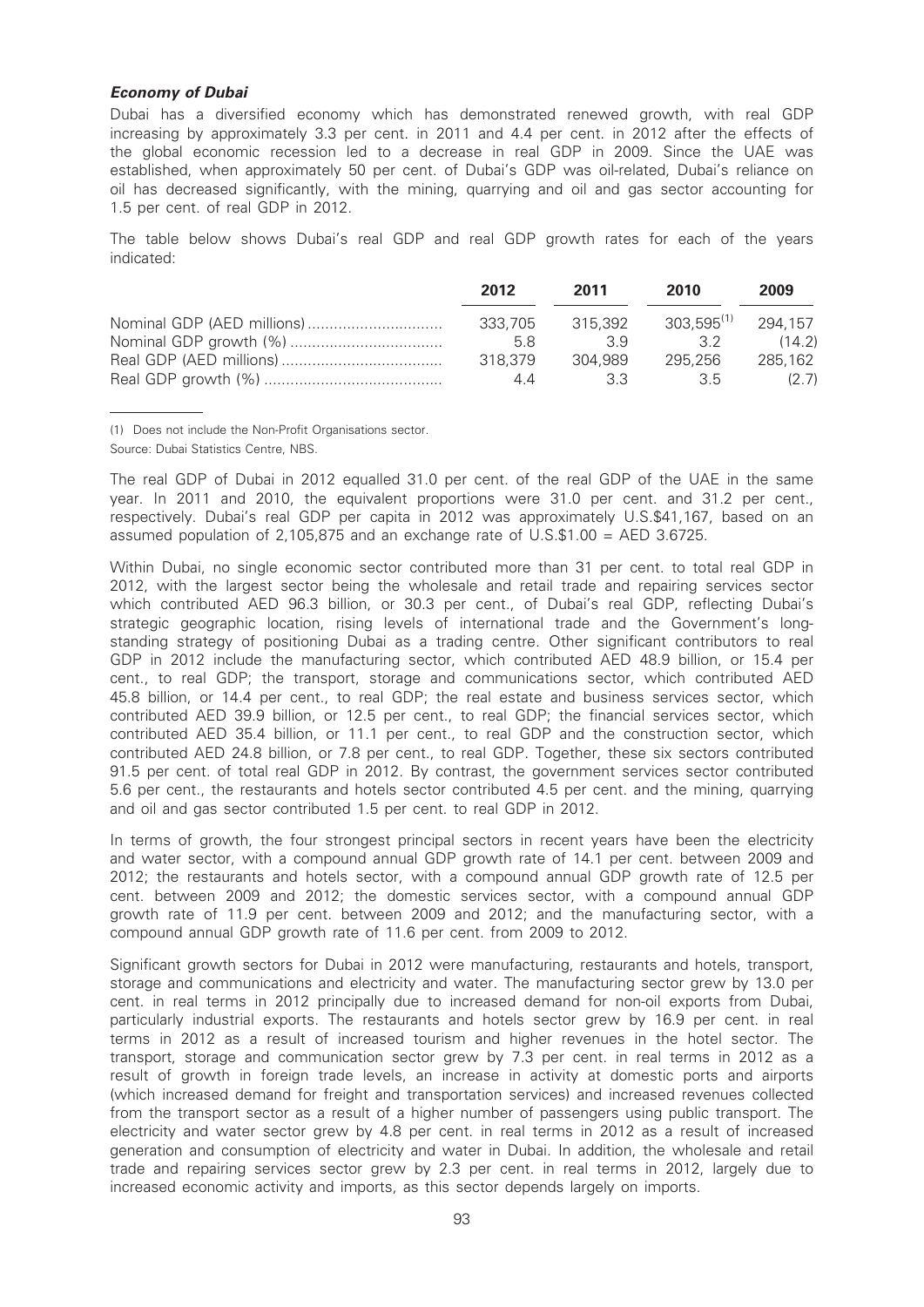In contrast, since the middle of 2008, and reflecting the global financial crisis and sharp falls in international oil and gas prices, there have been significant declines in real estate sales prices and rental rates in the UAE as a whole and a significant slowdown in construction activity. These factors adversely impacted Dubai's GDP in 2010 and 2011, with the real estate and construction sectors declining in real terms in 2010 by 2.6 per cent. and 14.7 per cent., respectively, and in 2011 by 2.6 per cent. and 5.7 per cent., respectively (see "Risk Factors - Factors that may affect ENBD's ability to fulfil its obligations under the Guarantee – Risks relating to the business of ENBD – Real estate exposure''). However, in 2012, the real estate sector saw growth of 1.7 per cent., the first year of growth in that sector since 2008. In 2012, the construction sector saw a further decline of 4.2 per cent.

Each of the above sectors has benefitted from the Government's policies aimed at improving the business and investment environment and positioning Dubai as a regional hub, including specific high profile developments initiated by the Government and the establishment of a range of specialised free zones designed to attract new companies and investment. Other supply side factors supporting Dubai's longer-term economic growth have included the availability of labour and land for real estate development, significant levels of liquidity prior to late 2008 and increasing consumer wealth in the GCC and elsewhere, in part reflecting generally high oil and gas prices, an appropriate legal and regulatory framework and good infrastructure.

The Government continues to focus on economic diversification and in this respect is targeting the travel and tourism; financial services; professional services; transport and logistics; trade and storage and construction sectors in particular as areas for future growth.

The following table sets out Dubai's real GDP by economic activity and by percentage contribution, as well as the year-on-year growth rate, in the years 2009 to 2012:

| <b>Sector</b>                   |                       | 2012                |          |                       | 2011                |          |
|---------------------------------|-----------------------|---------------------|----------|-----------------------|---------------------|----------|
|                                 | <b>AED</b><br>million | % contri-<br>bution | % growth | <b>AED</b><br>million | % contri-<br>bution | % growth |
| Wholesale, retail trade and     |                       |                     |          |                       |                     |          |
| repairing services              | 96,337                | 30.3                | 2.3      | 94,135                | 30.9                | 5.8      |
| Manufacturing                   | 48,881                | 15.4                | 13.0     | 43,238                | 14.2                | 11.7     |
| Transportation, storage and     |                       |                     |          |                       |                     |          |
| communication                   | 45,782                | 14.4                | 7.3      | 42,672                | 14.0                | 2.7      |
| Real estate and business        |                       |                     |          |                       |                     |          |
| services                        | 39,869                | 12.5                | 1.7      | 39,219                | 12.9                | (2.6)    |
| Financial services              | 35,354                | 11.1                | 2.2      | 34,608                | 11.3                | 4.5      |
| Construction                    | 24,829                | 7.8                 | (4.2)    | 25,923                | 8.5                 | (5.7)    |
| Government services             | 17,920                | 5.6                 | 0.1      | 17,902                | 5.9                 | (3.1)    |
| Restaurants and hotels          | 14,380                | 4.5                 | 16.9     | 12,303                | 4.0                 | 14.7     |
| Social and personal services.   | 6,333                 | 2.0                 | 3.2      | 6,134                 | 2.0                 | 4.1      |
| Electricity and water           | 5,943                 | 1.9                 | 4.8      | 5,668                 | 1.9                 | 2.5      |
| Mining, quarrying, oil and gas. | 4,727                 | 1.5                 | 1.0      | 4,681                 | 1.5                 | (9.3)    |
| Domestic services of            |                       |                     |          |                       |                     |          |
| households                      | 1,678                 | 0.5                 | 2.1      | 1,644                 | 0.5                 | 14.4     |
| Agriculture, livestock and      |                       |                     |          |                       |                     |          |
|                                 | 433                   | 0.1                 | (1.0)    | 437                   | 0.1                 | 0.7      |
| Less: Imputed bank services     | (24, 084)             | (7.6)               | 2.2      | (23, 577)             | (7.7)               | 4.5      |
|                                 | 318,382               | 100.0               | 4.4      | 304,989               | 100.0               | 3.3      |

Source: Dubai Statistics Centre.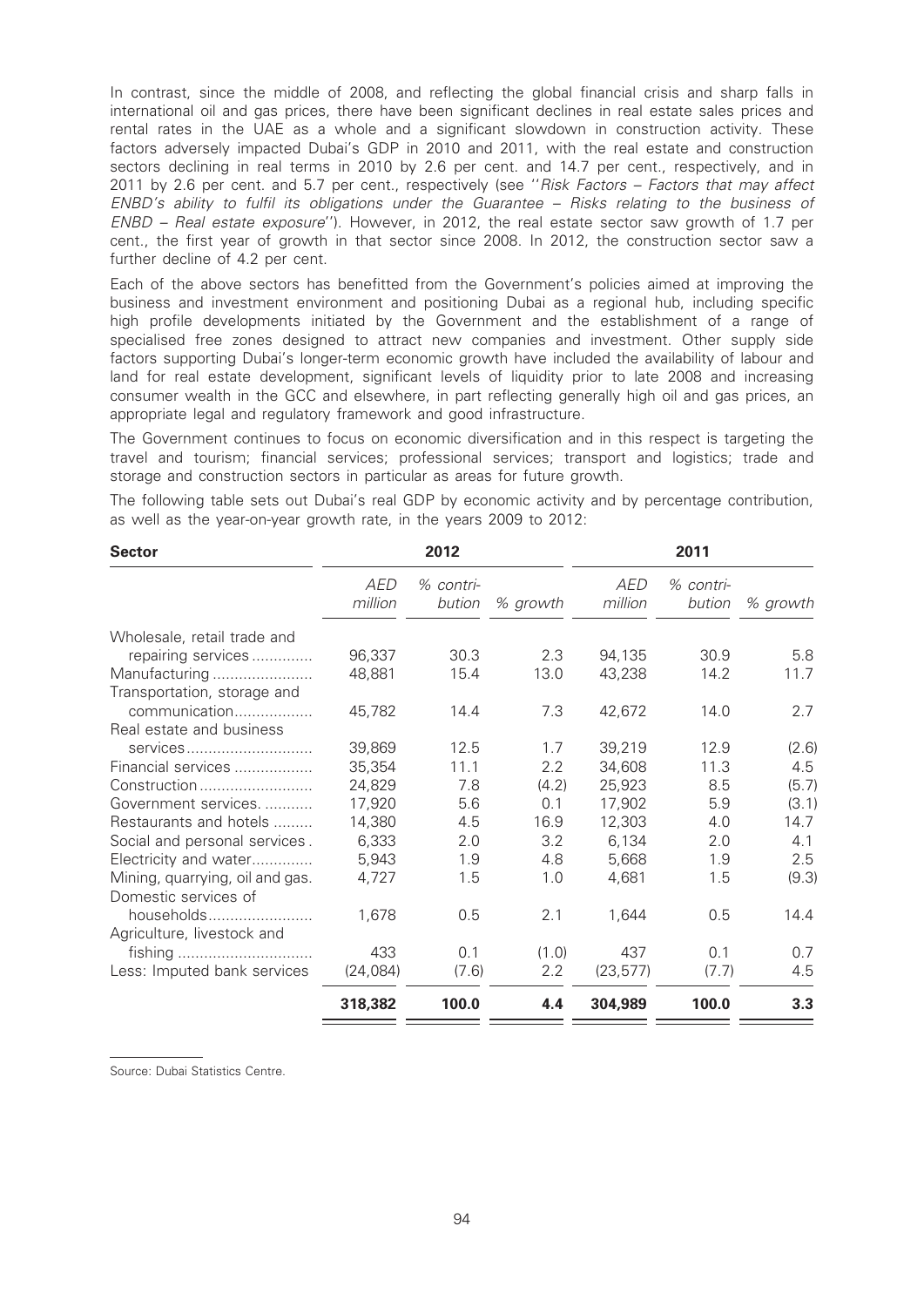|                | 2010                |          |                | 2009                |          |
|----------------|---------------------|----------|----------------|---------------------|----------|
| AED<br>million | % contri-<br>bution | % growth | AED<br>million | % contri-<br>bution | % growth |
|                |                     |          |                |                     |          |
| 89,002         | 30.1                | 4.5      | 85,158         | 29.9                | (0.9)    |
| 38,719         | 13.1                | 10.1     | 35,181         | 12.3                | 6.2      |
|                |                     |          |                |                     |          |
| 41,542         | 14.1                | 9.2      | 38,044         | 13.3                | 7.4      |
|                |                     |          |                |                     |          |
| 40,286         | 13.6                | (2.6)    | 41,373         | 14.5                | (19.8)   |
| 33,115         | 11.2                | (3.8)    | 34,424         | 12.1                | 6.3      |
| 27,494         | 9.3                 | (14.7)   | 32,214         | 11.3                | (19.5)   |
| 18,474         | 6.3                 | 20.9     | 15,275         | 5.4                 | 36.8     |
| 10,729         | 3.6                 | 6.3      | 10,094         | 3.5                 | 4.6      |
| 5,894          | 2.0                 | 0.8      | 5,845          | 2.0                 | 12.1     |
| 5,532          | 1.9                 | 38.3     | 4,000          | 1.4                 | 5.7      |
| 5,159          | 1.7                 | (4.0)    | 5,374          | 1.9                 | (0.9)    |
|                |                     |          |                |                     |          |
| 1,437          | 0.5                 | 19.8     | 1,199          | 0.4                 | 12.8     |
|                |                     |          |                |                     |          |
| 434            | 0.1                 | 0.7      | 431            | 0.2                 | 3.1      |
| (22, 559)      | (7.5)               | (3.8)    | (23, 451)      | (8.2)               | 6.3      |
| 295,256        | 100.0               | 3.5      | 285,162        | 100.0               | (2.7)    |
|                |                     |          |                |                     |          |

Source: Dubai Statistics Centre.

Recent Developments and Credit Improvements

While 2009 and 2010 were difficult years for Dubai with the overhang of the global recession, the debt crisis and a decline in the construction and real estate sectors, appropriate steps were taken to lead Dubai towards a recovery. Steps included a series of countercyclical measures, including fiscal and monetary stimuli implemented by the Government (see "- The Government's Support of Strategic Government Related Entities'' below).

#### Foreign Direct Investment and Free Zones

Dubai has a number of free zones which seek to attract foreign direct investment and which are described below. In addition, both local and foreign investors can establish a business presence in Dubai outside of the free zones.

There are many incentives for foreign corporate entities to set up in one of the free zones in Dubai. Foreign corporate entities can freely operate in the free zones and free zone entities can be 100 per cent. Foreign owned, unlike entities registered elsewhere in the UAE which require various degrees of local participation. Free zone entities are exempt from paying corporate tax for 15 years, renewable for an additional 15 years, and individuals are exempt from paying income tax. There are no currency restrictions levied on the capital or the profits of free zone entities and 100 per cent. of their capital and/or profit can be repatriated. The ability to import into the free zones and to export abroad without any import duties, taxes or currency restrictions being levied on the free zone entity is a strong incentive for foreign corporate entities wishing to carry on such activities from and into the Middle East region to set up in one of the free zones.

The incentives to set up in a free zone include a readily available workforce, no restrictions on the issuance of work permits and residence visas, availability of plots of land, pre built warehouses and offices on an annual lease basis, affordable workers' accommodation and minimal legal and administrative procedures to commence operations.

Each free zone in Dubai is governed both by federal law as well as the laws of Dubai. In addition, each free zone is authorised to adopt and administer regulations which pertain to entities operating and licensed in that individual free zone. The Dubai Free Zones Council was established in 2011 in order to increase coordination amongst the various Dubai free zones and to assist them in unifying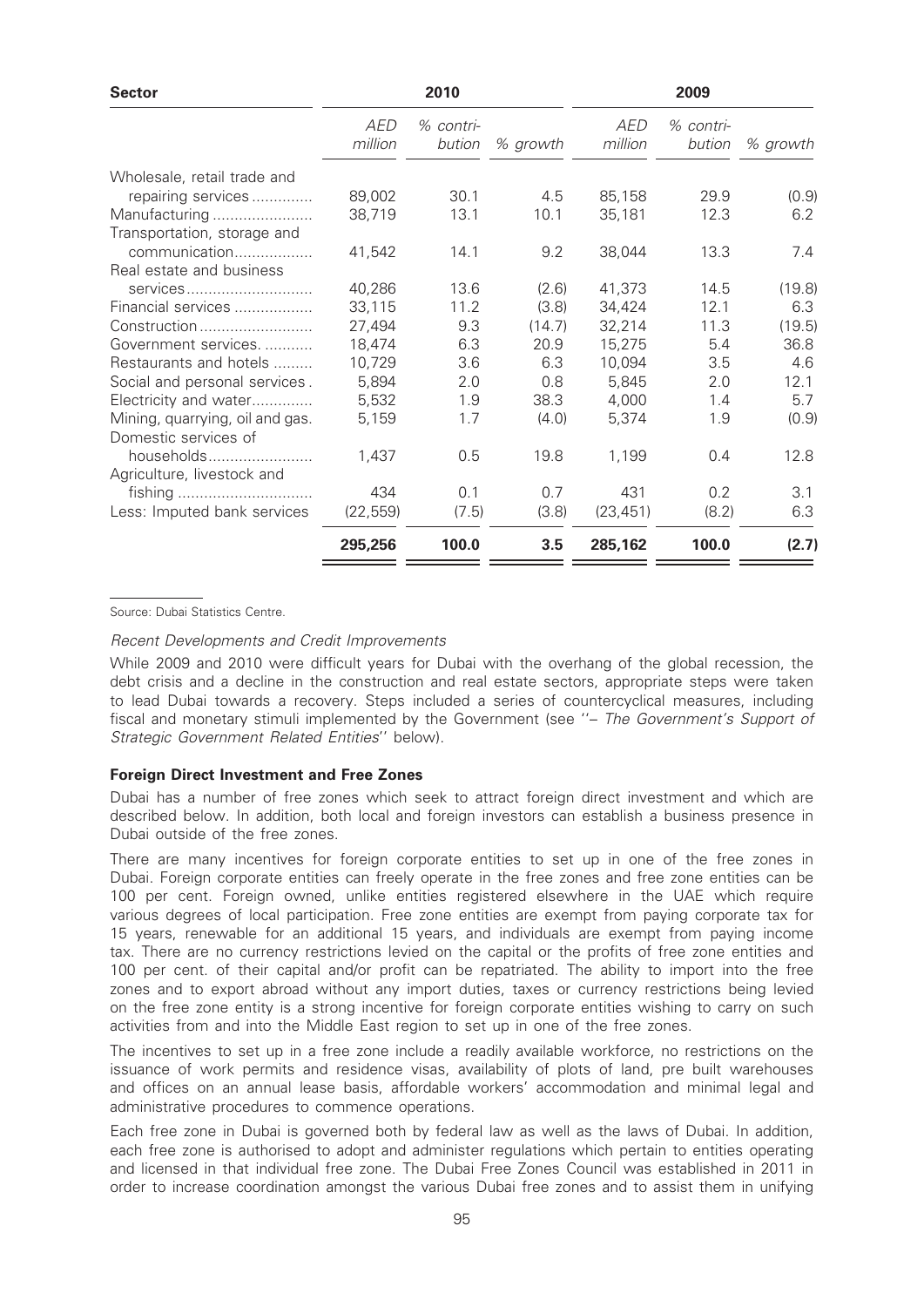the rules and regulations governing free zone companies, in particular the rules related to registration and licensing. In addition, Law No. 13 of 2011, introduced by the Government in September 2011, provides an additional incentive to establish free zone companies in Dubai by clarifying the ability of free zone companies to conduct business onshore in the Emirate. The law includes provisions which formalise a licensing regime which will enable such free zone companies to operate onshore after registering with the DED.

Dubai has a number of free zones, of which the most important are the Jebel Ali Free Zone, the Dubai Technology and Media Free Zone, the Dubai International Financial Centre, the Dubai Airport Free Zone and Dubai Silicon Oasis.

In addition, a number of sector-specific free zones for services and industry have been established, including Dubai Healthcare City, Dubai Textile City, Dubai Outsource Zone, Dubai Multi Commodities Centre Authority (DMCC) and Dubai Gold and Diamond Park.

## The Government's Support of Strategic Government Related Entities

The Government owns, or has significant investments in, strategic Government-related entities ("**GREs**") which have played a significant role in supporting and facilitating the Government's strategic development plan. Certain GREs have incurred indebtedness, including indebtedness from international financial institutions and in the international capital markets. As a result of the global financial crisis, sharp falls in international oil and gas prices, financial sector instability, limited access to credit and the significant decline in real estate values, both globally and in the Emirate of Dubai and the UAE, certain GREs have suffered from asset value deterioration, limited cash flow and have also experienced liquidity issues. Whilst not legally obliged to do so (under any guarantee or otherwise), the Government announced its intention to support certain entities in order to maintain stability in the UAE economy, the banking system and investor confidence and protect stakeholders.

On 25 March 2010, in light of the severe financial difficulties faced by Dubai World and its subsidiaries and Nakheel PJSC ("Nakheel"), the Government, Dubai World and Nakheel publicly announced proposals for the restructuring of the liabilities of Dubai World and its subsidiaries and Nakheel. It confirmed that the proposals followed a comprehensive analysis of the circumstances facing each company, and were developed in the interests of all stakeholders, including customers, contractors, employees and creditors.

The Government's announcement further explained that the Dubai Financial Support Fund (the "DFSF") would support the restructuring proposals with significant financial resources, including additional funding of up to U.S.\$9.5 billion over the restructuring period, sourced from: (i) U.S.\$5.7 billion, which was remaining from a loan previously made available by the Government of Abu Dhabi; and (ii) internal Government resources.

#### Dubai World Restructuring

On 23 March 2011, Dubai World signed a final agreement with each of its lenders to restructure its financing facilities, amounting to U.S.\$24.9 billion in debt. Under the terms of the two-tranche debt repayment plan, creditors will receive \$4.4 billion in five years while the second tranche will involve \$10.3 billion over eight years at a fixed interest rate of 2.4 per cent. per annum.

On 5 December 2013, Dubai World confirmed the sale of the Atlantis Hotel in Dubai. The sale is a part of a series of asset disposals by Dubai World which is focussed on divestment of non-core assets under its debt restructuring plan.

#### Nakheel Restructuring

On 24 August 2011, Nakheel completed a restructuring of its business and financial obligations. Pursuant to Nakheel's restructuring, the Government, acting through the Dubai Financial Support Fund, provided over U.S.\$10 billion of additional funds to Nakheel to fund operations and settle outstanding liabilities. Following the successful completion of Nakheel's restructuring, the company is now owned by the Government.

# Expo 2020

Winning the right to host the World Expo in 2020 has crowned a strong 2013 for Dubai. GDP growth in 2013 has exceeded initial projections, the real estate sector continues to recover and equity markets (specifically, the DFM) have rebounded 75 per cent. during the period. Hosting Expo 2020 is anticipated to provide a boost to medium term growth and help to promote one of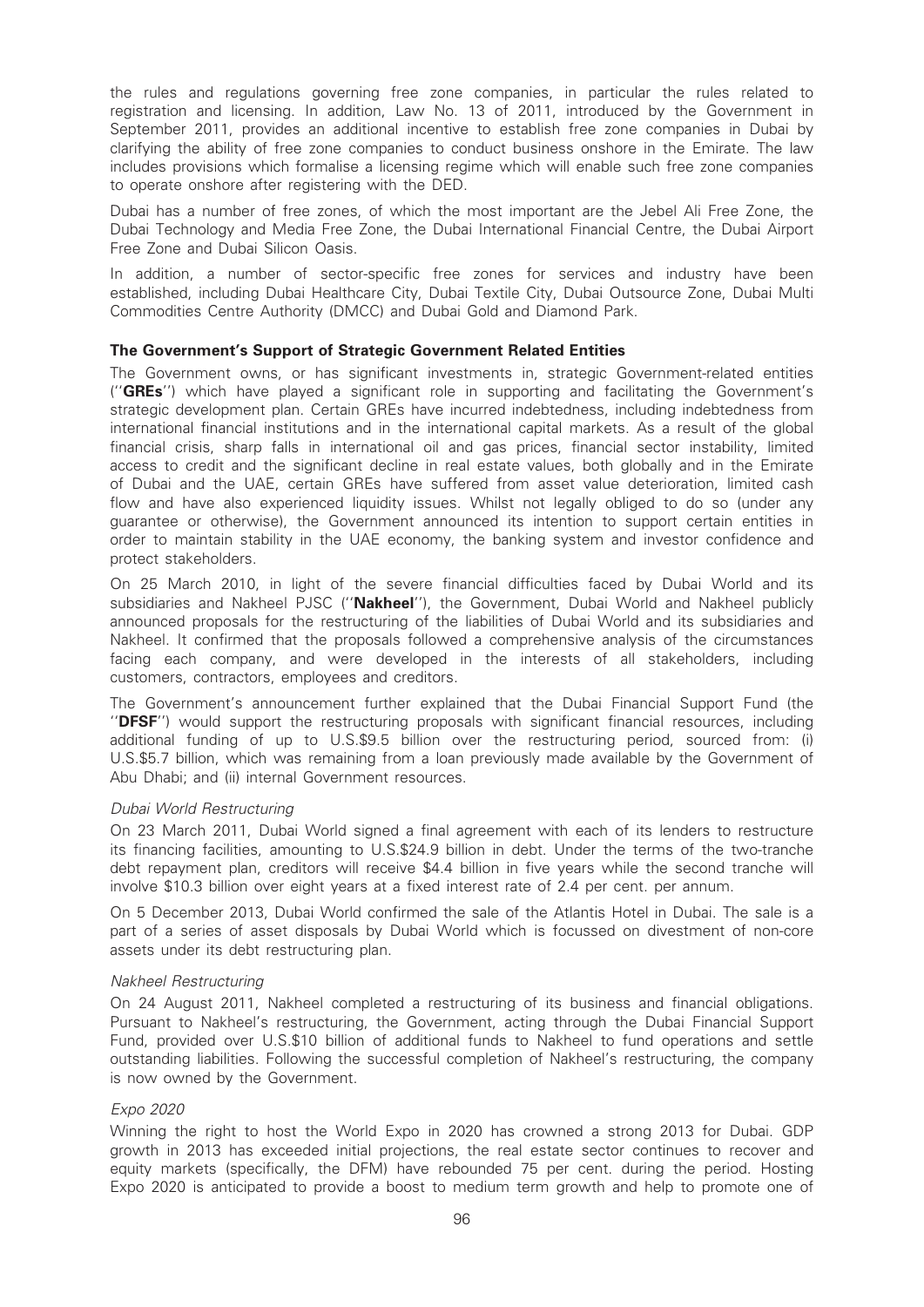the Government's broader economic strategies of growing its tourism and hospitality sector over the next few years.

The official impact assessment report indicates that nearly U.S.\$24 billion (AED 88 billion) could be added to Dubai's economy over 2014-2021, or almost 30 per cent. of Dubai's 2011 nominal GDP. Using official Government spending estimates, Expo 2020 is expected to add 0.5 per cent. per year to real GDP growth during the period from 2015-2017, rising to 1.0 per cent. per year over 2018-2020. Among other things, Expo 2020 is intended to help maintain Dubai's growth momentum beyond 2015 by providing a firm timetable for infrastructure delivery and a platform to market Dubai as a regional tourism, trade and business hub in the mid- to long-term.

#### Refinancing of U.S.\$20 Billion Debt

In 2009, the Government was granted certain facilities amounting to U.S.\$20 billion by the Abu Dhabi Department of Finance and the UAE Central Bank. In March 2014, the Abu Dhabi Department of Finance and the UAE Central Bank announced the signing of an agreement between the Government of Abu Dhabi and the Government for the refinancing of a U.S.\$10 billion loan, and the UAE Central Bank also signed an agreement for the re-discounting of bonds with a value of U.S.\$10 billion, issued by the Government. In both cases, the renewable tenure was set for five years, with a fixed interest rate of 1 per cent. for the entire tenure.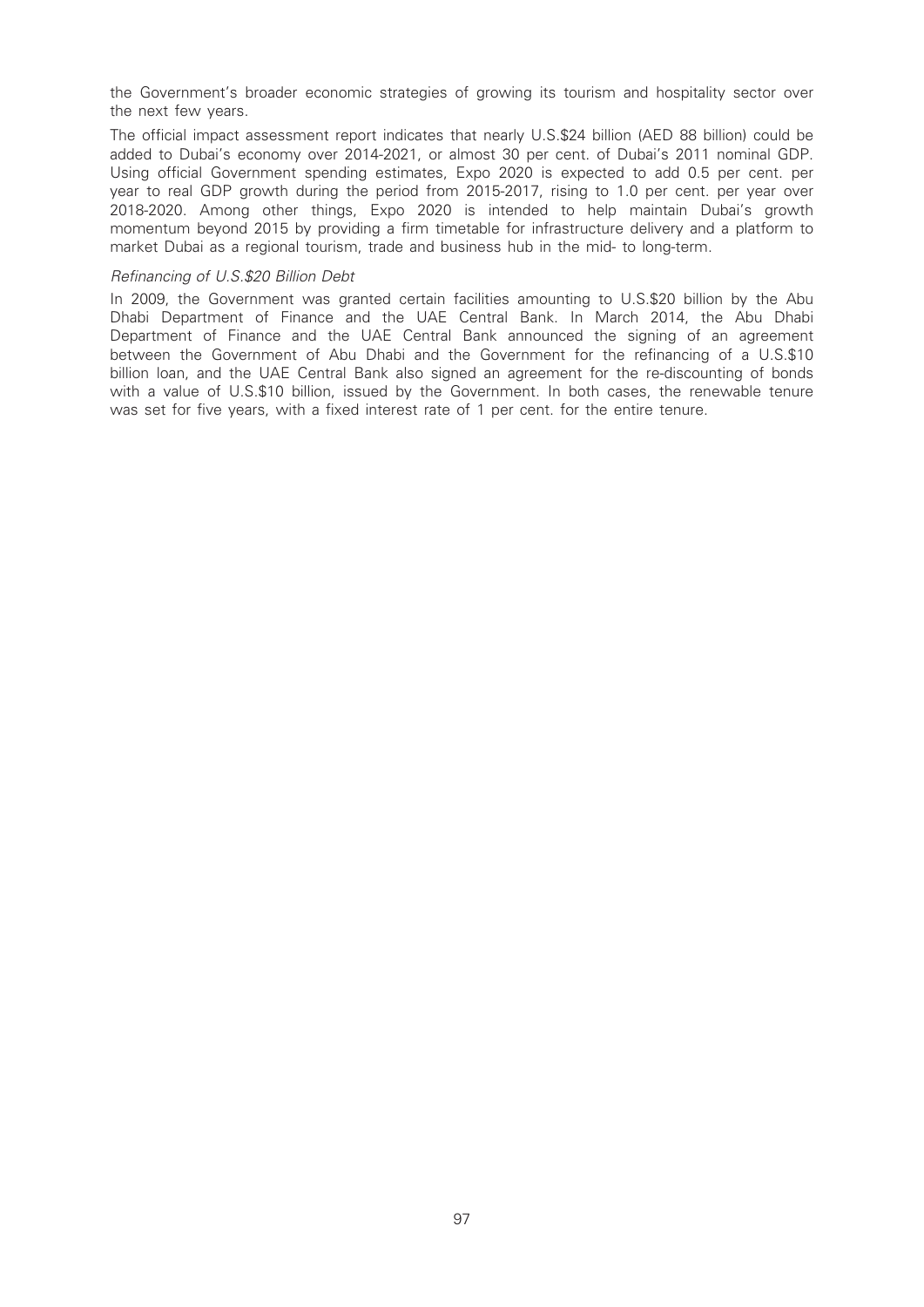# THE UNITED ARAB EMIRATES BANKING AND FINANCIAL SERVICES SYSTEM

As Dubai does not have a separate monetary or financial system, this section describes the UAE's monetary and financial system generally, although certain sections focus specifically on Dubai where information is available.

# Monetary and Exchange Rate Policy

The UAE's monetary and exchange rate policy is managed by the UAE Central Bank. The principal objective of the UAE's monetary policy to date has been to maintain the stability of the fixed exchange rate regime and to manage inflation. In common with most other GCC countries, and reflecting the fact that oil and gas revenues are priced in US dollars, the UAE dirham is linked to the US dollar and the UAE authorities have expressed publicly their commitment to the UAE dirham and the fixed exchange rate regime. In the case of the UAE, the exchange rate has been maintained at AED 3.6725 = U.S.\$1.00 since 22 November 1980. There are no exchange controls in the UAE and the UAE dirham is freely convertible.

With the advent of the global financial crisis in 2008, the UAE's monetary policy was, in addition, focused on protecting its banking sector and a number of measures were announced by the UAE Central Bank and federal authorities in this regard. See ''Response to the Global Financial Crisis'' below.

# Liquidity and Money Supply

The following table sets out certain liquidity indicators for the UAE as at 31 December in each of the years 2009 to 2012:

| 2009                 | 2010    | 2011      | 2012      |
|----------------------|---------|-----------|-----------|
| (in millions of AED) |         |           |           |
| 45,580               | 47.775  | 52.087    | 57.773    |
| 223,482              | 232.961 | 264.096   | 299.173   |
| 740,618              | 786,388 | 825,758   | 862,374   |
| 947,780              | 985,172 | 1,001,357 | 1,083,053 |
| 723,866              | 720,617 | 730,861   | 729,032   |
| 958,588              | 972.107 | 992.906   | 1,026,259 |

#### Sources: UAE Central Bank

Reflecting high oil prices through the first half of 2008, the UAE experienced significant capital inflows with broad money (comprising cash and money on deposit in banks in the domestic currency) expressed as a percentage of the UAE's nominal GDP being 58.3 per cent. as at 31 December 2008. AED term deposits in particular grew significantly in the period to mid-2008. The growth in liquidity was also reflected in increased availability of credit with high levels of both private sector credit and domestic credit as at 31 December 2008.

Reflecting the effects of the global financial crisis, the rate of growth in broad money has slowed, with broad money increasing by only 4.4 per cent. in the 12-month period from 31 December 2011 to 31 December 2012, compared with an increase of 5.0 per cent. in the 12-month period from 31 December 2010 to 31 December 2011, with private sector credit decreasing from AED 730,861 million as at 31 December 2011 to AED 729,032 million as at 31 December 2012. However, domestic credit increased from AED 992,906 million as at 31 December 2011 to AED 1,026,259 million as at 31 December 2012.

#### Foreign Reserves

The following table sets out the foreign assets holdings of the UAE Central Bank as at 31 December in each of the years 2009 to 2012:

| 2009   | 2010                 | 2011    | 2012    |
|--------|----------------------|---------|---------|
|        | (in millions of AED) |         |         |
| 89.875 | 116.701              | 132.291 | 168.463 |

Sources: UAE Central Bank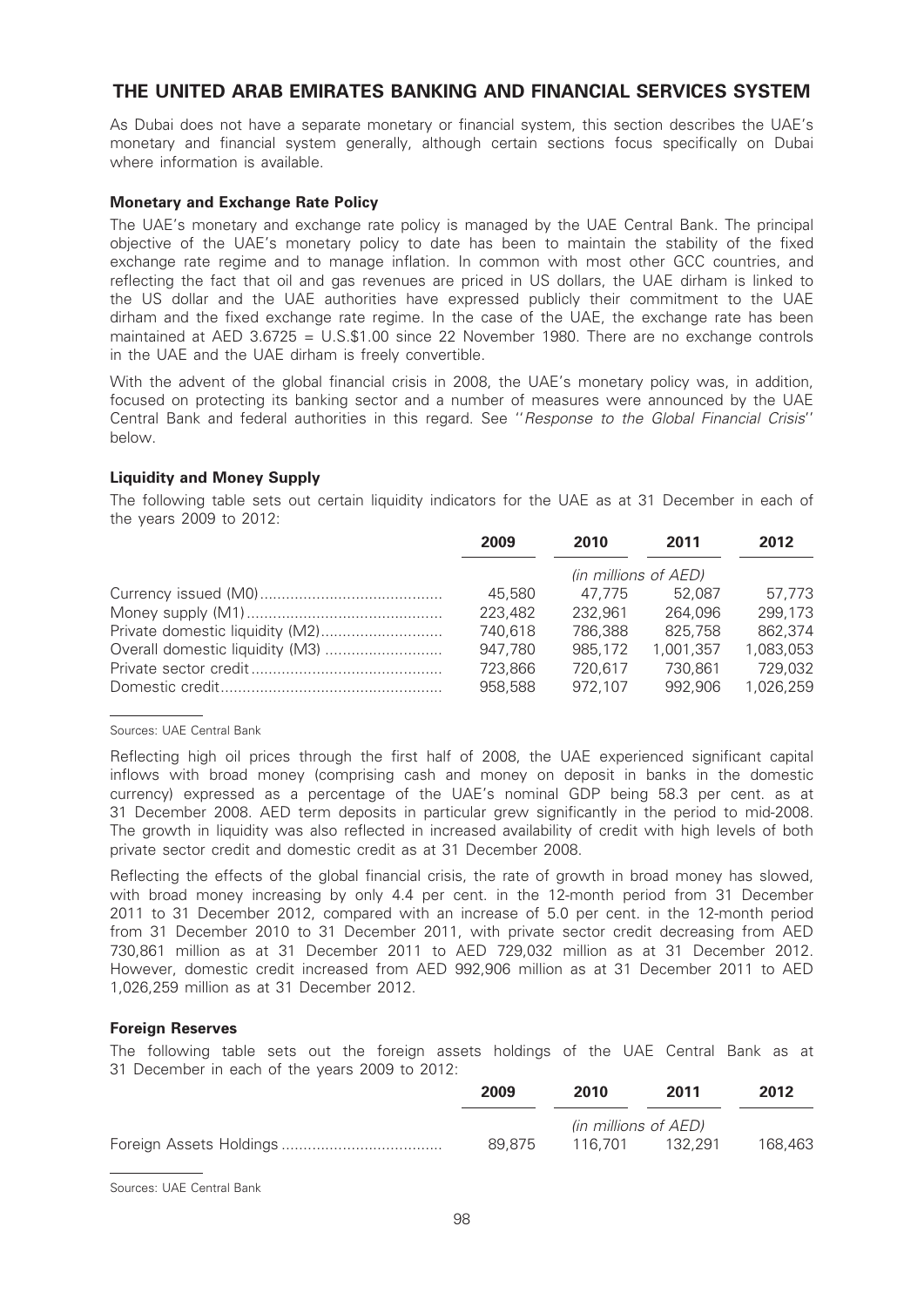These assets are principally held in deposit accounts with banks outside the UAE or are invested in securities and treasury bills issued by non-UAE issuers. The official reserves figure, however, excludes the stock of publicly controlled foreign assets held in other accounts by investment bodies controlled by individual Emirates.

In addition, the ruling families of the various emirates as well as the governments of the emirates and private citizens within the emirates have significant sums invested abroad.

Foreign currency reserves partially declined in the second half of 2008 and 2009 due to a drop in global oil prices as compared to oil prices prevailing in the first half of 2008, but subsequently increased in 2010 reflecting higher oil prices. This upward trend continued in 2011 and oil prices have remained stable since then.

#### Banking and Financial Services

The financial corporations sector in Dubai contributed AED 34.5 billion (or 11.1 per cent. of Dubai's real GDP) in 2012.

Within the UAE as a whole, the financial sector was estimated to have contributed approximately 6.9 per cent. of real GDP in 2012 (according to preliminary estimates published by the NBS). With 51 licensed commercial banks (comprising 23 local banks with 834 branches and 28 licensed foreign banks with 86 branches) as at October 2013, serving a population estimated to be in the region of 8.3 million at the end of 2010, the UAE could be viewed as an over-banked market, even by regional standards.

UAE banks continue to be profitable, although they have been affected by the liquidity issues that have been experienced by banks globally since the second half of 2008. According to the UAE Central Bank, the aggregate loans and advances extended to residents and non-residents of the UAE at 31 October 2013 were AED 1,157.8 billion, compared to AED 1,099 billion at 31 December 2012, AED 1,071 billion at 31 December 2011 and AED 1,031.3 billion at 31 December 2010. Of these amounts, specific and general provisions were AED 94.9 billion, AED 85.4 billion, AED 71.6 billion and AED 56.8 billion, respectively equating to provision rates of 8.2 per cent., 7.7 per cent., 6.6 per cent. and 5.5 per cent., respectively.

The table below provides a statistical analysis of the UAE banking sector as at 31 December in each of 2009, 2010, 2011, 2012 and as at September 2013:

|                                        | 2009      | 2010      | 2011      | 2012      | Sep 2013 <sup>(2)</sup> |
|----------------------------------------|-----------|-----------|-----------|-----------|-------------------------|
| Total number of commercial banks       | 52        | 51        | 51        | 51        | -51                     |
| Total number of branches               | 756       | 815       | 851       | 890       | 920                     |
| Total number of employees              | 37.704    | 37.403    | 37,499    | 36.246    | 34,702                  |
| Total credit facilities <sup>(1)</sup> |           |           |           |           |                         |
| (AED millions)                         | 958,588   | 972.107   | 992.906   | 1.026.259 | 1.087.267               |
| Total assets <sup>(1)</sup>            |           |           |           |           |                         |
| (AED millions)                         | 1,521,002 | 1.609.257 | 1,665,220 | 1.794.395 | 1,910,938               |
| Total deposits                         |           |           |           |           |                         |
| (AED millions)                         | 982.579   | 1.049.628 | 1.069.750 | 1,167,797 | 1.269.908               |

Sources: UAE Central Bank

Notes:

(1) Net of provisions and interest in suspense.

(2) Estimated figures.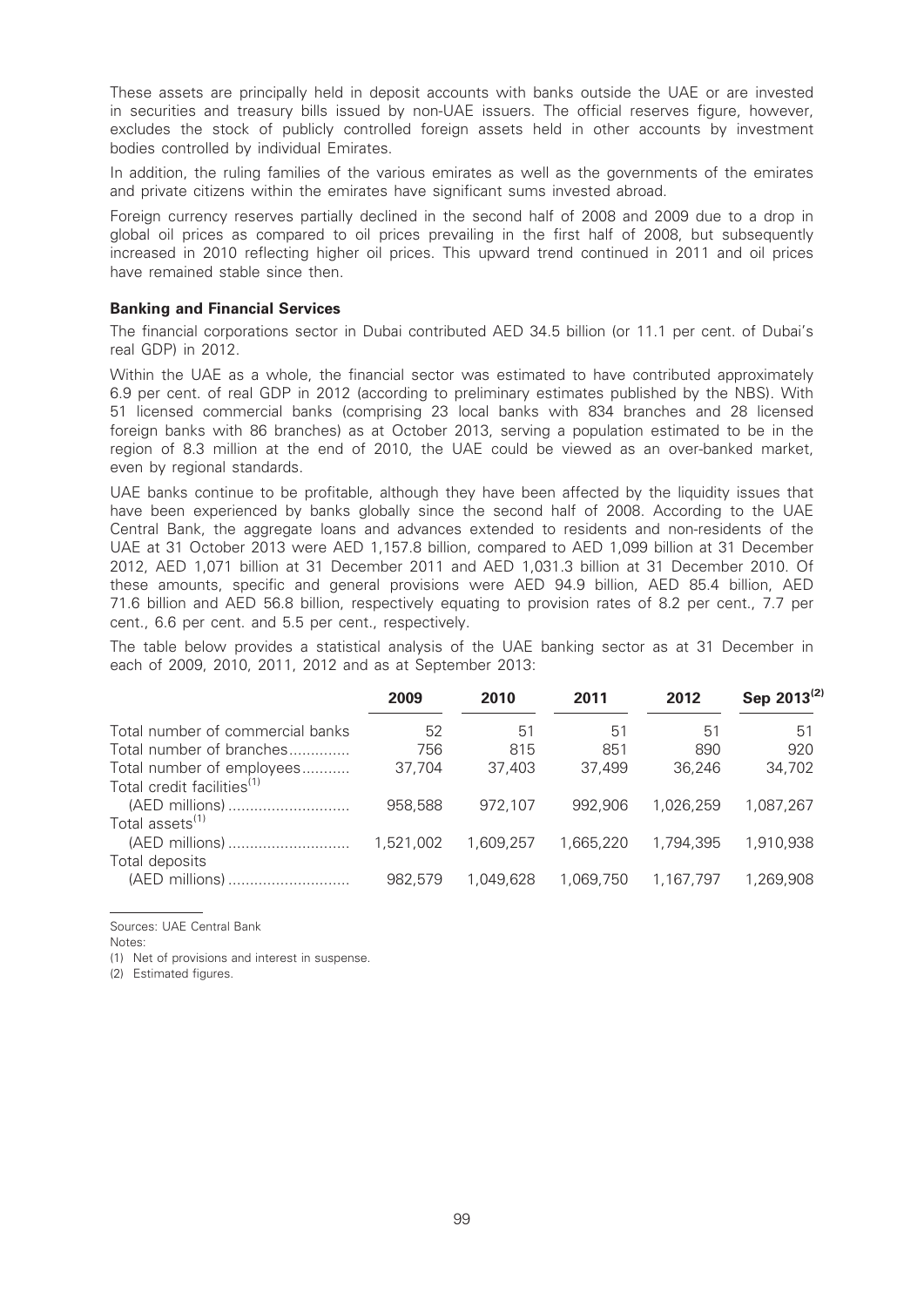# Principal Banks in Dubai

The table below provides summary information for each of the five principal banks by asset size established in Dubai:

|                          | <b>Number of</b><br>Branches <sup>(1)</sup> | Year<br><b>Established</b> | Government<br>ownership | Assets <sup>(2)</sup> |
|--------------------------|---------------------------------------------|----------------------------|-------------------------|-----------------------|
|                          |                                             |                            |                         | <i>(AED</i>           |
|                          |                                             |                            | (%)                     | billions)             |
|                          | 150                                         | 2007(3)                    | 55.6                    | 342.1                 |
|                          | 68                                          | 1975                       | 29.8                    | 113.3                 |
|                          | 66                                          | 1967                       |                         | 89.7                  |
| Commercial Bank of Dubai | 25                                          | 1969                       | 20.0                    | 44.5                  |
|                          | 15                                          | 2008                       | 25.0                    | 21.3                  |

Sources: UAE Central Bank and published financial statements. Notes:

(1) As at 31 December 2012.

(2) As at 31 December 2013 (except Noor Islamic Bank – 30 June 2013).

(3) Year of merger of EBI and NBD.

# Supervision of Banks

The UAE Central Bank, established in 1980, is the governing body that regulates and supervises all banks operating in the UAE. The Central Bank has supervisory responsibility for all banking institutions in the UAE. Supervision is carried out through on-site inspections and review of periodic submissions from the banks. The frequency of inspection depends on the perceived risk of the bank, but inspections are carried out in all banks at least once every 18 months. Returns are made monthly, quarterly, semi-annually or annually, depending on the nature of the information they are required to contain. An improved risk management framework is currently being implemented, which is designed to provide the UAE Central Bank with more up-to-date information on credit, market and operational risks within the banking sector.

The UAE Central Bank does not act as a lender of last resort, a role which tends to fall on the individual Emirates.

Federal Law No. 10 of 1980 (the "1980 Law") grants the UAE Central Bank powers to:

- $\bullet$  exercise currency issue, stabilisation, valuation and free convertibility;
- direct credit policy for balanced growth of the economy;
- organise and promote an effective banking system with private banks and institutions;
- advise the federal government on financial and monetary issues;
- maintain the federal government's reserves of gold and foreign currencies;
- act as a bank for the federal government and other banks operating in the UAE; and
- act as the federal government's financial agent with the IMF, the World Bank and other international financial organisations.

The UAE Central Bank is also responsible for regulating anti-money laundering activities in the UAE. It has established a Financial Intelligence Unit and hosted teams from the Financial Action Task Force ("FATF") and the IMF who reviewed, discussed and tested existing UAE laws and regulations. This led the FATF to decide, in January 2002, that the UAE had put in place an adequate anti-money laundering system.

Since 1999, regulated banks in the UAE have been required to report in accordance with International Financial Reporting Standards issued by the International Accounting Standards Board.

# Characteristics of the Banking System

The UAE banks are predominantly focused on the domestic market. With much of the economy directly or indirectly dependent on the oil sector, the UAE banks are vulnerable during long periods of low oil prices. In particular, oil revenues tend to drive levels of liquidity. There is a high degree of state involvement in the UAE banking sector, with the five largest banks being controlled by the governments and/or ruling families of individual emirates.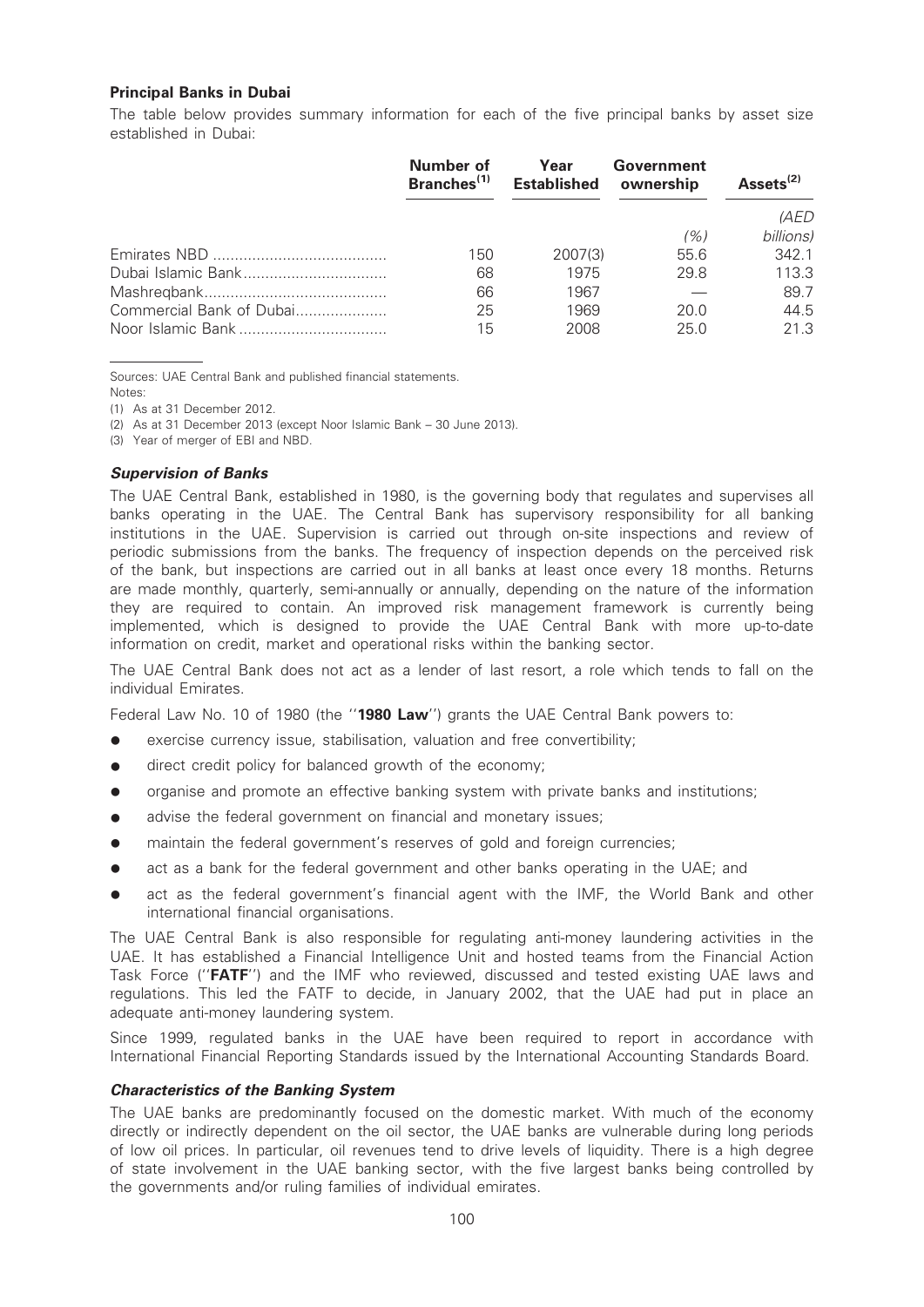Additionally, a number of banks have developed in the Islamic world, including in the UAE, to serve customers who wish to observe Shari'a principles, including the prohibition on the charging of interest on any financial transaction. These institutions offer a range of products, which broadly correspond to conventional banking transactions but are structured to ensure that all relevant Shari'a principles are complied with. The principal Dubai-based Islamic banks are Dubai Islamic Bank, Emirates Islamic, Dubai Bank (which was acquired in May 2011 by the Government and in October 2011 by Emirates NBD PJSC) and Noor Islamic Bank.

# Structure of the Banking System

Banking institutions in the UAE fall into a number of categories, as defined by the 1980 Law. Domestic commercial banks, also known as local banks, of which there were 23 as at 31 October 2012, are required to be public shareholding companies with a minimum share capital of AED 40 million.

Licensed foreign commercial banks, of which there were 28 as at 31 October 2012, need to demonstrate that at least AED 40 million has been allocated as capital funds for their operations in the UAE. The 1980 Law also licences financial institutions (institutions whose principal functions are to extend credit, carry out financial transactions, invest in moveable property and other activities but are not permitted to accept funds in the form of deposits), investment banks (institutions which may not accept deposits with maturities of less than two years but which may borrow from its head office or other banks and the financial markets) and financial and monetary intermediaries (money and stock brokers).

# Response to the Global Financial Crisis

# **Capital**

The national banks are well capitalised by international standards. The UAE Central Bank previously required all UAE banks to have a total capital adequacy ratio of at least 10 per cent. (of which Tier I capital must reach a minimum of 6 per cent. and Tier II capital may only be considered up to a maximum of 67 per cent. of Tier I capital), of total risk weighted assets. However, as a result of the global economic slowdown, the UAE Ministry of Finance and the UAE Central Bank temporarily increased the total capital ratio to 11 per cent. (from 30 June 2009) and 12 per cent. (from 30 June 2012). Subsequently, on 31 August 2009, the UAE Central Bank recommended that domestic and foreign banks operating in the UAE should ensure a minimum Tier I capital adequacy ratio of 7 per cent. with a minimum total capital adequacy ratio of 11 per cent. by 30 September 2009. Furthermore, the UAE Central Bank required banks operating in the UAE to increase their Tier I capital adequacy ratio to at least 8 per cent., with a minimum total capital adequacy ratio of 12 per cent. by 30 June 2010.

While the calculation of capital adequacy ratios in the UAE follows the Bank of International Settlements guidelines, claims on or guaranteed by GCC central governments and central banks are risk-weighted at zero per cent. and claims on GCC government non-commercial public sector entities are risk-weighted at 50 per cent.

Banks in the UAE are required to transfer 10 per cent. of profit each year into a statutory reserve until this reaches 50 per cent. of capital. Distributions cannot be made from this reserve, except in specific defined circumstances. All dividends paid by UAE banks have to be authorised in advance by the UAE Central Bank.

The UAE banks were required to implement the Basel II Accord using the standardised approach for credit risk by December 2007 and all UAE banks were expected to be internal risk-based compliant for credit risk by 1 January 2011. The Basel II Accord requires banks to maintain a minimum capital adequacy ratio of 8 per cent. calculated as the percentage of total eligible regulatory capital to total risk weighted assets for credit risks, operational and market risks. Under Pillar II of the Basel II Accord, regulators could require some banks to provide additional capital based on the overall risk profile, beyond the minimum requirements under Pillar I of the Basel II Accord.

During 2009, the Government (acting through the ICD) subscribed for AED 4 billion of mandatory convertible securities issued by ENBD. In addition, the federal government provided AED 50 billion in deposits to UAE banks and UAE banks were given the option to convert those deposits into Tier II capital in order to enhance capital adequacy ratios. A number of banks in the UAE subsequently made such conversions. As a result, the average capital adequacy ratio of all UAE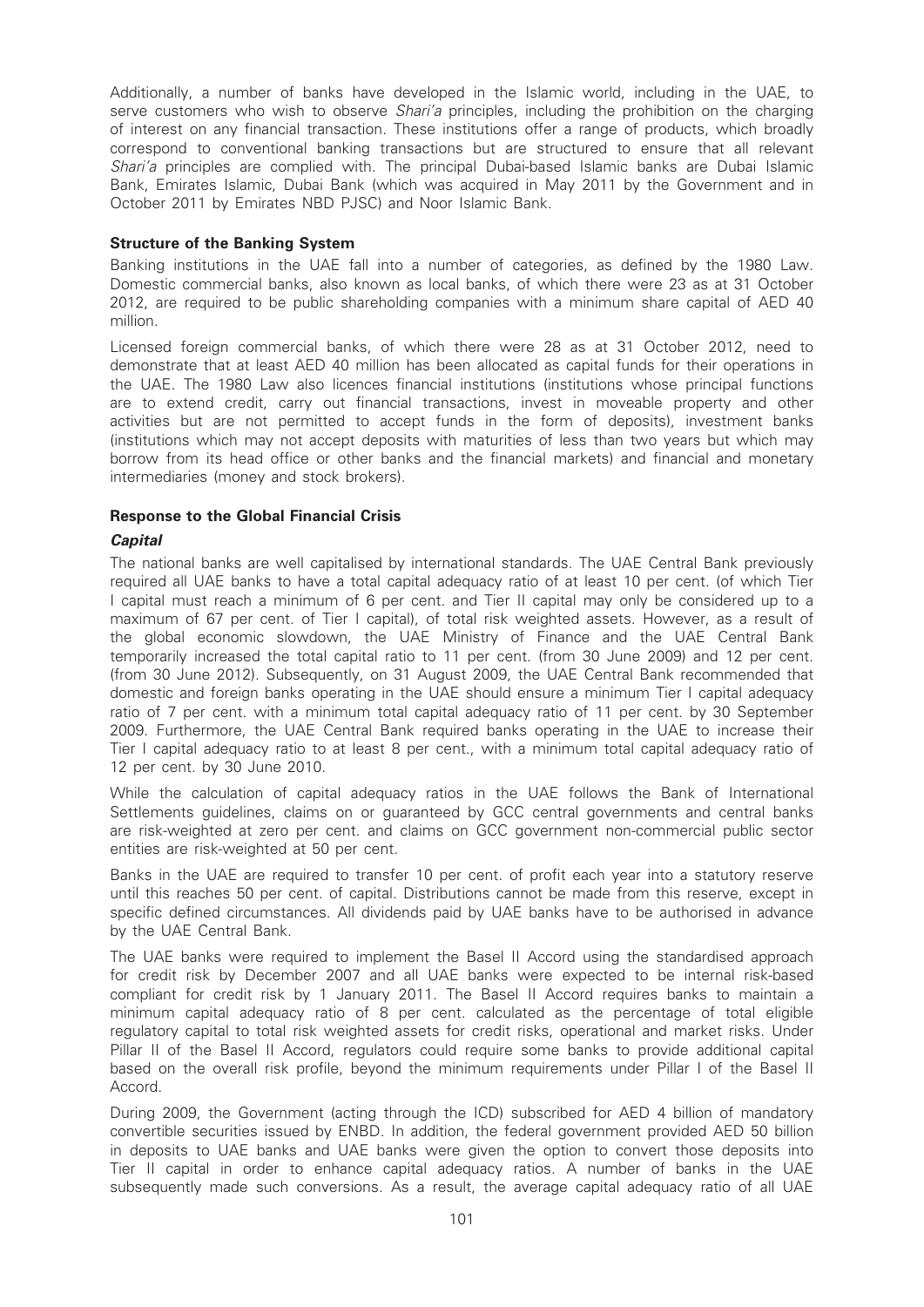national banks increased to 20.8 per cent. as at 31 December 2011 and as at 31 December 2010 from 19.2 per cent. as at 31 December 2009. The average capital adequacy ratio of all UAE national banks was 21.0 per cent. as at 31 December 2012. A number of banks have repaid their Tier II deposits either in full or in part.

The following table sets out the average capital adequacy ratio of all UAE national banks as at 31 December in each of the years 2009 to 2012.

| 2009 | 2010 | 2011 | 2012 |
|------|------|------|------|
| 19 2 | 20 B | 20.8 | 21.0 |
| 154  | 16 1 | 16.3 | 17.6 |

Sources: UAE Central Bank Notes:

# **Liquidity**

Most of the UAE banks are funded through on-demand or time based customer deposits made by private individuals or private sector companies. Together, these deposits constituted approximately 63.8 per cent. of total deposits of the UAE banking sector at 28 February 2011. Government and public sector deposits contributed approximately 23.1 per cent. of total deposits at 28 February 2011. Non-resident sources contributed approximately 11.0 per cent. as at the same date.

There is currently no formal deposit protection scheme in the UAE. While no bank has, so far, been permitted to fail, during the 1980s and early 1990s a number of banks were restructured by the authorities and, in May 2011, Dubai Bank was taken over by the Government, see ''Increased Provisions and Insolvencies'' below. In October 2008, in response to the global financial crisis, the UAE federal government announced that it intended to guarantee the deposits of all UAE banks and foreign banks with core operations in the UAE. Thereafter, in May 2009, the UAE's Federal National Council approved a draft law guaranteeing federal deposits although the law remains unapproved.

In addition, the UAE Central Bank announced a number of measures aimed at ensuring that adequate liquidity is available to banks operating in the UAE. In September 2008, the UAE Central Bank established an AED 50 billion liquidity facility which banks can draw upon subject to posting eligible debt securities as collateral. The liquidity facility is available only for the purpose of funding existing commitments. New lending is required to be based on growth in the customer deposit base. The UAE Central Bank also established a certificates of deposit repurchase facility under which banks can use certificates of deposit as collateral for dirham or US dollar funding from the UAE Central Bank.

Certain mortgage companies based in the UAE have experienced significant liquidity issues since 2008. One of these institutions is Tamweel, which was established in 2004 as a real estate Islamic finance provider. In October 2010, the Government supported the move by Dubai Islamic Bank to take a controlling stake in Tamweel (of 58.25 per cent.) and additionally assisted Tamweel in rolling over existing banking and corporate debts for five years. Subsequent to the support provided by Dubai Islamic Bank, Tamweel returned to profitability in 2010. Additionally, Tamweel's share listing on the DFM was restored on 10 May 2011, after having been suspended in November 2008.

The UAE Central Bank is expected to tighten regulations on how banks in the UAE manage liquidity through the introduction of new qualitative, quantitative and reporting requirements on liquidity risk management.

# Increased Provisions and Insolvencies

A number of UAE and Dubai banks have announced exposures to well-known GCC-based companies which have become insolvent or have been or are being restructured. These include the Saad and Algosaibi groups of Saudi Arabia, and Tabreed, the Dubai World group and the Dubai Group in the UAE. As a result of declining economic conditions since late 2008 and increasing insolvencies and restructurings, the total specific and general provisions recorded by banks in the UAE as at 31 October 2013, and for the years ended 31 December 2012, 31 December 2011 and 31 December 2010 were AED 94.9 billion, AED 85.4 billion, AED 71.6 billion and AED 56.8 billion,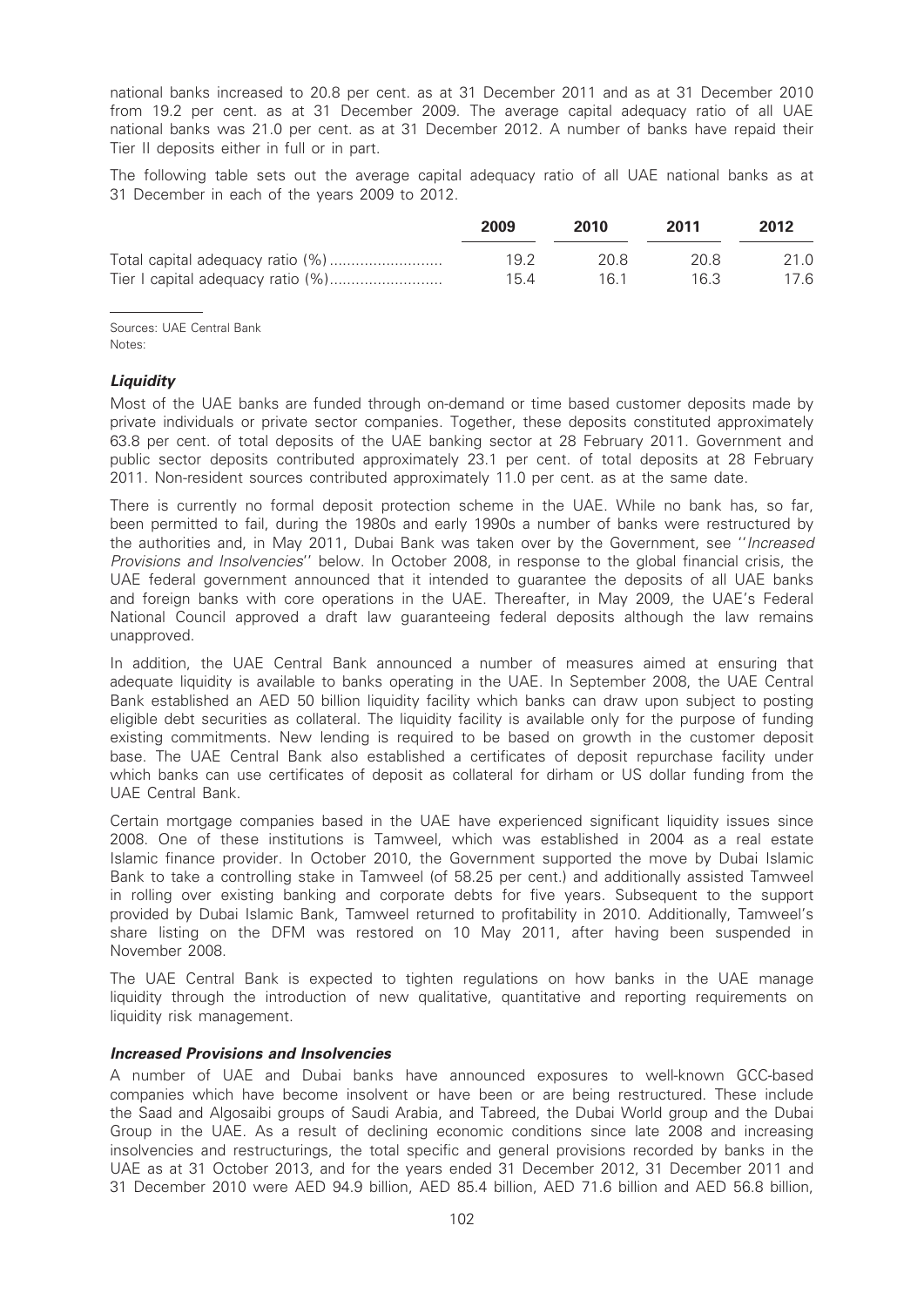respectively, equating to provision rates of 8.2 per cent., 7.7 per cent., 6.6 per cent. and 5.5 per cent., respectively.

In November 2010, the UAE Central Bank published a new set of rules making it mandatory for banks and financial institutions to make provisions for their impaired loans on a quarterly basis. The new guidelines prescribe specific provisions for three categories of impaired loans and stipulate that lenders should build up general provisions equal to 1.5 per cent. of risk weighted assets over a period of four years, up from the previous requirement of 1.25 per cent.

Dubai Bank was taken over by the Government in May 2011, supported by both the UAE Central Bank and the UAE Ministry of Finance. The objective was to ensure the preservation of all of Dubai Bank's depositors' interests and the takeover was designed to ensure that Dubai Bank's business continued uninterrupted while options for the bank's future were assessed. Subsequently, in October 2011, in accordance with a decree issued by the Ruler of Dubai, ENBD acquired a 100 per cent. stake in Dubai Bank, following which Dubai Bank became a fully-owned Islamic banking subsidiary of ENBD.

## Federal Debt Management

In December 2010, the Federal National Council passed the Public Debt Law under which the total value of UAE's public debt should not be more than 25 per cent. of the GDP or AED 200 billion, whichever is lower at the time of issuing public debt. The Public Debt Law is awaiting the approval of the President of the UAE and is therefore yet to be enacted. The Public Debt Law could therefore change before it is enacted.

## Credit Information Agency

In May 2010, the Government appointed the Emirates Credit Information Company ("Emcredit") as the official body for providing credit information services in Dubai. Emcredit is now the entity responsible for providing credit reporting services in the emirate, with responsibility for collecting, storing, analysing and disseminating credit information in Dubai. Additionally, in February 2011, the UAE Central Bank issued new regulations in relation to the retail banking sector, aimed at controlling lending activities and excessive charges by banks, whilst also protecting banks by regulating lending and encouraging banks to carry out proper due diligence on potential borrowers.

# Recent Trends in Banking

# Establishment of a Credit Bureau in the UAE

Al Etihad Credit Bureau ("AECB"), a federal government company specialised in providing UAEbased credit reports and other financial information is expected to be operational in 2014 upon receiving formal approval of the bureau's regulations and credit report charges from the UAE Cabinet. AECB has approached all UAE-based banks to sign data sharing agreements to enable the provision of customer credit information. AECB expects to complete the agreements with the banks and create an electronic database by the time it commences operations.

During the six months ended 30 June 2014, the majority of the participating banks, including ENBD, made successful initial data submissions to AECB. More significantly, participating banks also had their first look at the bureau system as user acceptance testing commenced. The implementation of regulations for the sharing of credit report data and the commercial operation of the UAE's first credit bureau is expected to bring some reduction in risk in the origination of customer lending and banking business generally.

#### Large Exposures

The Central Bank defines large exposures as any funded or unfunded exposures (less provisions, cash collaterals and deposits under lien) to a single borrower or group of related borrowers exceeding prescribed limits. The large exposure limits (defined as a percentage of the bank's capital base) were previously as follows:

- $\bullet$  to a single borrower or group of borrowers 7 per cent.;
- to a shareholder of the bank holding more than 5 per cent. of the bank's capital  $-7$  per cent.;
- overseas interbank exposures 30 per cent. (UAE interbank exposures are subject to a 25 per cent. limit if their maturity is over one year, otherwise they are exempt from the regulations);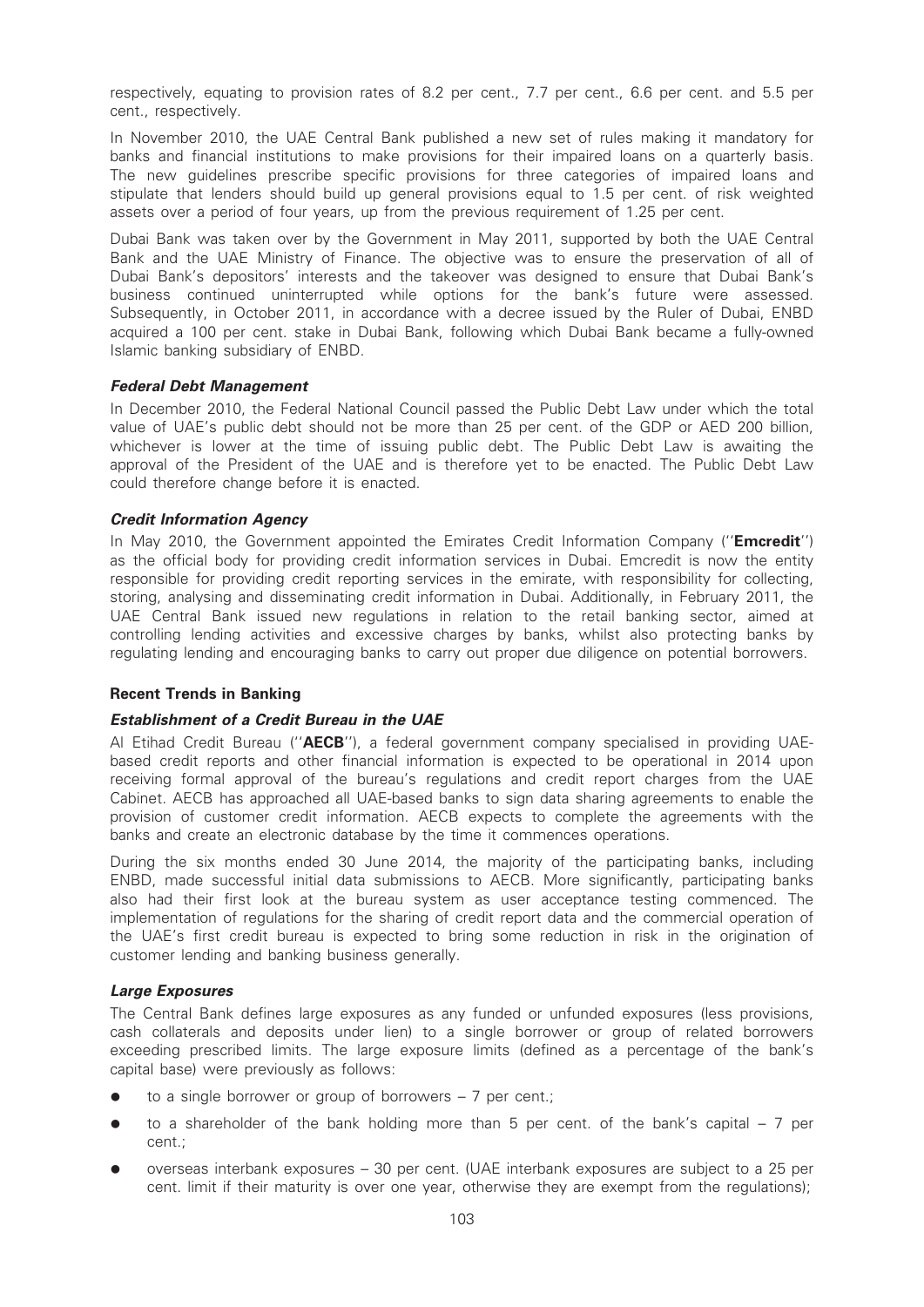- to the bank's parent company, subsidiaries or affiliates 20 per cent. (60 per cent. for all such exposures in aggregate); and
- to Board members  $-5$  per cent. (25 per cent. for all such exposures in aggregate).

On 18 November 2013, the Central Bank published the Large Exposure Notice amending certain of the large exposure limits set out above. The Large Exposure Notice was published in the Official Gazette on 30 December 2013 and entered into force on 30 January 2014. The Large Exposure Notice introduced new limits of 100 per cent. of the bank's capital base for all lending to UAE local governments and their non-commercial entities, together with a 25 per cent. limit to any single such non-commercial entity. Exposures above these limits are subject to approval by the Central Bank. Set out below is a table showing a summary of the changes introduced by the Large Exposure Notice (defined as a percentage of the bank's capital base calculated under Basel II):

|                                                                                                                             | <b>New Limit</b>                              |                  | <b>Old Limit</b>  |                  |
|-----------------------------------------------------------------------------------------------------------------------------|-----------------------------------------------|------------------|-------------------|------------------|
|                                                                                                                             | <b>Individual</b>                             | <b>Aggregate</b> | <b>Individual</b> | <b>Aggregate</b> |
| UAE federal government and their<br>non-commercial entities                                                                 | Exempt<br>No cap for UAE<br>local government; | Exempt           | Exempt            | Exempt           |
| UAE local government and their<br>non-commercial entities<br>Commercial entities of UAE federal<br>government and UAE local | 25% for each non-<br>commercial entity        | 100%             | Exempt            | Exempt           |
| qovernment<br>Commercial or other<br>(non-commercial) private sector                                                        | 25%                                           | 100%             | 25%               | None             |
| entities and individuals<br>Shareholders who own 5 per cent.<br>or more of the bank's capital and                           | $25\%$ max                                    | None             | 7%                | None             |
| related entities<br>Exposure to bank's subsidiaries                                                                         | 20%                                           | 50%              | 7%                | None             |
| and affiliates<br>Board members                                                                                             | 10%<br>5%                                     | 25%<br>25%       | 20%<br>5%         | 60%<br>25%       |

#### New Mortgage Cap Regulation and Consumer Loan Regulation

The Central Bank introduced regulations regarding bank loans and other services offered to individual customers by way of a circular dated 23 February 2011 the ("Retail Circular") on retail banking and notice no. 31/2013 dated 28 October 2013 (which was published in the UAE official gazette (the "Official Gazette") on 28 November 2013 and entered into force on 28 December 2013) (the "Mortgage Regulations"), These regulations, among other things, limit the fees and interest rates which banks in the UAE can charge to retail customers and impose maximum loan/ income and loan to value ratios for retail products such as residential mortgage loans. For example, the Retail Circular requires that the amount of any personal consumer loan shall not exceed 20 times the salary or total income of the borrower with the repayment period not exceeding 48 months.

The Mortgage Regulations, which supersede Central Bank notice no. 3871/2012 dated 30 December 2012, provide that the amount of mortgage loans for non-nationals should not exceed 75 per cent. of the property value for a first purchase of a home with a value of less than AED 5 million and, for a first purchase of a home with a value greater than AED 5 million, should not exceed 65 per cent. of the property value. For the purchase of a second or subsequent home, the limit for non-nationals is set at 60 per cent. of the property value (irrespective of the value of the property in question). The corresponding limits for UAE nationals are set at 80 per cent. in respect of a first purchase of a home with a value less than or equal to AED 5 million, 70 per cent. for a first home with a value greater than AED 5 million and 65 per cent. of the property value for a second or subsequent purchase (irrespective of the value of the property). ENBD is compliant with the Retail Circular and the Mortgage Regulations. The Mortgage Regulations and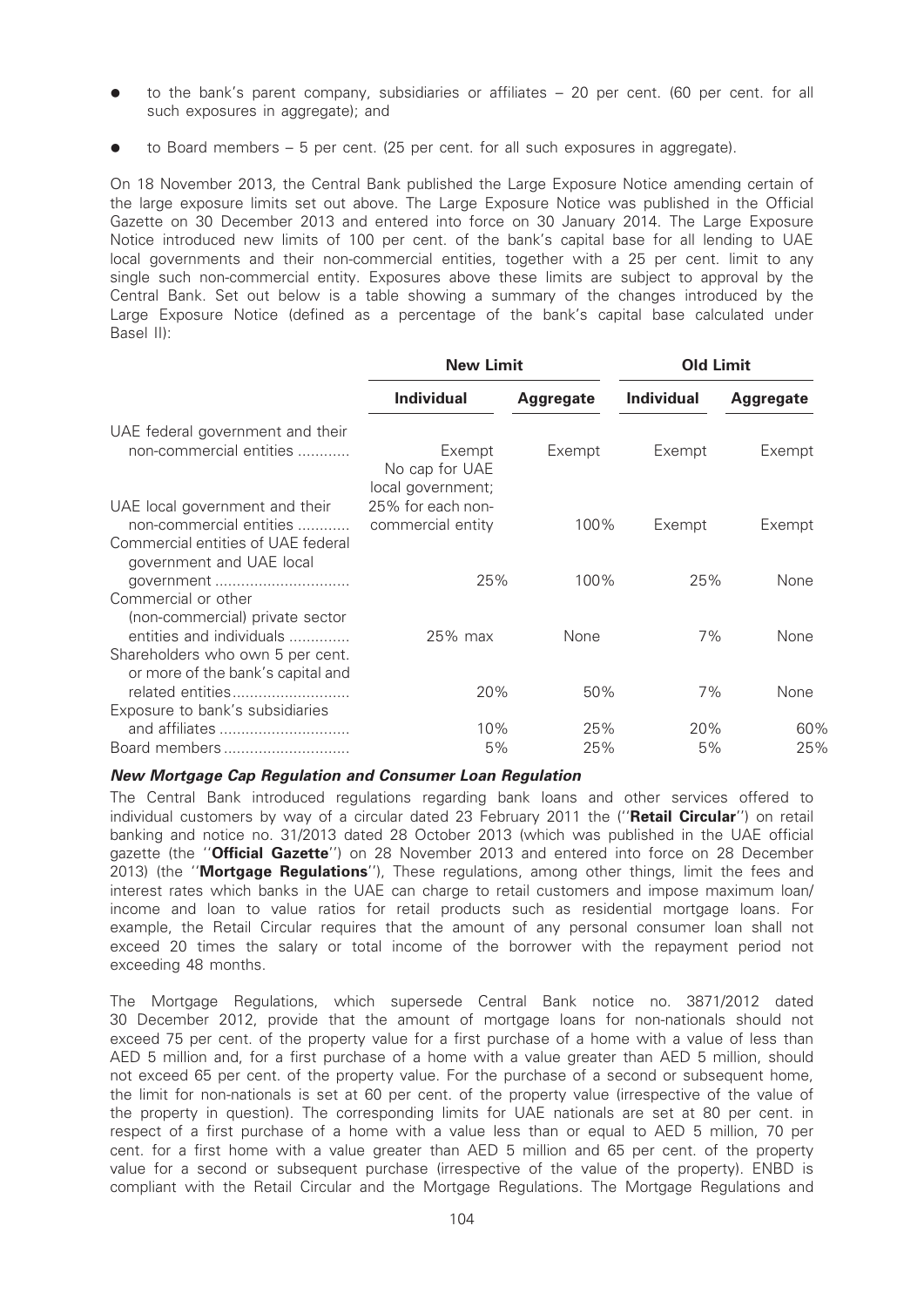other circulars may affect ENBD's net retail income and may potentially add to market price volatility in the UAE real estate market.

#### Insurance

There is an absence of published statistical data on the insurance sector in the UAE and Dubai. Insurance companies are regulated by the Insurance Division of the Federal Ministry of Economy.

#### Capital Markets

The capital markets in the UAE are regulated by a number of entities including the Emirates Securities and Commodities Authority (the "SCA"), which licenses intermediaries to trade on the DFM and the Abu Dhabi Stock Exchange (the "ADX"). The SCA is a federal government organisation but has financial, legal and administrative independence.

In common with other regional exchanges, the DFM and ADX experienced a sustained decline in market capitalisation from mid-2008 to the end of 2010. However, the ADX recovered slightly in 2009, with a 17 per cent. increase in market capitalisation, following a fall of 43 per cent. in 2008.

The other significant stock exchange in the UAE is NASDAQ Dubai (formerly known as the Dubai International Financial Exchange) which commenced operations in September 2005 and, as an entity based in the Dubai International Financial Centre, is separately regulated.

#### Dubai Financial Market

The DFM, which is now, along with NASDAQ Dubai, owned by Borse Dubai, was established by the Government in 2000 as an independent entity and operates as a market for the listing and trading of shares, bonds and investment units issued by companies, investment funds and other local or foreign financial institutions that conform to its listing requirements.

The DFM Index stood at 1,353.4 as at 31 December 2011 compared to 1,630.5 as at 31 December 2010, a decrease of 17.0 per cent. during 2011. This is a reflection of reduced profits especially from the leading real estate sector. However, the DFM Index stood at 1,622.53 as at 31 December 2012, reflecting an increase of 20 per cent. from 2011. The total market capitalisation of the DFM Index reduced by 8.5 per cent. in 2011 reaching AED 182.0 billion as at 31 December 2011 down from AED 199.1 billion as at 31 December 2010. 2012 saw a slight increase of 0.8 per cent. in the total market capitalisation of the DFM Index reaching AED 183.4 billion as at 31 December 2012.

The following table sets out the number of traded shares, the value of traded shares, and the number of executed transactions on the DFM and the closing price of the DFM Index as at 31 December in each of the years 2009 to 2012:

|                                        | 2009      | 2010     | 2011     | 2012     |
|----------------------------------------|-----------|----------|----------|----------|
| Number of Traded Shares (millions)     | 110.700   | 38,392   | 25.163   | 40.463   |
| Value of Traded Shares (AED millions)  | 173.600   | 69.665   | 32.088   | 48.774   |
|                                        | 1,984,000 | 795,000  | 444.814  | 621.434  |
| Market Capitalisation (AED millions)   | 213,377   | 199,086  | 181,993  | 183,386  |
| DFM Index year-end index closing price | 1,803.58  | 1.630.52 | 1.353.39 | 1.622.53 |

Source: Dubai Statistics Centre, DFM

The value of traded shares on the DFM decreased by 53.9 per cent. reaching AED 32.1 billion in 2011, down from AED 69.7 billion in 2010. The value of traded shares on the DFM increased by 52.0 per cent. reaching AED 48.8 billion in 2012, up from AED 32.1 billion in 2011. The number of shares traded decreased by 34.5 per cent. to AED 25.2 billion in 2011 from 38.4 billion in 2010. The number of shares traded increased by 60.7 per cent. to AED 40.5 billion in 2012 from 25.2 billion in 2011. The number of trades decreased by 44.0 per cent. to 444,814 in 2011 from 795,000 in 2010. The number of trades increased by 39.7 per cent to 621,434 in 2012 from 444,814 in 2011. The real estate and construction sector accounted for the highest value of trades in 2012, at AED 23.2 billion, representing 47.7 per cent. of the value of all traded shares. This was followed by the banking sector with a value of AED 8.9 billion, representing 18.2 per cent. of the value of all traded shares, the financial and investment services sector with a value of AED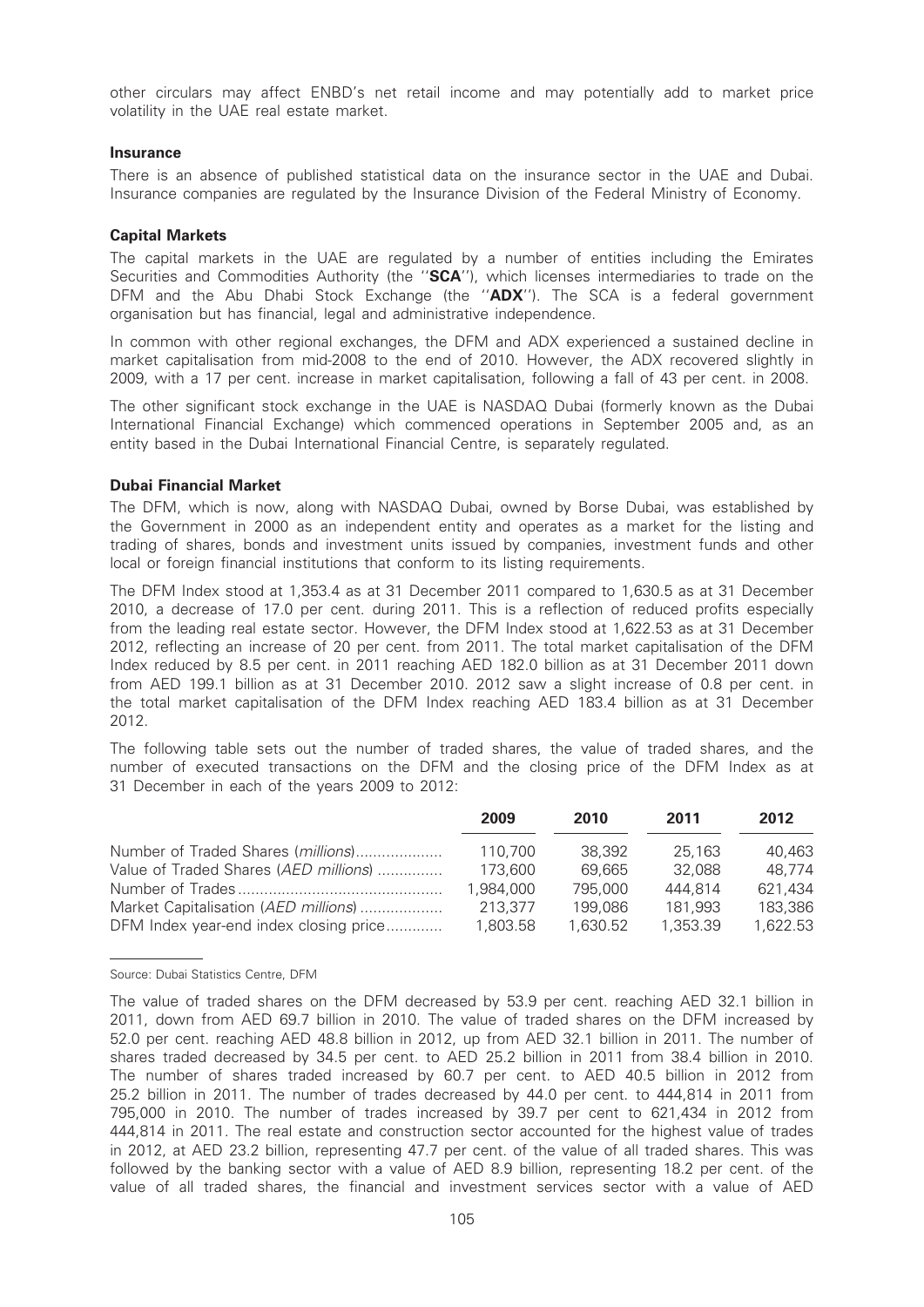5.1 billion, representing 10.5 per cent. of the value of all traded shares, and the services sector with AED 4.1 billion, representing 8.4 per cent. of the value of all traded shares.

# NASDAQ Dubai

NASDAQ Dubai (formerly known as the Dubai International Financial Exchange or DIFX) commenced operations in September 2005. On 22 December 2009, DFM announced that it had made an offer to Borse Dubai Limited and the NASDAQ OMX Group to acquire NASDAQ Dubai. The offer was valued at U.S.\$121 million and comprised U.S.\$102 million in cash and 40 million DFM shares. The merger was approved by Borse Dubai Limited and the OMX Group and was completed on 11 July 2010. Subsequent to the transaction, both NASDAQ Dubai and DFM are operating as two distinct markets that are subject to different regulatory frameworks. NASDAQ Dubai is regulated by the Dubai Financial Services Authority and the DFM is regulated by the SCA.

NASDAQ Dubai's standards are comparable to those of leading international exchanges in New York, London and Hong Kong. NASDAQ Dubai allows regional and international issuer's access to regional and international investors through primary or dual listings. Investors can access NASDAQ Dubai through a unique mix of regional and international brokers.

NASDAQ Dubai currently lists equities, equity derivatives, Dubai gold securities, structured products, sukuk and conventional bonds. It is one of the world's largest exchanges for sukuk, with 22 sukuk listed on NASDAQ Dubai as at 18 March 2014.

Equity listings on NASDAQ Dubai include DP World, which had the Middle East's largest IPO in 2007 at U.S.\$5.0 billion, as well as Damas, Depa and Gold Fields.

In 2011, the value of equities on NASDAQ Dubai declined by 29.0 per cent. to AED 3.4 billion compared to AED 4.8 billion in 2010. However the volume of equities traded fell in 2011 to 0.6 billion shares from 2.6 billion shares in 2010. The closing price of the NASDAQ Dubai UAE 20 Index as at 31 December 2011 was 1,374.4, down 23.7 per cent. from 31 December 2010 when the closing price was 1,800.6.

In 2012, the value of equities on NASDAQ Dubai declined by 45.2 per cent. to AED 1.9 billion compared to AED 3.4 billion in 2010. However the volume of equities traded fell in 2012 to 0.2 billion shares from 2011. The closing price of the NASDAQ Dubai UAE 20 Index as at 31 December 2012 was 1,820, up 32.4 per cent. from 31 December 2011.

The following table sets out the number of traded shares, the value of traded shares and the number of executed transactions on NASDAQ Dubai, the market capitalisation of NASDAQ Dubai and the closing price as at 31 December of the NASDAQ Dubai UAE 20 Index in each of the years 2009 to 2012:

|                                            | 2009     | 2010     | 2011     | 2012   |
|--------------------------------------------|----------|----------|----------|--------|
| Number of Traded Shares (millions)         | 3.096    | 2.623    | 602      | 259    |
| Value of Traded Shares (AED millions)      | 3.952    | 4.805    | 3.410    | 1.867  |
| Number of Executed Transactions            | 22.471   | 20.241   | 16.416   | 11.792 |
| Market Capitalisation (AED millions)       | 181,229  | 183,337  | 32.777   | 36,426 |
| NASDAQ Dubai UAE 20 year-end closing price | 1,851.35 | 1.800.58 | 1,374.39 | 1.820  |

Sources: Dubai Statistics Centre, Bloomberg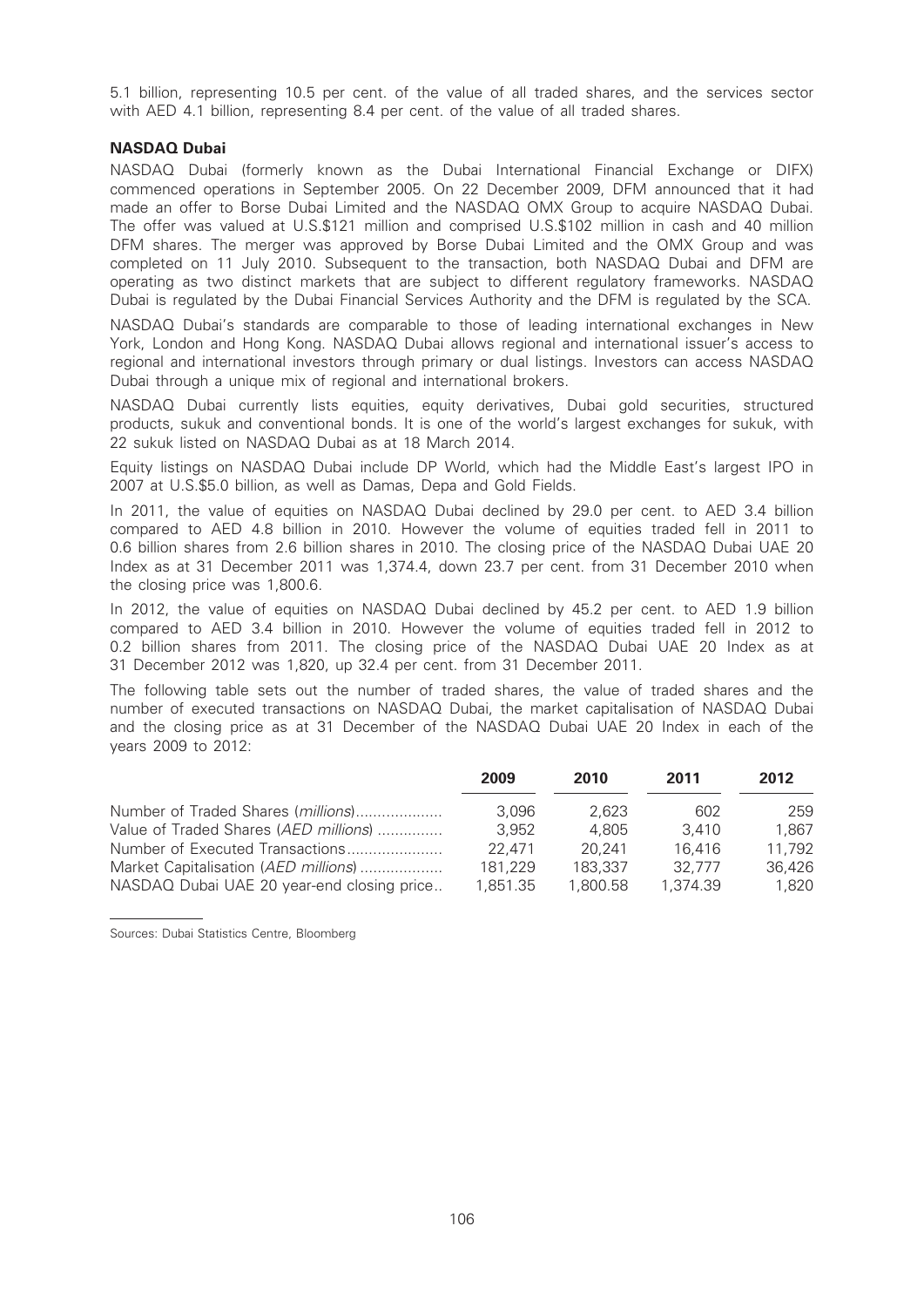# TAXATION

The following is a general description of certain tax considerations relating to the Capital Securities. It does not purport to be a complete analysis of all tax considerations relating to the Capital Securities and does not constitute legal or tax advice. Prospective purchasers of Capital Securities should consult their tax advisers as to the consequences under the tax laws of the countries of their respective citizenship, residence or domicile of acquiring, holding and disposing of Capital Securities and receiving payments under the Capital Securities. This overview is based upon the law as in effect on the date of this Prospectus and is subject to any change in law that may take effect after such date.

#### Dubai and the United Arab Emirates

The following is a general overview of the current tax law and practice in Dubai and the UAE (to the extent applicable in Dubai) ("**Dubai Law**") and does not constitute legal or tax advice. Prospective investors in the Capital Securities are advised to consult their own tax advisers with respect to the tax consequences under the tax laws of the country in which they are resident, of the purchase ownership or disposition of the Capital Securities or any interest therein.

Under existing Dubai Law, although an income tax decree has been enacted in Abu Dhabi and in Dubai (the Abu Dhabi Income Tax Decree 1965 (as amended) and the Dubai Income Tax Decree 1969 (as amended)) which provides for tax to be imposed on the taxable income of all bodies corporate which carry on a trade or business, the regime is not currently enforced. In practice, only companies active in the hydrocarbon industry, some related service industries and branches of foreign banks operating in the UAE have been required to pay tax. There are currently no withholding taxes required to be levied under UAE, Abu Dhabi or Dubai law in respect of payments on debt securities (including in relation to the Capital Securities). In the event of the imposition of any withholding, each of the Issuer and ENBD (as applicable) has undertaken to gross-up any payments subject to certain limitations, as described in Condition 12 (Taxation).

The Constitution of the UAE specifically reserves to the Federal Government of the UAE the right to revise taxes on a federal basis for the purposes of funding its budget. It is not known whether this right will be exercised in the future.

The UAE has entered into double taxation arrangements with certain other countries, but these are not extensive in number.

# EU Savings Directive

Under EC Council Directive 2003/48/EC (the "Savings Directive") on the taxation of savings income, Member States are required to provide to the tax authorities of another Member State details of payments of interest (or other similar income) paid by a person within its jurisdiction to, or collected by such person for, an individual resident in that other Member State or to certain limited types of entity established in that other Member State. However, for a transitional period, Austria and Luxembourg may instead apply (unless during that period they elect otherwise) a withholding system in relation to such payments, deducting tax at a rate of 35.0 per cent. The transitional period is to terminate at the end of the first full fiscal year following agreement by certain non-EU countries to the exchange of information relating to such payments. Luxembourg has announced that it will no longer apply the withholding tax system as from 1 January 2015 and will provide details of payments of interest (or similar income) as from this date.

A number of non-EU countries and certain dependent or associated territories of certain Member States, including Switzerland, have adopted similar measures (either provision of information or transitional withholding) in relation to payments made by a person within its jurisdiction to, or collected by such a person for, an individual resident or certain limited types of entity established in a Member State. In addition, the Member States have entered into provision of information or transitional withholding arrangements with certain of those dependent or associated territories in relation to payments made by a person in a Member State to, or collected by such a person for, an individual resident or certain limited types of entity established in one of those territories.

The Council of the European Union formally adopted a Council Directive amending the Savings Directive on 24 March 2014 (the "Amending Directive"). The Amending Directive broadens the scope of the requirements described above. Member States are required to apply these new requirements from 1 January 2017. The changes made under the Amending Directive include extending the scope of the Savings Directive to payments made to, or secured for, certain other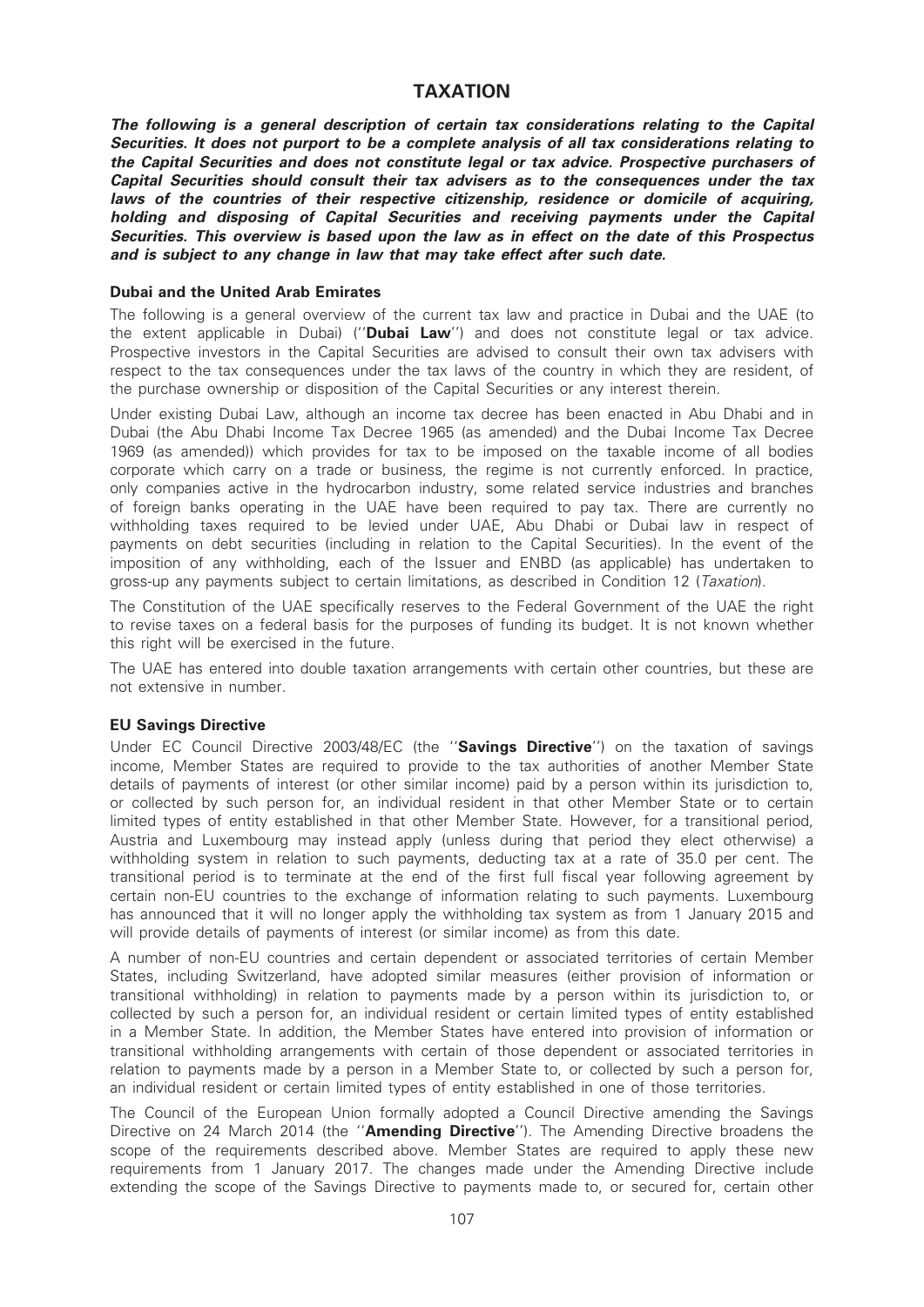entities and legal arrangements. They also broaden the definition of ''interest payment'' to cover additional types of income payable on securities.

Investors who are in any doubt as to their position should consult their professional advisers.

# The Proposed Financial Transactions Tax

On 14 February 2013, the European Commission published a proposal (the "Commission's **Proposal'**') for a directive for a financial transactions tax (the "FTT") to be adopted in certain participating EU Member States (including Belgium, Germany, Estonia, Greece, Spain, France, Italy, Austria, Portugal, Slovenia and Slovakia) (the "participating Member States").

The Commission's Proposal has very broad scope and could, if introduced, apply to certain dealings in the Capital Securities (including secondary market transactions) in certain circumstances.

Under the Commission's Proposal, the FTT could apply in certain circumstances to persons both within and outside of the participating Member States. Generally, it would apply to certain dealings in the Capital Securities where at least one party is a financial institution, and at least one party is established in a participating Member State. A financial institution may be, or be deemed to be, ''established'' in a participating Member State in a broad range of circumstances, including: (i) by transacting with a person established in a participating Member State; or (ii) where the financial instrument which is subject to the dealings is issued in a participating Member State.

A joint statement issued in May 2014 by ten of the eleven participating Member States indicated an intention to implement the FTT progressively, such that it would initially apply to shares and certain derivatives, with this initial implementation occurring by 1 January 2016. The FTT, as initially implemented on this basis, may not apply to dealings in the Capital Securities.

The FTT proposal remains subject to negotiation between the participating Member States. It may therefore be altered prior to any implementation. Additional EU Member States may decide to participate.

Prospective holders of the Capital Securities are advised to seek their own professional advice in relation to the FTT.

#### Luxembourg Taxation

The following overview is of a general nature. It is based on the laws presently in force in Luxembourg, though it is not intended to be, nor should it be construed to be, legal or tax advice. Prospective investors in the Capital Securities should therefore consult their own professional advisers as to the effects of state, local or foreign laws, including Luxembourg tax law, to which they may be subject.

#### (i) Luxembourg tax residency of the holders of the Capital Securities

A holder of the Capital Securities will not become resident, nor be deemed to be resident, in Luxembourg by reason only of the holding of the Capital Securities, or the execution, performance, delivery and/or enforcement of the Capital Securities.

#### (ii) Withholding Tax

Luxembourg resident individual holders of the Capital Securities

Under Luxembourg general tax laws currently in force, and subject to the law of 23 December 2005 below, there is no withholding tax on payments of principal, premium or interest made to Luxembourg resident holders of Capital Securities, nor on accrued but unpaid interest in respect of Capital Securities, nor is any Luxembourg withholding tax payable upon redemption or repurchase of Capital Securities held by Luxembourg resident holders of Capital Securities. However, under the Luxembourg law dated 23 December 2005 (the ''Law''), a 10 per cent. Luxembourg withholding tax is levied since 1 January 2006 on interest payments made by Luxembourg-based paying agents (defined in a similar way as in the Savings Directive) to Luxembourg individual residents. This withholding tax also applies on accrued interest received upon disposal, redemption or repurchase of the Capital Securities. Such withholding tax will be in full discharge of income tax if the beneficial owner is an individual acting in the course of the management of his/her private wealth. Responsibility for the withholding of the tax will be assumed by the Luxembourg paying agent.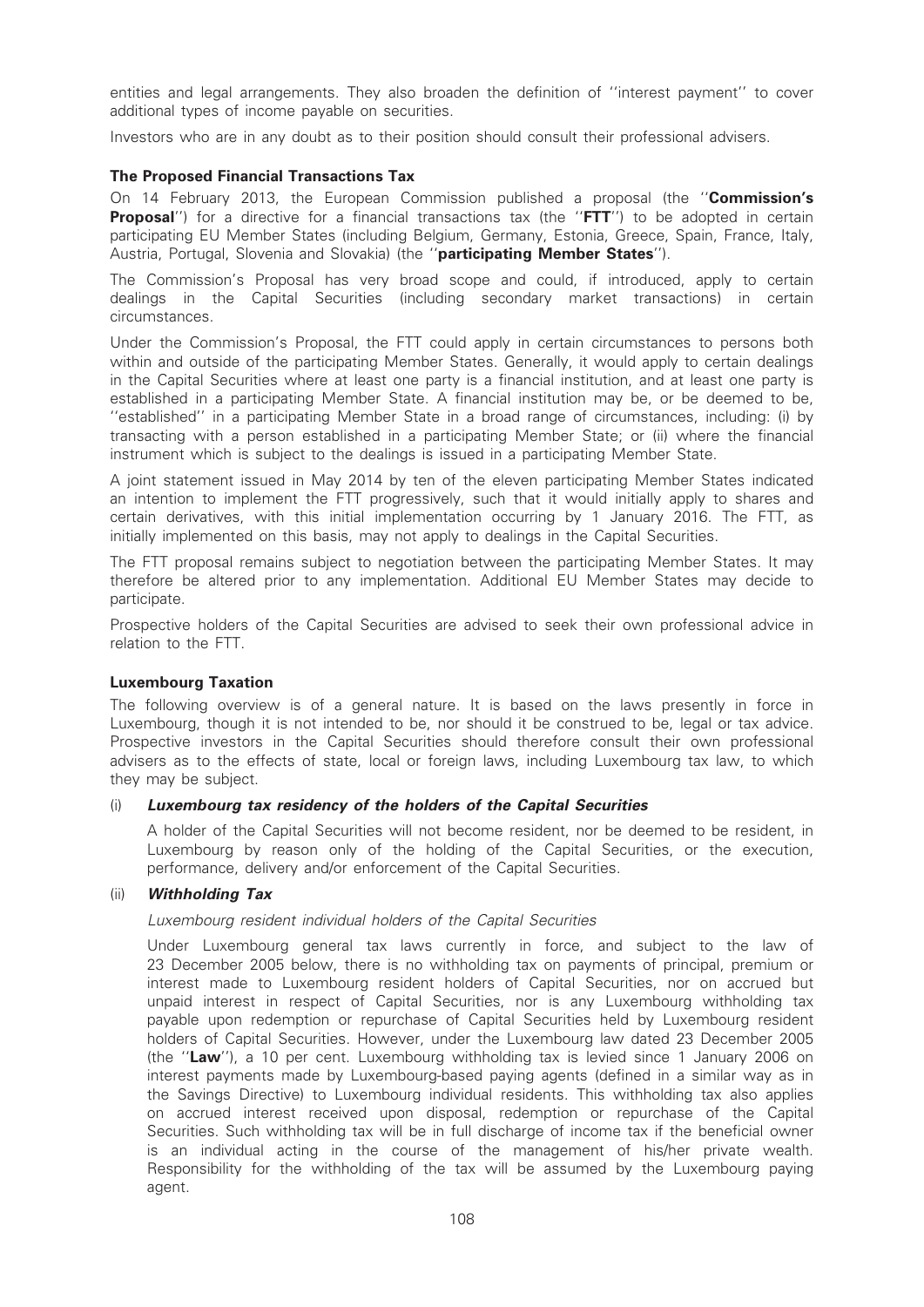Furthermore, pursuant to the Law as amended by the law of 17 July 2008, Luxembourg resident individuals acting in the course of the management of their private wealth who are the beneficial owners of interest payments made by a paying agent established outside Luxembourg in a Member State of either the European Union or the EEA, or in a jurisdiction having concluded an agreement with Luxembourg in connection with the Savings Directive can opt to self declare and pay a 10 per cent. tax on these interest payments.

The withholding tax of 10 per cent. as described above is final when Luxembourg resident individuals are acting in the context of the management of their private wealth.

#### Luxembourg non-resident holders of the Capital Securities

Under Luxembourg general tax laws currently in force, there is no withholding tax on payments of principal, premium or interest in the context of the holding, disposal, redemption or repurchase of the Capital Securities, nor on accrued but unpaid interest in respect of the Capital Securities. However, under the Savings Directive and the Luxembourg laws dated 21 June 2005 (the "Laws") implementing the Savings Directive and notifying several agreements concluded between Luxembourg and certain dependent or associated territories of the Member States, a Luxembourg based paying agent (within the meaning of the Savings Directive) is required to withhold tax on interest and other similar income (including reimbursement premium received at maturity) paid by it to (or under certain circumstances, to the benefit of) an individual resident in another Member State or a residual entity in the sense of article 4.2 of the Savings Directive, established in another Member State of the European Union unless the beneficiary of the interest payments elects for the procedure of the exchange of information or for the tax certificate procedure. The same regime applies to payments to individuals resident and residual entities established in certain dependent or associated territories of the EU.

The withholding tax rate is currently 35 per cent. The transitional period is to terminate at the end of the first full fiscal year following agreement by certain non-European Union countries to the exchange of information relating to such payments.

In each case described here above, responsibility for the withholding tax will be assumed by the Luxembourg paying agent.

On 18 March 2014, the Luxembourg government has submitted to the Luxembourg parliament the draft Law  $N^{\circ}$ 6668 putting an end to the withholding tax system as from 1 January 2015 and implementing the automatic provision of details on payments of interest (or similar income) under the Savings Directive for any payment made as from 1 January 2015. This draft law is in line with the announcement of the Luxembourg officials on 10 April 2013.

#### Cayman Islands

The following is a discussion of certain Cayman Islands tax consequences of an investment in the Capital Securities issued by the Issuer. The discussion is a general overview of present law, which is subject to prospective and retroactive change. It is not intended as tax advice, does not consider any investor's particular circumstances, and does not consider tax consequences other than those arising under Cayman Islands law.

Under existing Cayman Islands laws:

- (a) payments of amounts in respect of any Capital Securities will not be subject to taxation in the Cayman Islands and no withholding will be required on such payments to any holder of the Capital Securities and gains derived from the sale of any Capital Securities will not be subject to Cayman Islands income or corporation tax. The Cayman Islands currently have no income, corporation or capital gains tax and no estate duty, inheritance or gift tax;
- (b) no stamp duty is payable in respect of the issue or transfer of the Capital Securities although duty may be payable if Capital Securities are executed in or brought into the Cayman Islands; and
- (c) certificates evidencing the Capital Securities, in registered form, to which title is not transferable by delivery, should not attract Cayman Islands stamp duty. However, an instrument transferring title to such a Capital Securities, if brought to or executed in the Cayman Islands, would be subject to Cayman Islands stamp duty.

The Issuer has been incorporated under the laws of the Cayman Islands as an exempted company with limited liability and, as such, has applied for and obtained an undertaking from the Governor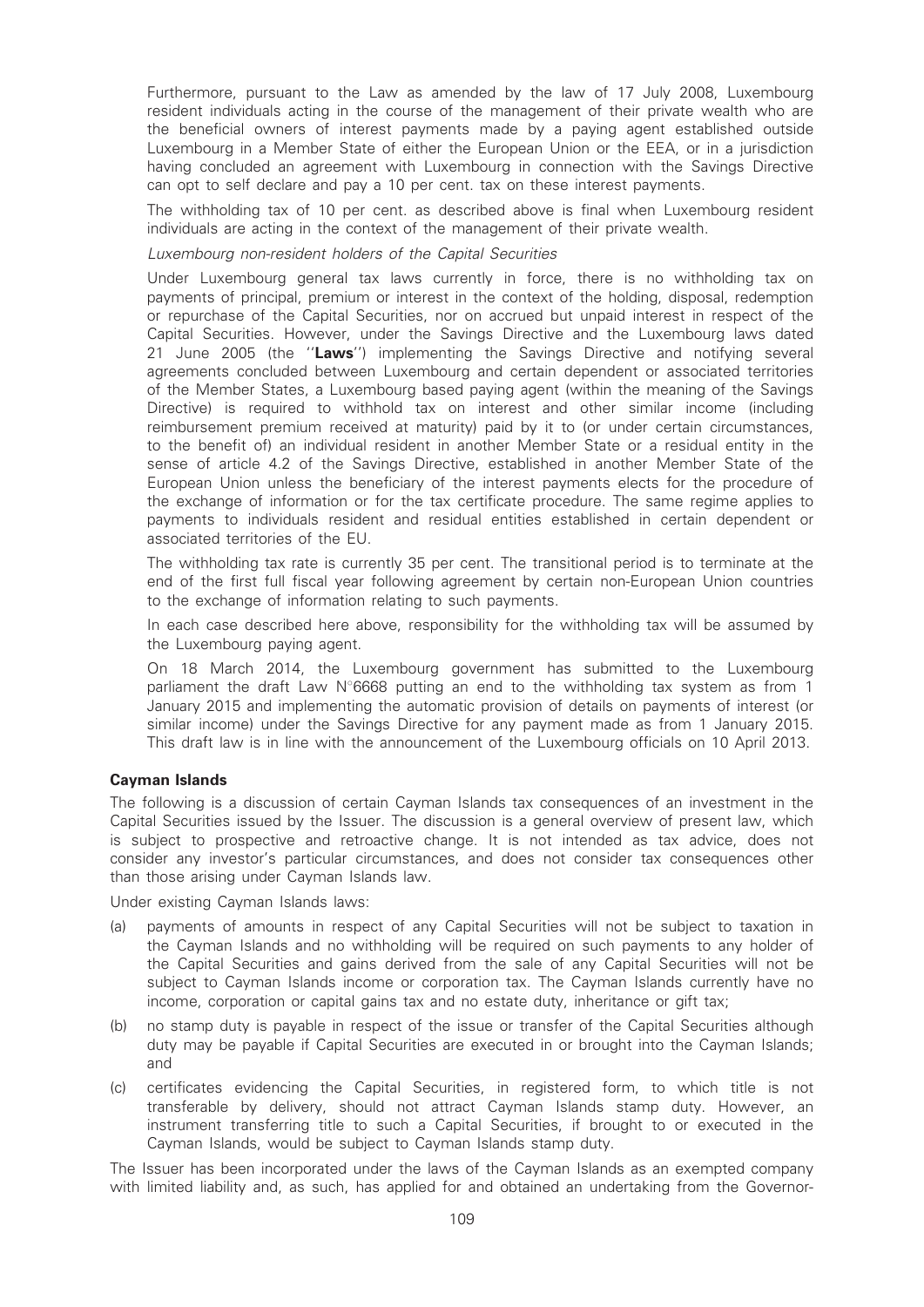in-Cabinet of the Cayman Islands, pursuant to Section 6 of the Tax Concessions Law (1999 Revision) of the Cayman Islands, that for a period of 20 years from the date of issue no law which is thereafter enacted in the Cayman Islands imposing any tax to be levied on profits, income, gains or appreciation shall apply to the Issuer or its operations and, in addition, that no tax to be levied on profits, income, gains or appreciations or which is in the nature of estate duty or inheritance tax shall be payable on or in respect of the shares, bonds, sukuk or other obligations (which would include the Capital Securities) of the Issuer or by way of the withholding in whole or part of any relevant payment (as defined in Section 6(3) of the Tax Concessions Law (1999 Revision)).

An annual registration fee is payable by the Issuer to the Cayman Islands Registrar of Companies which is calculated by reference to the nominal amount of its authorised capital. At current rates, this annual registration fee is approximately U.S.\$853.66. The foregoing is based on current law and practice in the Cayman Islands and this is subject to change therein.

## Foreign Account Tax Compliance Act

Sections 1471 through 1474 of the U.S. Internal Revenue Code of 1986 ("**FATCA**") impose a new reporting regime and potentially a 30 per cent. withholding tax with respect to certain payments to (i) any non-U.S. financial institution (a "foreign financial institution", or "FFI" (as defined by FATCA)) that does not become a "**Participating FFI**" by entering into an agreement with the U.S. Internal Revenue Service ("IRS") to provide the IRS with certain information in respect of its account holders and investors or is not otherwise exempt from or in deemed compliance with FATCA and (ii) any investor (unless otherwise exempt from FATCA) that does not provide information sufficient to determine whether the investor is a U.S. Person or should otherwise be treated as holding a "United States account" of the Issuer (a "Recalcitrant Holder"). The Issuer may be classified as an FFI. The new withholding regime will be phased in beginning 1 July 2014 for payments from sources within the United States and will apply to ''foreign passthru payments'' (a term not yet defined) no earlier than 1 January 2017.

The United States and a number of other jurisdictions have announced their intention to negotiate intergovernmental agreements to facilitate the implementation of FATCA (each, an "IGA"). Pursuant to FATCA and the ''Model 1'' and ''Model 2'' IGAs released by the United States, an FFI in an IGA signatory country could be treated as a ''Reporting FI'' not subject to withholding under FATCA on any payments it receives. Further, an FFI in a Model 1 IGA jurisdiction generally would not be required to withhold under FATCA or an IGA (or any law implementing an IGA) (any such withholding being "**FATCA Withholding**") from payments it makes. The Model 2 IGA leaves open the possibility that a Reporting FI might in the future be required to withhold as a Participating FFI on foreign passthru payments and payments that it makes to Recalcitrant Holders. Under each Model IGA, a Reporting FI would still be required to report certain information in respect of its account holders and investors to its home government or to the IRS. The United States and the Cayman Islands have entered into an agreement (the "U.S.-Cayman Islands IGA").

If the Issuer is deemed to be an FFI under FATCA, the Issuer expects to be treated as a Reporting FI pursuant to the U.S.-Cayman Islands IGA and does not anticipate being obliged to deduct any FATCA Withholding on payments it makes. There can be no assurance, however, that the Issuer will be treated as a Reporting FI or that it would in the future not be required to deduct FATCA Withholding from payments it makes. Accordingly, the Issuer and financial institutions through which payments on the Capital Securities are made may be required to withhold FATCA Withholding if (i) any FFI through or to which payment on such Capital Securities is made is not a Participating FFI, a Reporting FI, or otherwise exempt from or in deemed compliance with FATCA or (ii) an investor is a Recalcitrant Holder.

Whilst the Capital Securities are in global form and held within the clearing systems, it is expected that FATCA will not affect the amount of any payments made under, or in respect of, the Capital Securities by the Issuer any paying agent or the common depositary, given that each of the entities in the payment chain between the Issuer and the participants in the clearing systems is a major financial institution whose business is dependent on compliance with FATCA and that any alternative approach introduced under an IGA will be unlikely to affect the Capital Securities. The documentation expressly contemplates the possibility that the Capital Securities may go into definitive form and therefore that they may be taken out of the clearing systems. If this were to happen, then a non-FATCA compliant holder could be subject to FATCA Withholding. However, definitive Capital Securities will only be printed in remote circumstances.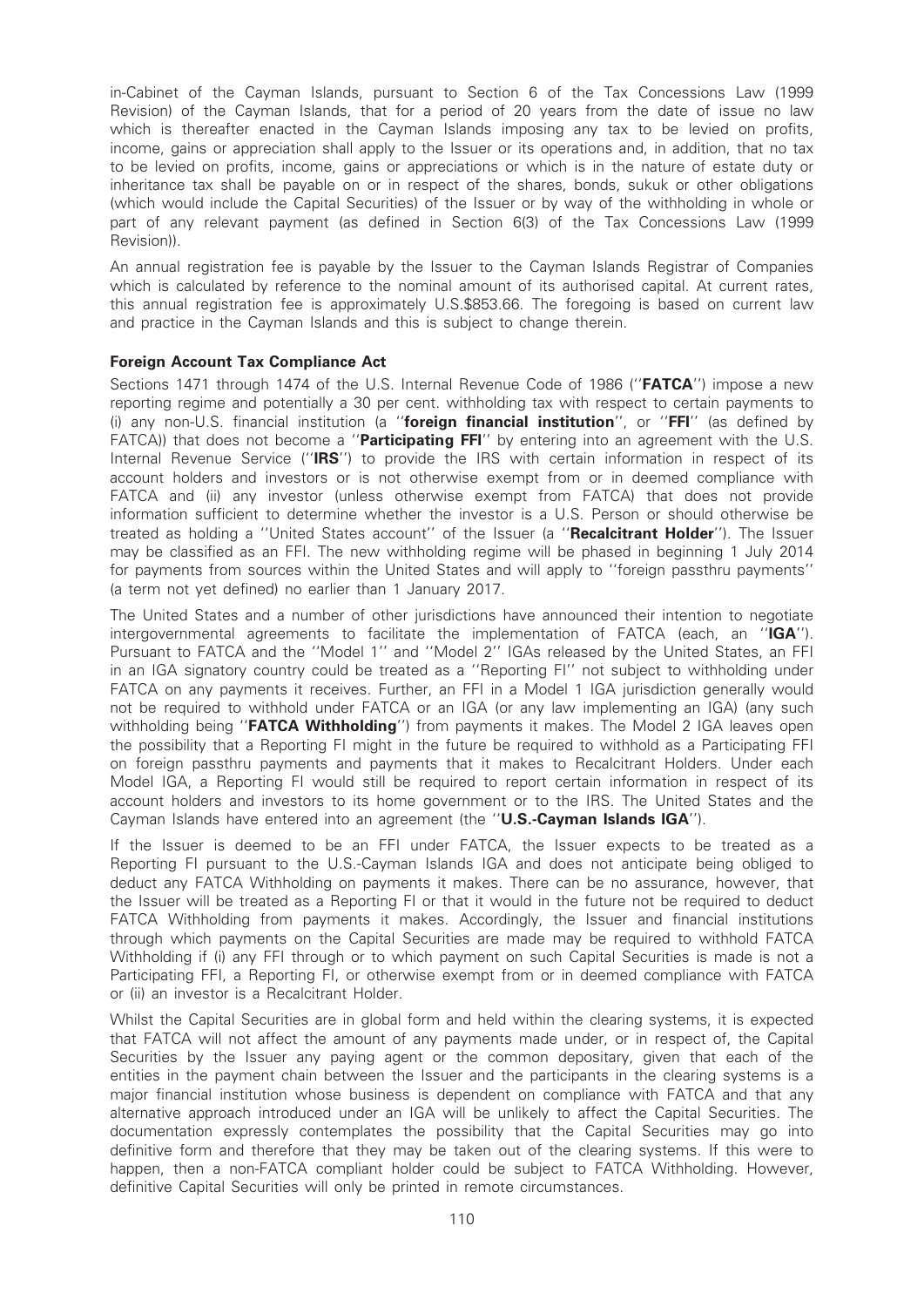If an amount in respect of FATCA Withholding were to be deducted or withheld from interest, principal or other payments made in respect of the Capital Securities, neither the Issuer nor any paying agent nor any other person would, pursuant to the conditions of the Capital Securities, be required to pay additional amounts as a result of the deduction or withholding. As a result, investors may receive less interest or principal than expected.

FATCA is particularly complex and its application is uncertain at this time. The above description is based in part on regulations, official guidance and model IGAs, all of which are subject to change or may be implemented in a materially different form. Prospective investors should consult their tax advisers on how these rules may apply to the Issuer and to payments they may receive in connection with the Capital Securities.

TO ENSURE COMPLIANCE WITH IRS CIRCULAR 230, EACH TAXPAYER IS HEREBY NOTIFIED THAT: (A) ANY TAX DISCUSSION HEREIN IS NOT INTENDED OR WRITTEN TO BE USED, AND CANNOT BE USED BY THE TAXPAYER FOR THE PURPOSE OF AVOIDING U.S. FEDERAL INCOME TAX PENALTIES THAT MAY BE IMPOSED ON THE TAXPAYER; (B) ANY SUCH TAX DISCUSSION WAS WRITTEN TO SUPPORT THE PROMOTION OR MARKETING OF THE TRANSACTIONS OR MATTERS ADDRESSED HEREIN; AND (C) THE TAXPAYER SHOULD SEEK ADVICE BASED ON THE TAXPAYER'S PARTICULAR CIRCUMSTANCES FROM AN INDEPENDENT TAX ADVISER.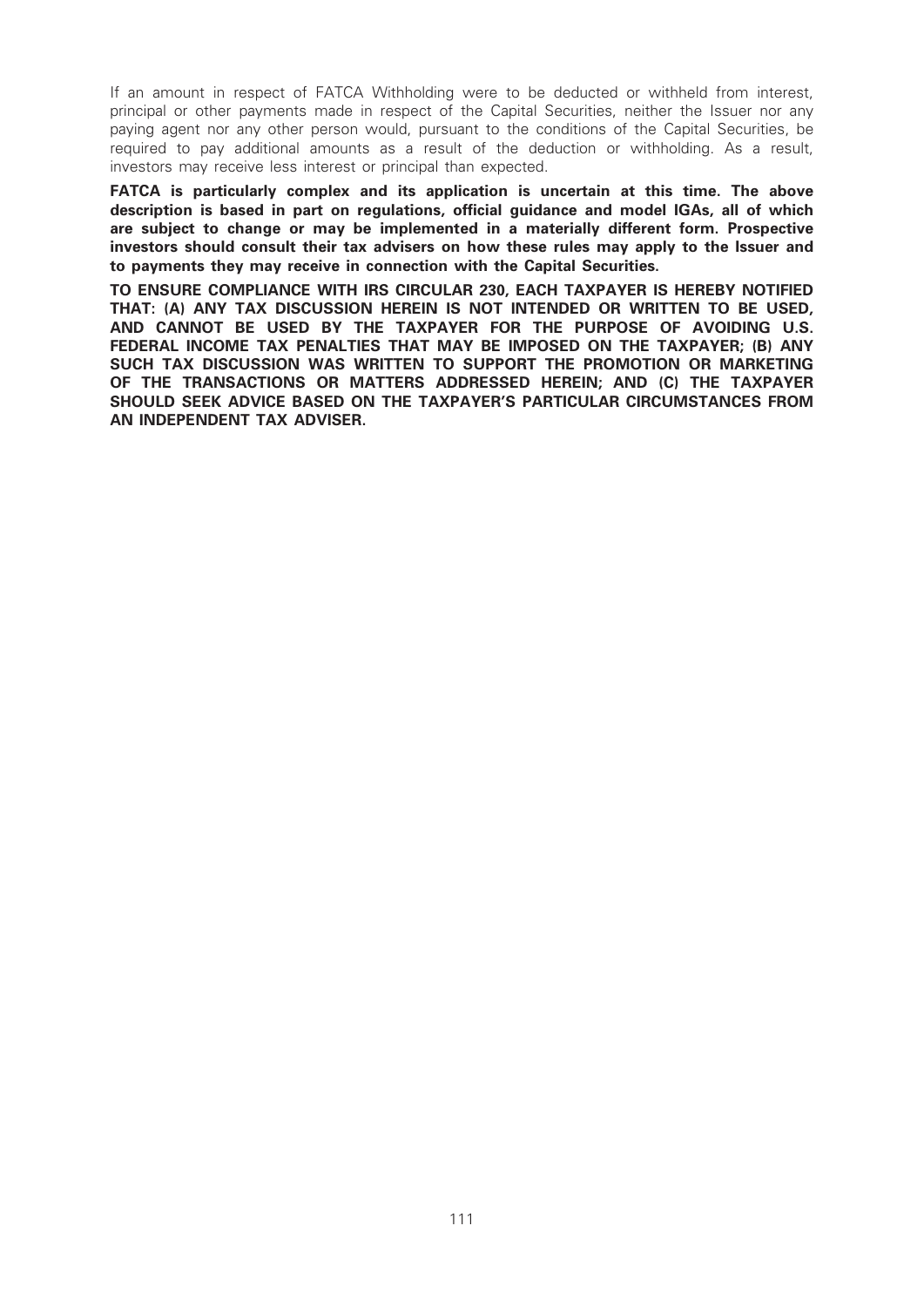# SUBSCRIPTION AND SALE

Pursuant to a subscription agreement (the "Subscription Agreement") dated 16 September 2014 between the Issuer, the Guarantor and the Joint Lead Managers, the Issuer has agreed to issue U.S.\$500,000,000 in aggregate principal amount of the Capital Securities and subject to certain conditions, the Joint Lead Managers have jointly and severally agreed to subscribe or procure subscribers for the Capital Securities at the issue price of 100 per cent. of the principal amount of Capital Securities less certain commissions as described below.

The Joint Lead Managers will be paid certain commissions in respect of their services for managing the issue and offering of the Capital Securities. To the extent permitted by law, the Issuer, the Guarantor and the Joint Lead Managers may agree that commissions or fees may be paid to certain brokers, financial advisors and other intermediaries based upon the amount of investment in the Capital Securities purchased by such intermediary and/or its customers. Any disclosure and other obligations in relation to the payment of such commission to such intermediary are solely the responsibility of the relevant intermediary and none of the Issuer, the Guarantor, the Joint Lead Managers or any of their affiliates, nor any person who controls or is a director, officer, employee or agent of any such person accepts any liability or responsibility whatsoever for compliance with such obligations. Each customer of any such intermediary is responsible for determining for itself whether an investment in the Capital Securities is consistent with its investment objectives.

Any such agreement will extend to those matters stated under "Form of the Capital Securities" and "Terms and Conditions of the Capital Securities". In the Subscription Agreement, the Issuer (failing which, the Guarantor) has agreed to reimburse the Joint Lead Managers for certain of their expenses in connection with the issue of Capital Securities and to indemnify the Joint Lead Managers against certain liabilities incurred by them in connection therewith.

# Hong Kong

Each Joint Lead Manager has represented and agreed that:

- (a) it has not offered or sold and will not offer or sell in Hong Kong, by means of any document, any Capital Securities other than: (i) to persons whose ordinary business is to buy or sell shares or debentures (whether as principal or agent); (ii) to ''professional investors'' within the meaning of the Securities and Futures Ordinance (Cap. 571) of Hong Kong (the "SFO") and any rules made under the SFO; or (iii) in other circumstances which do not result in the document being a ''prospectus'' as defined in the Companies (Winding Up and Miscellaneous Provisions) Ordinance (Cap. 32) of Hong Kong (the "CO") or which do not constitute an offer to the public within the meaning of the CO; and
- (b) it has not issued or had in its possession for the purposes of issue, and will not issue or have in its possession for the purposes of issue (in each case whether in Hong Kong or elsewhere), any advertisement, invitation or document relating to the Capital Securities, which is directed at, or the contents of which are likely to be accessed or read by, the public in Hong Kong (except if permitted to do so under the laws of Hong Kong) other than with respect to any Capital Securities which are or are intended to be disposed of only to persons outside Hong Kong or only to ''professional investors'' within the meaning of the SFO and any rules made under the SFO.

# United States

The Capital Securities have not been and will not be registered under the Securities Act and may not be offered or sold within the United States or to, or for the account or benefit of, U.S. Persons except in accordance with Regulation S under the Securities Act or pursuant to an exemption from the registration requirements of the Securities Act.

Each Joint Lead Manager has represented and agreed that it has not offered and sold any Capital Securities, and will not offer and sell any Capital Securities: (a) as part of their distribution at any time; and (b) otherwise until 40 days after the completion of the distribution of all Capital Securities as determined and certified as provided below, constituting part of its allotment within the United States except in accordance with Rule 903 of Regulation S under the Securities Act. Each Joint Lead Manager who purchases Capital Securities shall determine and certify to the Fiscal Agent the completion of the distribution of the Capital Securities. On the basis of such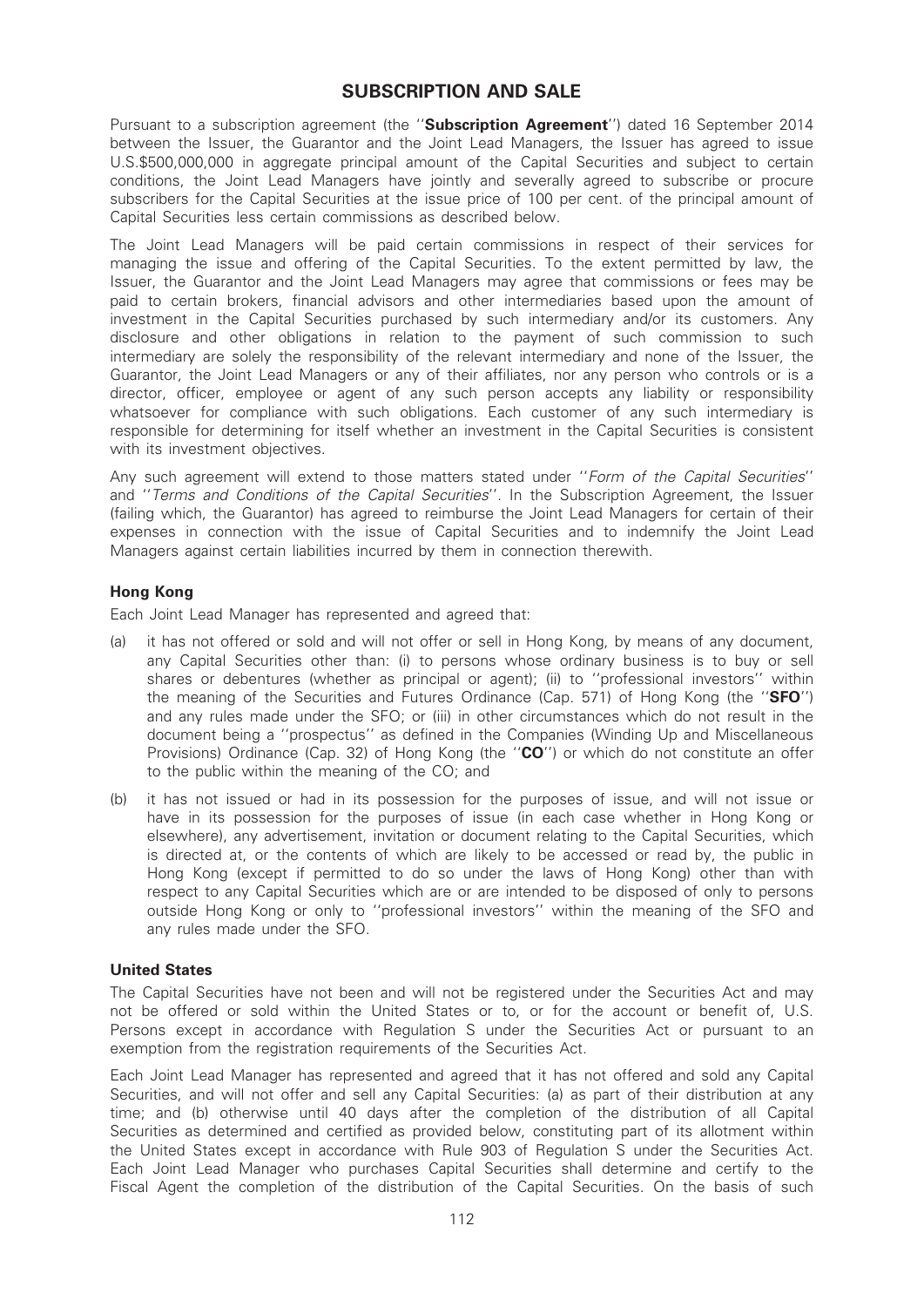notification or notifications, the Fiscal Agent has agreed to notify such Joint Lead Manager of the end of the distribution compliance period with respect to the Capital Securities.

Each Joint Lead Manager has also agreed that, at or prior to confirmation of sale of Capital Securities, it will have sent to each distributor, dealer or person receiving a selling concession, fee or other remuneration that purchases Capital Securities from it during the distribution compliance period, a confirmation or notice to substantially the following effect:

''The Securities covered hereby have not been registered under the U.S. Securities Act of 1933, as amended (the "Securities Act"), and may not be offered or sold within the United States or to, or for the account or benefit of, U.S. Persons (i) as part of their distribution at any time; or (ii) otherwise until 40 days after the completion of the distribution of the Securities as determined and certified by the relevant Joint Lead Manager, and except in either case in accordance with Regulation S under the Securities Act. Terms used above have the meanings given to them by Regulation S.''

Each Joint Lead Manager has represented and agreed that it, its affiliates or any persons acting on its or their behalf have not engaged and will not engage in any directed selling efforts with respect to any Capital Securities, and it and they have complied and will comply with the offering restrictions requirement of Regulation S.

Unless otherwise defined herein, terms used in the four preceding paragraphs have the meanings given to them by Regulation S under the Securities Act.

## United Kingdom

Each Joint Lead Manager has represented and agreed that:

- (a) it has only communicated or caused to be communicated and will only communicate or cause to be communicated an invitation or inducement to engage in investment activity (within the meaning of Section 21 of the Financial Services and Markets Act 2000 ("FSMA")) received by it in connection with the issue or sale of any Capital Securities in circumstances in which Section 21(1) of the FSMA does not or, in the case of the Guarantor, would not apply, if it was not an authorised person; and
- (b) it has complied and will comply with all applicable provisions of the FSMA with respect to anything done by it in relation to any Capital Securities in, from or otherwise involving the United Kingdom.

#### Japan

The Capital Securities have not been and will not be registered under the Financial Instruments and Exchange Act of Japan (Act No. 25 of 1948, as amended, the "FIEA") and each Joint Lead Manager has represented and agreed that it has not, directly or indirectly, offered or sold and will not, directly or indirectly, offer or sell any Capital Securities in Japan or to, or for the benefit of, any resident of Japan (as defined under Item 5, Paragraph 1, Article 6 of the Foreign Exchange and Foreign Trade Act (Act No. 228 of 1949, as amended)), or to others for re-offering or resale, directly or indirectly, in Japan or to, or for the benefit of, a resident of Japan except pursuant to an exemption from the registration requirements of, and otherwise in compliance with, the FIEA and any other applicable laws, regulations and ministerial guidelines of Japan.

# The United Arab Emirates (excluding Dubai International Financial Centre)

Each Joint Lead Manager has represented and agreed that the Capital Securities have not been and will not be offered, sold or publicly promoted or advertised by it in the UAE other than in compliance with any laws applicable in the UAE governing the issue, offering and sale of securities.

#### Dubai International Financial Centre

Each Joint Lead Manager has represented and agreed that it has not offered and will not offer the Capital Securities to any person in the Dubai International Financial Centre unless such offer is:

- (a) an ''Exempt Offer'' in accordance with the Markets Rules of the Dubai Financial Services Authority (the "DFSA"); and
- (b) made only to persons who meet the ''Professional Client'' criteria set out in Rule 2.3.2 of the Conduct of Business Module of the DFSA Rulebook.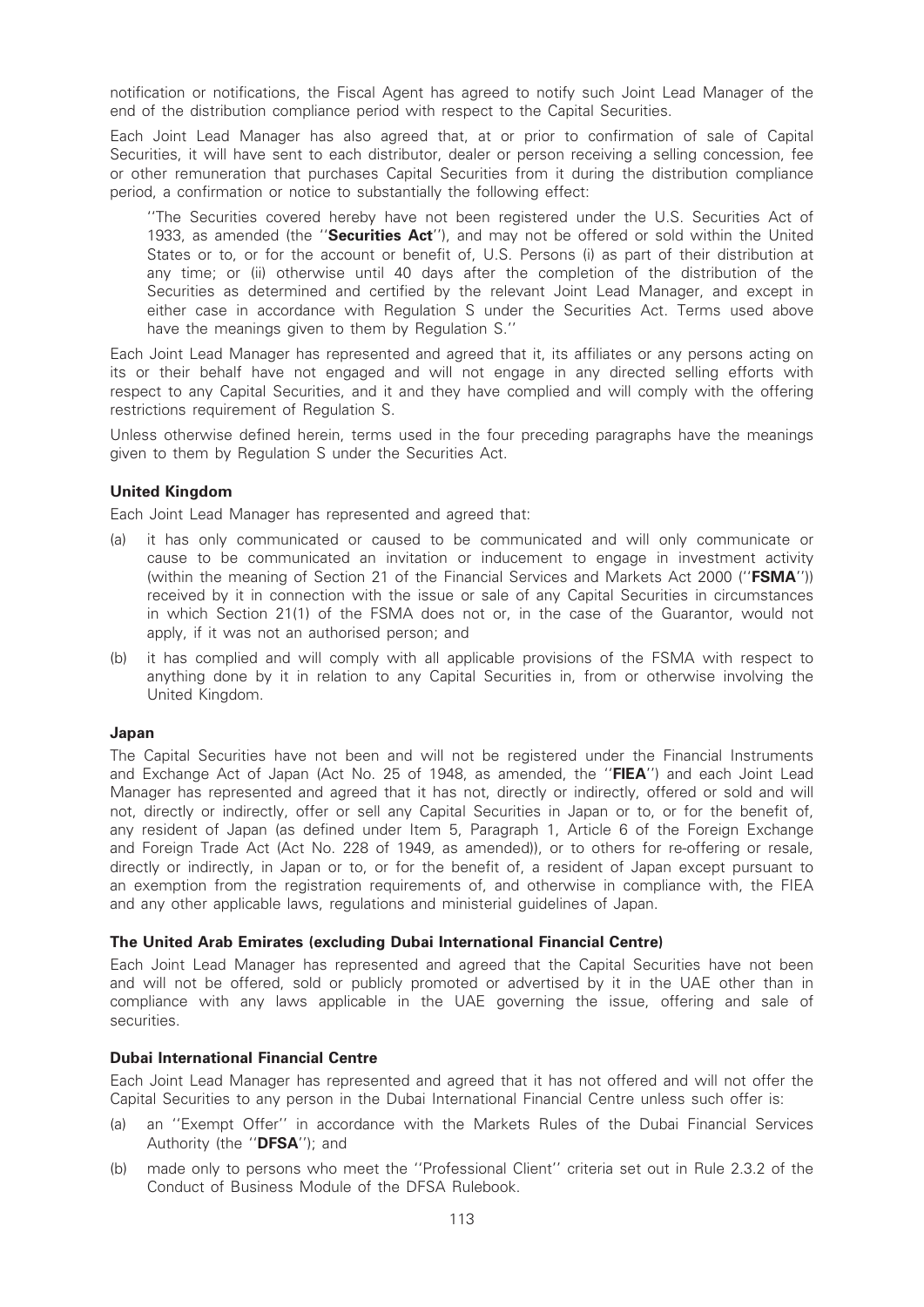# Kingdom of Saudi Arabia

No action has been or will be taken in the Kingdom of Saudi Arabia that would permit a public offering of the Capital Securities. Any investor in the Kingdom of Saudi Arabia or who is a Saudi person (a "Saudi Investor") who acquires any Capital Securities pursuant to an offering should note that the offer of Capital Securities is a private placement under Article 10 or Article 11 of the ''Offer of Securities Regulations'' as issued by the Board of the Capital Market Authority resolution number 2-11-2004 dated 4 October 2004 and amended by the Board of the Capital Market Authority resolution number 1-28-2008 dated 18 August 2008 (the "KSA Regulations"), through a person authorised by the Capital Market Authority ("CMA") to carry on the activity of arranging securities and following a notification to the CMA under the KSA Regulations. The Capital Securities may thus not be advertised, offered or sold to any person in the Kingdom of Saudi Arabia other than to ''sophisticated investors'' under Article 10 of the KSA Regulations or by way of a limited offer under Article 11 of the KSA Regulations.

Each Joint Lead Manager has represented and agreed that any offer of Capital Securities to a Saudi Investor will comply with the KSA Regulations.

# Kingdom of Bahrain

Each Joint Lead Manager has represented and agreed that it has not offered or sold, and will not offer or sell, any Capital Securities except on a private placement basis to persons in the Kingdom of Bahrain who are ''accredited investors''.

For this purpose, an "accredited investor" means:

- (a) an individual holding financial assets (either singly or jointly with a spouse) of U.S.\$1,000,000 or more;
- (b) a company, partnership, trust or other commercial undertaking which has financial assets available for investment of not less than U.S.\$1,000,000; or
- (c) a government, supranational organisation, central bank or other national monetary authority or a state organisation whose main activity is to invest in financial instruments (such as a state pension fund).

# State of Qatar (excluding the Qatar Financial Centre)

Each Joint Lead Manager has represented and agreed that it will not offer, sell or deliver, directly or indirectly, any Capital Securities in the State of Qatar, except: (i) in compliance with all applicable laws and regulations of the State of Qatar; and (ii) through persons or corporate entities authorised and licensed to provide investment advice and/or engage in brokerage activity and/or trade in respect of foreign securities in the State of Qatar.

#### Cayman Islands

Each Joint Lead Manager has represented and agreed that it shall not make, and has not made, any invitation or offer to the public in the Cayman Islands to subscribe for the Capital Securities.

# **General**

Each Joint Lead Manager has agreed that it will (to the best of its knowledge and belief) comply with all applicable securities laws and regulations in force in any jurisdiction in which it purchases, offers, sells or delivers Capital Securities or possesses or distributes this Prospectus and will obtain any consent, approval or permission required by it for the purchase, offer, sale or delivery by it of Capital Securities under the laws and regulations in force in any jurisdiction to which it is subject or in which it makes such purchases, offers, sales or deliveries and neither the Issuer nor ENBD nor any of the other Joint Lead Managers shall have any responsibility therefor.

Neither the Issuer nor ENBD nor any of the other Joint Lead Managers represents that Capital Securities may at any time lawfully be sold in compliance with any applicable registration or other requirements in any jurisdiction, or pursuant to any exemption available thereunder, or assumes any responsibility for facilitating such sale. Persons into whose possession this Prospectus or the Capital Securities may come must inform themselves about, and observe, any applicable restrictions on the distribution of this Prospectus and the offering and sale of Capital Securities.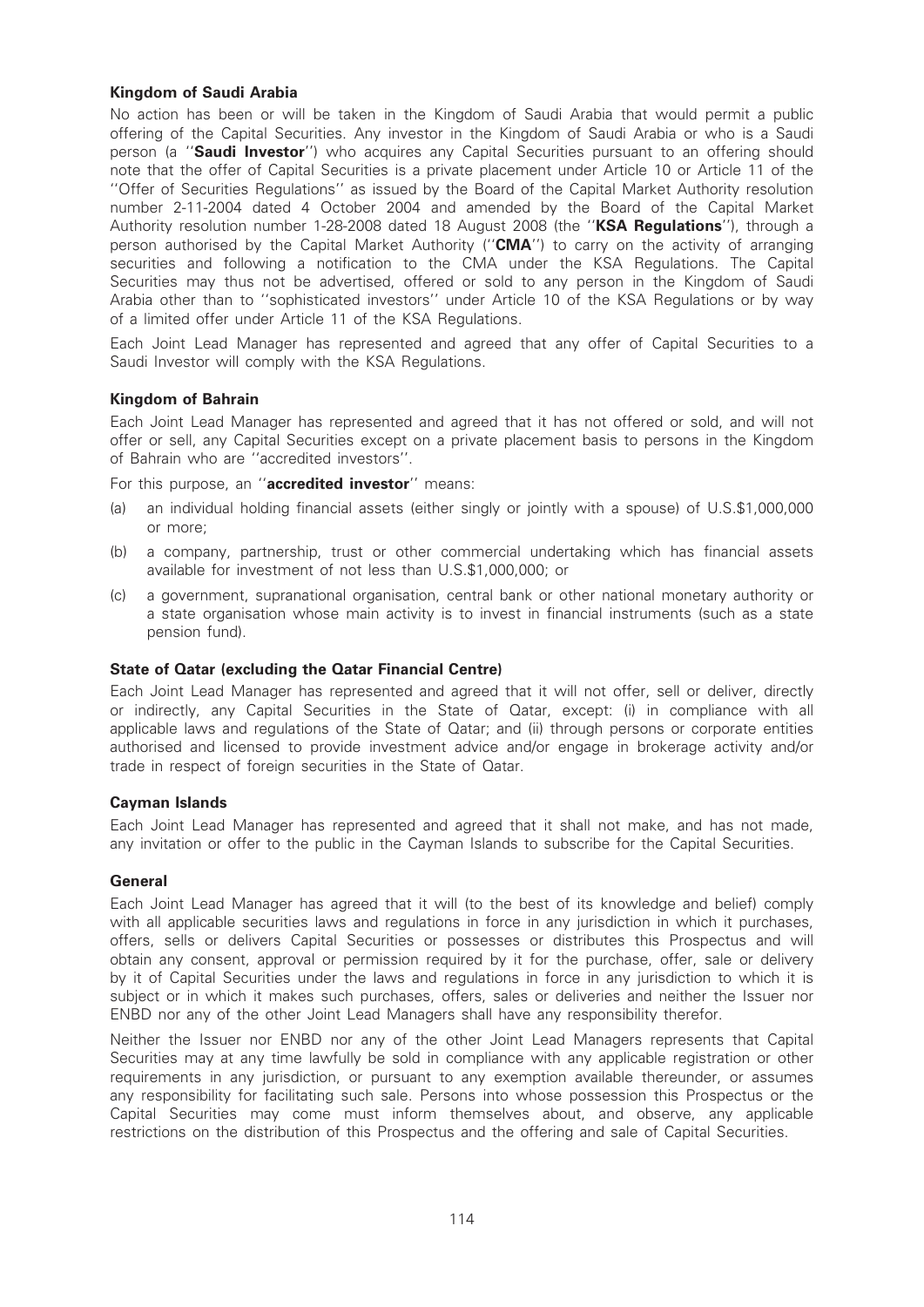# GENERAL INFORMATION

# Authorisation

The giving of the Guarantee by ENBD and its entry into the Transaction Documents was duly authorised by a resolution of the ENBD's directors on 26 March 2014. The issue of Capital Securities by the Issuer and its entry into the Transaction Documents was duly authorised by a resolution of the Issuer's directors on 25 August 2014.

# Approval of the Prospectus, Admission to Trading and Listing of Capital Securities

Application has been made to the CSSF to approve this document as a prospectus. The CSSF assumes no responsibility as to the economic and financial soundness of the Capital Securities or in respect of the quality or solvency of the Issuer or ENBD pursuant to Article 7(7) of the Luxembourg Law. Application has also been made to the Luxembourg Stock Exchange for the Capital Securities to be admitted to trading on the Luxembourg Stock Exchange's Regulated Market and to be listed on the Official List of the Luxembourg Stock Exchange. The Luxembourg Stock Exchange's Regulated Market is a regulated market for the purposes of the Markets in Financial Instruments Directive (Directive 2004/39/EC). The Capital Securities are expected to be admitted to trading on the Luxembourg Stock Exchange's Regulated Market and to be listed on the Official List of the Luxembourg Stock Exchange on or around 17 September 2014. The total expenses relating to the admission to trading of the Capital Securities on the Luxembourg Stock Exchange's Regulated Market are expected to amount to approximately  $\epsilon$ 6,500.

An application has been made for this Prospectus to be approved by the DFSA under Markets Rule 2.6. Application has also been made for the Capital Securities to be admitted to the Official List of securities maintained by the DFSA and to be admitted to trading on NASDAQ Dubai. The Capital Securities are expected to be admitted to the Official List of securities maintained by the DFSA and to be admitted to trading on NASDAQ Dubai on or around 17 September 2014. The total expenses relating to the admission to trading of the Capital Securities on NASDAQ Dubai are expected to amount to approximately U.S.\$20,500.

## Documents Available

For the period of 12 months following the date of this Prospectus, copies of the following documents will, when published, be available for inspection from the registered office of each of the Issuer and ENBD and from the specified offices of the Paying Agents for the time being in London and Luxembourg:

- (a) the Memorandum and Articles of Association (with an English translation thereof) of each of the Issuer and ENBD;
- (b) the unaudited condensed consolidated interim financial statements of ENBD in respect of the six months ended 30 June 2014 (with an English translation thereof), together with the review report prepared in connection therewith;
- (c) the audited consolidated annual financial statements of ENBD in respect of the financial years ended 31 December 2013 and 2012 (with an English translation thereof), in each case together with the audit reports prepared in connection therewith;
- (d) the Deed of Covenant, the Deed of Guarantee and the Agency Agreement (which contains the forms of the Global Certificate and the Individual Certificate); and
- (e) a copy of this Prospectus.

In addition, copies of the Prospectus and each document incorporated by reference are available on the Luxembourg Stock Exchange's website at www.bourse.lu.

#### Clearing Systems

The Capital Securities have been accepted for clearance through Euroclear and Clearstream, Luxembourg (which are the entities in charge of keeping the records) under common code 111111413 and ISIN XS1111114135.

The address of Euroclear is Euroclear Bank SA/NV, 1 Boulevard du Roi Albert II, B-1 210 Brussels and the address of Clearstream, Luxembourg is Clearstream Banking, societe anonyme, 42 Avenue JF Kennedy, L-1855 Luxembourg.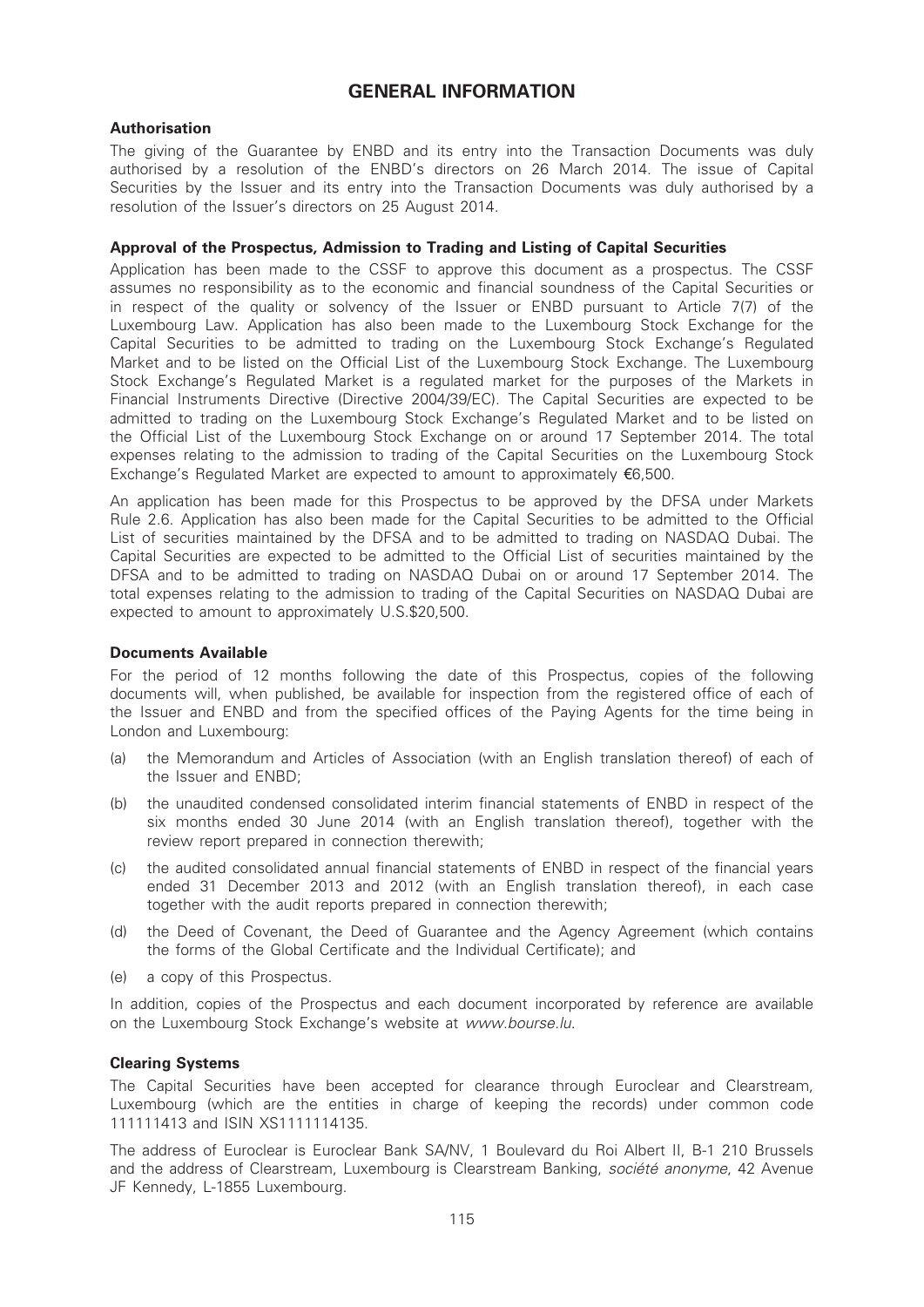# Significant or Material Change

There has been no significant change in the financial or trading position of ENBD since 30 June 2014 and there has been no material adverse change in the prospects of ENBD since 31 December 2013.

There has been no significant change in the financial or trading position of the Issuer and there has been no material adverse change in the prospects of the Issuer, in each case, since the date of its incorporation on 7 May 2014.

#### Litigation

Neither the Issuer nor ENBD nor any member of the Group is or has been involved in any governmental, legal or arbitration proceedings (including any such proceedings which are pending or threatened of which either the Issuer or ENBD is aware) in the 12 months preceding the date of this Prospectus which may have or have in such period had a significant effect on the financial position or profitability of the Issuer, ENBD or the Group.

## Auditors

The auditors of ENBD are Ernst & Young Middle East (Dubai Branch). Ernst & Young Middle East (Dubai Branch) were appointed as auditors of ENBD on 6 March 2013 and have audited, in accordance with International Standards on Auditing, ENBD's consolidated annual financial statements as of and for the year ended 31 December 2013 as stated in their report incorporated by reference herein.

Ernst & Young Middle East (Dubai Branch) is regulated in the UAE by the UAE Ministry of Economy which has issued Ernst & Young Middle East (Dubai Branch) with a licence to practice as auditors. There is no professional institute of auditors in the UAE and, accordingly, Ernst & Young Middle East (Dubai Branch) is not a member of a professional body in the UAE. All of Ernst & Young's audit partners are members of the institutes from where they received their professional qualification.

Prior to 6 March 2013, the auditors of FNBD were KPMG, who have audited FNBD's accounts. without qualification, in accordance with International Financial Reporting Standards for each of the two financial years ended 31 December 2012 and 31 December 2011.

KPMG is regulated in the UAE by the UAE Ministry of Economy which has issued KPMG with a licence to practice as auditors. There is no professional institute of auditors in the UAE and, accordingly, KPMG is not a member of a professional body in the UAE. All of KPMG's audit professionals and partners are members of the institutes from where they received their professional qualification.

Since the date of its incorporation, no financial statements of the Issuer have been prepared and the Issuer is not required by Cayman Islands law to do so.

#### Joint Lead Managers Transacting with the Issuer and ENBD

In the ordinary course of their business activities, the Joint Lead Managers and their affiliates may make or hold a broad array of investments and actively trade debt and equity securities (or related derivative securities) and financial instruments (including bank loans) for their own account and for the accounts of their customers. Such investments and securities activities may involve securities and/or instruments of the Issuer or ENBD or ENBD's affiliates. Certain of the Joint Lead Managers or their affiliates that have a lending relationship with ENBD routinely hedge their credit exposure to ENBD consistent with their customary risk management policies. Typically, such Joint Lead Managers and their affiliates would hedge such exposure by entering into transactions which consist of either the purchase of credit default swaps or the creation of short positions in securities, including potentially the Capital Securities. Any such short positions could adversely affect future trading prices of Capital Securities. The Joint Lead Managers and their affiliates may also make investment recommendations and/or publish or express independent research views in respect of such securities or financial instruments and may hold, or recommend to clients that they acquire, long and/or short positions in such securities and instruments.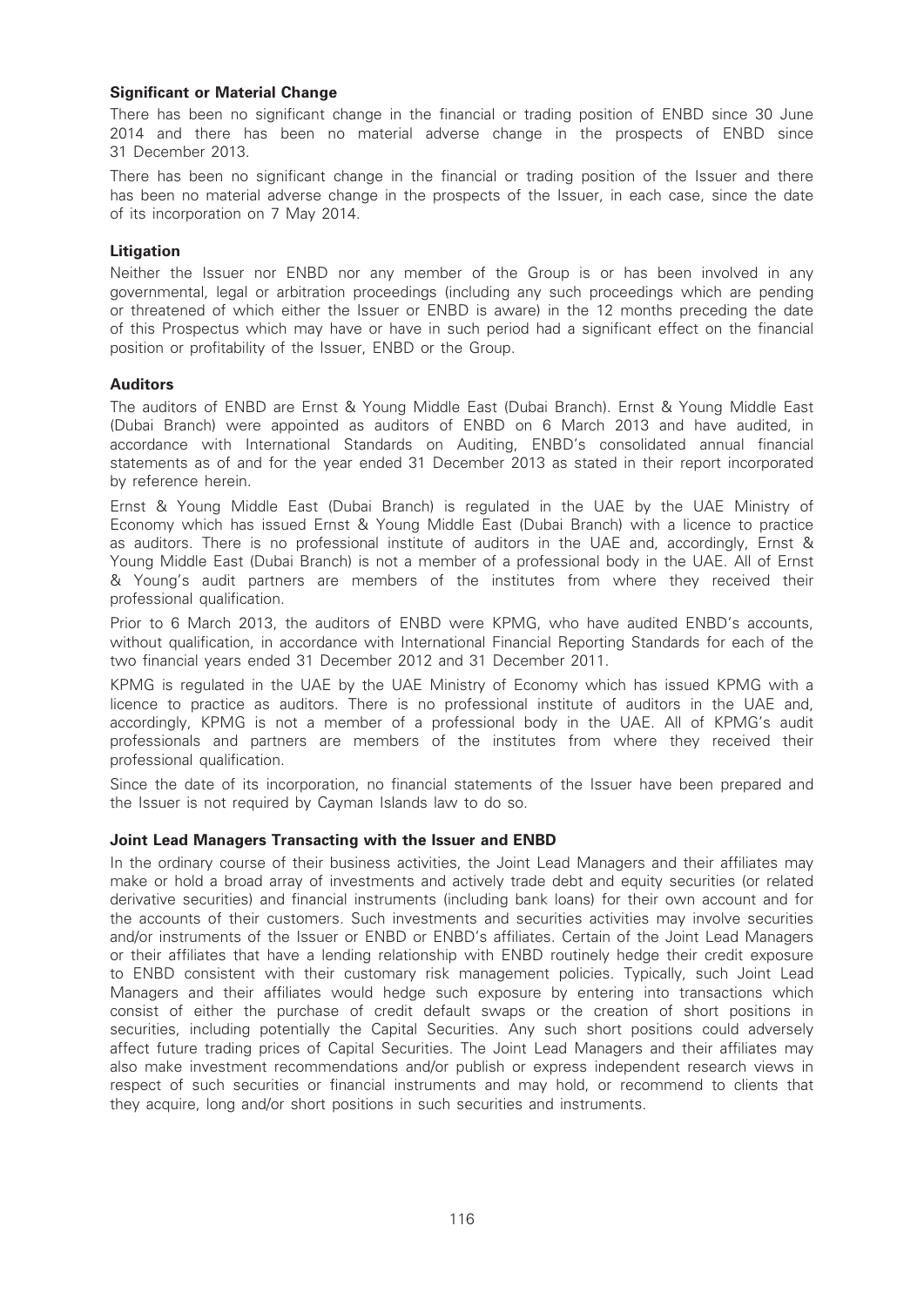ISSUER

Emirates NBD 2014 Tier 1 Limited

c/o Deutsche Bank (Cayman) Limited Boundary Hall, Cricket Square 171 Elgin Avenue P.O. Box 1984 Grand Cayman, KY1-1104 Cayman Islands

# GUARANTOR

Emirates NBD PJSC P.O. Box 777 Dubai United Arab Emirates

# FISCAL AGENT AND CALCULATION AGENT

Deutsche Bank AG, London Branch

Winchester House 1 Great Winchester Street London EC2N 2DB United Kingdom

#### REGISTRAR AND TRANSFER AGENT

#### Deutsche Bank Luxembourg S.A.

2 Boulevard Konrad Adenauer L-1115 Luxembourg

# LEGAL ADVISERS

To the Guarantor as to English law and UAE law

#### Clifford Chance LLP

Building 6, Level 2 The Gate Precinct Dubai International Financial Centre P.O. Box 9380 Dubai United Arab Emirates

To the Issuer as to Cayman law

# **Turners**

Strathvale House 90 North Church Street P.O. Box 2636 Grand Cayman, KY-1102 Cayman Islands

To the Joint Lead Managers as to English law and UAE law

#### Allen & Overy LLP

Level 2 The Gate Village Building GV08 Dubai International Financial Centre P.O. Box 506678 Dubai United Arab Emirates